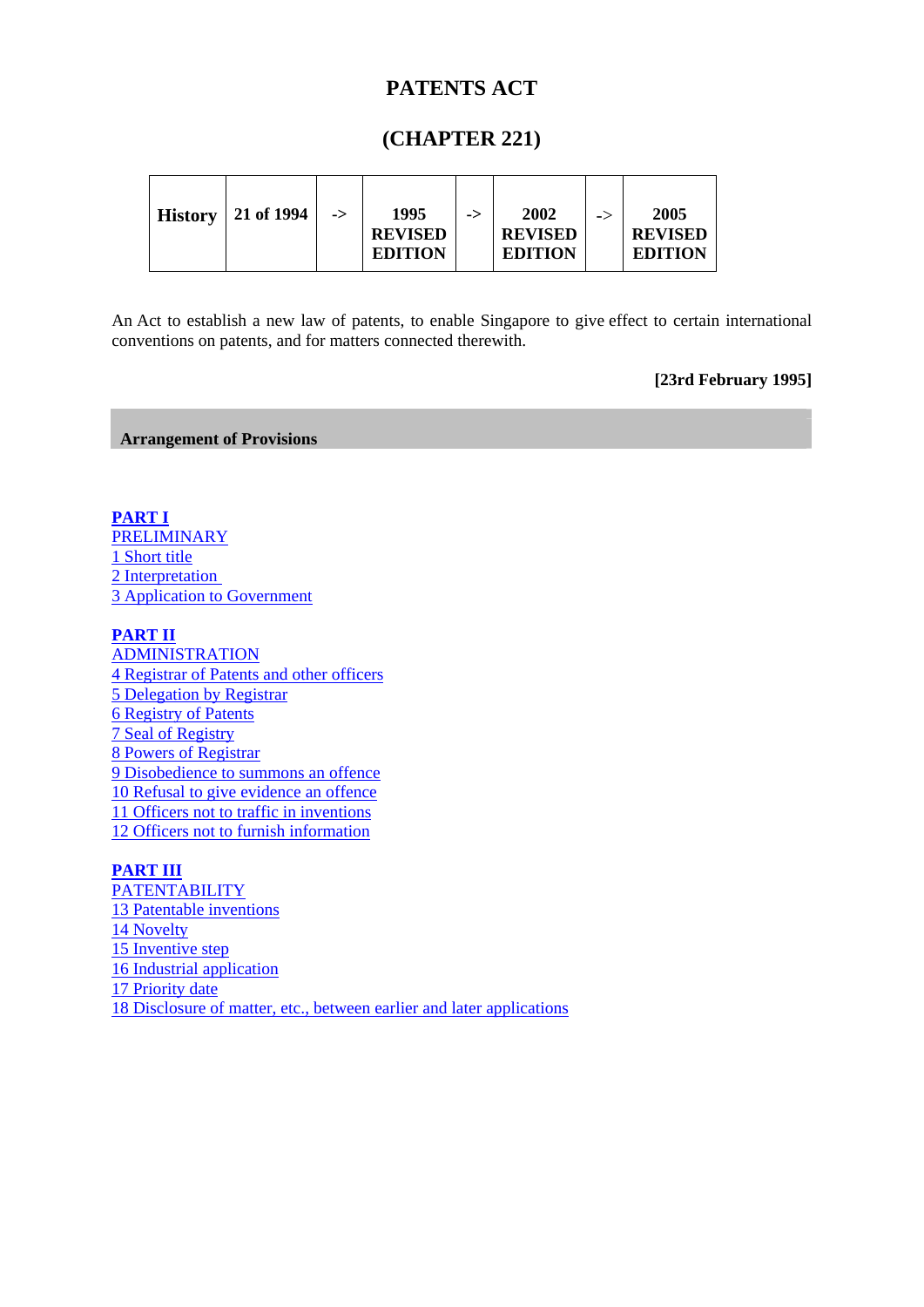## **PART IV**

RIGHT TO APPLY FOR AND OBTAIN PATENT

19 Right to apply for and obtain patent

20 Determination before grant of questions about entitlement to patents, etc.

21 Determination after grant of questions referred before grant

22 Handling of application by joint applicants

23 Effect of transfer of application under section 20 or 22

24 Mention of inventor

## **PART V**

APPLICATIONS FOR PATENTS 25 Making of application 26 Date of filing application 27 Publication of application

## **PART VI**

PROCEDURE FOR GRANT OF PATENT 28 Preliminary examination 29 Search and examination 30 Grant of patent 31 General power to amend application before grant 32 33 Information prejudicial to defence of Singapore or safety of public 34 Restrictions on applications abroad by Singapore residents

## **PART VII**

PROVISIONS AS TO PATENTS AFTER GRANT 35 Publication and certificate of grant 36 Term of patent 36A Extension of term of patent 37 Patent not to be impugned for lack of unity 38 General power to amend specification after grant 38A Search and examination after grant 39 Restoration of lapsed patents 40 Surrender of patents

## **PART VIII**

PROPERTY IN PATENTS AND APPLICATIONS FOR PATENTS AND REGISTRATION 41 Nature of, and transactions in, patents and applications for patents 42 Register of patents 43 Effect of registration, etc., on rights in patents 44 Rectification of register 45 Evidence of register, documents, etc. 46 Co-ownership of patents and applications for patents 47 Determination of right to patent after grant 48 Effect of transfer of patent under section 47

## **PART IX**

EMPLOYEES' INVENTIONS 49 Right to employees' inventions 50 Supplementary provisions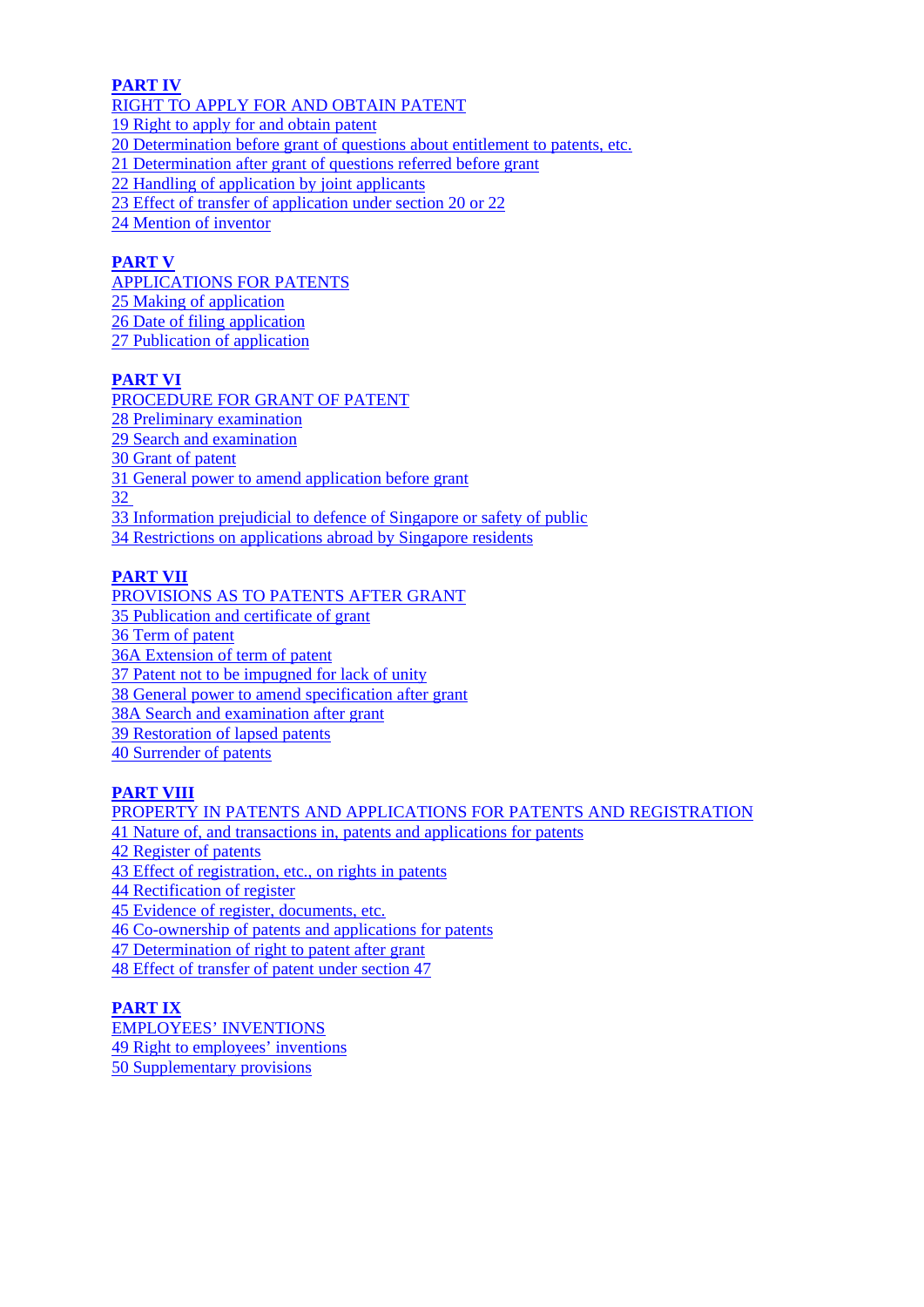## **PART X**

CONTRACTS AS TO PATENTED PRODUCTS 50A Application of this Part

51 Avoidance of certain restrictive conditions

52 Determination of parts of certain contracts

## **PART XI**

LICENCES OF RIGHT AND COMPULSORY LICENCES

53 Licences of right

54 Cancellation of entry made under section 53

55 Compulsory licences

## **PART XII**

USE OF PATENTED INVENTIONS FOR SERVICES OF GOVERNMENT 56 Use of patented inventions by Government and authorised parties 57 Rights of third parties in respect of Government use 58 References of disputes as to Government use  $59$ 60 Nature and scope of rights under section 56 61 Duty to inform patentee 62 Patentee entitled to remuneration 63 64 65

## **PART XIII**

INFRINGEMENT OF PATENTS

66 Meaning of infringement

67 Proceedings for infringement of patent

68 Reversal of burden of proof

69 Restrictions on relief for infringement

70 Relief for infringement of partially valid patent

71 Right to continue use begun before priority date

72 Certificate of contested validity of patent

73 Proceedings for infringement by co-owner

74 Proceedings for infringement by exclusive licensee

75 Effect of non-registration on infringement proceedings

76 Infringement of rights conferred by publication of application

77 Remedy for groundless threats of infringement proceedings

78 Declaration as to non-infringement

## **PART XIV**

REVOCATION OF PATENTS AND VALIDITY PROCEEDINGS 79

80 Power to revoke patents on application

81 Registrar's power to revoke patents

82 Proceedings in which validity of patent may be put in issue

## **PART XV**

AMENDMENTS OF PATENTS AND APPLICATIONS

83 Amendment of patent in infringement or revocation proceedings

84 Amendments of applications and patents not to include added matter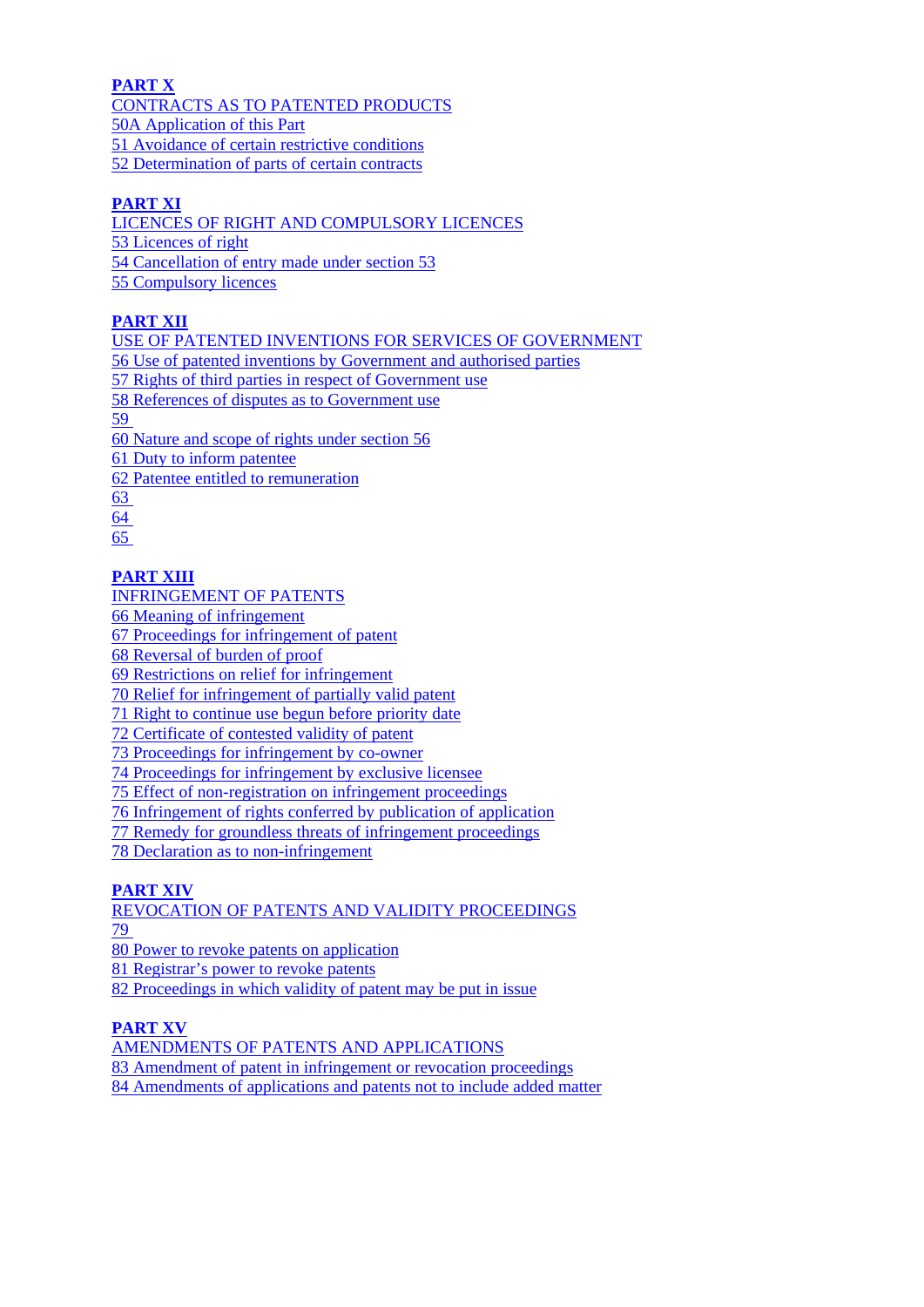## **PART XVI**

INTERNATIONAL APPLICATIONS FOR PATENTS 85 Effect of filing international application for patent 86 International and national phases of application 87 Adaptation of provisions in relation to international application 88 Evidence of Patent Co-operation Treaty and its instruments

## **PART XVII**

LEGAL PROCEEDINGS 89 Proceedings before court or Registrar 90 Appeals from Registrar 91 General powers of court 92 Exercise of Registrar's discretionary powers 93 Right of audience in patent proceedings 94 Extension of privilege for communications with solicitors relating to patent proceedings 95 Privilege for communications with patent agents 96 Costs and expenses in proceedings before Registrar 97 Licences granted by order of Registrar

# **PART XVIII**

**OFFENCES** 98 Falsification of register, etc. 99 Unauthorised claim of patent rights 100 Unauthorised claim that patent has been applied for 101 Misuse of title "Registry of Patents" 102 Offences by corporations and partnerships 103 Composition of offences

## **PART XIX**

PATENT AGENTS 104 Registration of patent agents 105 Persons entitled to act as patent agents, etc.

## **PART XX**

| MISCELLANEOUS AND GENERAL                                                          |  |  |  |  |  |  |
|------------------------------------------------------------------------------------|--|--|--|--|--|--|
| 106 Immunity of Office, its officers and Examiners                                 |  |  |  |  |  |  |
| 107 Correction of errors in patents and applications                               |  |  |  |  |  |  |
| 108 Information about patent applications and patents, and inspection of documents |  |  |  |  |  |  |
| 109 Service by post                                                                |  |  |  |  |  |  |
| 110 Extension of time                                                              |  |  |  |  |  |  |
| 111 Hours of business and excluded days                                            |  |  |  |  |  |  |
| 112 Government's right to sell forfeited articles                                  |  |  |  |  |  |  |
| 113 Extent of invention                                                            |  |  |  |  |  |  |
| 114 Availability of samples of micro-organisms                                     |  |  |  |  |  |  |
| 115 Rules                                                                          |  |  |  |  |  |  |
| 115A Forms and directions of Registrar                                             |  |  |  |  |  |  |
| 116 Fees to be paid to Office                                                      |  |  |  |  |  |  |
| 117 Transitional provisions                                                        |  |  |  |  |  |  |

### **THE SCHEDULE**

SUBSTANCES WHICH ARE NOT PHARMACEUTICAL PRODUCTS **LEGISLATION HISTORY**

**COMPARATIVE TABLE**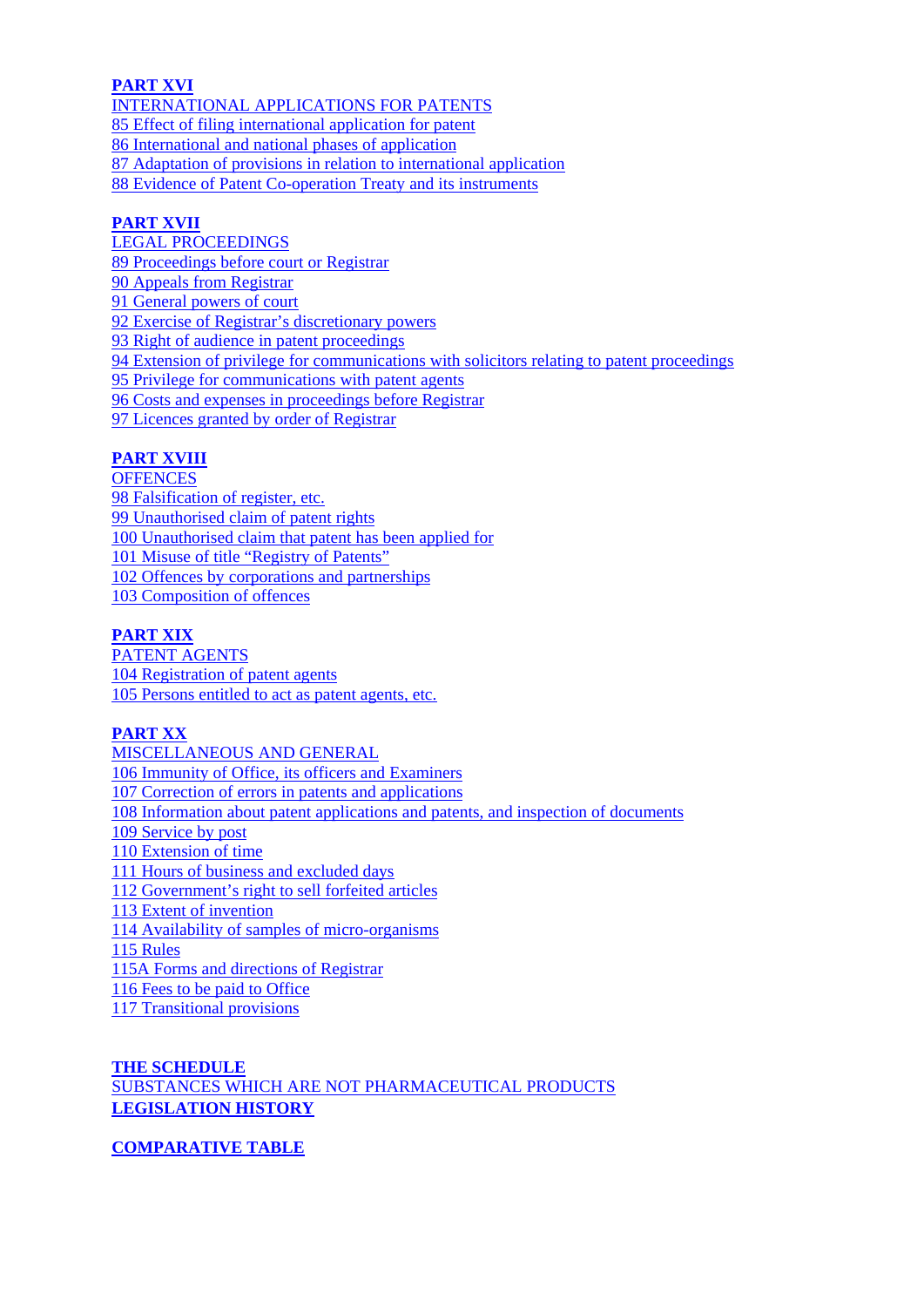# **PATENTS ACT**

# **(CHAPTER 221)**

An Act to establish a new law of patents, to enable Singapore to give effect to certain international conventions on patents, and for matters connected therewith.

#### **[23rd February 1995]**

Notes:—Unless otherwise stated, the abbreviations used in the references to other Acts and statutory provisions are references to the following Acts and statutory provisions. The references are provided for convenience and are not part of the Act:

| UK Patents 1977    | UK Patents Act 1977 (c. 37)                      |
|--------------------|--------------------------------------------------|
| Aust. Patents 1990 | Australian Patents Act 1990 (Act No. 83 of 1990) |

# **PART I**

## **PRELIMINARY**

#### **Short title**

**1.**—This Act may be cited as the Patents Act.

#### **Interpretation**

**2.**—(1) In this Act, unless the context otherwise requires —

"Convention on International Exhibitions" means the Convention relating to International Exhibitions signed in Paris on 22nd November 1928, as amended or supplemented by any protocol to that convention which is for the time being in force;

"corresponding application" , in relation to an application for a patent (referred to in this definition as the application in suit), means an application for protection filed, or treated as filed, with any prescribed patent office that —

(a) forms the basis for a priority claim under section 17 in the application in suit; or

(b) is subject to a priority claim based on —

- (i) the application in suit; or
- (ii) an application which is also the basis for a priority claim under section 17 in the application in suit;

"Council for TRIPS" means the Council for Trade-Related Aspects of Intellectual Property Rights established under the TRIPS Agreement;

"corresponding international application" , in relation to an application for a patent (referred to in this definition as the application in suit), means an application for protection filed under the Patent Co-operation Treaty that —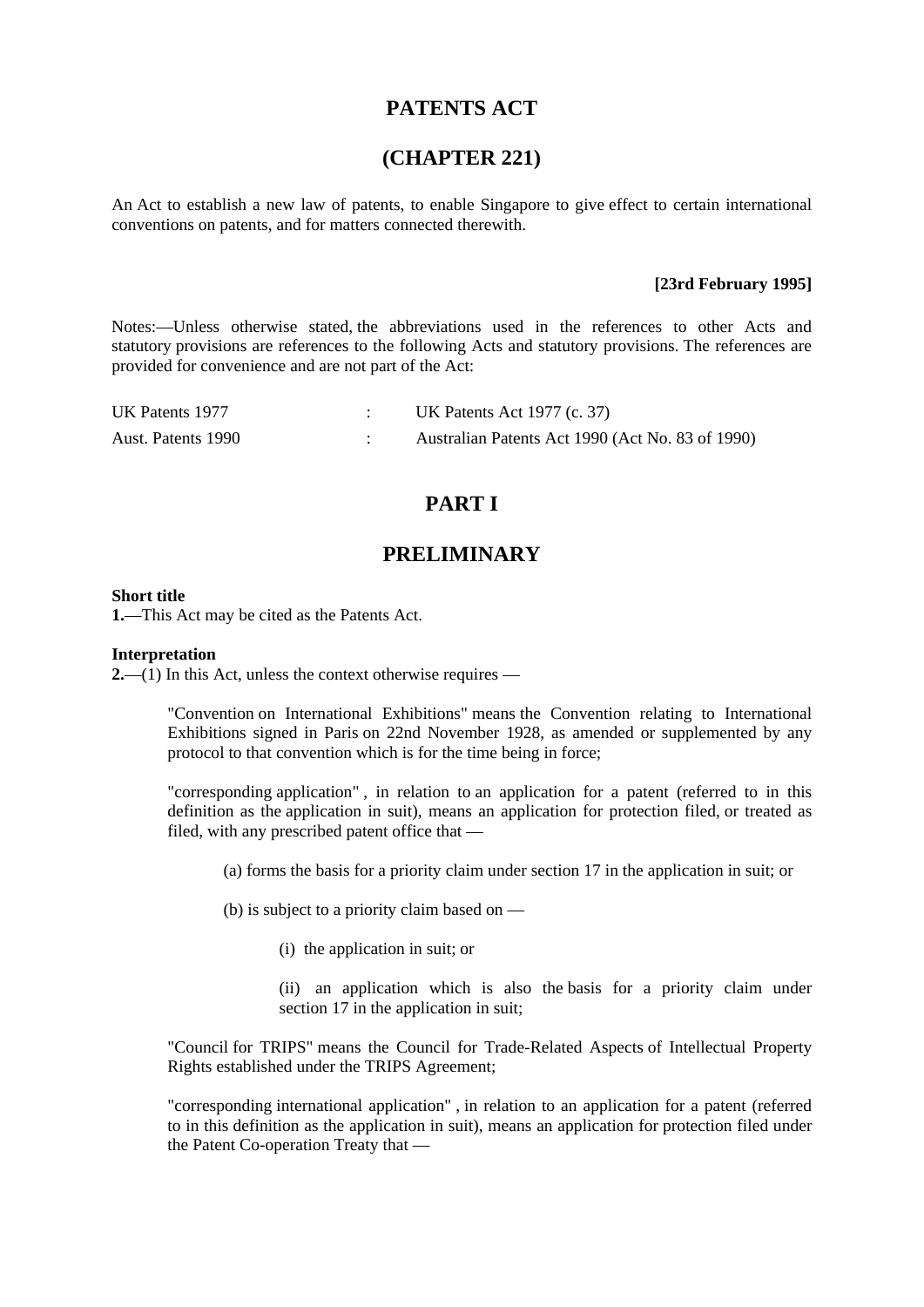- (a) forms the basis for a priority claim under section 17 in the application in suit; or
- (b) is subject to a priority claim based on
	- (i) the application in suit; or

(ii) an application which is also the basis for a priority claim under section 17 in the application in suit;

"corresponding patent" , in relation to a corresponding application, means a patent granted in respect of the corresponding application by the prescribed patent office in which the corresponding application was filed or treated as filed;

"country" includes —

(a) a colony, protectorate or territory subject to the authority or under the suzerainty of another country; or

(b) a territory administered by another country under the trusteeship of the United Nations<sup>.</sup>

"court" means the High Court;

"date of filing" , in relation to —

(a) an application for a patent made under this Act, means the date of filing that application by virtue of section 26; and

(b) any other application, means the date which, under the law of the country where the application was made or in accordance with the terms of a treaty or convention to which that country is a party, is to be treated as the date of filing that application in that country or is equivalent to the date of filing an application in that country (whatever the outcome of the application);

"designate" , in relation to an application or a patent, means designate the country or countries (in pursuance of the Patent Co-operation Treaty) in which protection is sought for the invention which is the subject of the application or patent;

"Doha Declaration Implementation Decision" means the Decision adopted by the General Council of the World Trade Organisation on 30th August 2003 on the implementation of paragraph 6 of the Declaration on the TRIPS Agreement and Public Health adopted in Doha on 14th November 2001;

"employee" means a person who works or (where the employment has ceased) worked under a contract of employment or in employment under or for the purposes of a Government department;

"employer" , in relation to an employee, means the person by whom the employee is or was employed;

"European Patent Convention" means the Convention on the Grant of European Patents;

"European Patent Office" means the office of that name established by the European Patent Convention;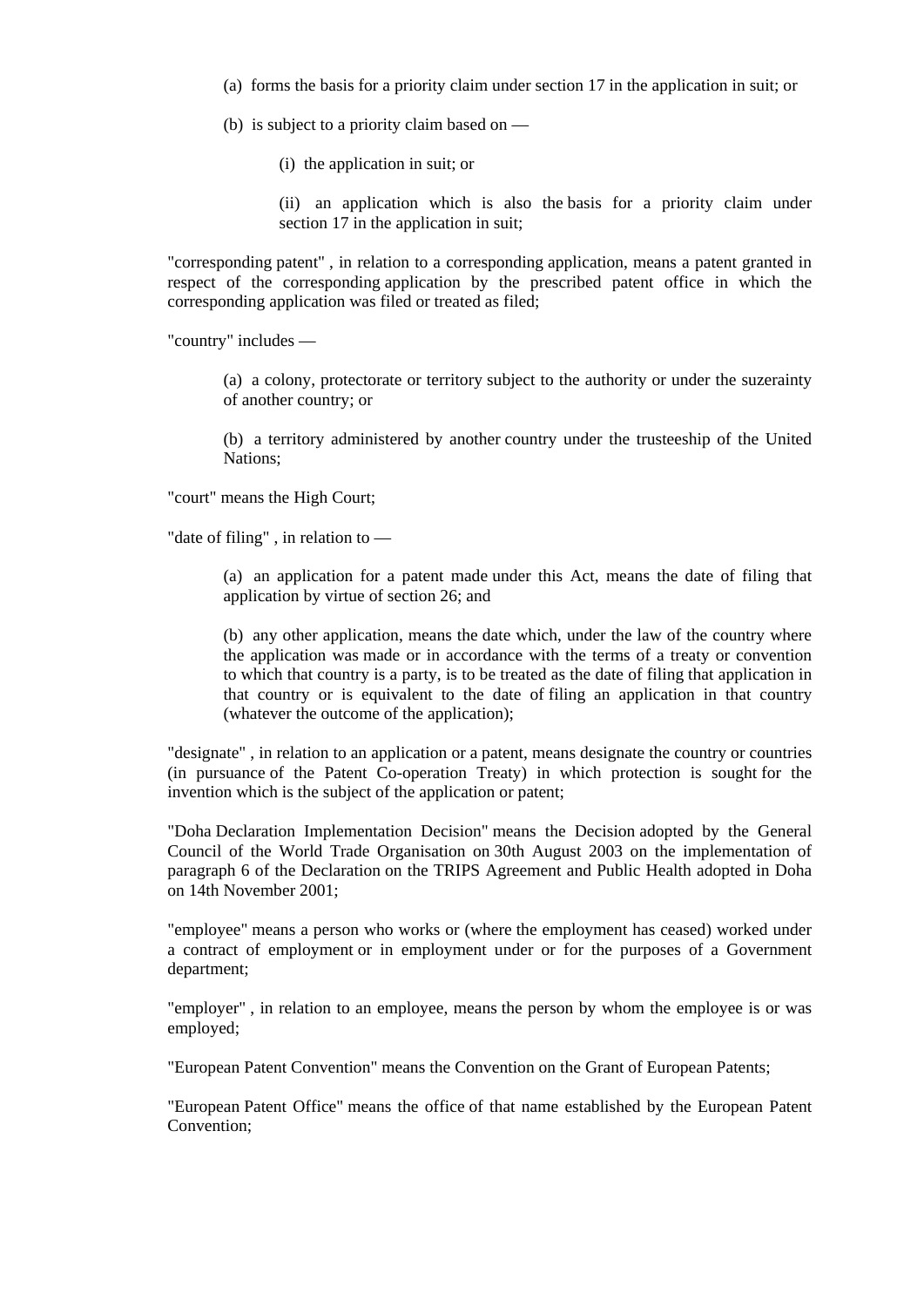"Examiner" means such person, organisation or foreign or international patent office or organisation as may be prescribed to whom the Registrar may refer questions relating to patents, including search and examination of applications for patents;

"exclusive licence" means a licence from the proprietor of or applicant for a patent conferring on the licensee, or on him and persons authorised by him, to the exclusion of all other persons (including the proprietor or applicant), any right in respect of the invention to which the patent or application relates, and "exclusive licensee" and "non-exclusive licence" shall be construed accordingly;

"filing fee" means the fee prescribed for the purposes of section 25;

"formal requirements" means those requirements of this Act and the rules which are designated by the rules as formal requirements for the purposes of this Act;

"international application for a patent" means an application made under the Patent Cooperation Treaty;

"international application for a patent (Singapore)" means an application of that description which, on its date of filing, designates Singapore;

"International Bureau" means the secretariat of the World Intellectual Property Organisation established by a convention signed at Stockholm on 14th July 1967;

"international exhibition" means an official or officially recognised international exhibition falling within the terms of the Convention on International Exhibitions or falling within the terms of any subsequent treaty or convention replacing that convention;

"international preliminary report on patentability" means —

(a) an international preliminary report on patentability (Chapter I of the Patent Cooperation Treaty); or

(b) an international preliminary report on patentability (Chapter II of the Patent Cooperation Treaty),

referred to in the Regulations under the Patent Co-operation Treaty;

"inventor", in relation to an invention, means the actual deviser of the invention and "joint inventor" shall be construed accordingly;

"journal" has the same meaning as in section 115 (4);

"legal officer" means a person appointed as a legal officer in the Singapore Legal Service;

"marketing approval" , in relation to a pharmaceutical product, means a product licence under section 5 of the Medicines Act (Cap. 176);

"medicinal product" has the same meaning as in the Medicines Act (Cap. 176);

"missing part" , in relation to an application for a patent, means —

- (a) any drawing; or
- (b) any part of the description of the invention for which the patent is sought,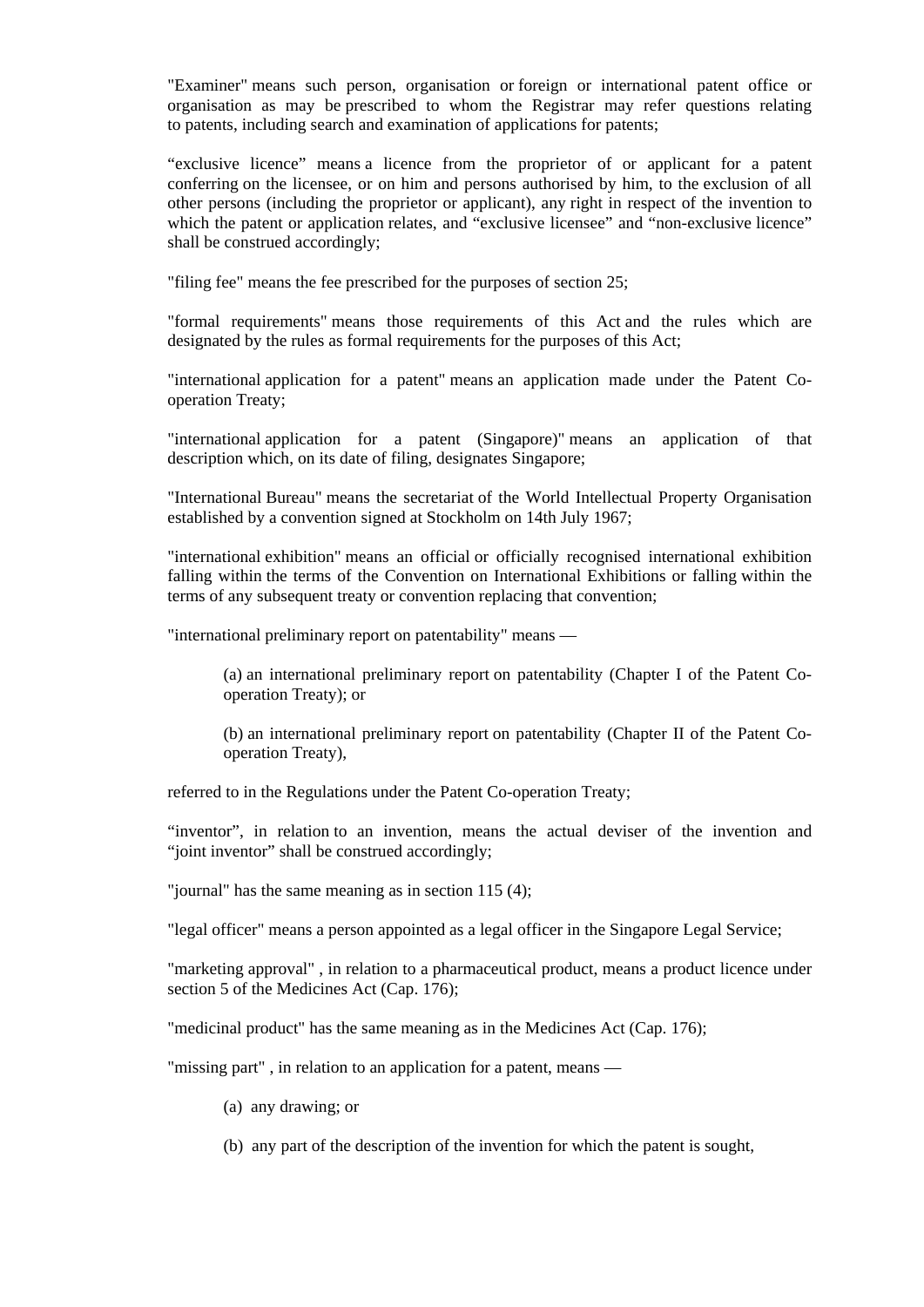which was missing from the application at the date of filing of the application;

"mortgage" , when used as a noun, includes a charge for securing money or money's worth and, when used as a verb, shall be construed accordingly;

"Office" means the Intellectual Property Office of Singapore incorporated under the Intellectual Property Office of Singapore Act (Cap. 140);

"Paris Convention" means the Convention for the Protection of Industrial Property signed at Paris on 20th March 1883;

"patent" means a patent under this Act and includes a patent in force by virtue of section 117 (3);

"Patent Co-operation Treaty" means the treaty of that name signed at Washington on  $19^{th}$  June  $1970$ :

"patented invention" means an invention for which a patent is granted and "patented process" shall be construed accordingly;

"patented product" means a product which is a patented invention or, in relation to a patented process, a product obtained directly by means of the process or to which the process has been applied;

"person" includes the Government;

"pharmaceutical product" means a medicinal product which is a substance used wholly or mainly by being administered to a human being for the purpose of treating or preventing disease, but does not include —

(a) any substance which is used solely —

- (i) for diagnosis or testing; or
- (ii) as a device or mechanism, or an instrument, apparatus or appliance; or
- (b) any substance or class of substances specified in paragraph 2 or 3 of the Schedule;

"prescribed form" means a form published by the Registrar under section 115A;

"priority date" means the date determined as such under section 17;

"published" means made available to the public (whether in Singapore or elsewhere) and a document shall be taken to be published under any provision of this Act if it can be inspected as of right at any place in Singapore by members of the public, whether on payment of a fee or not, and "republished" shall be construed accordingly;

"register" , when used as a noun, means the register of patents maintained under section 42 and, when used as a verb, means, in relation to any thing, to register or register particulars, or enter notice, of that thing in the register and, when used in relation to a person, means to enter his name in the register;

"registered patent agent" means a person whose name is entered in the register of patent agents kept in accordance with the rules made under section 104;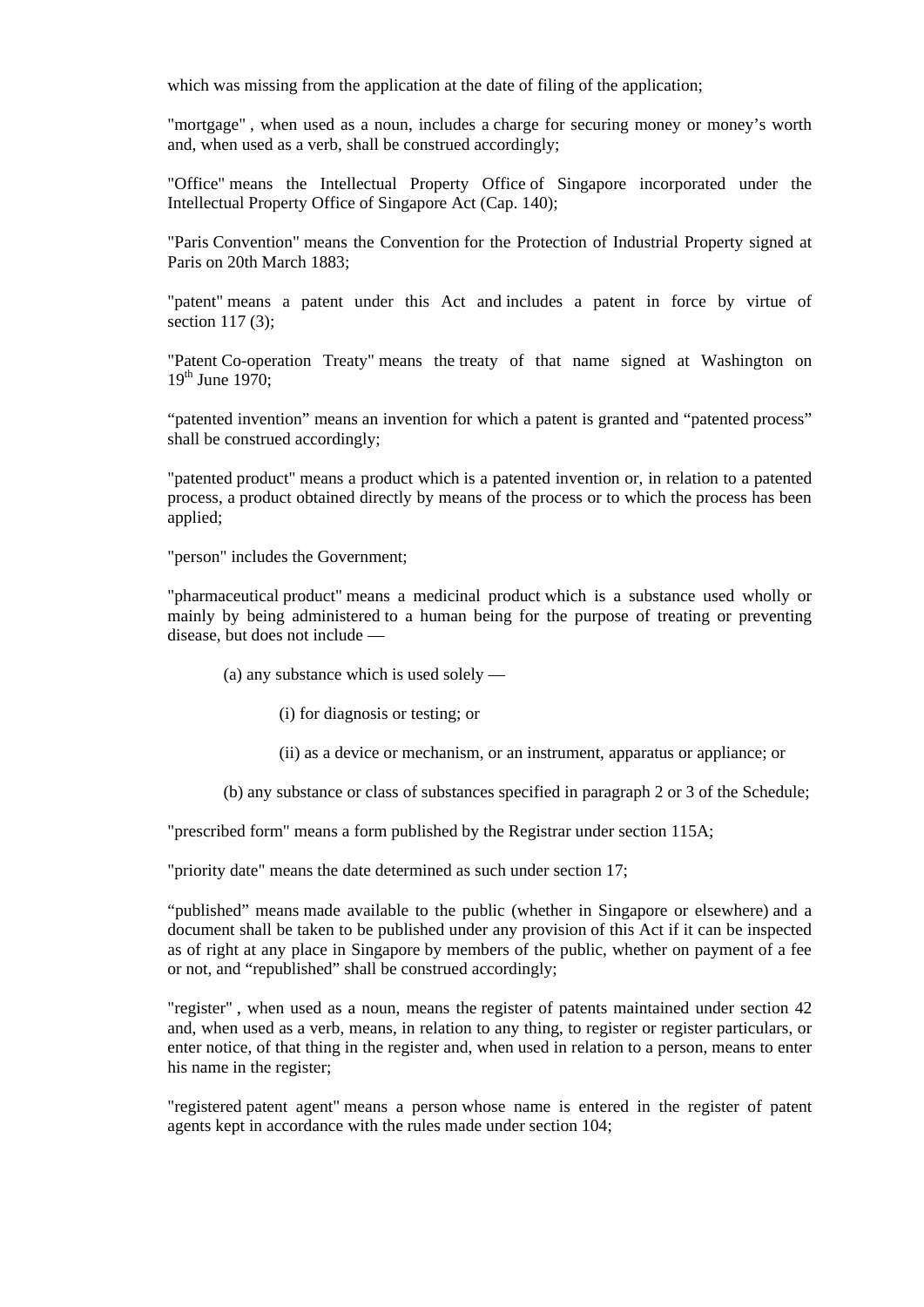"Registrar" means the Registrar of Patents and includes any Deputy Registrar of Patents holding office under this Act;

"Registry" means the Registry of Patents established under this Act;

"relevant authority" , in relation to a pharmaceutical product, means the Health Sciences Authority established under the Health Sciences Authority Act (Cap. 122C);

"relevant health product" means a patented invention which is a product referred to in —

- (a) paragraph 1*(a)* of the Doha Declaration Implementation Decision; or
- (b) paragraph 1*(a)* of the Annex to the TRIPS Agreement;

"right" , in relation to any patent or application, includes an interest in the patent or application and, without prejudice to the foregoing, any reference to a right in a patent includes a reference to a share in the patent;

"scientific adviser" means any person with any scientific qualification, any medical practitioner, engineer, architect, surveyor, accountant, actuary and any other specially skilled person;

"TRIPS Agreement" means the Agreement on Trade-Related Aspects of Intellectual Property Rights, set out in Annex 1C to the WTO Agreement, as revised or amended from time to time;

"WTO Agreement" means the World Trade Organisation Agreement signed in Marrakesh in 1994 as revised or amended from time to time.

*[40/95; 3/2001;30/2001;19/2004]* 

(2) Rules may provide for stating in the journal that an exhibition falls within the definition of "international exhibition" in subsection (1) and any such statement shall be conclusive evidence that the exhibition falls within that definition.

(3) For the purposes of this Act, a matter shall be taken to have been disclosed in any relevant application within the meaning of section 17 or in the specification of a patent if it was either claimed or disclosed (otherwise than by way of disclaimer or acknowledgment of prior art) in that application or specification.

(4) For the purposes of this Act —

(a) a claim is related to another claim if —

(i) the 2 claims are identical; or

(ii) each limitation in the second claim —

(A) is identical to a limitation in the first claim; or

(B) differs from a limitation in the first claim only in expression but not in content; and

(b) more than one claim may be related to a single claim.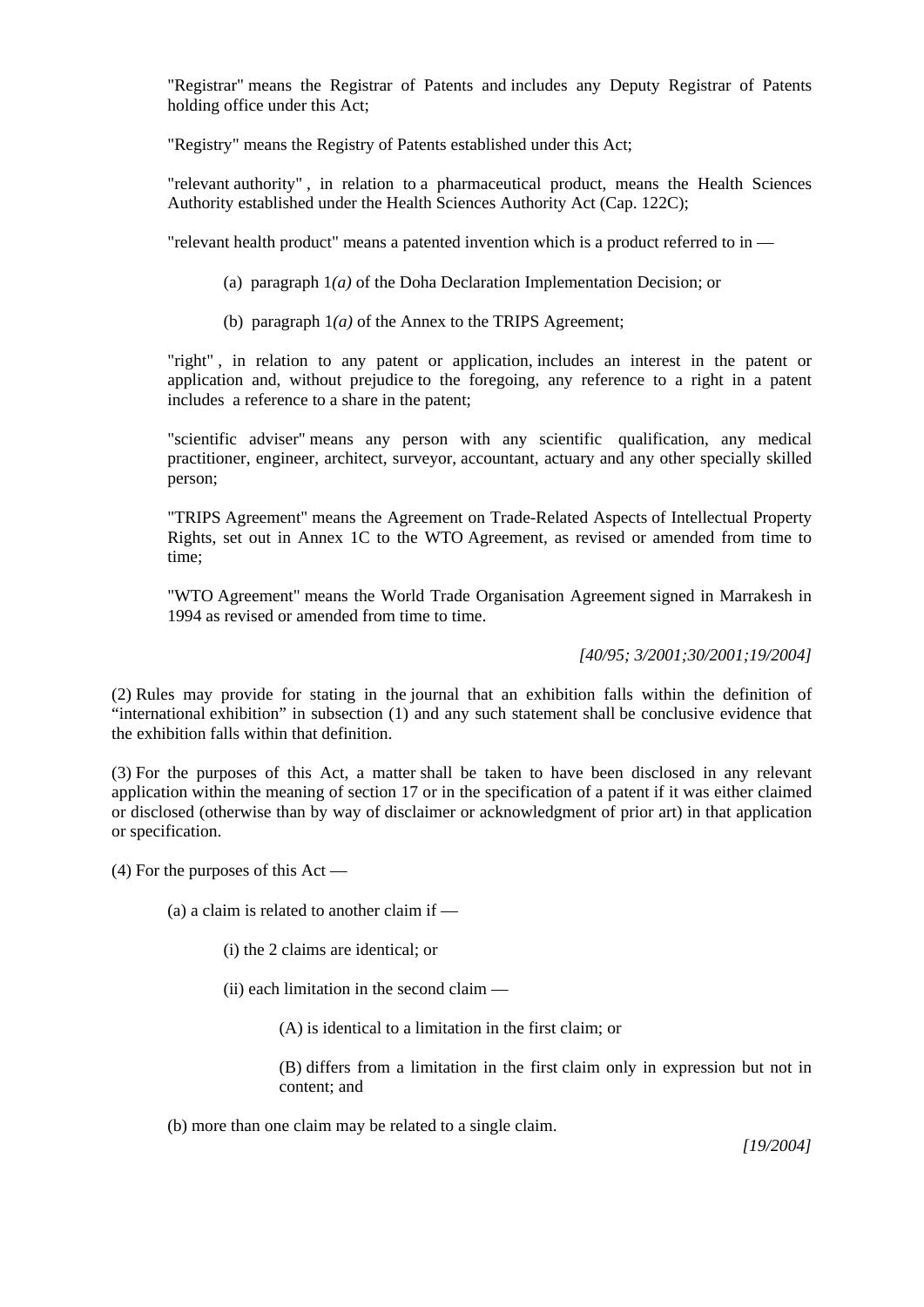(5) References in this Act to an application for a patent, as filed, are references to such an application in the state it was on the date of filing.

(6) References in this Act to an application for a patent being published are references to its being published under section 27.

(7) References in this Act to the Paris Convention or the Patent Co-operation Treaty are references to that Convention or Treaty or any other international convention or agreement replacing it, as amended or supplemented by any convention or international agreement (including in either case any protocol or annex) to which Singapore is a party, or in accordance with the terms of any such convention or agreement and include references to any instrument made under any such convention or agreement.

(8) The Arbitration Act (Cap. 10) shall not apply to any proceedings before the Registrar under this Act.

#### **Application to Government**

**3.**—This Act shall bind the Government.

# **PART II**

# **ADMINISTRATION**

#### **Registrar of Patents and other officers**

**4.**—(1) There shall be a Registrar of Patents who shall have the chief control of the Registry of Patents.

(2) There shall be one or more Deputy Registrars of Patents who shall, subject to the control of the Registrar, have all the powers and functions of the Registrar under this Act, other than the powers of the Registrar under section 5.

(3) There shall be one or more Assistant Registrars of Patents.

(4) The Registrar and all the other officers under this section shall be appointed by the Minister.

### **Delegation by Registrar**

**5.**—(1) The Registrar may, in relation to a particular matter or class of matters, by writing under his hand, delegate all or any of his powers or functions under this Act (except this power of delegation) to an Assistant Registrar of Patents or any public officer so that the delegated powers and functions may be exercised by the delegate with respect to the matter or class of matters specified in the instrument of delegation.

(2) A delegation under this section is revocable at will and no delegation shall prevent the exercise of a power or function by the Registrar or by any Deputy Registrar of Patents.

#### **Registry of Patents**

**6.**—For the purposes of this Act, there shall be an office which shall be known as the Registry of Patents.

### **Seal of Registry**

**7.**—There shall be a seal of the Registry and impressions of the seal shall be judicially noticed.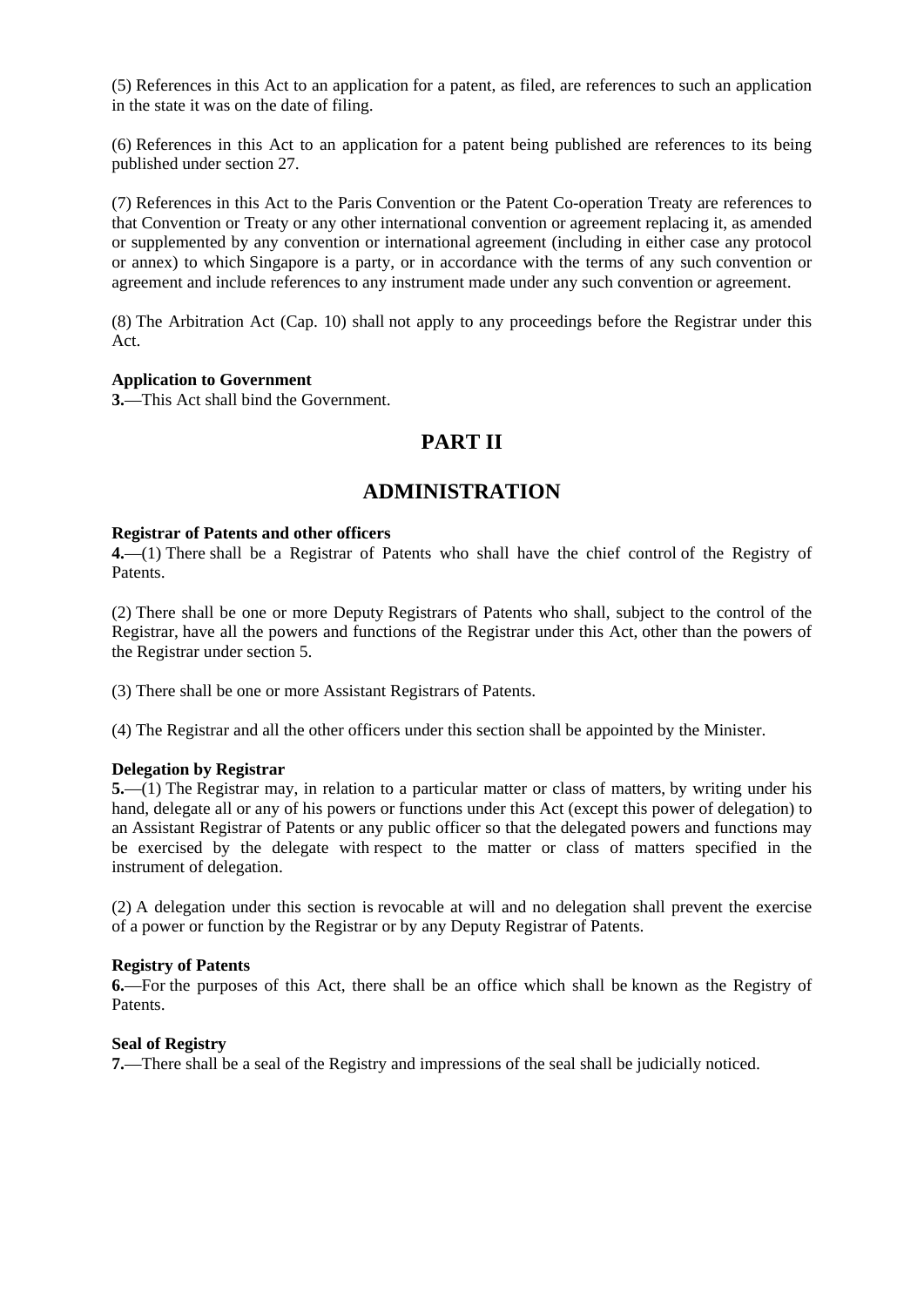### **Powers of Registrar**

**8.**—The Registrar may, for the purposes of this Act —

- (a) summon witnesses;
- (b) receive evidence on oath, whether orally or otherwise;
- (c) require the production of documents or articles; and
- (d) award costs against a party to proceedings before him.

#### **Disobedience to summons an offence**

**9.**—(1) A person who has been summoned to appear as a witness before the Registrar shall not, without lawful excuse, fail to appear in obedience to the summons.

(2) A person who has been required by the Registrar to produce a document or article shall not, without lawful excuse, fail to produce the document or article.

(3) Any person who contravenes subsection (1) or (2) shall be guilty of an offence and shall be liable on conviction to a fine not exceeding \$2,000 or to imprisonment for a term not exceeding 3 months or to both.

### **Refusal to give evidence an offence**

**10.**—(1) A person who appears before the Registrar shall not, without lawful excuse, refuse to be sworn or to make an affirmation, or to produce documents or articles, or to answer questions, which he is lawfully required to produce or answer.

(2) Any person who contravenes subsection (1) shall be guilty of an offence and shall be liable on conviction to a fine not exceeding \$2,000 or to imprisonment for a term not exceeding 3 months or to both.

#### **Officers not to traffic in inventions**

**11.**—(1) An officer or person employed in the Registry shall not buy, sell, acquire or traffic in an invention or patent, whether granted in Singapore or elsewhere, or in a right to, or licence under, a patent, whether granted in Singapore or elsewhere.

(2) Any person who contravenes subsection (1) shall be guilty of an offence and shall be liable on conviction to a fine not exceeding \$2,000 or to imprisonment for a term not exceeding 3 months or to both.

(3) A purchase, sale, acquisition, assignment or transfer made or entered into in contravention of this section is void.

(4) This section shall not apply to the actual inventor or to an acquisition by bequest or devolution in law.

#### **Officers not to furnish information**

**12.**—(1) An officer or person employed in the Registry shall not, except when required or authorised by this Act, or under a direction in writing of the Registrar or by order of a court —

(a) furnish information on a matter which is being, or has been, dealt with under this Act;

(b) prepare, or assist in the preparation of, a document required or permitted by or under this Act to be lodged in the Registry; or

(c) conduct a search in the records of the Registry.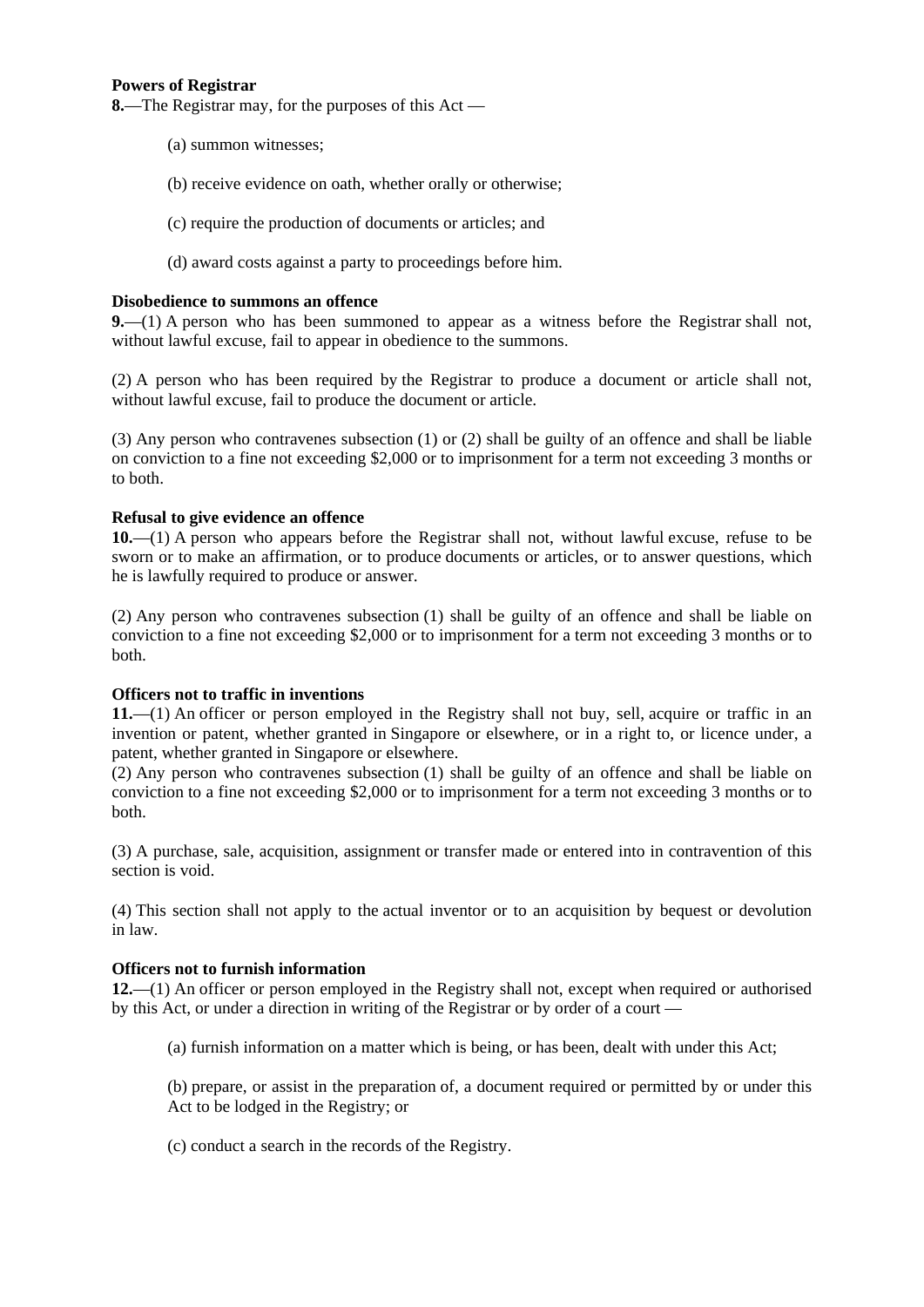(2) Any person who contravenes subsection (1) shall be guilty of an offence and shall be liable on conviction to a fine not exceeding \$2,000 or to imprisonment for a term not exceeding 3 months or to both.

# **PART III**

# **PATENTABILITY**

#### **Patentable inventions**

**13.**—(1) Subject to subsection (2), a patentable invention is one that satisfies the following conditions:

- (a) the invention is new;
- (b) it involves an inventive step; and
- (c) it is capable of industrial application.

*[40/95]* 

(2) An invention the publication or exploitation of which would be generally expected to encourage offensive, immoral or anti-social behaviour is not a patentable invention.

(3) For the purposes of subsection (2), behaviour shall not be regarded as offensive, immoral or antisocial only because it is prohibited by any law in force in Singapore.

*[UK Patents 1977, s. 1]* 

### **Novelty**

**14.**—(1) An invention shall be taken to be new if it does not form part of the state of the art.

(2) The state of the art in the case of an invention shall be taken to comprise all matter (whether a product, a process, information about either, or anything else) which has at any time before the priority date of that invention been made available to the public (whether in Singapore or elsewhere) by written or oral description, by use or in any other way.

(3) The state of the art in the case of an invention to which an application for a patent or a patent relates shall be taken also to comprise matter contained in an application for another patent which was published on or after the priority date of that invention, if the following conditions are satisfied:

(a) that matter was contained in the application for that other patent both as filed and as published; and

(b) the priority date of that matter is earlier than that of the invention.

(4) For the purposes of this section, the disclosure of matter constituting an invention shall be disregarded in the case of a patent or an application for a patent if occurring later than the beginning of the period of 12 months immediately preceding the date of filing the application for the patent and either —

(a) the disclosure was due to, or made in consequence of, the matter having been obtained unlawfully or in breach of confidence by any person —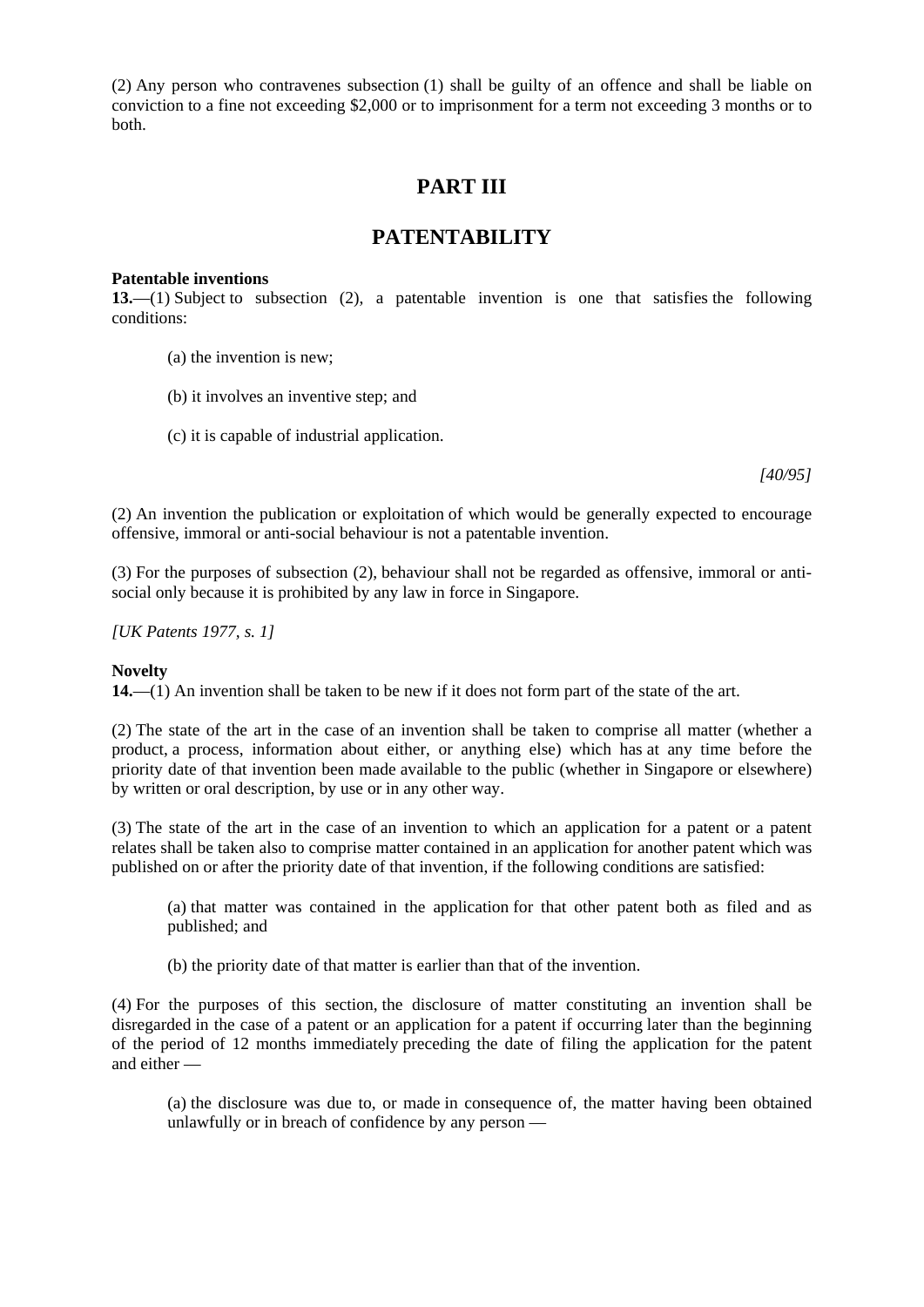(i) from the inventor or from any other person to whom the matter was made available in confidence by the inventor or who obtained it from the inventor because he or the inventor believed that he was entitled to obtain it; or

(ii) from any other person to whom the matter was made available in confidence by any person mentioned in sub-paragraph (i) or in this sub-paragraph or who obtained it from any person so mentioned because he or the person from whom he obtained it believed that he was entitled to obtain it;

(b) the disclosure was made in breach of confidence by any person who obtained the matter in confidence from the inventor or from any other person to whom it was made available, or who obtained it, from the inventor;

(c) the disclosure was due to, or made in consequence of, the inventor displaying the invention at an international exhibition and the applicant states, on filing the application, that the invention has been so displayed and also, within the prescribed period, files written evidence in support of the statement complying with any prescribed condition; or

(d) the disclosure was due to, or made in consequence of, the inventor describing the invention in a paper read by him or another person with his consent or on his behalf before any learned society or published with his consent in the transactions of any learned society.

(5) In subsection (4) *(d)*, "learned society" includes any club or association constituted in Singapore or elsewhere whose main object is the promotion of any branch of learning or science.

(6) In this section, references to the inventor include references to any proprietor of the invention for the time being.

(7) In the case of an invention consisting of a substance or composition for use in a method of treatment of the human or animal body by surgery or therapy or of diagnosis practised on the human or animal body, the fact that the substance or composition forms part of the state of the art shall not prevent the invention from being taken to be new if the use of the substance or composition in any such method does not form part of the state of the art.

*[UK Patents 1977, s. 2]* 

#### **Inventive step**

**15.**—An invention shall be taken to involve an inventive step if it is not obvious to a person skilled in the art, having regard to any matter which forms part of the state of the art by virtue only of section 14 (2) and without having regard to section 14 (3).

*[UK Patents 1977, s. 3]* 

### **Industrial application**

**16.**—(1) Subject to subsection (2), an invention shall be taken to be capable of industrial application if it can be made or used in any kind of industry, including agriculture.

(2) An invention of a method of treatment of the human or animal body by surgery or therapy or of diagnosis practised on the human or animal body shall not be taken to be capable of industrial application.

(3) Subsection (2) shall not prevent a product consisting of a substance or composition from being treated as capable of industrial application merely because it is invented for use in any such method.

*[UK Patents 1977, s. 4]*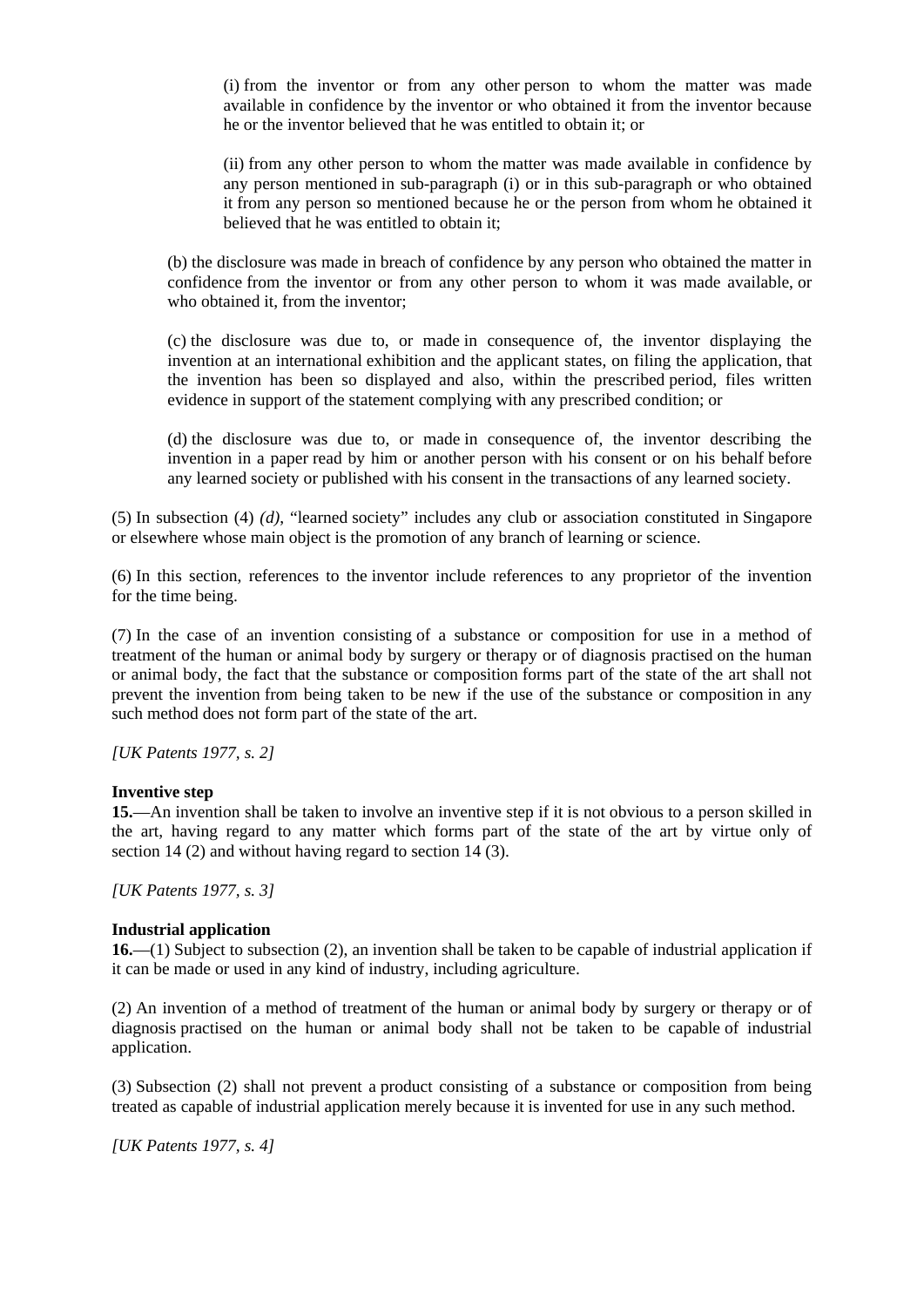## **Priority date**

**17.**—(1) For the purposes of this Act, the priority date of an invention to which an application for a patent relates and also of any matter (whether or not the same as the invention) contained in the application is, except as provided by the provisions of this Act, the date of filing the application.

(2) Where in or in connection with an application for a patent (referred to in this section as the application in suit) a declaration is made, whether by the applicant or any predecessor in title of his, complying with the relevant requirements of the rules and specifying one or more earlier relevant applications for the purposes of this section made by the applicant or a predecessor in title of his, and the application in suit has a date of filing, within the period referred to in subsection (2A) *(a)* or  $(b)$ , then —

(a) if an invention to which the application in suit relates is supported by matter disclosed in the earlier relevant application or applications, the priority date of that invention shall, instead of being the date of filing the application in suit, be the date of filing the relevant application in which that matter was disclosed or, if it was disclosed in more than one relevant application, the earliest of them; and

(b) the priority date of any matter contained in the application in suit which was also disclosed in the earlier relevant application or applications shall be the date of filing the relevant application in which that matter was disclosed or, if it was disclosed in more than one relevant application, the earliest of them.

(2A) For the purposes of subsection (2), the period is —

(a) the period of 12 months immediately following the date of filing of the specified earlier relevant application or, if there is more than one relevant application, the earliest of them; or

(b) where the Registrar has granted a request under subsection (2B), the period commencing immediately after the period referred to in paragraph *(a)* and ending at the end of such period as may be prescribed.

(2B) The applicant may make a request to the Registrar for the declaration referred to in subsection (2) to be made after the period referred to in subsection (2A) *(a)*.

(2C) Where the applicant makes a request under subsection (2B), he shall, if he has failed to file the application in suit within the period referred to in subsection (2A) *(a)*, indicate in the request whether his failure to file the application in suit within the period referred to in subsection (2A) (a) —

- (a) occurred in spite of due care required by the circumstances having been taken; or
- (b) was unintentional.

(2D) The Registrar shall grant a request under subsection (2B) if and only if —

(a) the request is made within such period and in such manner, and complies with such requirements, as may be prescribed; and

(b) where the applicant has failed to file the application in suit within the period referred to in subsection (2A) *(a)*, the Registrar is satisfied that the applicant's failure to file the application in suit within the period referred to in subsection  $(2A)$   $(a)$  —

(i) occurred in spite of due care required by the circumstances having been taken; or

(ii) was unintentional.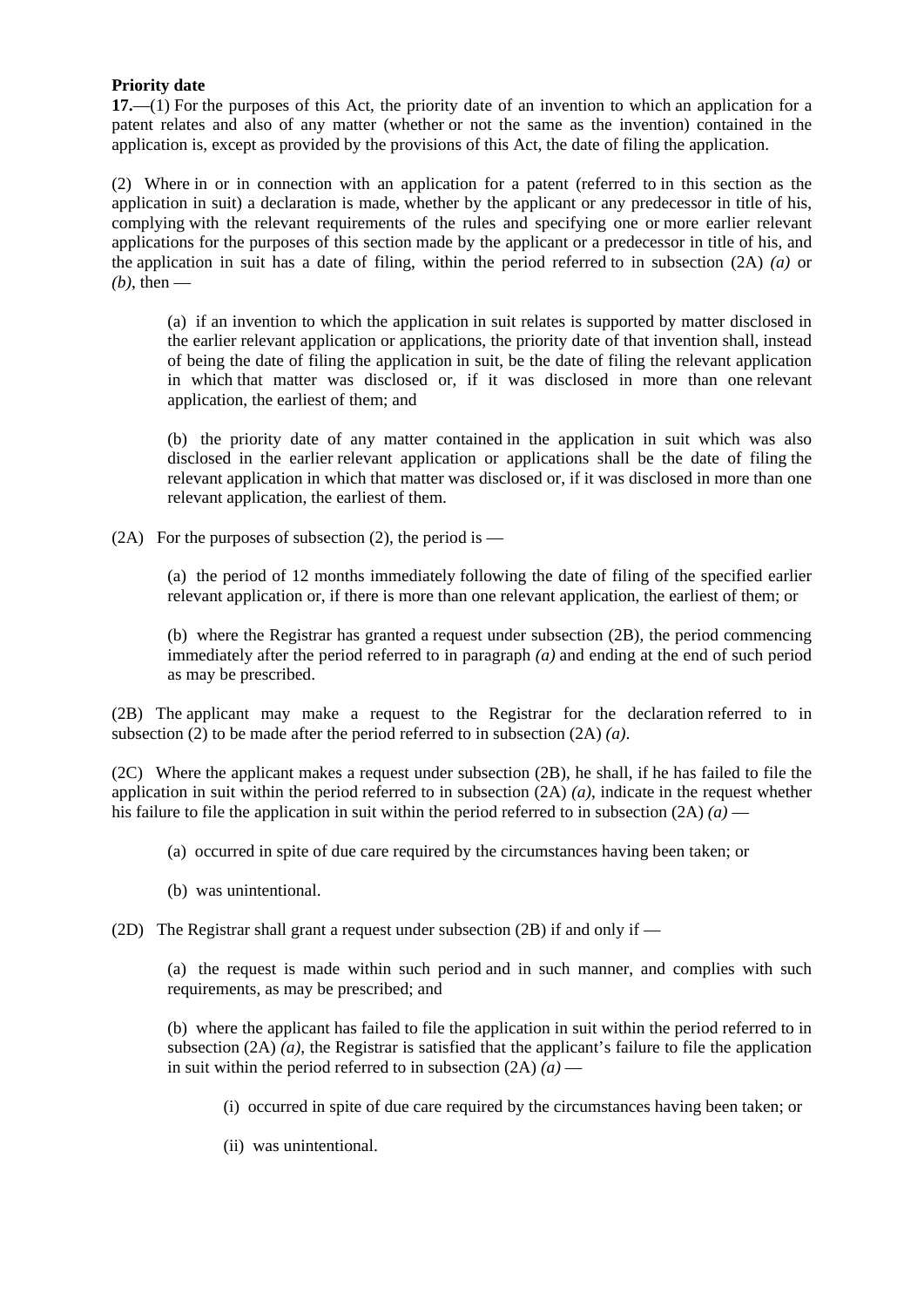(3) Where an invention or other matter contained in the application in suit was also disclosed in 2 earlier relevant applications filed by the same applicant as in the case of the application in suit or a predecessor in title of his and the second of those relevant applications was specified in or in connection with the application in suit, the second of those relevant applications shall, so far as it concerns that invention or matter, be disregarded unless —

(a) it was filed in or in respect of the same country as the first; and

(b) not later than the date of filing the second, the first (whether or not so specified) was unconditionally withdrawn, or was abandoned or refused, without —

(i) having been made available to the public whether in Singapore or elsewhere;

(ii) leaving any right outstanding; and

(iii) having served to establish a priority date in relation to another application, wherever made.

(4) This section shall apply for determining the priority date of an invention for which a patent has been granted as it applies for determining the priority date of an invention to which an application for that patent relates.

(5) In this section and section 18, "relevant application" means any of the following applications which has a date of filing:

(a) an application for a patent under this Act; or

(b) an application in or for a convention country for protection in respect of an invention or an application which, in accordance with the law of a convention country or a treaty or international convention to which a convention country is a party, is equivalent to such an application.

*[30/2001]* 

(6) In subsection (5), "convention country" means —

(a) a country other than Singapore that is a party to the Paris Convention or a member of the World Trade Organisation; or

(b) any other country with which Singapore has entered into a treaty, convention, arrangement or engagement and which is declared by the Minister, by order published in the *Gazette*, as a convention country.

*[UK Patents 1977, s. 5]* 

*[30/2001]* 

#### **Disclosure of matter, etc., between earlier and later applications**

**18.**—(1) It is hereby declared for the avoidance of doubt that where an application (the application in suit) is made for a patent and a declaration is made in accordance with section 17 (2) in or in connection with that application specifying an earlier relevant application, the application in suit and any patent granted in pursuance of it shall not be invalidated by reason only of the relevant intervening acts.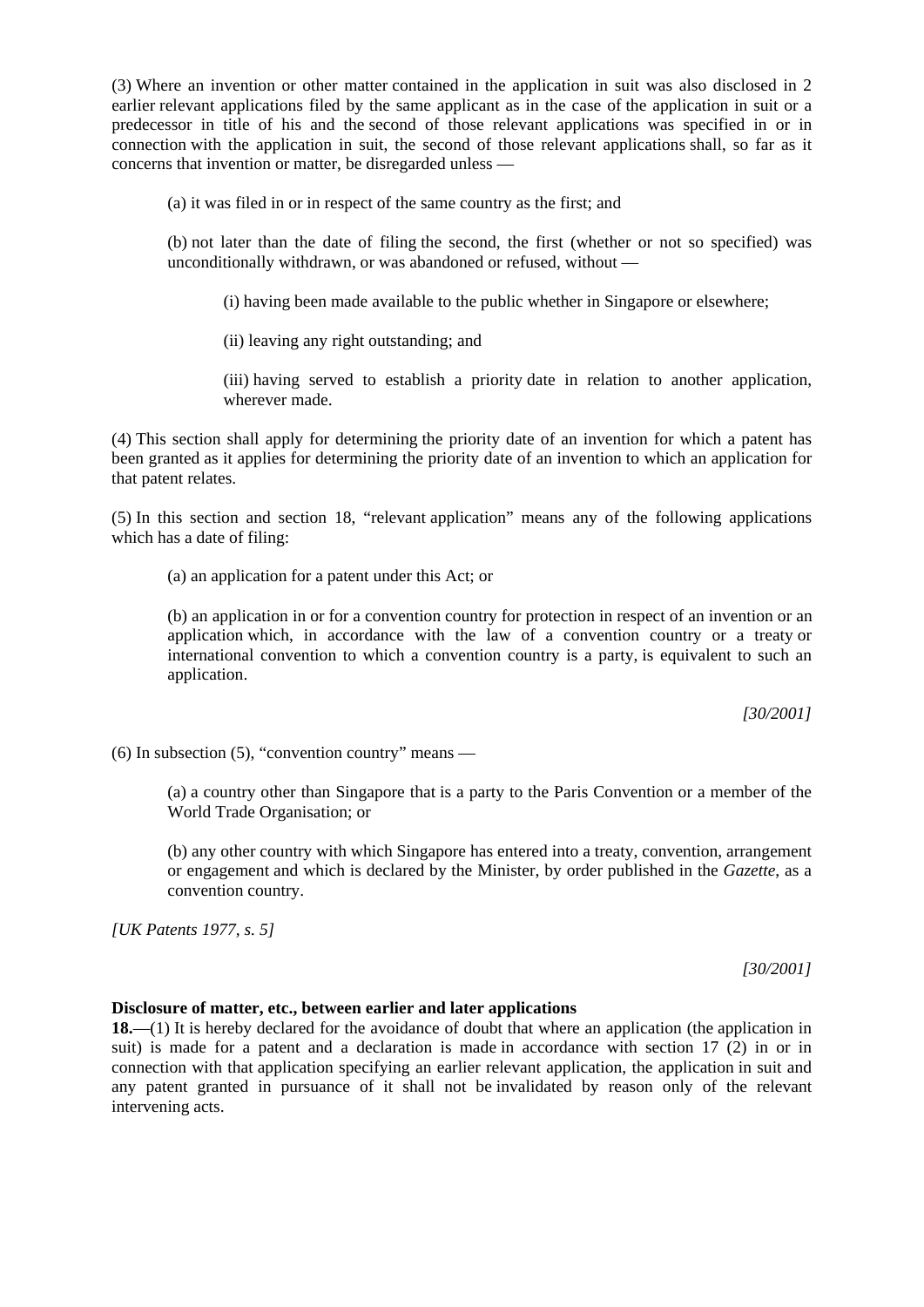(2) In subsection (1), "relevant intervening acts" means acts done in relation to matter disclosed in an earlier relevant application between the dates of the earlier relevant application and the application in suit, as for example, filing another application for the invention for which the earlier relevant application was made, making information available to the public about that invention or that matter or working that invention, but disregarding any application, or the disclosure to the public of matter contained in any application, which is itself to be disregarded for the purposes of section 17 (3).

*[UK Patents 1977, s. 6]* 

## **PART IV**

# **RIGHT TO APPLY FOR AND OBTAIN PATENT**

#### **Right to apply for and obtain patent**

**19.**—(1) Any person may make an application for a patent either alone or jointly with another.

(2) A patent for an invention may be granted —

(a) primarily to the inventor or joint inventors;

(b) in preference to paragraph *(a)*, to any person or persons who, by virtue of any enactment or rule of law, or any foreign law or treaty or international convention, or by virtue of an enforceable term of any agreement entered into with the inventor before the making of the invention, was or were at the time of the making of the invention entitled to the whole of the property in it (other than equitable interests) in Singapore; or

(c) in any event, to the successor or successors in title of any person or persons mentioned in paragraph *(a)* or *(b)* or any person so mentioned and the successor or successors in title of another person so mentioned,

and to no other person.

(3) Except so far as the contrary is established, a person who makes an application for a patent shall be taken to be the person who is entitled under subsection (2) to be granted a patent and 2 or more persons who make such an application jointly shall be taken to be the persons so entitled.

*[UK Patents 1977, s. 7]* 

### **Determination before grant of questions about entitlement to patents, etc.**

**20.**—(1) At any time before a patent has been granted for an invention —

(a) any person may refer to the Registrar the question whether he is entitled to be granted (alone or with any other persons) a patent for that invention or has or would have any right in or under any patent so granted or any application for such a patent; or

(b) any of 2 or more co-proprietors of an application for a patent for that invention may so refer the question whether any right in or under application should be transferred or granted to any other person,

and the Registrar shall determine the question and may make such order as he thinks fit to give effect to the determination.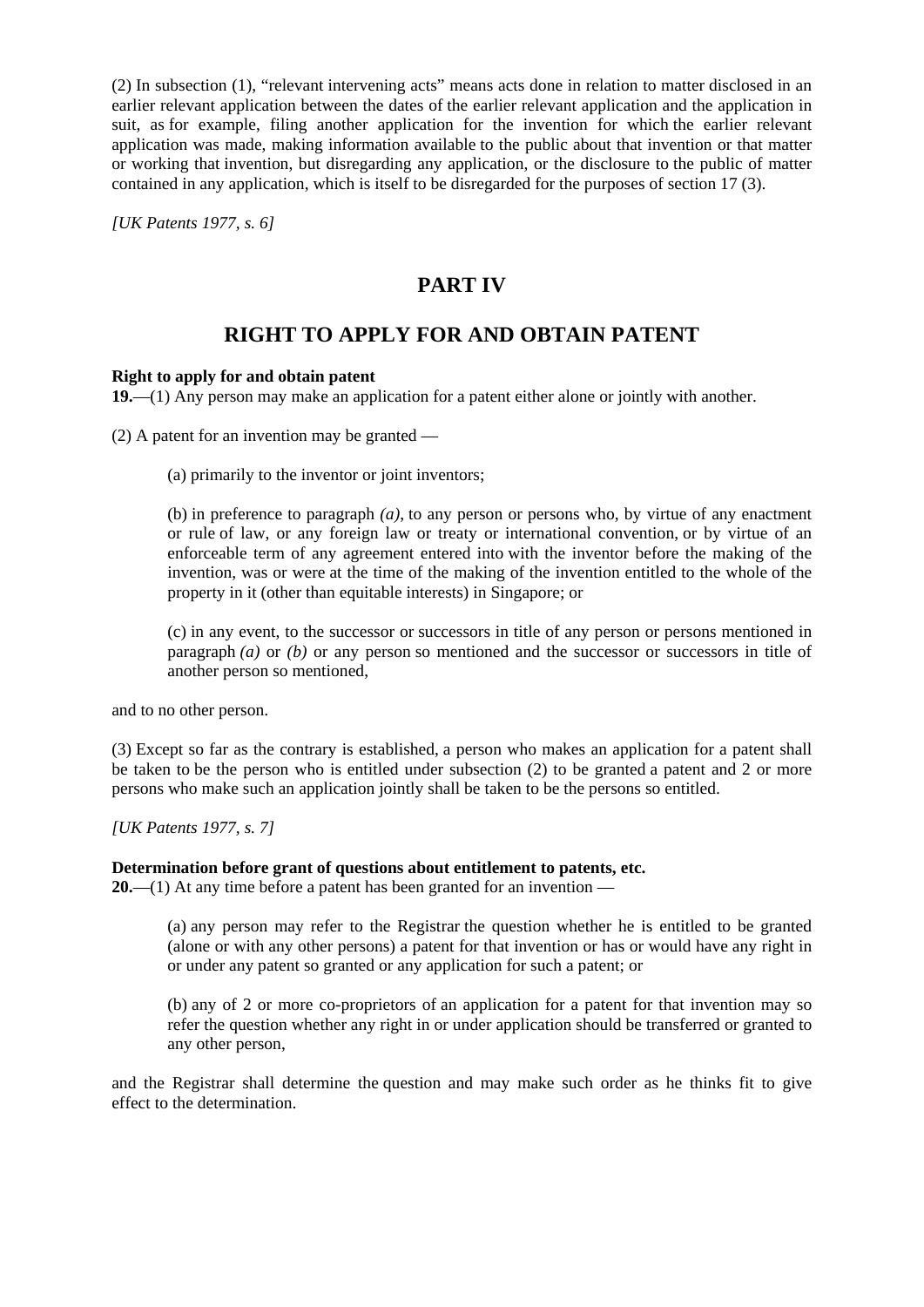(2) Where a person refers a question relating to an invention under subsection (1) *(a)* to the Registrar after an application for a patent for the invention has been filed and before a patent is granted in pursuance of the application, then, unless the application is refused or withdrawn before the reference is disposed of by the Registrar, the Registrar may, without prejudice to the generality of subsection (1) and subject to subsection (6) —

(a) order that the application shall proceed in the name of that person, either solely or jointly with that of any other applicant or any specified applicant;

(b) where the reference was made by 2 or more persons, order that the application shall proceed in all their names jointly;

(c) refuse to grant a patent in pursuance of the application or order the application to be amended so as to exclude any of the matter in respect of which the question was referred; or

(d) make an order transferring or granting any licence or other right in or under the application and give directions to any person for carrying out the provisions of any such order.

(3) Where a question is referred to the Registrar under subsection (1) *(a)* and —

(a) the Registrar orders an application for a patent for the invention to which the question relates to be so amended;

(b) any such application is refused under subsection (2) *(c)* before the Registrar has disposed of the reference (whether the reference was made before or after the publication of the application); or

(c) any such application is refused under any other provision of this Act or is withdrawn before the Registrar has disposed of the reference, but after the publication of the application,

the Registrar may order that any person by whom the reference was made may within the prescribed period make a new application for a patent for the whole or part of any matter comprised in the earlier application or, as the case may be, for all or any of the matter excluded from the earlier application, subject in either case to section 84, and in either case that, if such a new application is made, it shall be treated as having been filed on the date of filing the earlier application.

(4) Where a person refers a question under subsection (1) *(b)* relating to an application, any order under subsection (1) may contain directions to any person for transferring or granting any right in or under the application.

(5) If any person to whom directions have been given under subsection (2) *(d)* or (4) fails to do anything necessary for carrying out any such directions within 14 days after the date of the directions, the Registrar may, on application made to him by any person in whose favour or on whose reference the directions were given, authorise him to do that thing on behalf of the person to whom the directions were given.

(6) Where on a reference under this section it is alleged that, by virtue of any transaction, instrument or event relating to an invention or an application for a patent, any person other than the inventor or the applicant for the patent has become entitled to be granted (whether alone or with any other persons) a patent for the invention or has or would have any right in or under any patent so granted or any application for any such patent, an order shall not be made under subsection (2) *(a)*, *(b)* or *(d)* on the reference unless notice of the reference is given to the applicant and any such person, except any of them who is a party to the reference.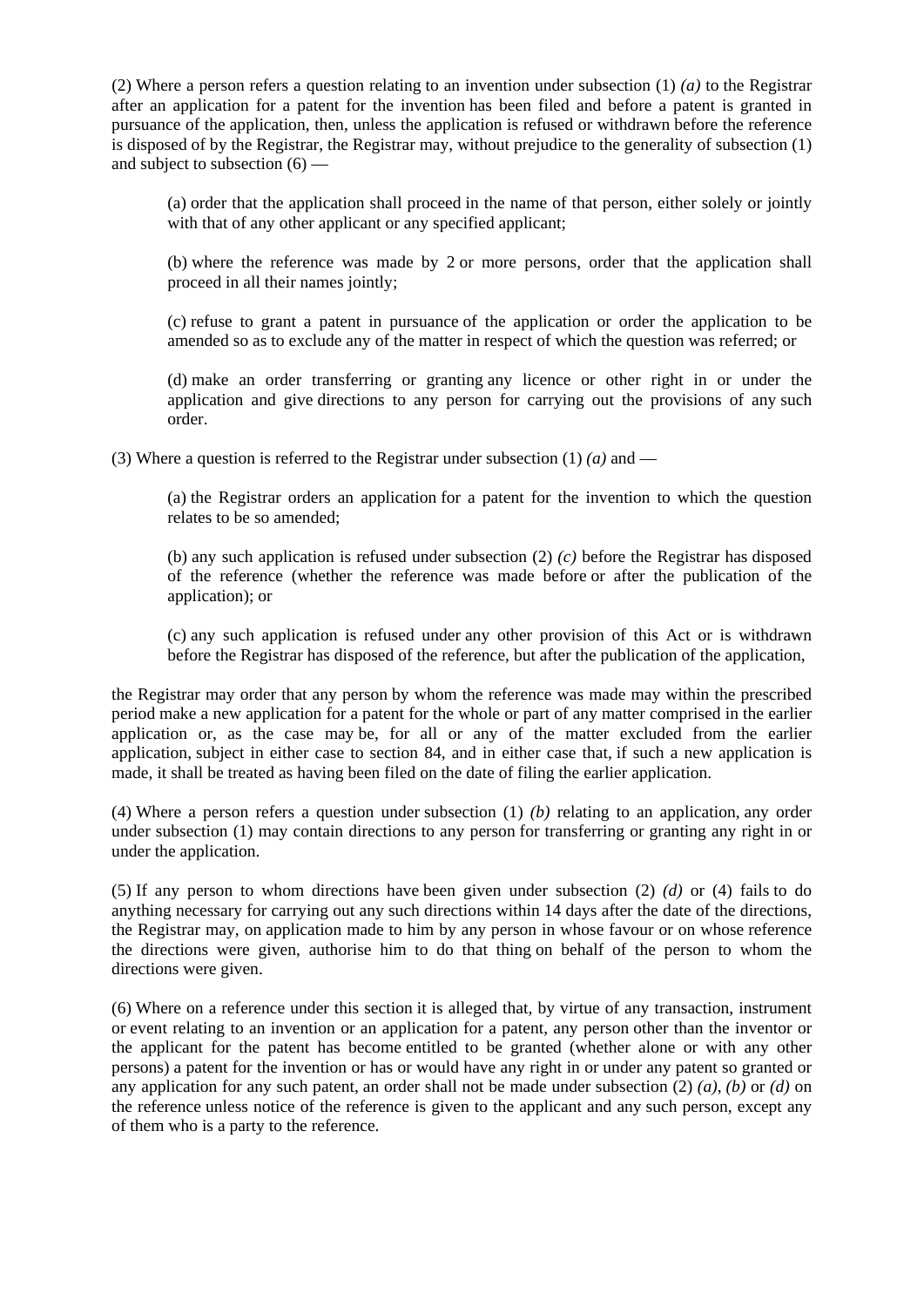(7) If it appears to the Registrar on a reference of a question under this section that the question involves matters which would more properly be determined by the court, he may decline to deal with it and, without prejudice to the court's jurisdiction to determine any such question and make a declaration, the court shall have jurisdiction to do so.

(8) No direction shall be given under this section so as to affect the mutual rights or obligations of trustees or of the personal representatives of deceased persons, or their rights or obligations as such.

*[UK Patents 1977, s. 8]* 

## **Determination after grant of questions referred before grant**

**21.**—If a question with respect to a patent or application is referred by any person to the Registrar under section 20, and is not determined before the time when the application is first in order for a grant of a patent in pursuance of the application, that fact shall not prevent the grant of a patent, but on its grant that person shall be treated as having referred to the Registrar under section 47 any question mentioned in that section which the Registrar thinks appropriate.

*[UK Patents 1977, s. 9]* 

## **Handling of application by joint applicants**

**22.**—If any dispute arises between joint applicants for a patent whether or in what manner the application should be proceeded with, the Registrar may, on a request made by any of the parties, give such directions as he thinks fit for enabling the application to proceed in the name of one or more of the parties alone or for regulating the manner in which it shall be proceeded with, or for both those purposes, as the case may require.

*[UK Patents 1977, s. 10]* 

### **Effect of transfer of application under section 20 or 22**

**23.**—(1) Where an order is made or directions are given under section 20 or 22 that an application for a patent shall proceed in the name of one or some of the original applicants (whether or not it is also to proceed in the name of some other person), any licences or other rights in or under the application shall, subject to the provisions of the order and any directions under either of those sections, continue in force and be treated as granted by the persons in whose name the application is to proceed.

(2) Where an order is made or directions are given under section 20 that an application for a patent shall proceed in the name of one or more persons none of whom was an original applicant (on the ground that the original applicant or applicants was or were not entitled to be granted the patent), any licences or other rights in or under the application shall, subject to the provisions of the order and any directions under that section and subject to subsection (3), lapse on the registration of the person or those persons as the applicant or applicants or, where the application has not been published, on the making of the order.

(3) If before registration of a reference under section 20 resulting in the making of any order mentioned in subsection  $(2)$  —

(a) the original applicant or any of the applicants, acting in good faith, worked the invention in question in Singapore or made effective and serious preparations to do so; or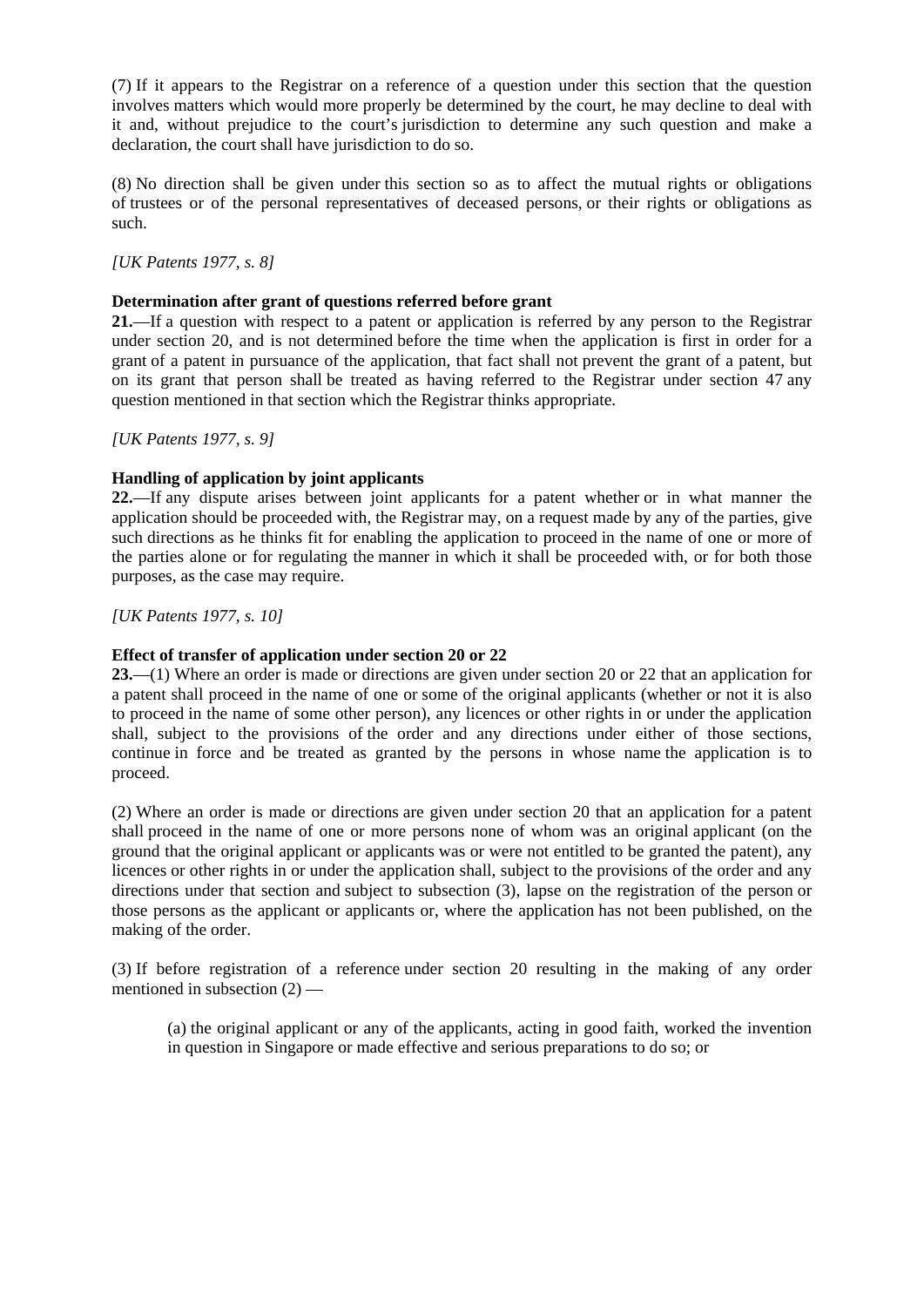(b) a licensee of the applicant, acting in good faith, worked the invention in Singapore or made effective and serious preparations to do so,

that or those original applicant or applicants or the licensee shall, on making a request within the prescribed period to the person in whose name the application is to proceed, be entitled to be granted a licence (but not an exclusive licence) to continue working or, as the case may be, to work the invention.

(4) Any such licence shall be granted for a reasonable period and on reasonable terms.

(5) Where an order is made as mentioned in subsection (2), the person in whose name the application is to proceed or any person claiming that he is entitled to be granted any such licence may refer to the Registrar the question whether the latter is so entitled and whether any such period is or terms are reasonable.

(6) The Registrar shall determine the question under subsection (5) and may, if he considers it appropriate, order the grant of such a licence.

*[UK Patents 1977, s. 11]* 

#### **Mention of inventor**

**24.**—(1) The inventor or joint inventors of an invention shall have a right to be mentioned as such in any patent granted for the invention and shall also have a right to be so mentioned if possible in any published application for a patent for the invention and, if not so mentioned, a right to be so mentioned in accordance with the rules in a prescribed document.

(2) Unless he has already given the Registry the information mentioned in this subsection, an applicant for a patent shall, within the prescribed period, file with the Registry a statement —

(a) identifying the person or persons whom he believes to be the inventor or inventors; and

(b) where the applicant is not the sole inventor or the applicants are not the joint inventors, indicating the derivation of his or their right to be granted the patent,

and, if he fails to do so, the application shall be treated as having been abandoned.

(3) Where a person has been mentioned as a sole or joint inventor under this section, any other person who alleges that the former ought not to have been mentioned may at any time apply to the Registrar for a certificate to that effect, and the Registrar may issue such a certificate.

*[UK Patents 1977, s. 13]* 

# **PART V**

# **APPLICATIONS FOR PATENTS**

#### **Making of application**

**25.**—(1) Every application for a patent —

(a) shall be made in the prescribed form and shall be filed at the Registry in the prescribed manner; and

(b) shall be accompanied by the fee prescribed for the purposes of this subsection.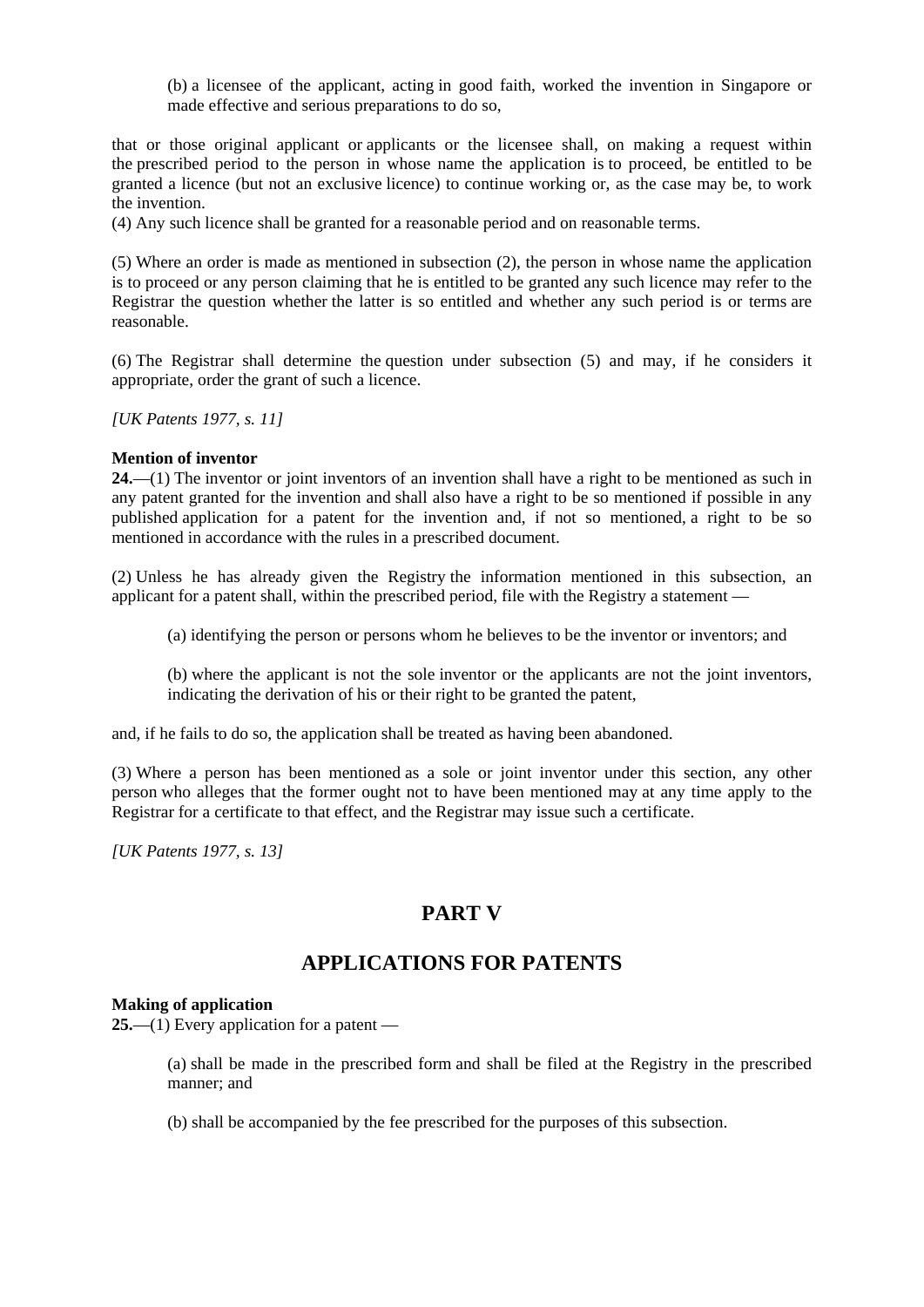(2) Where an application is not accompanied by the fee mentioned in subsection (1) *(b)*, the fee shall be paid within the prescribed period.

(3) Every application for a patent shall contain —

(a) a request for the grant of a patent;

(b) a specification containing a description of the invention, a claim or claims and any drawing referred to in the description or any claim; and

(c) an abstract,

but this subsection shall not prevent an application being initiated by documents complying with section 26 (1).

(4) The specification of an application shall disclose the invention in a manner which is clear and complete for the invention to be performed by a person skilled in the art.

(5) The claim or claims shall —

(a) define the matter for which the applicant seeks protection;

- (b) be clear and concise;
- (c) be supported by the description; and

(d) relate to one invention or to a group of inventions which are so linked as to form a single inventive concept.

(6) Without prejudice to the generality of subsection (5) *(d)*, the rules may provide for treating 2 or more inventions as being so linked as to form a single inventive concept for the purposes of this Act.

(7) The purpose of the abstract is to give technical information and on publication it shall not form part of the state of the art by virtue of section 14 (3), and the Registrar may determine whether the abstract adequately fulfils its purpose and, if it does not, may reframe it so that it does.

(8) An application for a patent may be withdrawn at any time before the patent is granted and any withdrawal of such an application may not be revoked.

*[UK Patents 1977, s. 14]* 

### **Date of filing application**

**26.**—(1) Subject to the provisions of this Act, the date of filing an application for a patent shall be taken to be the earliest date on which the documents filed at the Registry to initiate the application satisfy the following conditions:

- (a) the documents indicate that a patent is sought;
- (b) the documents identify the applicant for the patent; and
- (c) the documents contain —

(i) something which is or appears to be a description of the invention for which the patent is sought; or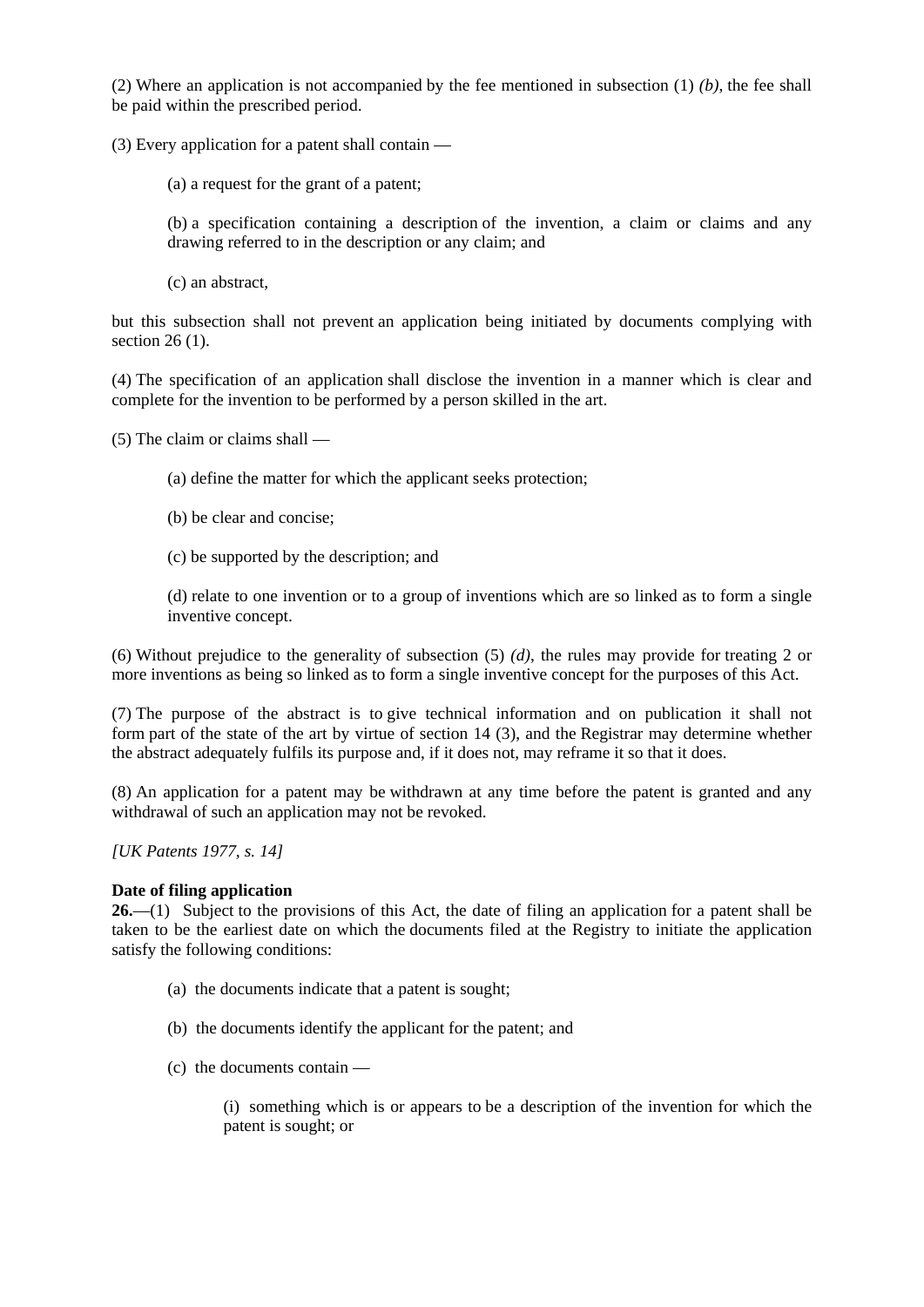(ii) where a declaration under section 17 (2) is made in or in connection with the application —

(A) a reference to an earlier relevant application specified in the declaration;

(B) such information on the earlier relevant application as may be prescribed; and

(C) a statement that the description of the invention for which the patent is sought is incorporated in the application by reference to, and is completely contained in, the earlier relevant application, as filed.

(2) For the purposes of subsection  $(1)$   $(c)$   $(i)$ , it is immaterial whether —

(a) the thing is in, or is accompanied by a translation into, a language accepted by the Registry in accordance with the rules; or

(b) the thing otherwise complies with the other provisions of this Act and with any relevant rules.

(3) Where the Registrar determines that the documents filed at the Registry to initiate an application for a patent do not satisfy all of the conditions in subsection  $(1)$   $(a)$ ,  $(b)$  and  $(c)$   $(i)$  or  $(ii)$  —

(a) the Registrar shall, as soon as practicable after the filing of those documents, notify the applicant of what else must be filed in order for the application to have a date of filing; and

(b) the applicant shall, within such period as may be prescribed, do either or both of the following:

(i) make observations on the Registrar's determination;

(ii) file every document which must be filed in order for the application to have a date of filing.

(4) Where subsection (3) applies, if the applicant fails to file every document which must be filed in order for the application to have a date of filing before the end of the period prescribed under subsection  $(3)$   $(b)$ , the application shall be treated as having been abandoned.

(5) Subsection (4) does not apply if —

(a) the applicant makes observations as mentioned in subsection (3) *(b)* (i) before the end of the period prescribed under subsection (3) *(b)*; and

(b) as a result of the observations, the Registrar is satisfied that the documents filed at the Registry to initiate the application satisfy all of the conditions in subsection (1) *(a)*, *(b)* and *(c)* (i) or (ii).

(6) Where the documents filed at the Registry to initiate an application for a patent satisfy all of the conditions in subsection (1) *(a)*, *(b)* and *(c)* (i) or (ii), the Registrar shall, as soon as practicable after the filing of the last of those documents, notify the applicant of the date of filing of the application.

(7) Where an application for a patent has a date of filing under subsection (1) by reason only that the documents filed at the Registry to initiate the application satisfy the conditions in subsection (1)  $(a)$ ,  $(b)$  and  $(c)$  (ii), the applicant shall, within such period as may be prescribed, file at the Registry —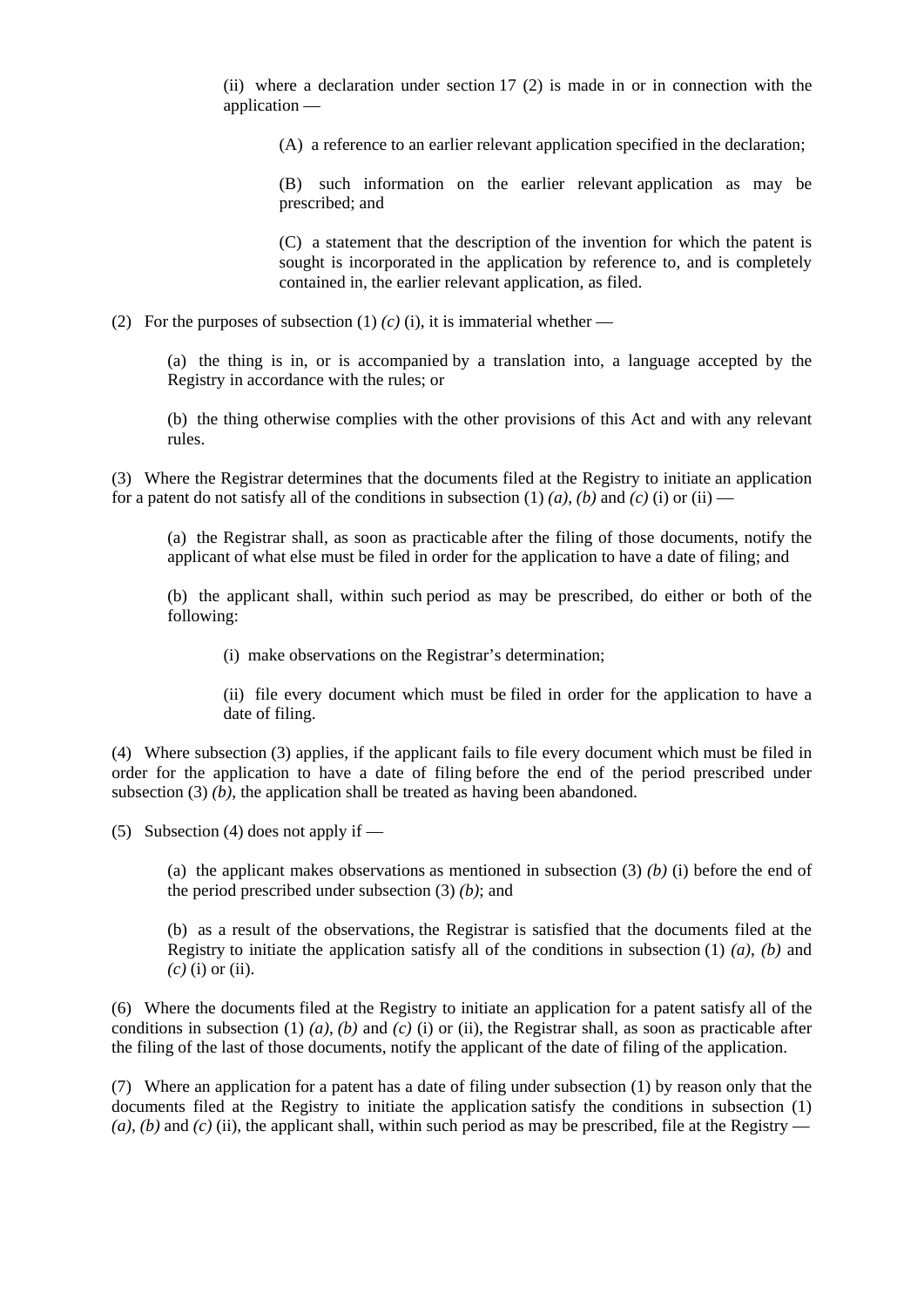(a) a written notice confirming that the description of the invention for which the patent is sought is incorporated in the application by reference to the earlier relevant application referred to in subsection  $(1)$   $(c)$   $(ii)$   $(C)$ ;

- (b) the description of the invention for which the patent is sought; and
- (c) such other documents as may be prescribed.

(8) If an application for a patent has a date of filing by virtue of subsection (1), the applicant files at the Registry any missing part of the application within such period and in such manner as may be prescribed, and the applicant does not withdraw that missing part before the end of that period, then —

(a) that missing part shall be treated as included in the application; and

(b) the date of filing of the application shall be the date on which that missing part is filed at the Registry.

(9) Subsection  $(8)$  *(b)* does not apply if —

(a) on or before the date which is the date of filing of the application for a patent by virtue of subsection  $(1)$ , a declaration is made under section 17  $(2)$ , in or in connection with the application, specifying an earlier relevant application; and

(b) within such period as may be prescribed, the applicant —

(i) makes a request to the Registrar for subsection (8) *(b)* not to apply to the application;

(ii) files a statement that the missing part referred to in subsection (8) is incorporated in the application by reference to, and is completely contained in, the earlier relevant application, as filed;

(iii) furnishes such information on the earlier relevant application as may be prescribed; and

(iv) files such other documents as may be prescribed.

(10) Subsections (8) and (9) do not affect the power of the Registrar under section 107 (1) to correct an error or a mistake.

(11) Where, after an application for a patent has been filed and before the conditions in section 30  $(2)$  and  $(3)$  are satisfied —

(a) a new application is filed by the original applicant or his successor in title in accordance with the rules in respect of any part of the matter contained in the earlier application; and

(b) the conditions in subsection  $(1)$   $(a)$ ,  $(b)$  and  $(c)$  (i) or (ii) are satisfied in relation to the new application (without the new application contravening section 84),

the new application shall be treated as having, as its date of filing, the date of filing of the earlier application.

(12) Where an application has a date of filing by virtue of this section, the application shall be treated as having been abandoned unless —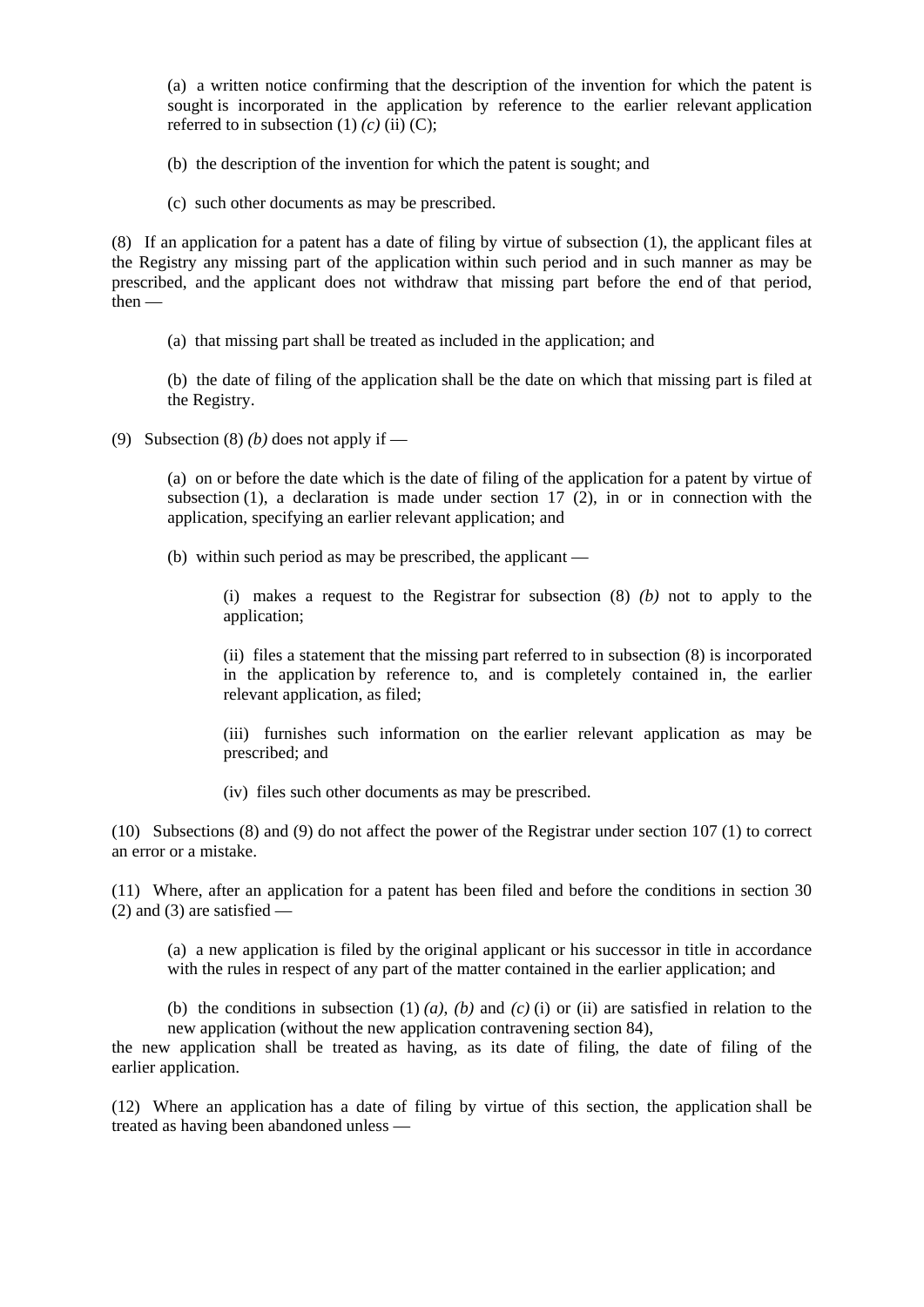(a) the applicant files at the Registry, before the end of such period as may be prescribed, one or more claims for the purposes of the application;

(b) the applicant pays the filing fee under section 25 (1) *(b)* before the end of the period prescribed under section 25 (2); and

(c) where the application has a date of filing under subsection (1) by reason only that the documents filed at the Registry to initiate the application satisfy the conditions in subsection (1) *(a)*, *(b)* and *(c)* (ii), the applicant files at the Registry the documents referred to in subsection (7) *(a)*, *(b)* and *(c)* before the end of the period prescribed under subsection (7).

(13) In this section, "relevant application" has the same meaning as in section 17 (5).

#### **Publication of application**

**27.**—(1) Subject to section 33, where an application has a date of filing, then, as soon as possible after the end of the prescribed period, the Registrar shall, unless the application is withdrawn in the prescribed manner, treated as having been abandoned or refused before preparations for its publication have been completed by the Registry, publish it as filed (including not only the original claims but also any amendment of those claims and new claims subsisting immediately before the completion of those preparations).

*[19/2004]* 

(2) The Registrar may, if so requested by the applicant, publish the application as mentioned in subsection (1) during the prescribed period, and in either event shall publish the fact and date of its publication in the journal.

(3) The Registrar may omit from the specification of a published application for a patent any matter —

(a) which in his opinion disparages any person in a way likely to damage him; or

(b) the publication or exploitation of which would in his opinion be generally expected to encourage offensive, immoral or anti-social behaviour.

*[UK Patents 1977, s. 16]* 

# **PART VI**

## **PROCEDURE FOR GRANT OF PATENT**

#### **Preliminary examination**

**28.**—(1) The Registrar shall conduct a preliminary examination of an application for a patent if —

- (a) the application has a date of filing;
- (b) the application has not been withdrawn or treated as abandoned;
- (c) the filing fee under section 25 (1) *(b)* has been paid;

(d) one or more claims for the purposes of the application have been filed under section 26 (12) *(a)*; and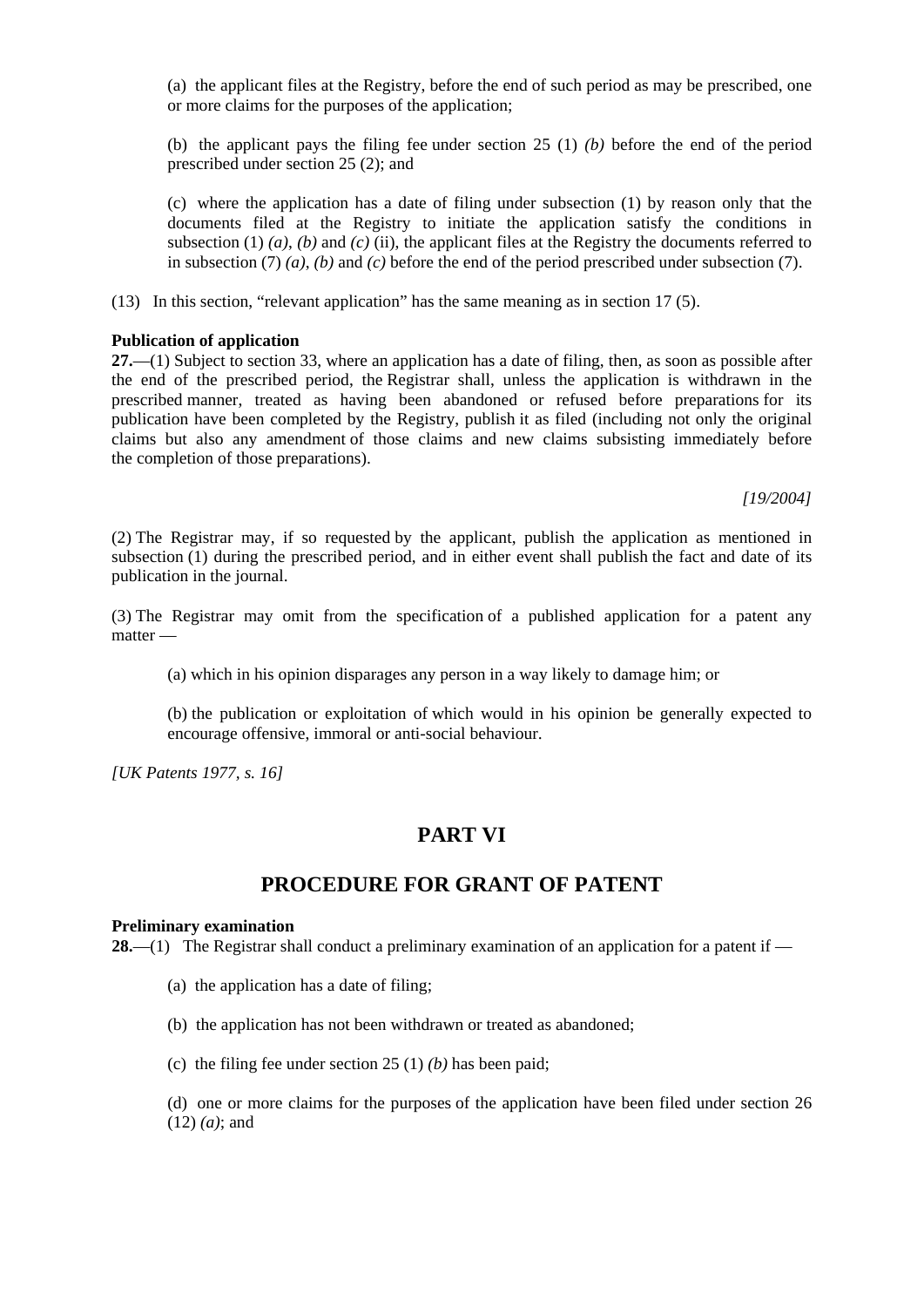(e) where the application has a date of filing under section 26 (1) by reason only that the documents filed at the Registry to initiate the application satisfy the conditions in section 26 (1)  $(a)$ ,  $(b)$  and  $(c)$  (ii), the documents referred to in section 26  $(7)$   $(a)$ ,  $(b)$  and  $(c)$  have been filed at the Registry.

(2) If, after the Registrar has conducted a preliminary examination of an application for a patent under subsection (1), the applicant files at the Registry, and does not withdraw, any missing part of the application in accordance with section 26 (8), then the Registrar shall conduct another preliminary examination of the application, with the missing part treated as included in the application.

(3) On a preliminary examination of an application, the Registrar shall determine —

- (a) whether the application complies with all the formal requirements; and
- (b) whether
	- (i) any drawing referred to in the application; or
	- (ii) any part of the description of the invention for which the patent is sought,

is missing from the application.

(4) If the Registrar determines under subsection (3) *(a)* that not all the formal requirements have been complied with, then the Registrar shall notify the applicant accordingly and shall specify in the notification a period during which the applicant shall have the opportunity —

(a) to make observations on the Registrar's determination; and

(b) subject to section 84, to amend the application so as to comply with all the formal requirements.

(5) Where subsection (4) applies, the Registrar may refuse the application if the applicant fails to amend the application as mentioned in paragraph *(b)* of that subsection before the end of the period specified by the Registrar under that subsection.

(6) Subsection (5) does not apply if —

(a) the applicant makes observations as mentioned in subsection (4) *(a)* before the end of the period specified by the Registrar under subsection (4); and

(b) as a result of the observations, the Registrar is satisfied that all the formal requirements have been complied with.

(7) If the Registrar determines under subsection (3) *(b)* that a drawing or part of the description of the invention is missing from the application, then the Registrar shall notify the applicant accordingly.

(8) Where subsection (7) applies, if the applicant files the drawing or part of the description of the invention that is missing from the application within such period and in such manner as may be prescribed, and the applicant does not withdraw that drawing or part of the description of the invention before the end of that period, then —

(a) that drawing or part of the description of the invention shall be treated as included in the application; and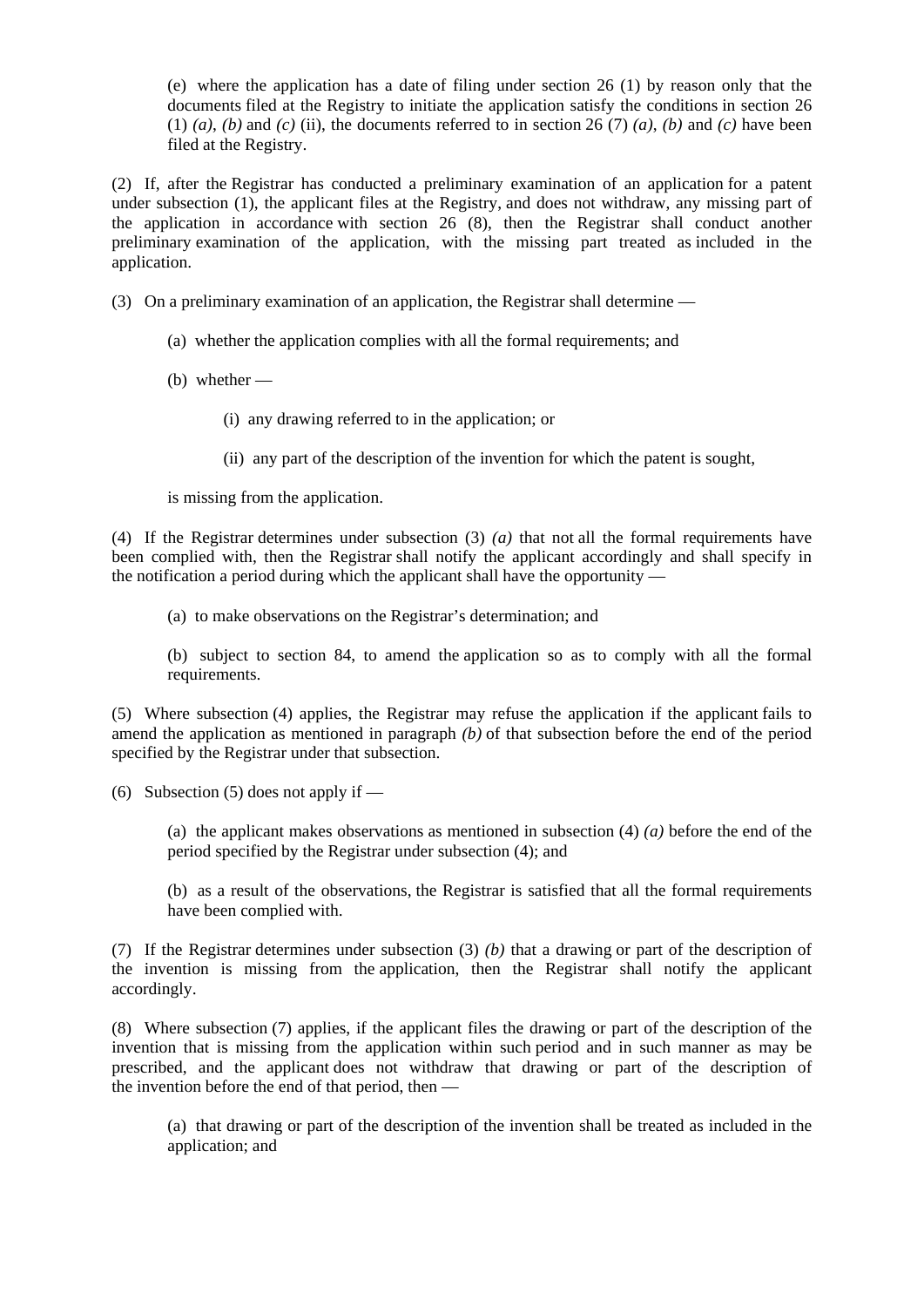(b) the date of filing of the application shall be the date on which that drawing or part of the description of the invention is filed at the Registry.

(9) Subsection (8) *(b)* does not apply if —

(a) on or before the date which is the date of filing of the application by virtue of section 26 (1), a declaration is made under section 17 (2), in or in connection with the application, specifying an earlier relevant application; and

(b) within such period as may be prescribed, the applicant —

(i) makes a request to the Registrar for subsection (8) *(b)* not to apply to the application;

(ii) files a statement that the drawing or part of the description of the invention referred to in subsection (8) is incorporated in the application by reference to, and is completely contained in, the earlier relevant application, as filed;

(iii) furnishes such information on the earlier relevant application as may be prescribed; and

(iv) files such other documents as may be prescribed.

(10) In subsection (9), "relevant application" has the same meaning as in section 17 (5).

#### **Search and examination**

**29.**—(1) Where an application for a patent complies with all the formal requirements, the Registrar shall send a notification to the applicant.

*[19/2004]* 

(2) The applicant shall comply with any of the following paragraphs which is applicable within the period prescribed for that paragraph:

(a) where the application is not an international application for a patent (Singapore) that has entered the national phase in Singapore under section 86 (3), file a request in the prescribed form and pay the prescribed fee for a search report;

(b) file a request in the prescribed form and pay the prescribed fee for a search and examination report;

(c) where a corresponding application for a patent has been filed at any prescribed patent office —

 $(i)$  file —

(A) a copy of the search report in respect of the corresponding application;

(B) where the search report is not in English, an English translation of the search report;

(C) a copy of each prescribed document and, where required by the rules, an English translation of the document if it is not in English; and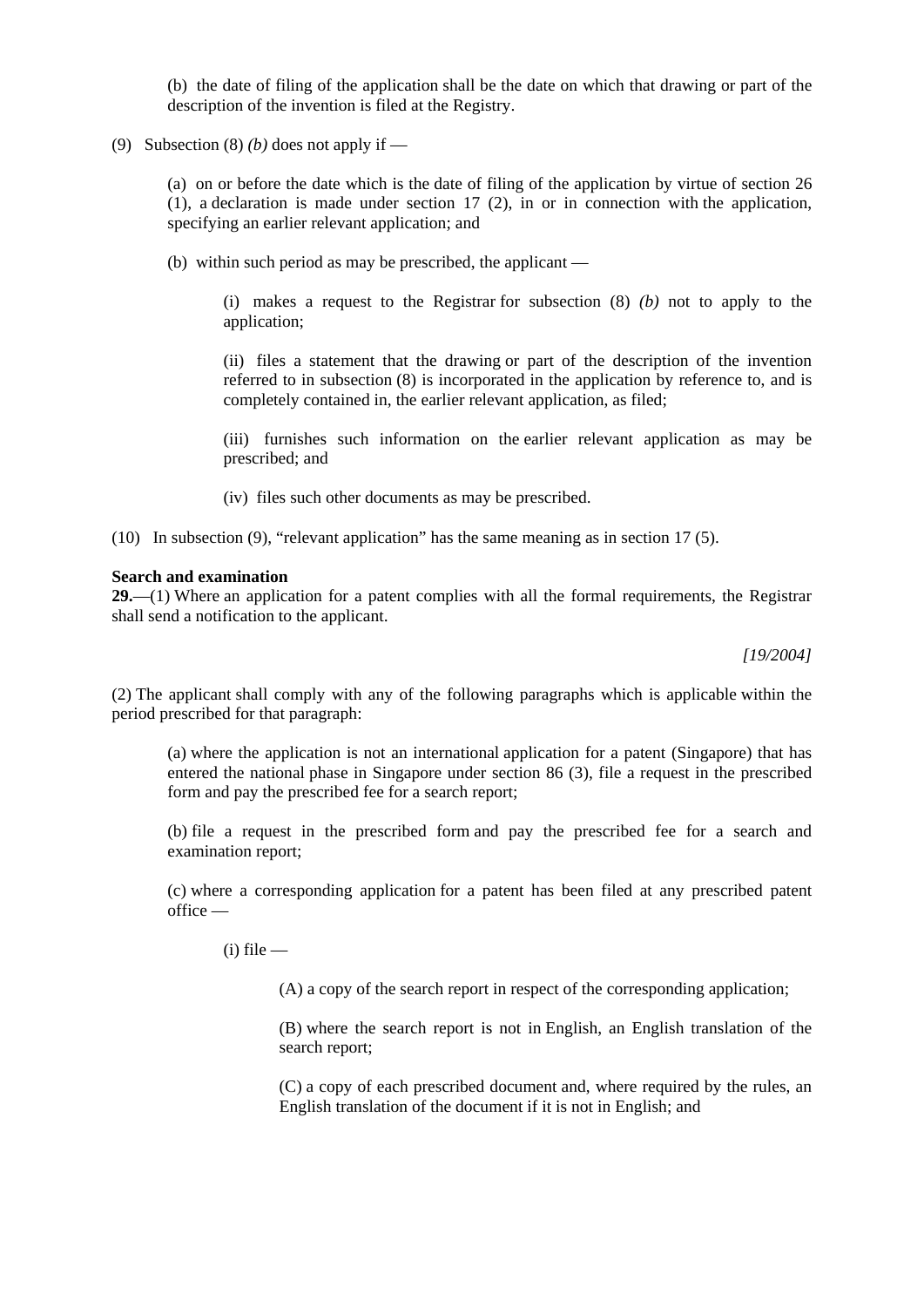(D) a request in the prescribed form for an examination report,

and pay the prescribed fee for an examination report; or

 $(ii)$  file —

(A) in the prescribed form, the prescribed information relating to the corresponding application; and

(B) where the prescribed information includes any document that is not in English, an English translation of such document;

(d) where a corresponding international application for a patent has been filed —

 $(i)$  file —

(A) a copy of the international search report in respect of the corresponding international application;

(B) where the international search report is not in English, an English translation of the international search report;

(C) a copy of each prescribed document and, where required by the rules, an English translation of the document if it is not in English; and

(D) a request in the prescribed form for an examination report,

and pay the prescribed fee for an examination report; or

 $(ii)$  file —

(A) in the prescribed form, the prescribed information relating to the corresponding international application; and

(B) where the prescribed information includes any document that is not in English, an English translation of such document;

(e) where the application is an international application for a patent (Singapore) that has entered the national phase in Singapore under section 86 (3) —

 $(i)$  file —

(A) a copy of the international search report issued in respect of the application;

(B) where the international search report is not in English, an English translation of the international search report;

(C) a copy of each prescribed document and, where required by the rules, an English translation of the document if it is not in English; and

(D) a request in the prescribed form for an examination report,

and pay the prescribed fee for an examination report; or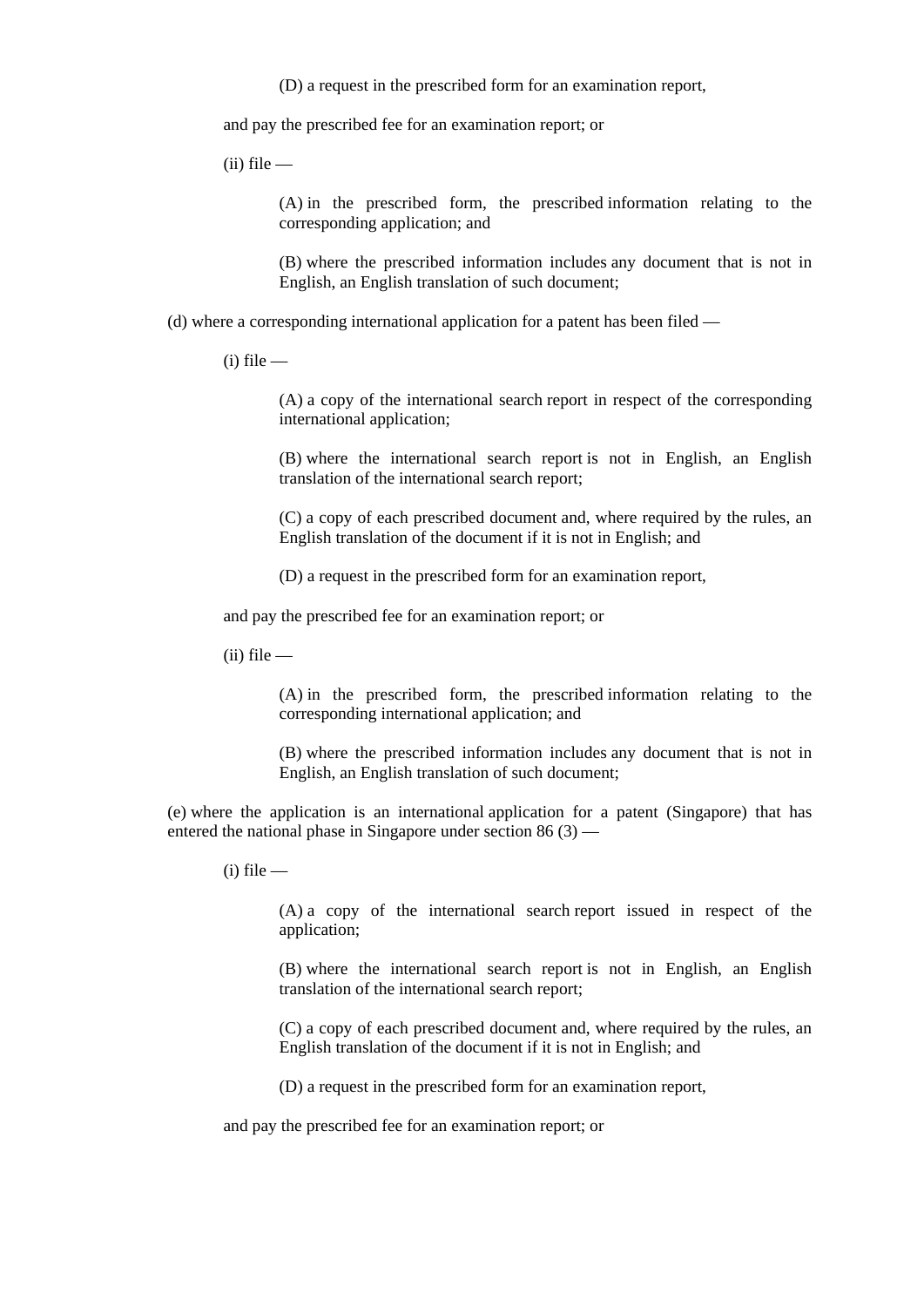(ii) file a notice in the prescribed form of the applicant's intention to rely on the international preliminary report on patentability in respect of that application.

*[19/2004]* 

(3) Where the applicant has filed a request and paid the prescribed fee for a search report under subsection (2) *(a)*, the Registrar shall —

(a) cause the application to be subjected to a search by an Examiner to discover the relevant prior art contained in —

(i) such documentation as may be prescribed; and

(ii) any additional documentation that the Examiner is aware of and considers to be relevant; and

(b) upon receiving the search report prepared by the Examiner, send the applicant a notification and a copy of the search report.

*[19/2004]* 

(4) Upon receiving the search report under subsection (3) *(b)* from the Registrar, the applicant shall, within the prescribed period, file a request in the prescribed form and pay the prescribed fee for an examination report.

*[19/2004]* 

(5) Where the applicant has filed a request and paid the fee for an examination report under subsection (2)  $(c)$  (i),  $(d)$  (i) or  $(e)$  (i) or (4), the Registrar shall —

(a) cause the application to be subjected to an examination by an Examiner to determine —

(i) whether the conditions specified in sections 13 and 25 (4) and (5) have been complied with;

(ii) whether the application discloses any additional matter referred to in section 84 (1); and

(iii) whether the application discloses any matter extending beyond that disclosed in the application as filed,

taking into consideration all the relevant prior art, if any, that the Examiner is aware of or that has been referred to in the search report or international search report, as the case may be; and

(b) upon receiving the examination report prepared by the Examiner, send the applicant a notification and a copy of the examination report.

*[19/2004]* 

(6) Where the applicant has filed a request and paid the fee for a search and examination report under subsection (2) *(b)*, the Registrar shall —

(a) cause the application to be subjected to —

(i) a search by an Examiner to discover the relevant prior art contained in —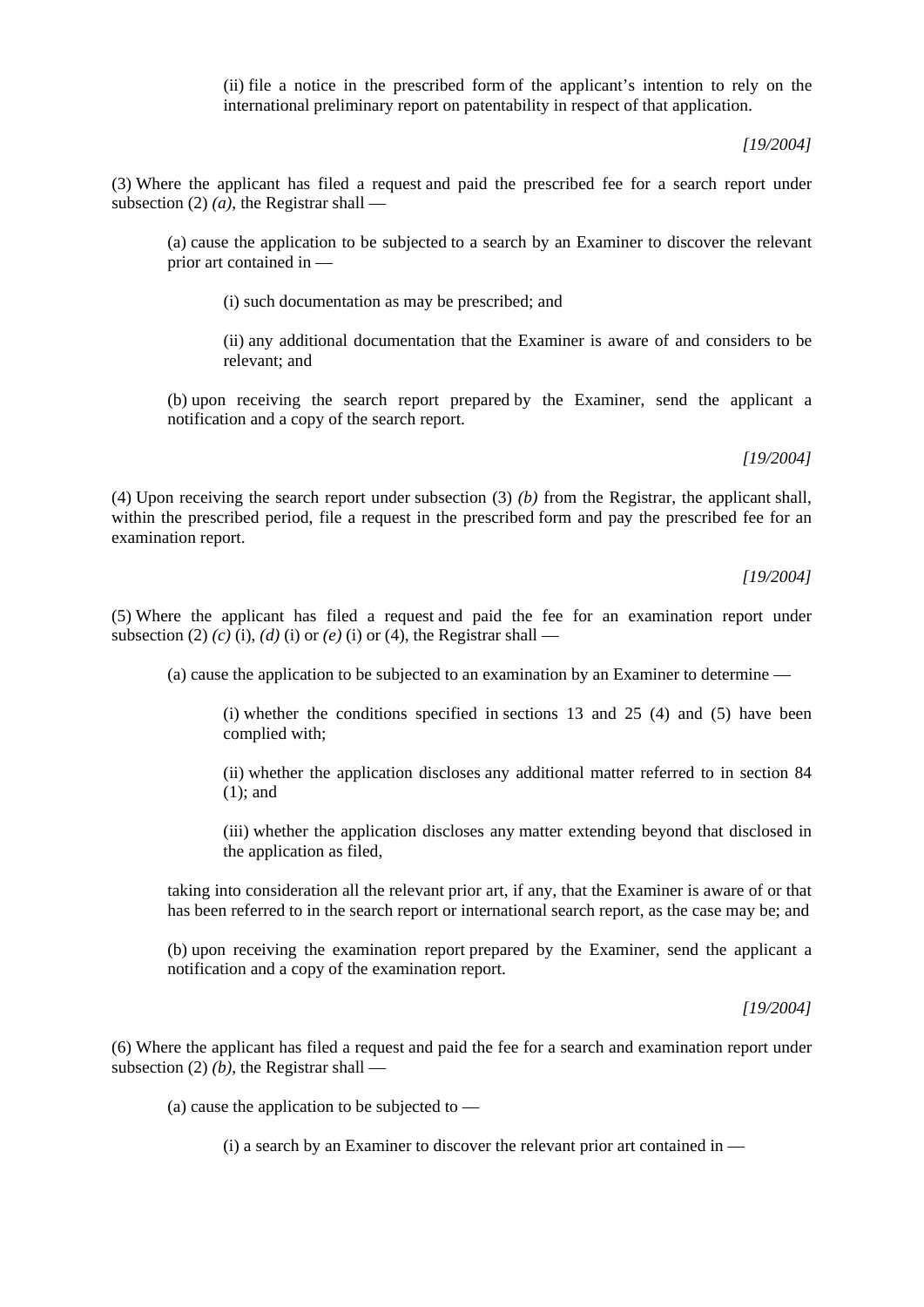(A) such documentation as may be prescribed; and

(B) any additional documentation that the Examiner is aware of and considers to be relevant; and

(ii) an examination by an Examiner to determine —

(A) whether the conditions specified in sections 13 and 25 (4) and (5) have been complied with;

(B) whether the application discloses any additional matter referred to in section 84 (1); and

(C) whether the application discloses any matter extending beyond that disclosed in the application as filed,

taking into consideration all the relevant prior art, if any, that the Examiner is aware of or that has been discovered in the search; and

(b) upon receiving the search and examination report prepared by the Examiner, send the applicant a notification and a copy of the search and examination report.

*[19/2004]* 

(7) If, within the prescribed period under —

(a) paragraph  $(b)$ ,  $(c)$  (i) or (ii),  $(d)$  (i) or (ii) or  $(e)$  (i) or (ii) of subsection (2); or

(b) subsection (4),

an applicant files a request in the prescribed form and pays the prescribed fee for that period to be extended, the applicant shall perform the acts set out in that provision within the prescribed extended period for performing those acts.

*[19/2004]* 

#### **Grant of patent**

**30.**—(1) Subject to subsection (4), the Registrar shall grant the applicant a patent if —

(a) the conditions in subsection (2) are satisfied before the end of the prescribed period or any extension thereof; and

(b) the conditions in subsection (3) have been satisfied.

*[19/2004]* 

(2) The conditions referred to in subsection  $(1)$  *(a)* are —

(a) that all the formal requirements have been complied with;

(b) that the Registrar has received —

(i) the search report referred to in section 29 (3) and the examination report referred to in section 29 (5);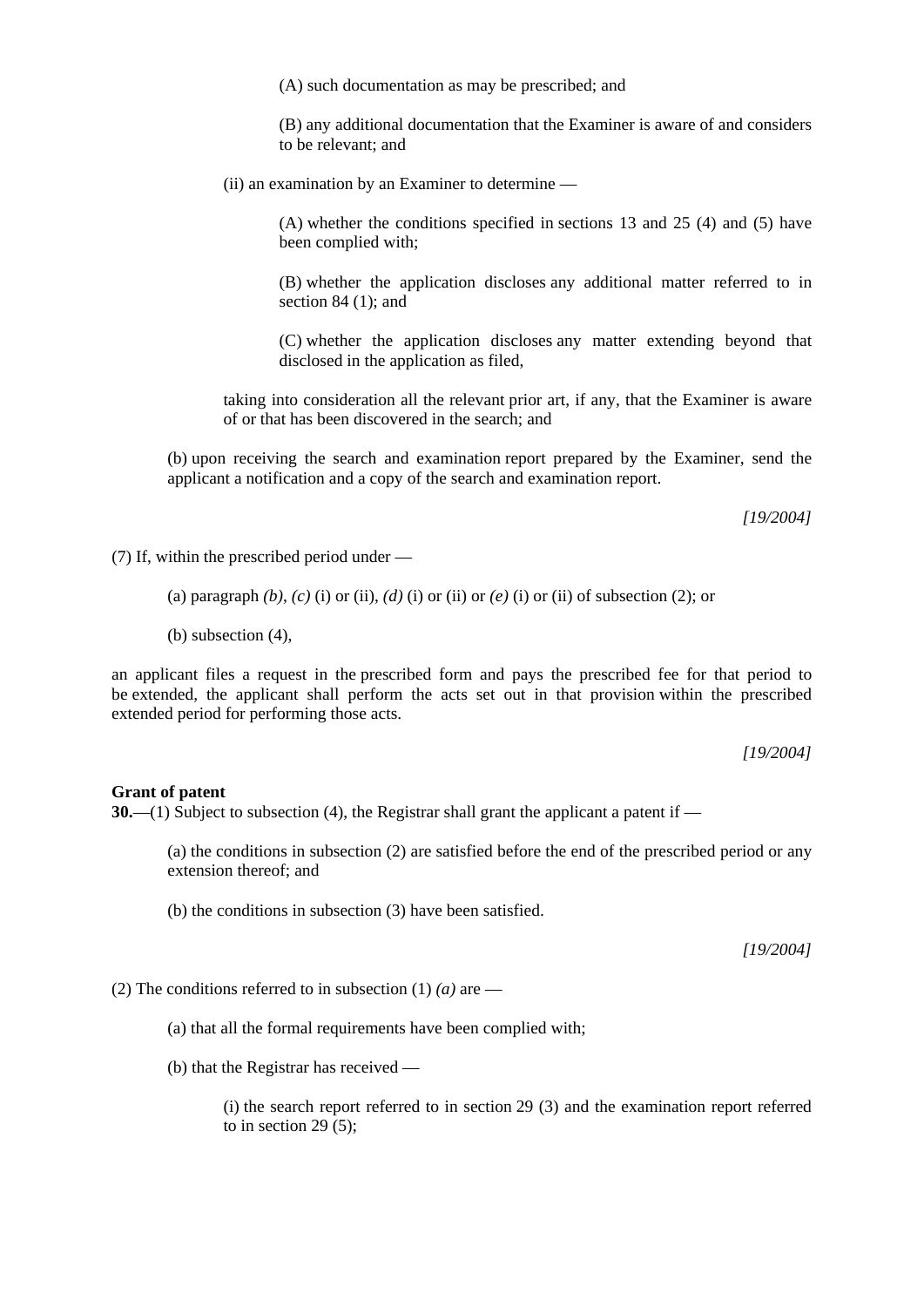(ii) the search and examination report referred to in section  $29(6)$ ;

(iii) the search report referred to in section 29 (2) *(c)* (i), the examination report referred to in section 29 (5) and, where the search report is not in English, an English translation of the search report;

(iv) the prescribed information referred to in section 29 (2)  $(c)$  (ii) or  $(d)$  (ii) and, where the prescribed information includes any document that is not in English, an English translation of such document;

(v) the international search report referred to in section 29 (2)  $(d)$  (i) or  $(e)$  (i), the examination report referred to in section 29 (5) and, where the international search report is not in English, an English translation of the international search report; or

(vi) in the case of an international application for a patent (Singapore) which has entered the national phase in Singapore under section 86 (3), as an alternative to the document or documents referred to in any of sub-paragraphs (ii), (iii), (iv) and (v) —

(A) the notice referred to in section 29 (2)  $(e)$  (ii);

(B) an international search report in respect of that application;

(C) an international preliminary report on patentability in respect of that application; and

(D) where any report referred to in sub-paragraph (B) or (C) is not in English, an English translation of that report;

- (c) that the prescribed documents for the grant of the patent have been filed; and
- (d) that the prescribed fee for the grant of the patent has been paid.

*[19/2004]* 

(3) The conditions referred to in subsection (1) *(b)* are —

 $(a)$  that —

(i) the document or documents received by the Registrar under subsection  $(2)$   $(b)$ do not disclose any unresolved objection on the ground that the claim or claims in the application do not relate to one invention or to a group of inventions which are so linked as to form a single inventive concept; or

(ii) if any such objection is disclosed, the applicant has satisfied the Registrar that the objection has been resolved;

(b) where the applicant relies on any examination report referred to in section 29 (5), any search and examination report referred to in section 29 (6) or any international preliminary report on patentability referred to in subsection  $(2)$  *(b)* (vi), that each claim in the application at the time the prescribed documents for the grant of the patent were filed and the prescribed fee for the grant of the patent was paid is related to at least one claim in the application at the time the report was issued —

(i) which has been examined; and

(ii) which is referred to in the report;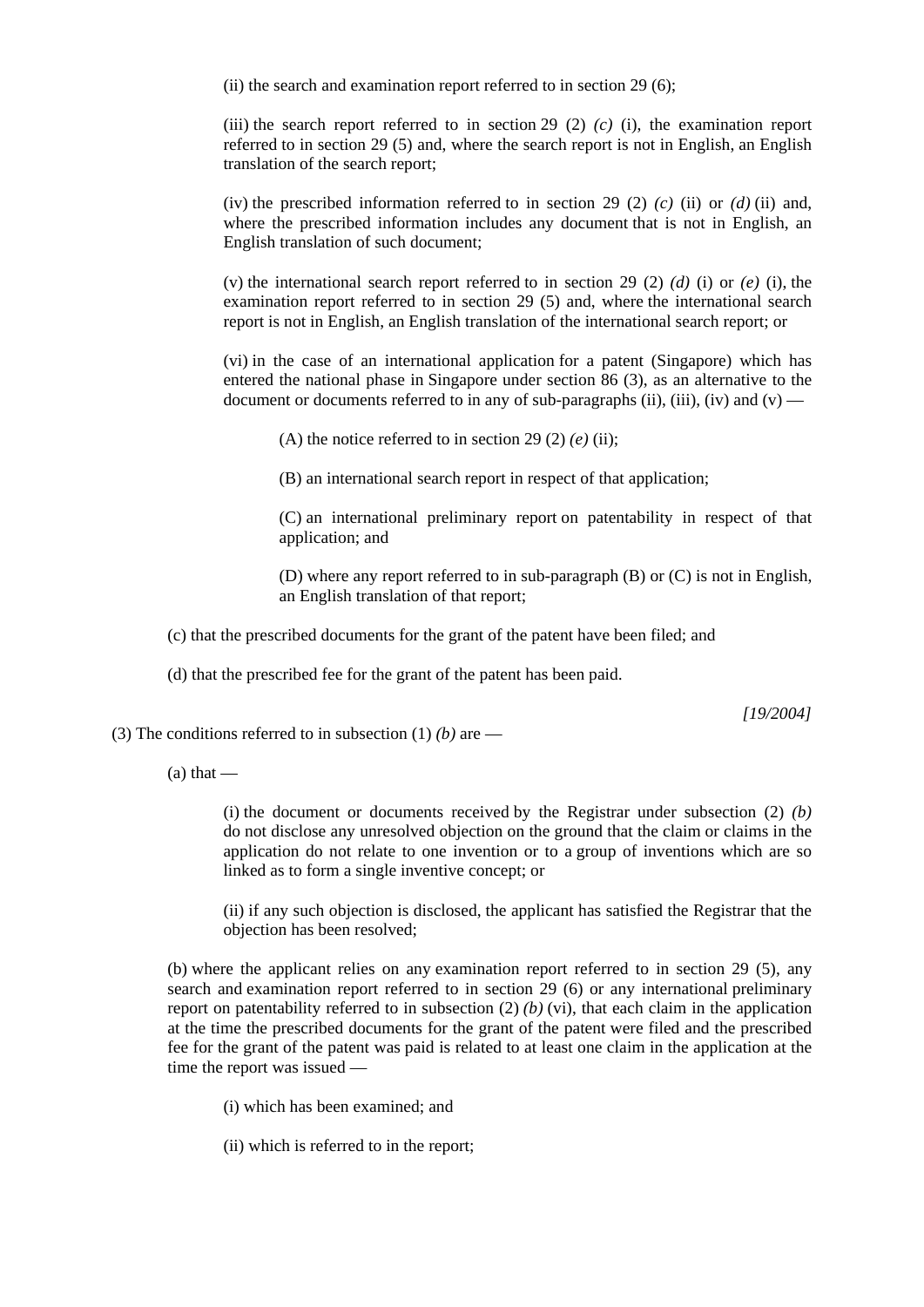(c) where the applicant relies on the prescribed information relating to a corresponding application referred to in section 29 (2) *(c)* (ii) or the prescribed information relating to a corresponding international application referred to in section 29 (2) *(d)* (ii), at the time the prescribed documents for the grant of the patent were filed and the prescribed fee for the grant of the patent was paid, that each claim in the application is related to at least one claim —

(i) which is set out in the prescribed information relating to the corresponding application or corresponding international application, as the case may be; and

(ii) which has been examined to determine whether the claim appears to satisfy the criteria of novelty, inventive step (or non-obviousness) and industrial applicability (or utility);

(d) that the invention is not an invention referred to in section 13 (2); and

 $(e)$  that there is —

(i) no other application for a patent for the same invention having the same priority date filed by the same applicant or his successor in title; and

(ii) no earlier grant of a patent for the same invention having the same priority date to the same applicant or his successor in title.

*[19/2004]* 

(4) If, within the prescribed period under subsection  $(1)$   $(a)$  —

(a) an appeal is filed in court in respect of an application; and

(b) the applicant applies to the court to extend that period while the appeal is pending,

the court may extend that period to such date as the court may determine.

*[19/2004]* 

(5) Where the conditions in subsection (2) are not satisfied before the end of the prescribed period under subsection  $(1)$  *(a)* or any extension thereof, the applicant shall be deemed to have abandoned his application at the end of that period.

*[19/2004]* 

(6) If the Registrar is of the opinion that any condition in subsection  $(3)$  has not been satisfied —

(a) the Registrar shall send a notification to the applicant setting out the grounds for the Registrar's objection to granting a patent;

(b) the applicant shall have the right to respond to the Registrar's objection within a period specified by the Registrar;

(c) unless the Registrar withdraws his objection, the applicant shall, within a period specified by the Registrar and subject to section 84, amend the specification of his application in accordance with the prescribed conditions, with a view to satisfying the conditions in subsection (3); and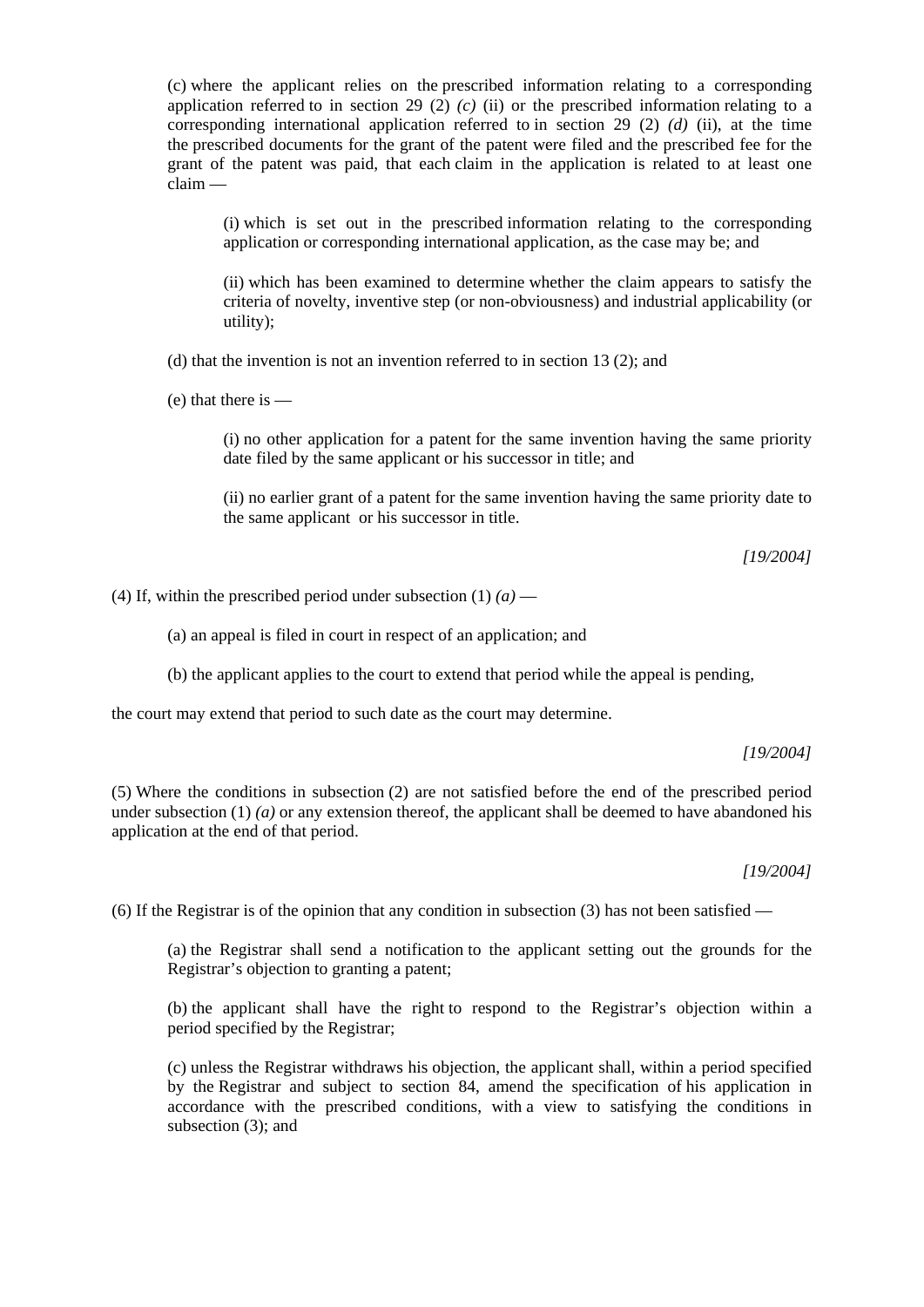(d) if any condition in subsection (3) remains unsatisfied at the end of the period referred to in paragraph  $(c)$ , the applicant shall be deemed to have abandoned his application at the end of that period.

*[19/2004]* 

#### **General power to amend application before grant**

**31.**—(1) If it appears to an Examiner during the examination of an application that —

- (a) the conditions specified in sections 13 and 25 (4) and (5) have not been complied with; or
- (b) the application discloses —

(i) any additional matter referred to in section 84 (1); or

(ii) any matter extending beyond that disclosed in the application for the patent as filed,

the Examiner shall give the applicant at least one written opinion to that effect, and the Registrar shall, upon receiving the written opinion, send the applicant a notification and a copy of the written opinion.

*[19/2004]* 

(2) The applicant shall, before the examination report is issued, have the right —

(a) to respond in the prescribed manner to the written opinion within any prescribed period; and

(b) subject to section 84, to amend in the prescribed manner the specification of the application in accordance with the prescribed conditions.

*[19/2004]* 

(3) Notwithstanding subsection (1), during any period prescribed for the purposes of this subsection, the applicant may, in accordance with the prescribed conditions and subject to section 84, amend the application of his own volition.

*[19/2004]* 

**32.**—(*Repealed by Act 19/2004*)

#### **Information prejudicial to defence of Singapore or safety of public**

**33.**—(1) Where an application for a patent is filed in the Registry (whether under this Act or any treaty or international convention to which Singapore is a party) and it appears to the Registrar that the application contains information of a description notified to him by the Minister as being information the publication of which might be prejudicial to the defence of Singapore, the Registrar shall give directions prohibiting or restricting the publication of that information or its communication to any specified person or description of persons.

(2) If it appears to the Registrar that any application so filed contains information the publication of which might be prejudicial to the safety of the public, he may give directions prohibiting or restricting the publication of that information or its communication to any specified person or description of persons until the end of a period not exceeding 3 months from the end of a period prescribed for the purposes of section 27.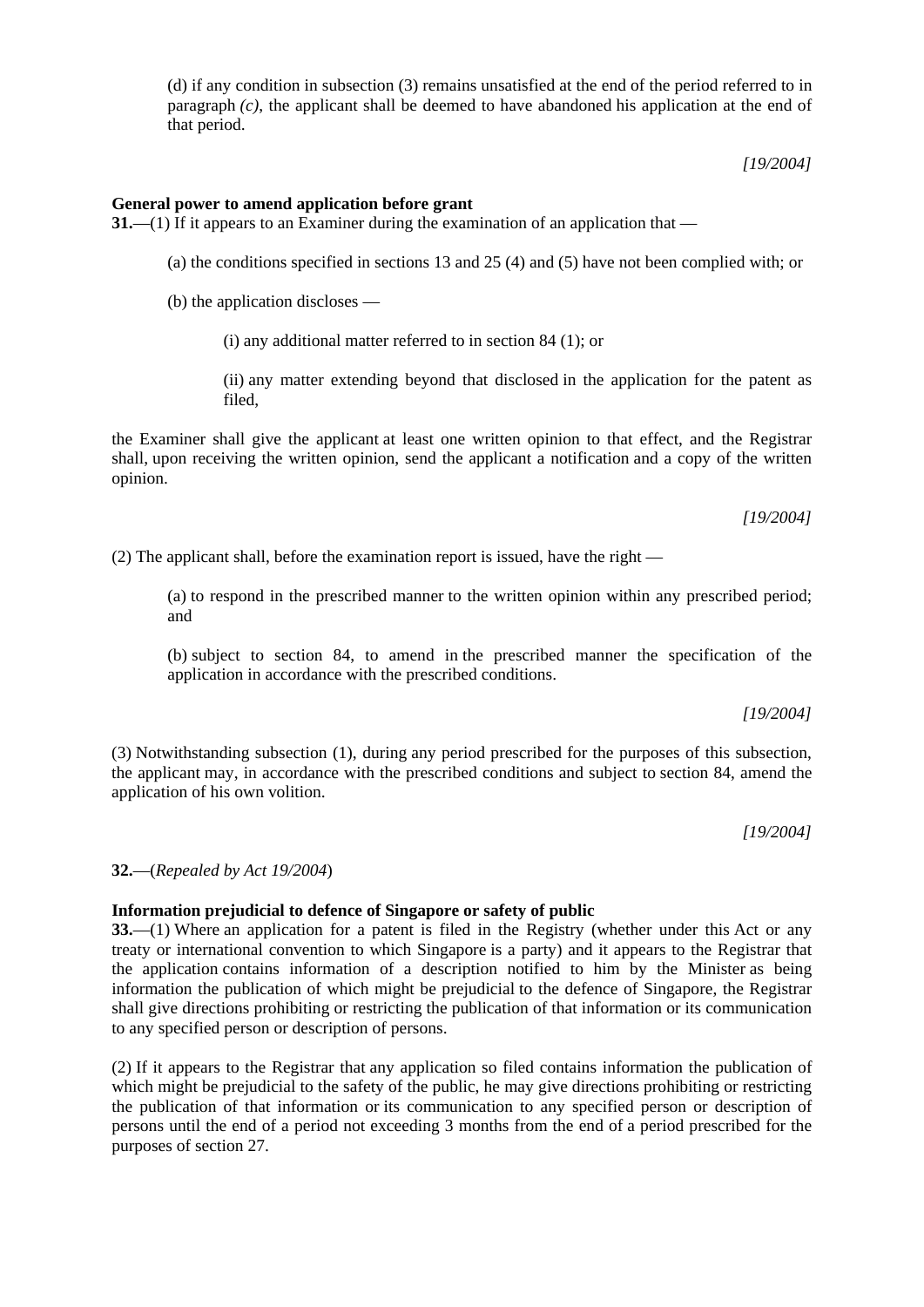(3) While directions are in force under this section with respect to an application —

(a) if the application is made under this Act, it will be held in abeyance after the formal requirements of this Act and the rules have been met and will not proceed to be processed in accordance with section 29 until the directions are revoked under subsection (4) *(e)*; and

(b) if it is an international application for a patent, a copy of it shall not be sent to the International Bureau or any international searching authority appointed under the Patent Cooperation Treaty.

(4) Where the Registrar gives directions under this section with respect to any application, he shall give notice of the application and of the directions to the Minister, and the following provisions shall then have effect:

(a) the Minister shall, on receipt of the notice, consider whether the publication of the application or the publication or communication of the information in question would be prejudicial to the defence of Singapore or the safety of the public;

(b) if the Minister determines under paragraph *(a)* that the publication or communication of that information would be prejudicial to the safety of the public, he shall notify the Registrar who shall continue his directions under subsection (2) until they are revoked under paragraph *(e)*;

(c) if the Minister determines under paragraph *(a)* that the publication of the application or the publication or communication of that information would be prejudicial to the defence of Singapore or the safety of the public, he shall (unless a notice under paragraph *(d)* has previously been given by the Minister to the Registrar) reconsider that question during the period of 9 months from the date of filing the application and at least once in every subsequent period of 12 months;

(d) if on consideration of an application at any time it appears to the Minister that the publication of the application or the publication or communication of the information contained in it would not, or would no longer, be prejudicial to the defence of Singapore or the safety of the public, he shall give notice to the Registrar to that effect; and

(e) on receipt of such a notice the Registrar shall revoke the directions and may, subject to such conditions (if any) as he thinks fit, extend the time for doing anything required or authorised to be done by or under this Act in connection with the application, whether or not that time has previously expired.

(5) The Minister may at any time, for the purpose of enabling him to decide the question referred to in subsection (4) *(c)*, do one or both of the following, that is to say, inspect or authorise any person to inspect the application and any document sent to the Registrar in connection with it and where a person is authorised to carry out such inspection, he shall as soon as practicable report on his inspection to the Minister.

(6) Where directions given under this section in respect of an application for a patent for an invention are revoked, and the application is brought in order for the grant of a patent and a patent is granted for the invention, then —

(a) if while the directions are in force the invention is worked by (or with the written authorisation of or to the order of) a Government department, the provisions of Part XII shall apply as if —

(i) the working were use made by section 56;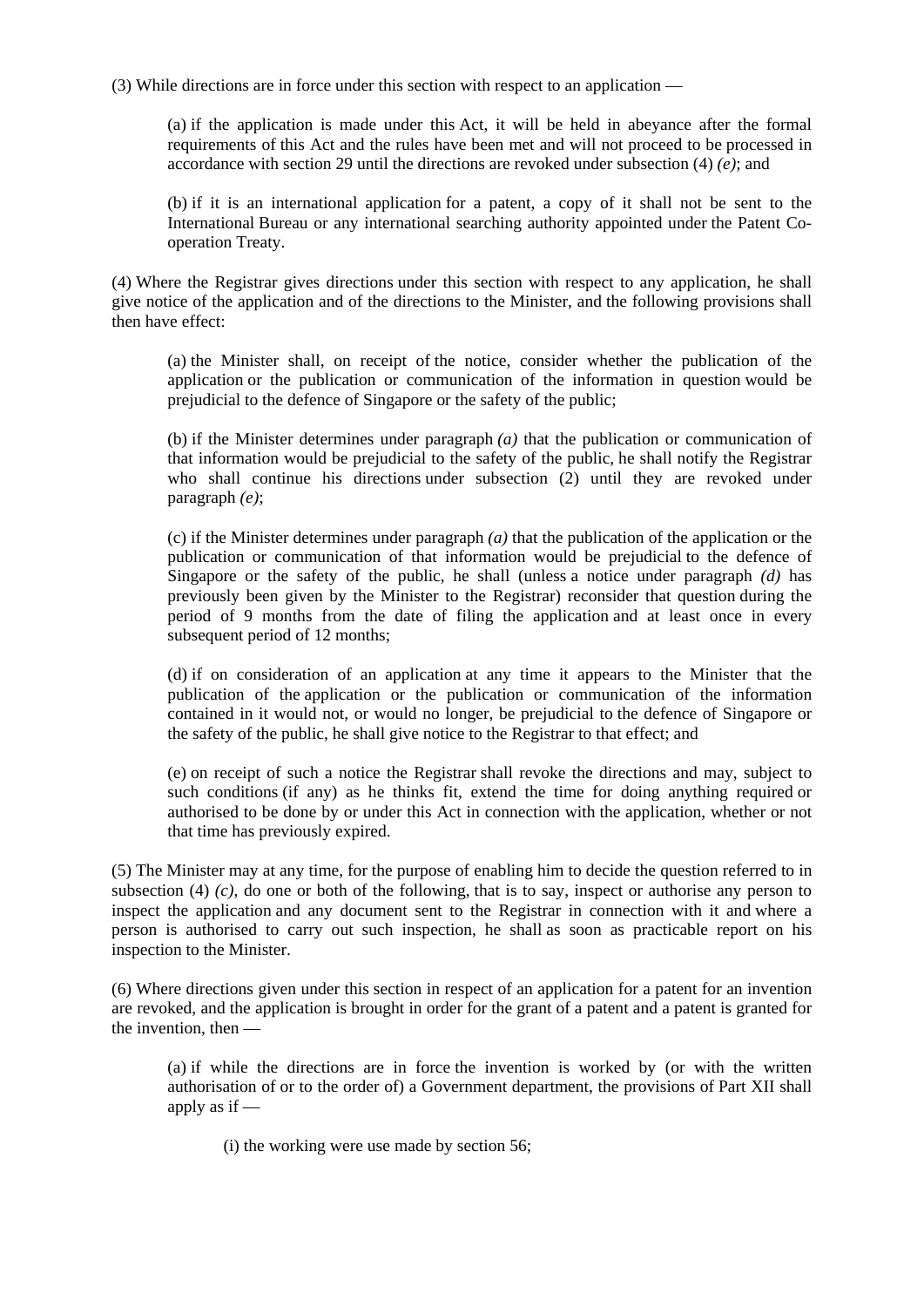(ii) the application had been published at the end of the prescribed period or at the time the directions were revoked, whichever is earlier; and

(iii) a patent had been granted for the invention at the time the application is brought in order for the grant of a patent (taking the terms of the patent to be those of the application as it stood at the time it was so brought in order); and

(b) if it appears to the Minister that the applicant for the patent has suffered hardship while the directions were in force, the Minister may make such payment (if any) by way of compensation to the applicant as appears to the Minister to be reasonable having regard to the inventive merit and utility of the invention, the purpose for which it is designed and any other relevant circumstances.

(7) Where a patent is granted in pursuance of an application in respect of which directions have been given under this section, no renewal fees shall be payable in respect of any period during which those directions were in force.

(8) Any person who fails to comply with any direction under this section shall be guilty of an offence and shall be liable on conviction to a fine not exceeding \$5,000 or to imprisonment for a term not exceeding 2 years or to both.

(9) Nothing in this section shall prevent the disclosure of information concerning an invention to a Government department or authority for the purpose of obtaining advice as to whether directions under this section with respect to an application for a patent for that invention should be made, amended or revoked.

*[UK Patents 1977, s. 22]* 

#### **Restrictions on applications abroad by Singapore residents**

**34.**—(1) Subject to this section, no person resident in Singapore shall, without written authority granted by the Registrar, file or cause to be filed outside Singapore an application for a patent for an invention unless —

(a) an application for a patent for the same invention has been filed in the Registry not less than 2 months before the application outside Singapore; and

(b) no directions have been given under section 33 in relation to the application in Singapore or all such directions have been revoked.

(2) Subsection (1) shall not apply to an application for a patent for an invention for which an application for a patent has first been filed in a country outside Singapore by a person resident outside Singapore.

(3) Any person who files or causes to be filed an application for the grant of a patent in contravention of this section shall be guilty of an offence and shall be liable on conviction to a fine not exceeding \$5,000 or to imprisonment for a term not exceeding 2 years or to both.

(4) In this section —

(a) any reference to an application for a patent includes a reference to an application for other protection for an invention;

(b) any reference to either kind of application is a reference to an application under this Act, under the law of any country other than Singapore or under any treaty or international convention to which Singapore is a party; and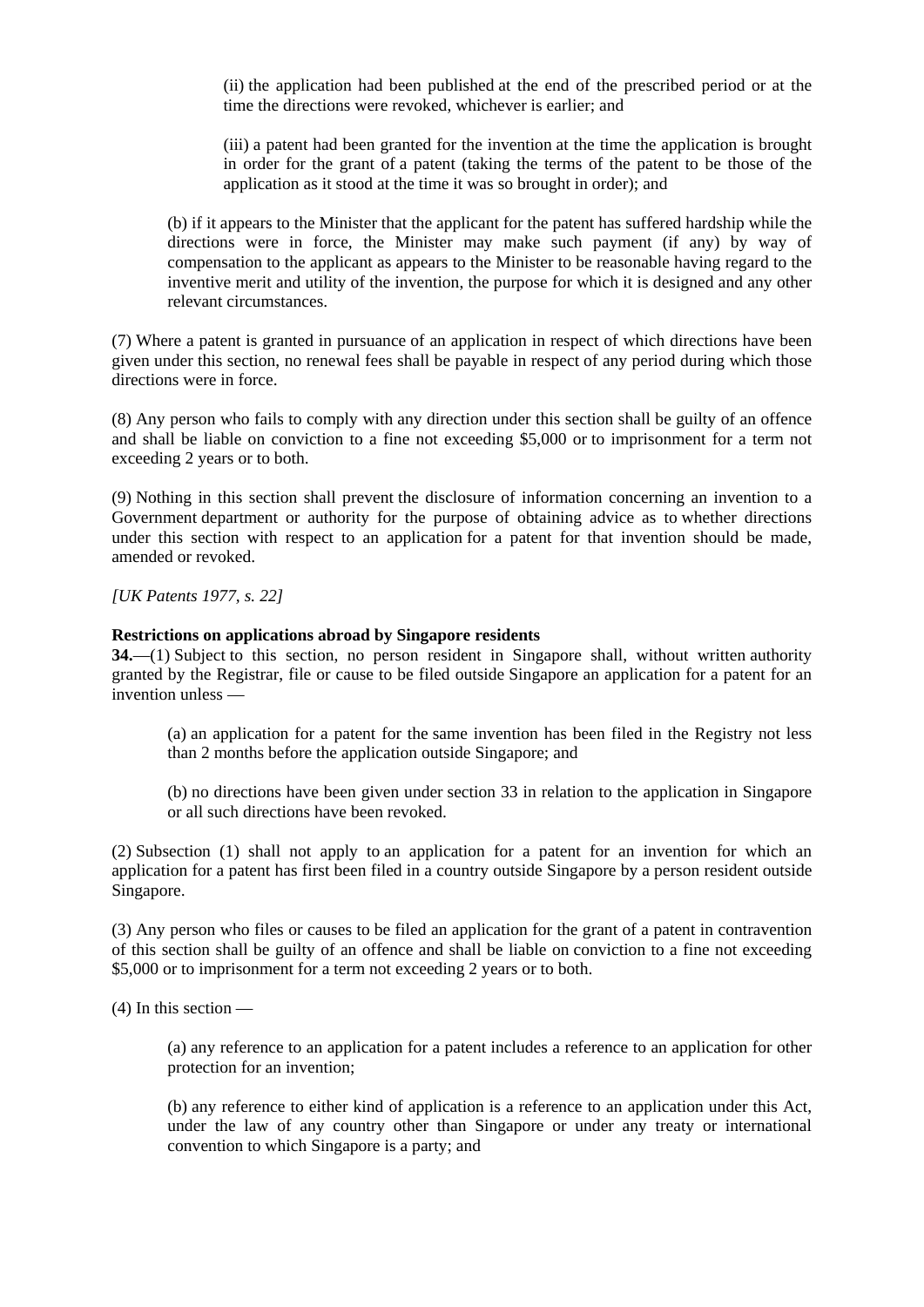(c) "person resident in Singapore" includes a person who, at the material time, is residing in Singapore by virtue of a valid pass lawfully issued to him under the Immigration Act (Cap. 133) to enter and remain in Singapore for any purpose.

*[UK Patents 1977, s. 23]* 

# **PART VII**

## **PROVISIONS AS TO PATENTS AFTER GRANT**

#### **Publication and certificate of grant**

**35.**—(1) As soon as practicable after a patent has been granted under this Act, the Registrar shall —

(a) send to the proprietor of the patent a certificate in the prescribed form that the patent has been granted to the proprietor; and

(b) publish in the journal a notice that the patent has been granted.

*[30/2001]* 

*[30/2001]* 

(2) The Registrar shall, at the same time as he publishes a notice under subsection (1) *(b)* in relation to a patent, publish the specification of the patent, the names of the proprietor and (if different) the inventor and any other matters (including the prescribed information under sections 29 and 30) constituting or relating to the patent which in the Registrar's opinion it is desirable to publish.

*[UK Patents 1977, s. 24]* 

#### **Term of patent**

**36.**—(1) A patent granted under this Act shall be treated for the purposes of this Act as having been granted, and shall take effect, on the date of issue of the certificate of grant and, subject to subsection (2) and section 36A, shall continue in force until the end of the period of 20 years beginning with the date of filing the application for the patent or with such other date as may be prescribed.

*[19/2004]* 

(2) A patent shall cease to have effect at the end of the prescribed period for the payment of any renewal fee if it is not paid within that period.

(3) If during the period of 6 months immediately following the end of the prescribed period the renewal fee and any prescribed additional fee are paid, the patent shall be treated for the purposes of this Act as if it had never expired, and accordingly —

(a) anything done under or in relation to it during that further period shall be valid;

(b) an act which would constitute an infringement of it if it had not expired shall constitute such an infringement; and

(c) an act which would constitute the use of the patented invention in accordance with section 56 if the patent had not expired shall constitute that use.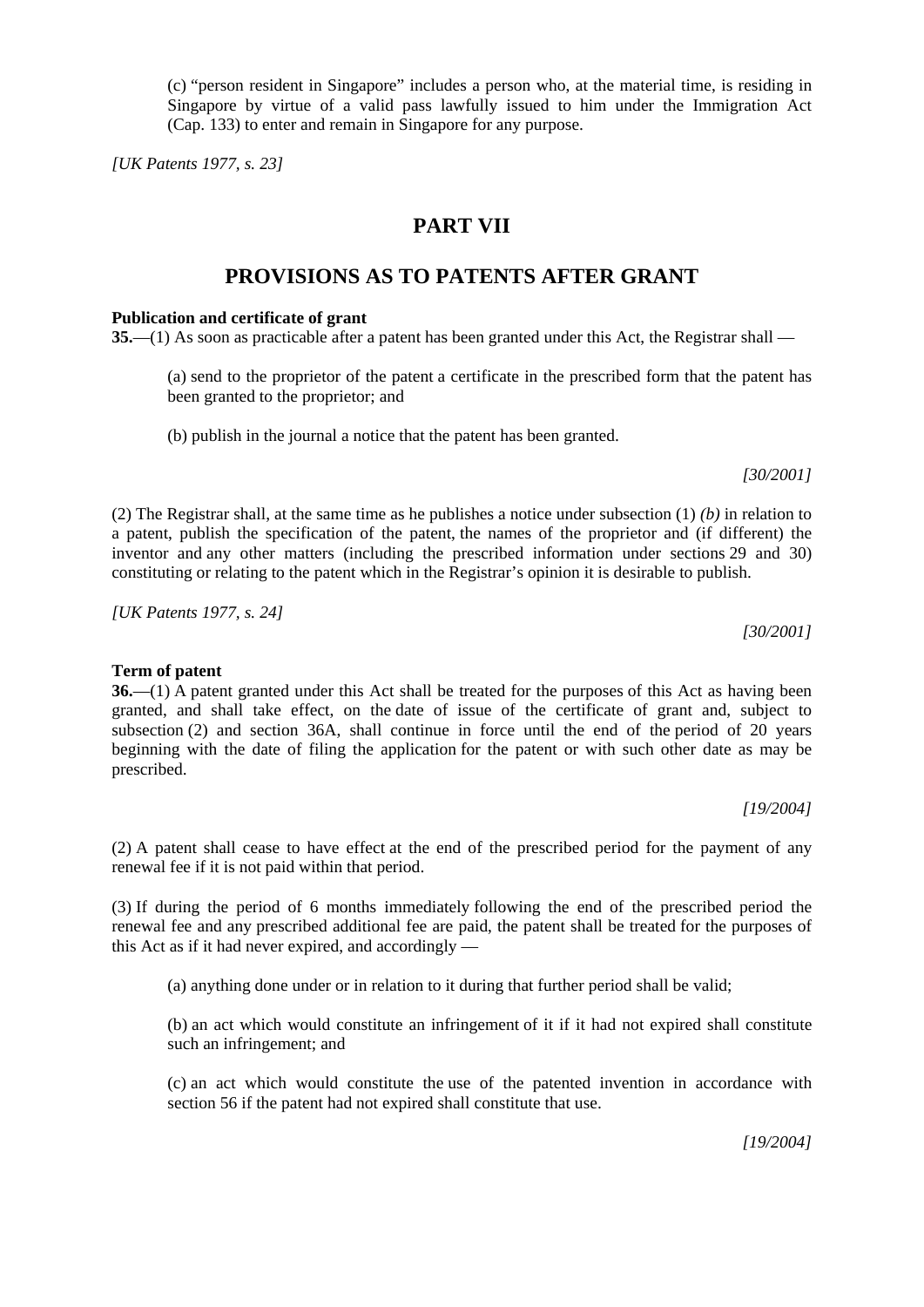(4) Rules shall include provision requiring the Registrar to notify the registered proprietor of a patent that a renewal fee has not been received from him in the Registry before the end of the prescribed period and before the framing of the notification.

*[UK Patents 1977, s. 25]* 

*[30/2001]* 

### **Extension of term of patent**

**36A.**—(1) The proprietor of a patent may apply to the Registrar to extend the term of the patent on any of the following grounds:

(a) that there was an unreasonable delay by the Registrar in granting the patent;

(b) where the patent was granted on the basis of prescribed information relating to a corresponding application referred to in section 29 (2)  $(c)$  (ii), that —

(i) there was an unreasonable delay in the issue of the corresponding patent; and

(ii) the patent office that granted the corresponding patent has extended the term of the corresponding patent on the basis of such delay;

(c) where the subject of the patent includes any substance which is an active ingredient of any pharmaceutical product, that —

(i) there was an unreasonable curtailment of the opportunity to exploit the patent caused by the process of obtaining marketing approval for a pharmaceutical product, being the first pharmaceutical product to obtain marketing approval which uses the substance as an active ingredient; and

(ii) the term of the patent has not previously been extended on this ground.

*[19/2004]* 

(2) A delay by the Registrar in granting a patent shall not be treated as an unreasonable delay under subsection  $(1)$   $(a)$  unless —

(a) the interval between the date of filing of the application for the patent and the date of issue of the certificate of grant, excluding any period attributable to an act or omission of the applicant, exceeds 4 years; or

(b) the interval between the date on which the applicant —

(i) filed a request for a search and examination report in accordance with section 29 (2) *(b)*; or

(ii) filed a request for an examination report in accordance with section 29 (2) *(c)* (i), *(d)* (i) or *(e)* (i) or (4),

and the date of issue of the certificate of grant, excluding any period attributable to an act or omission of the applicant, exceeds 2 years.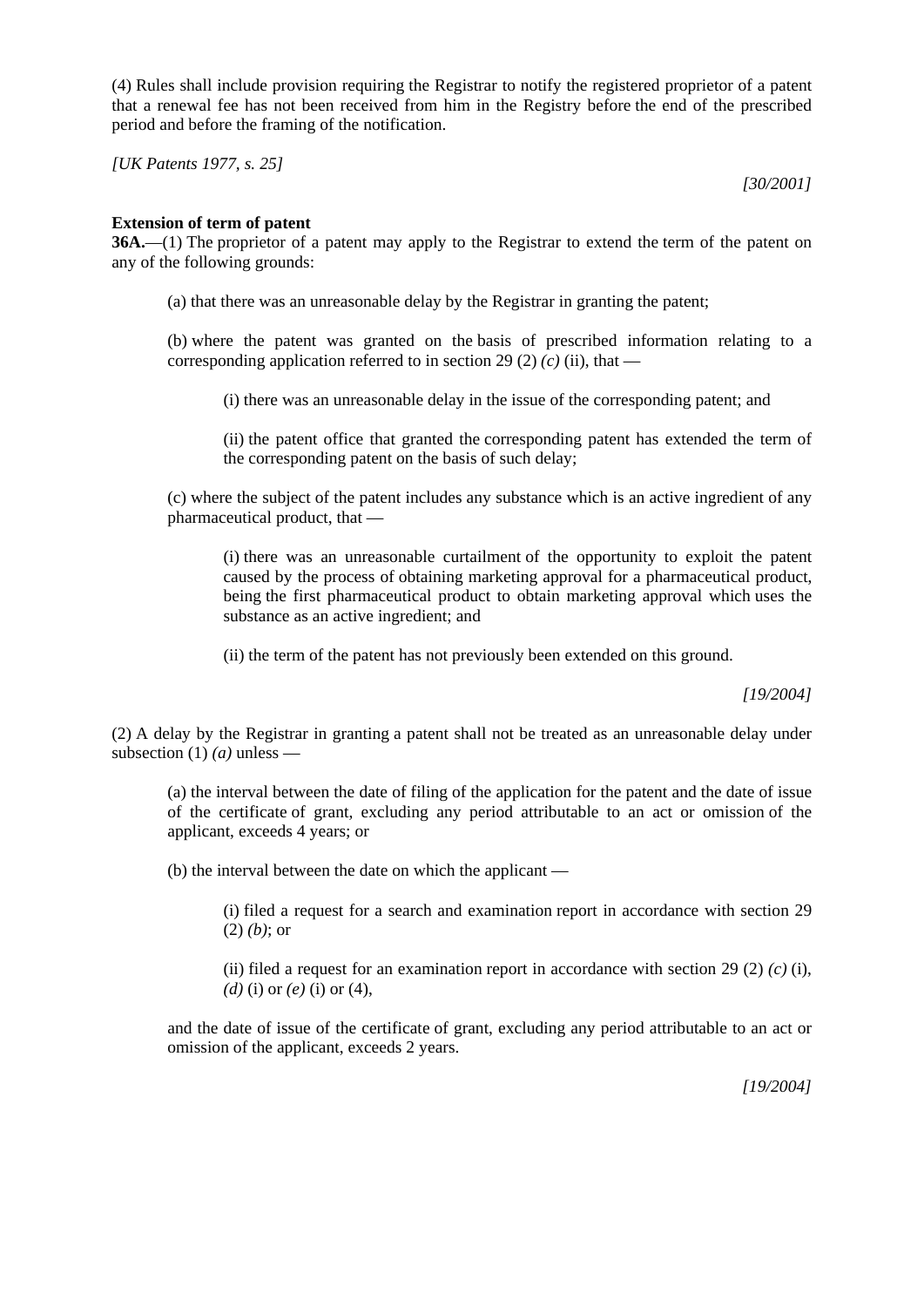(3) Where the proprietor of a patent has made an application under subsection (1) *(a)* and has satisfied the Registrar that there was in fact an unreasonable delay under subsection (1) *(a)*, the Registrar shall extend the term of the patent —

(a) in a case to which subsection  $(2)$  *(a)* applies, by the period by which the interval referred to in subsection  $(2)$   $(a)$  exceeds 4 years;

(b) in a case to which subsection (2) *(b)* applies, by the period by which the interval referred to in subsection (2) *(b)* exceeds 2 years; or

(c) in a case to which both paragraphs *(a)* and *(b)* of subsection (2) apply, by the period by which —

(i) the interval referred to in subsection (2) *(a)* exceeds 4 years; or

(ii) the interval referred to in subsection  $(2)$  *(b)* exceeds 2 years,

whichever is the longer period.

*[19/2004]* 

(4) Where the proprietor of a patent has made an application under subsection (1) *(b)* and has satisfied the Registrar of the matters referred to in sub-paragraphs (i) and (ii) of subsection (1) *(b)*, the Registrar may, if the Registrar thinks fit, extend the term of the patent by such period, not exceeding 5 years, as the Registrar may determine.

*[19/2004]* 

(5) A curtailment of the opportunity to exploit a patent, the subject of which includes a substance which is an active ingredient of any pharmaceutical product, caused by the process of obtaining marketing approval for a pharmaceutical product, being the first pharmaceutical product to obtain marketing approval which uses the substance as an active ingredient, shall not be treated as an unreasonable curtailment under subsection (1) *(c)* unless —

(a) the marketing approval was obtained after the date of issue of the certificate of grant; and

(b) the interval between the date the application for marketing approval was filed and the date marketing approval was obtained, excluding any period attributable to an act or omission of the applicant for marketing approval, exceeds 2 years.

*[19/2004]* 

(6) Subject to subsections (7), (8) and (9), where the proprietor of a patent has made an application under subsection (1) *(c)* and has satisfied the Registrar that there was in fact an unreasonable curtailment of the opportunity to exploit the patent under subsection (1) *(c)*, the Registrar shall extend the term of the patent by —

(a) a period equivalent to the interval between the date of issue of the certificate of grant and the date marketing approval was obtained;

(b) the period by which the interval referred to in subsection (5) *(b)* exceeds 2 years; or

(c) a period of 5 years,

whichever is the shortest period.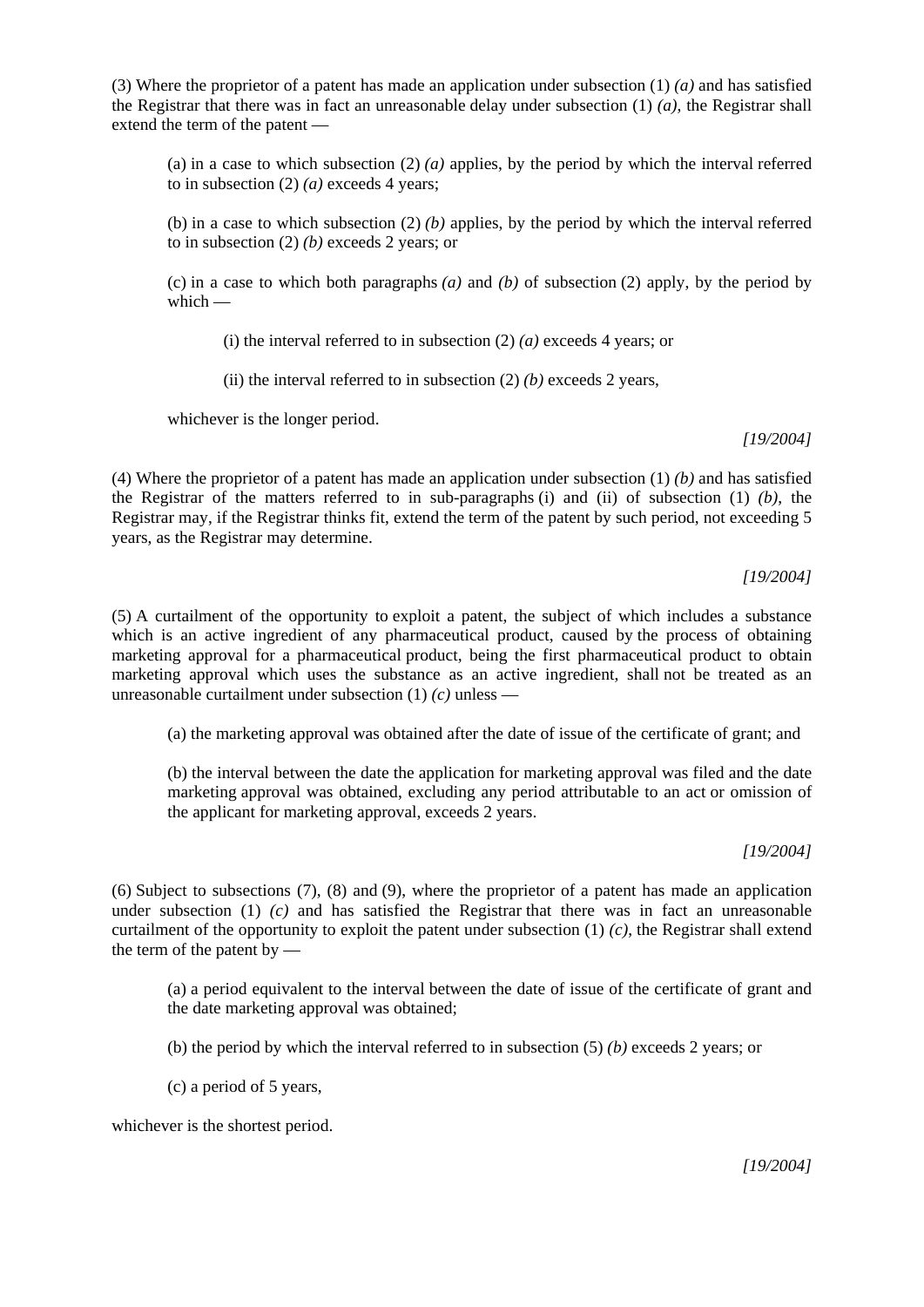(7) The Registrar shall not extend the term of the patent under subsection (6) unless the applicant has procured and submitted to the Registrar a certificate from the relevant authority stating —

(a) the date the application for marketing approval was filed;

(b) the date marketing approval was obtained; and

(c) for each period attributable to an act or omission of the applicant for marketing approval, the dates on which the period started and ended.

*[19/2004]*  (8) In determining the period by which to extend the term of the patent under subsection (6), the Registrar shall rely on, and shall not be concerned to inquire into the truth of, the statements contained in the certificate from the relevant authority under subsection (7).

*[19/2004]* 

(9) Where the term of a patent has been extended under subsection (6), the protection conferred by the patent during the term of the extension shall apply only to the substance referred to in subsection (1) *(c)*.

*[19/2004]* 

(10) Every application to extend the term of a patent shall be —

(a) made by the proprietor of the patent in the prescribed form within the prescribed period;

- (b) filed in the prescribed manner; and
- (c) accompanied by the prescribed fee and any prescribed documents,

and the Registrar may reject any application that fails to comply with any requirement under this subsection.

*[19/2004]* 

(11) As soon as practicable after the Registrar has extended the term of a patent, he shall —

(a) send to the proprietor of the patent a certificate of extension of patent term in the prescribed form specifying —

(i) the period of the extension; and

(ii) any limitation on the protection conferred by the patent during the term of the extension; and

(b) publish in the journal a notice of the extension.

*[19/2004]* 

(12) The proprietor of a patent who has made an application under subsection (1) may withdraw the application by informing the Registrar in writing of the withdrawal of the application, and any such withdrawal shall not be revocable.

*[19/2004]*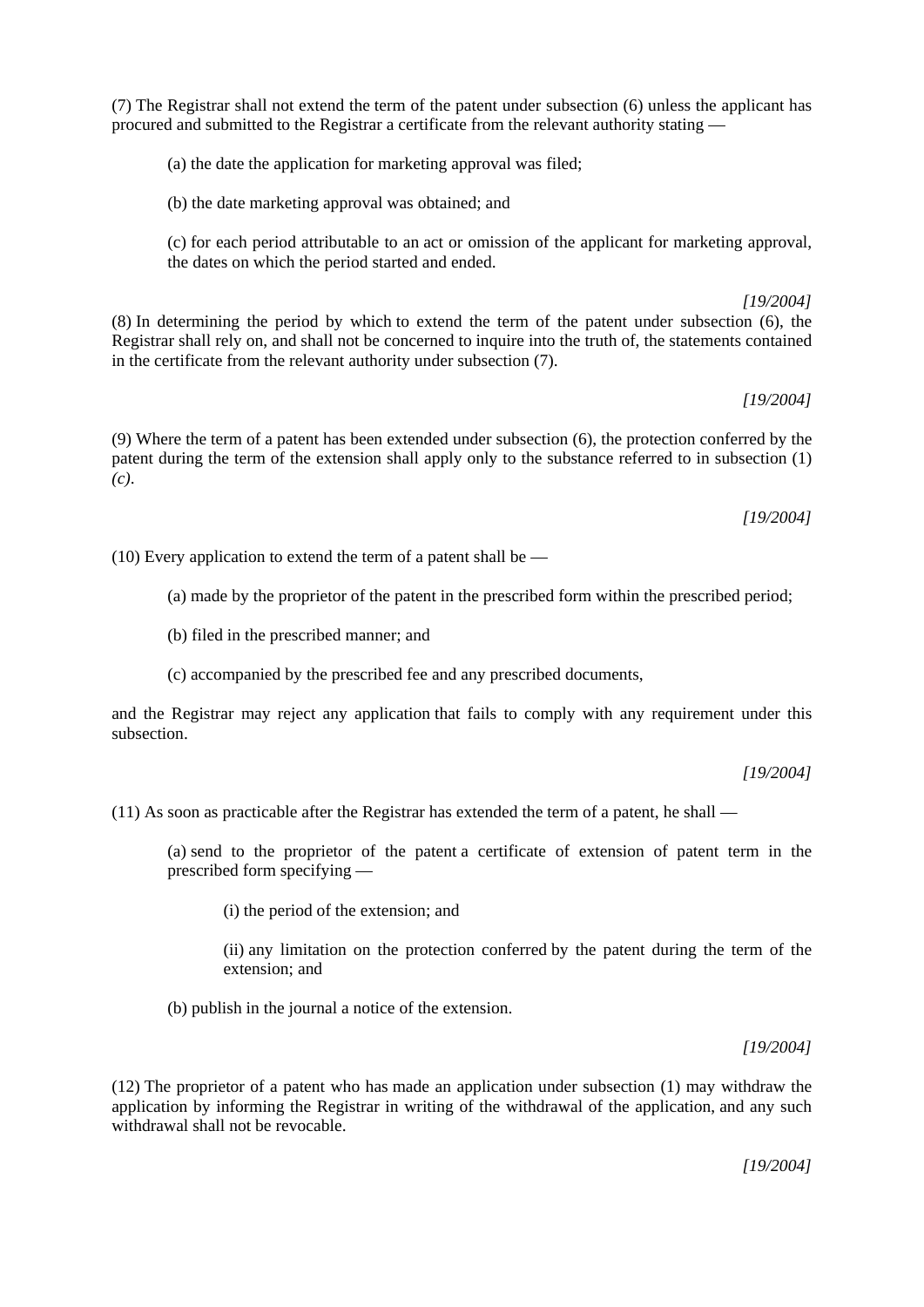(13) In subsection (2), "period attributable to an act or omission of the applicant" includes (without prejudice to the generality of the expression) any of the following periods which is applicable:

(a) the period taken by the applicant to pay the filing fee under section 25 (1) *(b)*, calculated from the date of filing of the application for the patent to the date on which the filing fee is paid;

(b) the period taken by the applicant to make observations under section 26 (3) *(b)* (i) which satisfy the Registrar that the documents filed at the Registry to initiate the application satisfy all of the conditions in section 26 (1)  $(a)$ ,  $(b)$  and  $(c)$  (i) or (ii), calculated from the date of the Registrar's notification to the applicant under section 26 (3) *(a)* to the date on which the applicant makes the observations;

(ba) the period taken by the applicant to file the documents referred to in section 26 (7) *(a)*, *(b)* and *(c)*, calculated from the date of filing of the application for a patent to the date on which the applicant files the documents;

(bb) the period taken by the applicant to comply with section 26 (9) *(b)*, if the applicant, after filing at the Registry any missing part of the application, makes a request to the Registrar for section 26  $(8)$  *(b)* not to apply to the application, calculated from the date on which the applicant filed at the Registry the missing part of the application to the date on which the applicant complies with section 26 (9) *(b)*;

(c) the period taken by the applicant to file one or more claims for the purposes of the application under section 26 (12) *(a)*, calculated from the date of filing of the application for the patent to the date on which the applicant files the claim or claims;

(d) the period taken by the applicant to —

(i) make observations under section 28 (4) *(a)* which satisfy the Registrar that all the formal requirements have been complied with; or

(ii) amend his application under section 28 (4) *(b)* to comply with all the formal requirements,

calculated from the date of the Registrar's notification under section 28 (4) to the date on which the applicant makes the observations or the earliest date on which the application, as amended by the applicant, complies with all the formal requirements;

(da) the period taken by the applicant to comply with section 28 (9) *(b)*, if the applicant, after filing any drawing or part of the description of the invention which is missing from the application, makes a request to the Registrar for section 28 (8) *(b)* not to apply to the application, calculated from the date of the Registrar's notification under section 28 (7) to the date on which the applicant complies with section 28 (9) *(b)*;

(e) the period taken by the applicant to —

(i) file a request and pay the prescribed fee for a search report under section 29 (2) *(a)*; or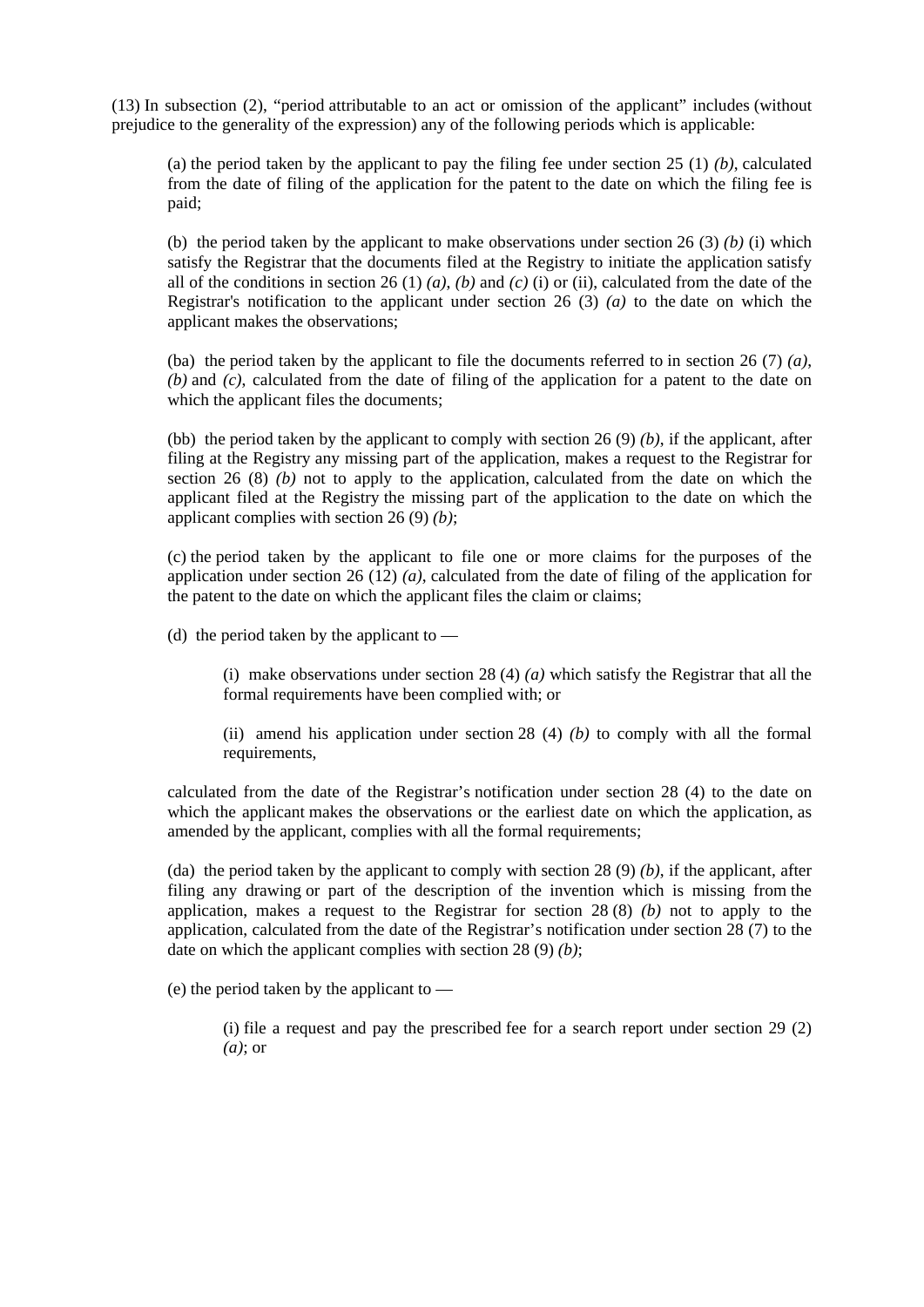(ii) file a request and pay the prescribed fee for a search and examination report under section 29 (2) *(b)*,

calculated from the date of the Registrar's notification under section 29 (1) to the date on which the applicant files the request and pays the fee;

(f) the period taken by the applicant to file the documents referred to in section 29 (2)  $(c)$  (i), *(d)* (i) or *(e)* (i) and pay the prescribed fee for an examination report, calculated from the date of the Registrar's notification under section 29 (1) to the date on which the applicant files the documents and pays the fee;

(g) the period taken by the applicant to file the documents referred to in section 29 (2) *(c)* (ii) or *(d)* (ii), calculated from the date of the Registrar's notification under section 29 (1) to the date on which the applicant files the documents;

(h) the period taken by the applicant to file a notice under section 29 (2) *(e)* (ii), calculated from the date of the Registrar's notification under section 29 (1) to the date on which the applicant files the notice;

(i) the period taken by the applicant to file a request for an examination report under section 29 (4), calculated from the date of the Registrar's notification under section 29 (3) *(b)* to the date on which the applicant files the request;

(i) the period taken by the applicant to file the prescribed documents under section 30  $(2)$   $(c)$ and pay the prescribed fee under section 30 (2) *(d)* for the grant of the patent, calculated from —

(i) in a case to which section 30 (2)  $(b)$  (i), (iii) or (v) applies, the date of the Registrar's notification under section 29 (5);

(ii) in a case to which section 30 (2) *(b)* (ii) applies, the date of the Registrar's notification under section 29 (6);

(iii) in a case to which section 30 (2)  $(b)$  (iv) applies, the date on which the applicant files the documents referred to therein; or

(iv) in a case to which section 30 (2)  $(b)$  (vi) applies, the date on which the applicant files the notice under section 29 (2) *(e)* (ii),

to the date on which the prescribed documents under section 30 (2) *(c)* are filed and the prescribed fee under section 30 (2) *(d)* is paid;

(k) the period taken by the applicant to rectify any failure to satisfy any condition under section 30 (3), calculated from the date of the Registrar's notification under section 30 (6) *(a)*  to the date on which every condition in section 30 (3) is satisfied;

(l) the period taken by the applicant to respond to a written opinion under section 31 (2) *(a)*, calculated from the date of the Registrar's notification under section 31 (1) to the date on which the applicant responds to the written opinion;

(m) the period taken by the applicant to amend the specification of his application under section 31 (2) *(b)*, calculated from the date of the written opinion given under section 31 (1) to the date on which the applicant amends the specification of his application;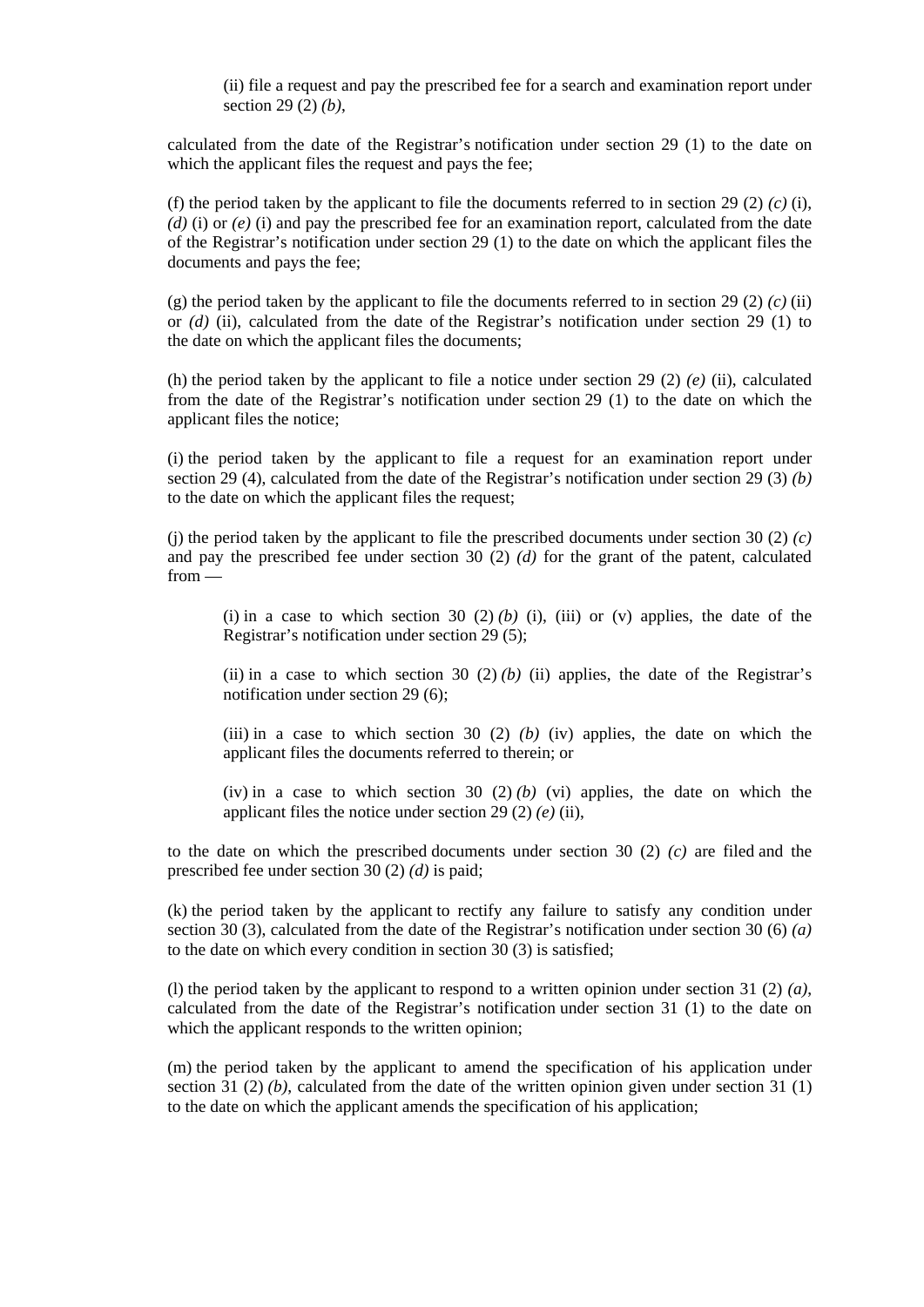(n) where the application is an international application for a patent (Singapore) that has entered the national phase in Singapore under section 86 (3), the period taken by the applicant to cause the application to enter the national phase in Singapore, calculated from the date of the filing of the application in accordance with the Patent Co-operation Treaty to the date on which the national phase of the application begins under section 86 (3);

(o) the period taken by the applicant to rectify any failure to comply with any requirement under this Act or the rules, such period —

(i) to be calculated from the date by which the applicant is required to comply with the requirement to the date on which the applicant rectifies the failure to comply with the requirement; and

(ii) to include any period taken by the Registrar or the Registry to detect or to notify the applicant of the applicant's failure to comply with the requirement;

(p) the period taken by the applicant to respond to any request by the Registrar for any document, information or evidence, calculated from the date of the Registrar's notification to the applicant of the request to the date on which the applicant responds to the request;

(q) any extension or alteration of any period to do any thing that is granted by the Registrar or the court at the request or on the application of the applicant.

*[19/2004]* 

(14) In subsections (5) and (7), "period attributable to an act or omission of the applicant for marketing approval" includes (without prejudice to the generality of the expression) —

(a) the period taken by the applicant for marketing approval to correct deficiencies in his application for marketing approval, calculated from the date of the relevant authority's notification to the applicant for marketing approval of the deficiencies to the date on which the applicant for marketing approval corrects the deficiencies;

(b) the period taken by the applicant for marketing approval to respond to any request by the relevant authority for clarification or information, calculated from the date of the relevant authority's request to the date on which the relevant authority receives the response of the applicant for marketing approval; and

(c) any extension of any period to do any thing that is granted by the relevant authority at the request or on the application of the applicant for marketing approval.

*[19/2004]* 

### **Patent not to be impugned for lack of unity**

**37.**—No person may in any proceeding object to a patent or to an amendment of a specification of a patent on the ground that the claims contained in the specification of the patent, as they stand or, as the case may be, as proposed to be amended, relate —

(a) to more than one invention; or

(b) to a group of inventions which are not so linked as to form a single inventive concept.

*[UK Patents 1977, s. 26]*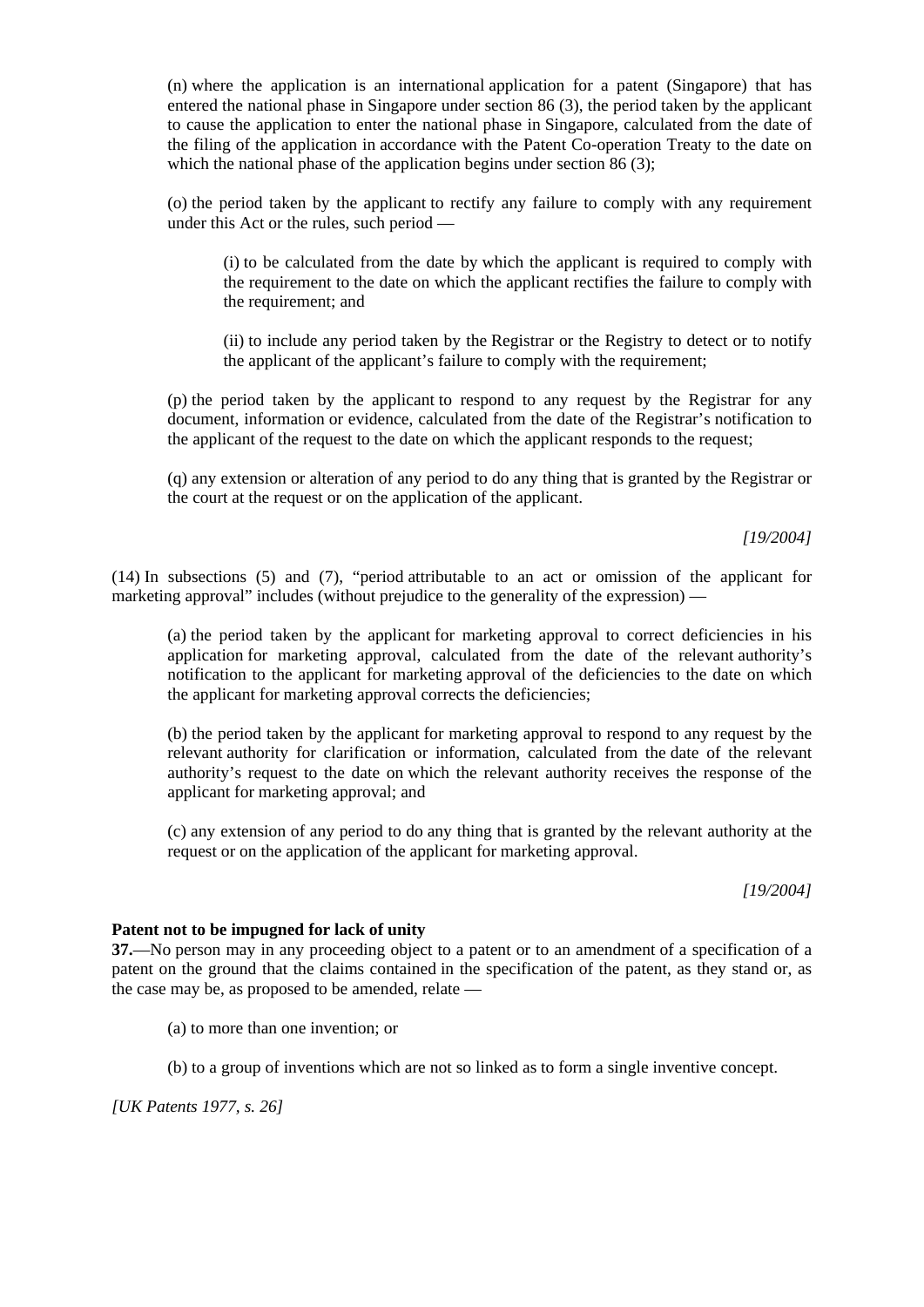### **General power to amend specification after grant**

**38.**—(1) Subject to this section and section 84, the Registrar may, on an application made by the proprietor of a patent, allow the specification of the patent to be amended subject to such conditions, if any, as he thinks fit.

(2) No such amendment shall be allowed under this section where there are pending before the court or the Registrar proceedings in which the validity of the patent may be put in issue.

(3) An amendment of a specification of a patent under this section shall have effect and be deemed always to have had effect from the grant of the patent.

(4) A person may give notice to the Registrar of his opposition to an application under this section by the proprietor of a patent, and if he does so the Registrar shall notify the proprietor and consider the opposition in deciding whether to grant the application.

[*UK Patents 1977, s. 27*]

### **Search and examination after grant**

**38A**.—(1) Subject to subsection (2), any person may request for a search and examination report in respect of any claim or claims in the specification of a patent on any of the following grounds:

(a) where the patent was granted on the basis of any examination report or search and examination report referred to in section 29, any international preliminary report on patentability referred to in section 30 (2) *(b)* (vi) or any international preliminary examination report, that —

(i) at least one claim in the application for the patent at the time the prescribed documents for the grant of the patent were filed and the prescribed fee for the grant of the patent was paid was not related to any claim in the application at the time the report was issued —

(A) which has been examined; and

(B) which is referred to in the report; or

(ii) the Examiner of the application did not consider all the relevant prior art before preparing the report;

(b) where the patent was granted on the basis of any prescribed information relating to a corresponding application or corresponding international application referred to in section 29, that —

(i) at the time the prescribed documents for the grant of the patent were filed and the prescribed fee for the grant of the patent was paid, at least one claim in the application for the patent did not relate to any claim —

(A) which is set out in the prescribed information relating to the corresponding application or corresponding international application, as the case may be; and

(B) which has been examined to determine whether the claim appears to satisfy the criteria of novelty, inventive step (or non-obviousness) and industrial applicability (or utility); or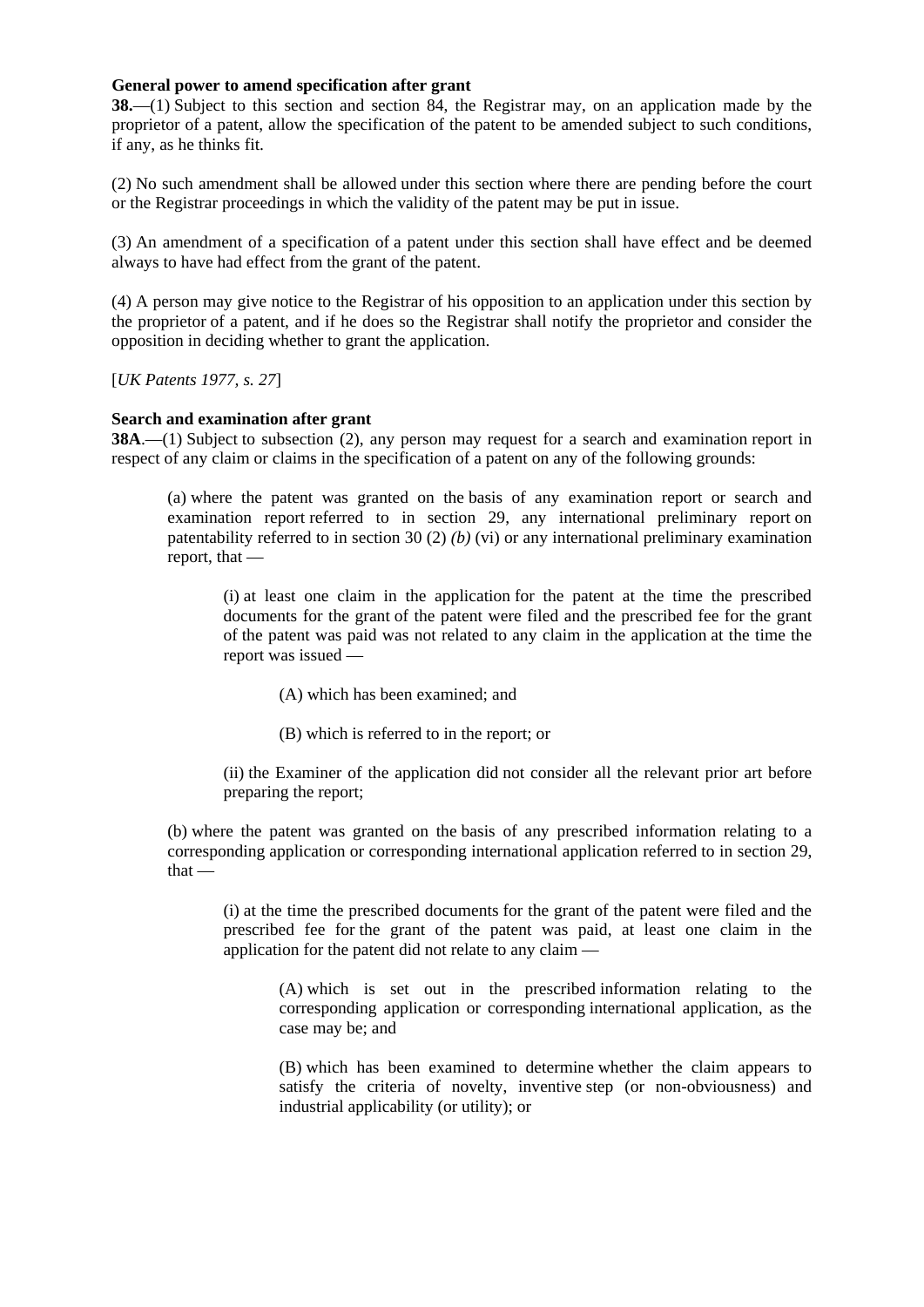(ii) the Examiner of the corresponding application or corresponding international application, as the case may be, did not consider all the relevant prior art before preparing his report on the examination of the corresponding application or corresponding international application, as the case may be.

*[19/2004]* 

(2) The Registrar shall not grant a request under subsection (1) unless —

- (a) the request is filed in the prescribed manner;
- (b) the prescribed fee for the search and examination report has been paid; and
- (c) in a case to which subsections (3) and (4) apply, subsection (4) has been complied with.

*[19/2004]* 

(3) Subject to subsection (4), any person who files a request under subsection (1) may, at the time he files the request, also file —

- (a) any observation which he wishes to make in relation to the patent; and
- (b) any document which he considers to be relevant for the purposes of the examination.

(4) Where any document referred to in subsection (3) *(b)* is not in English, the person who files the request under subsection (1) shall also file an English translation of the document.

*[19/2004]* 

(5) The Registrar shall not grant a request under subsection (1) if he is of the view that the request is frivolous, vexatious or an abuse of the process.

#### *[19/2004]*

(6) No request under subsection (1) shall be filed or granted where there are pending before the court or the Registrar proceedings in which the validity of the patent may be put in issue.

*[19/2004]* 

(7) Where the Registrar grants a request under subsection (1), the Registrar shall cause the claim or claims to be subjected to —

(a) a search by an Examiner to discover the relevant prior art contained in —

(i) such documentation as may be prescribed; and

(ii) any additional documentation that the Examiner is aware of and considers to be relevant; and

(b) an examination by an Examiner to determine —

(i) whether the conditions specified in sections 13 and 25 (4) and (5) have been complied with;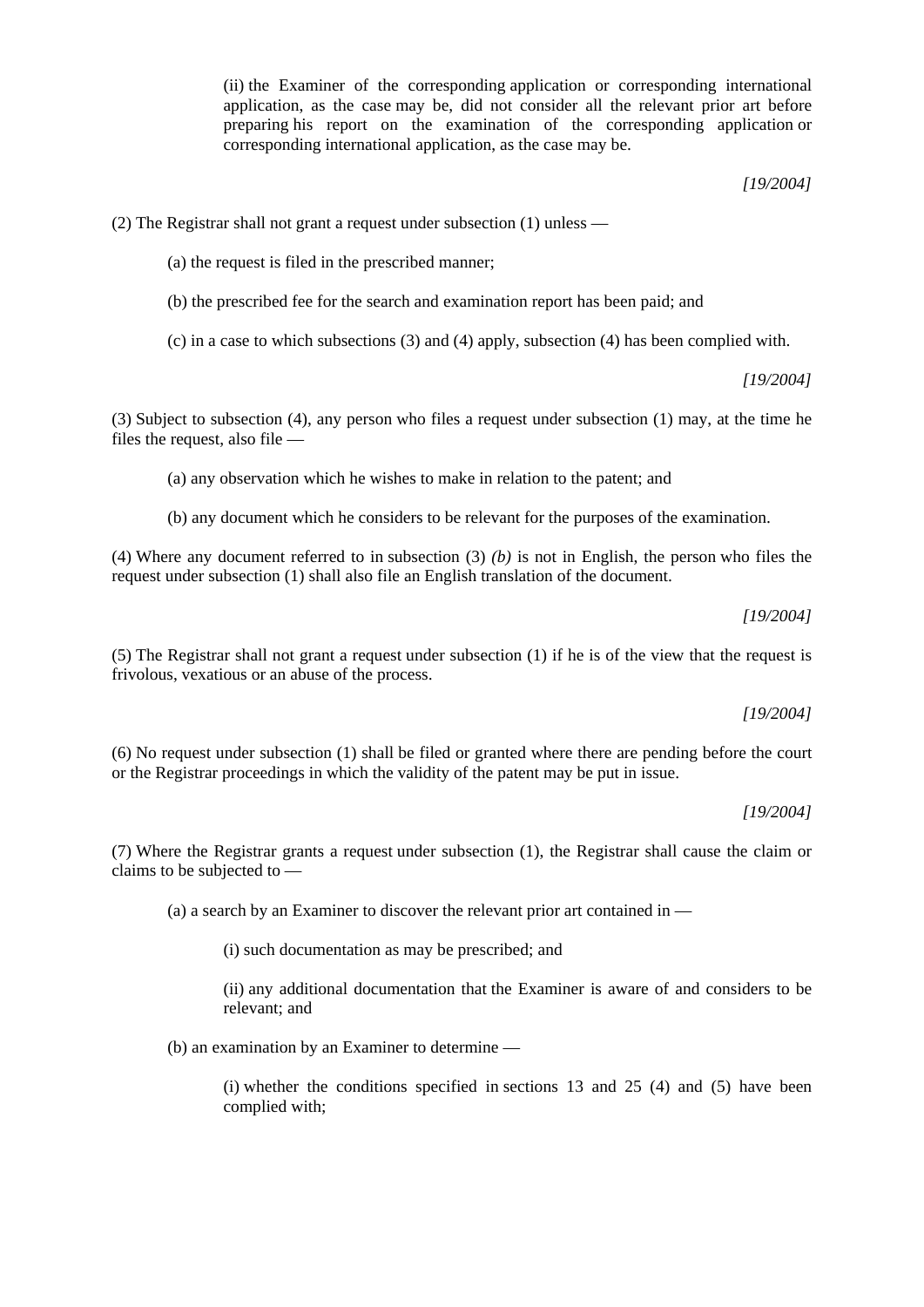(ii) whether the specification of the patent discloses any additional matter referred to in section 84 (1); and

(iii) whether the specification of the patent discloses any matter extending beyond that disclosed in the application for the patent as filed,

taking into consideration all the relevant prior art, if any, that the Examiner is aware of or that has been discovered in the search.

*[19/2004]* 

(8) If it appears to the Examiner during the examination of the specification of the patent that —

- (a) the conditions specified in sections 13 and 25 (4) and (5) have not been complied with; or
- (b) the specification of the patent discloses —

(i) any additional matter referred to in section 84 (1); or

(ii) any matter extending beyond that disclosed in the application for the patent as filed,

the Examiner shall give the proprietor of the patent a written opinion to that effect, and the proprietor of the patent shall, before the examination report is issued, have the right to respond in the prescribed manner to the written opinion within the prescribed period.

*[19/2004]* 

(9) Upon receiving the search and examination report prepared by the Examiner, the Registrar shall —

(a) send a copy of the report to the proprietor of the patent; and

(b) where the request under subsection (1) is not filed by the proprietor of the patent, send a copy each of —

(i) the report;

(ii) any written opinion given by the Examiner; and

(iii) any response given in the prescribed manner by the proprietor of the patent to any such written opinion,

to the person who filed the request.

*[19/2004]* 

#### **Restoration of lapsed patents**

**39.**—(1) Where a patent has ceased to have effect by reason of a failure to pay any renewal fee, an application for the restoration of the patent may be made to the Registrar within the prescribed period.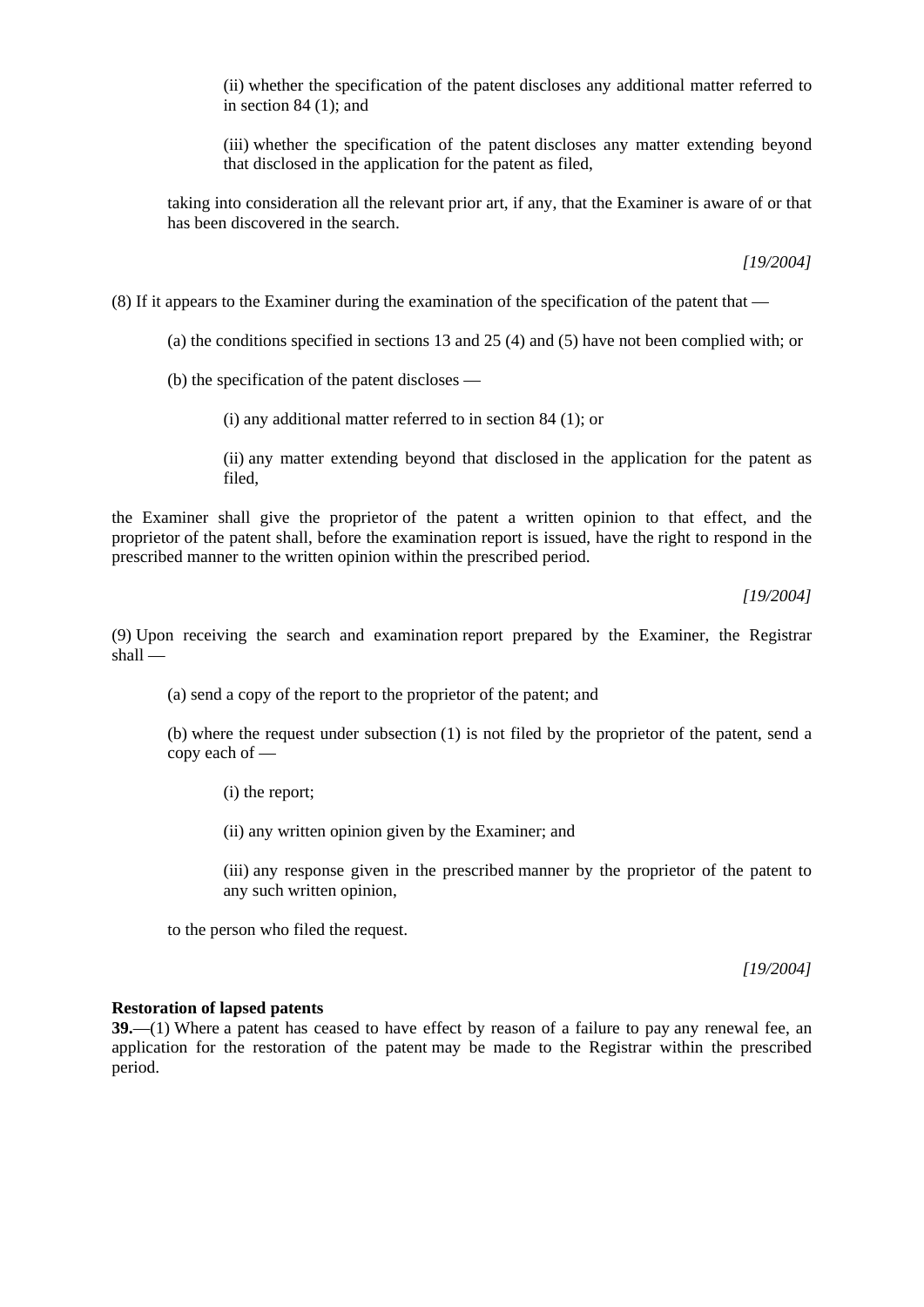(2) An application under this section may be made by the person who was the proprietor of the patent or by any other person who would have been entitled to the patent if it had not ceased to have effect.

(3) Where the patent was held by 2 or more persons jointly, the application may, with the leave of the Registrar, be made by one or more of them without joining the others.

(4) Notice of the application shall be published by the Registrar in the prescribed manner.

(5) If the Registrar is satisfied that the proprietor of the patent took reasonable care to see that any renewal fee was paid within the prescribed period or that that fee and any prescribed additional fee were paid within the 6 months immediately following the end of that period, the Registrar shall by order restore the patent on payment of any unpaid renewal fee and any prescribed additional fee.

(6) An order under this section may be made subject to such conditions as the Registrar thinks fit (including a condition requiring compliance with any provision of the rules relating to registration which have not been complied with), and if the proprietor of the patent does not comply with any such condition of the order, the Registrar may revoke the order and give such directions consequential on the revocation as he thinks fit.

(7) The effect of an order for the restoration of a patent shall be as provided in subsections (8) to (13).

(8) Anything done under or in relation to the patent during the period between expiry and restoration shall be treated as valid.

(9) Anything done during that period which would have constituted an infringement if the patent had not expired shall be treated as an infringement —

(a) if done at a time when it was possible for the patent to be renewed under section 36 (3);

(b) if it was a continuation or repetition of an earlier infringing act.

(10) If after it was no longer possible for the patent to be so renewed, and before publication of notice of the application for restoration, a person —

(a) began in good faith to do an act which would have constituted an infringement of the patent if it had not expired; or

(b) made in good faith effective and serious preparations to do such an act,

he has the right to continue to do the act or, as the case may be, to do the act, notwithstanding the restoration of the patent.

(11) The right referred to in subsection (10) does not extend to granting a licence to another person to do the act.

(12) If the act was done, or the preparations were made, in the course of a business, the person entitled to the right conferred by subsection (10) may —

(a) authorise the doing of that act by any partner of his for the time being in that business; and

(b) assign that right, or transmit it on death (or in the case of a body corporate on its dissolution), to any person who acquires that part of the business in the course of which the act was done or the preparations were made.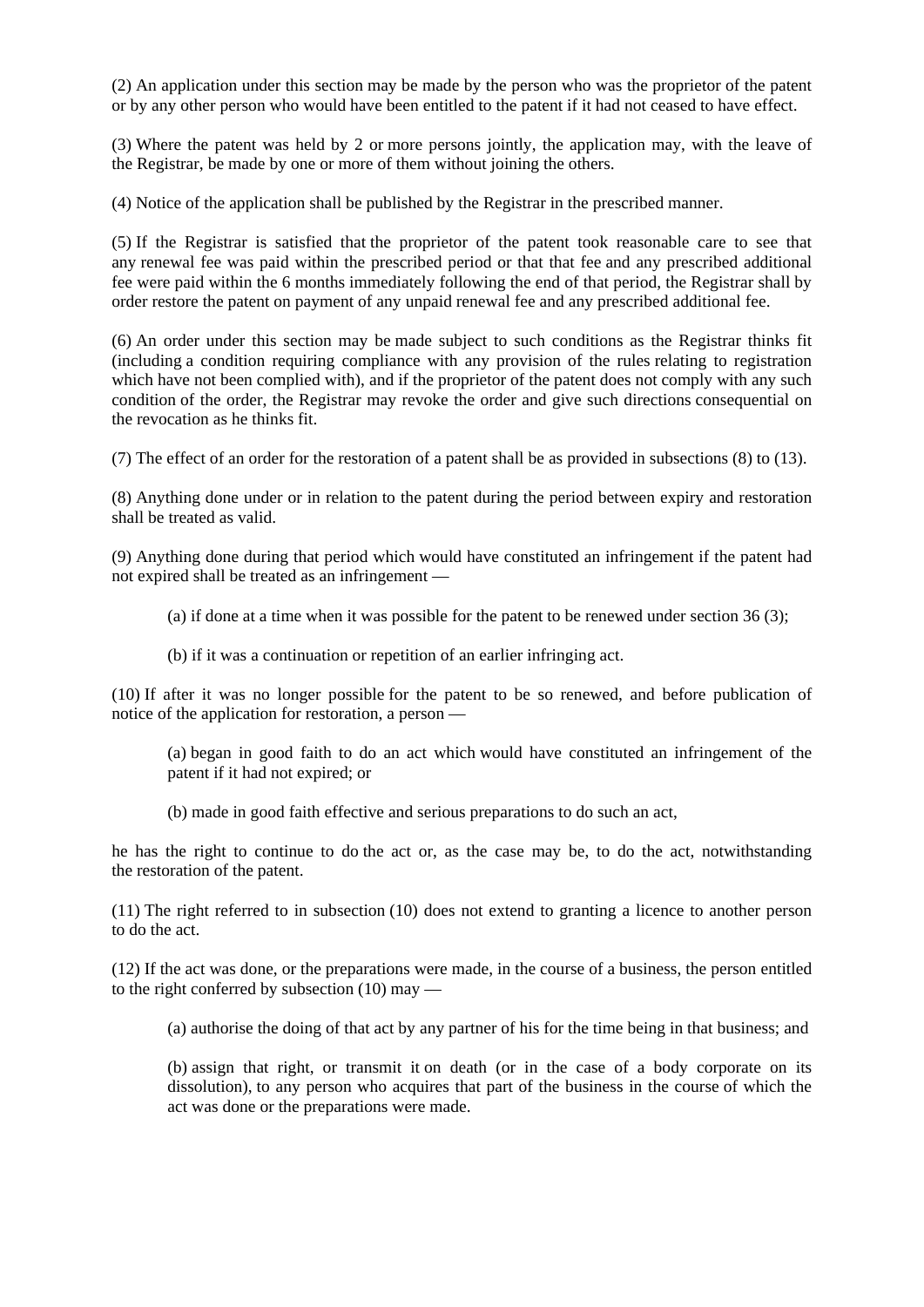(13) Where a product is disposed of to another in exercise of the rights conferred by subsection (10) or (12), that other and any person claiming through him may deal with the product in the same way as if it had been disposed of by the registered proprietor of the patent.

(14) Subsections (8) to (13) shall apply in relation to the use of a patent in accordance with section 56 as they apply in relation to infringement of the patent.

*[UK Patents 1977, ss. 28 and 28A]* 

## **Surrender of patents**

**40.**—(1) The proprietor of a patent may at any time by notice given to the Registrar offer to surrender his patent.

(2) A person may give notice to the Registrar of his opposition to the surrender of a patent under this section, and if he does so the Registrar shall notify the proprietor of the patent and determine the question.

(3) If the Registrar is satisfied that the patent may properly be surrendered, he may accept the offer and, as from the date when notice of his acceptance is published in the journal, the patent shall cease to have effect, but no action for infringement shall lie in respect of any act done before that date and no right to compensation shall accrue for any use of the patented invention before that date in accordance with section 56.

*[UK Patents 1977, s. 29]* 

*[19/2004]* 

## **PART VIII**

# **PROPERTY IN PATENTS AND APPLICATIONS FOR PATENTS AND REGISTRATION**

## **Nature of, and transactions in, patents and applications for patents**

**41.**—(1) Any patent or application for a patent is personal property (without being a thing in action), and any patent or any such application and rights in or under it may be transferred, created or granted in accordance with this section.

(2) Subject to section 46 (3), any patent or any such application, or any right in it, may be assigned or mortgaged.

(3) Any patent or any such application or right shall vest by operation of law in the same way as any other personal property and may be vested by an assent of personal representatives.

(4) Subject to section 46 (3), a licence may be granted under any patent or any such application for working the invention which is the subject of the patent or the application; and —

(a) to the extent that the licence so provides, a sub-licence may be granted under any such licence and any such licence or sub-licence may be assigned or mortgaged; and

*[19/2004]*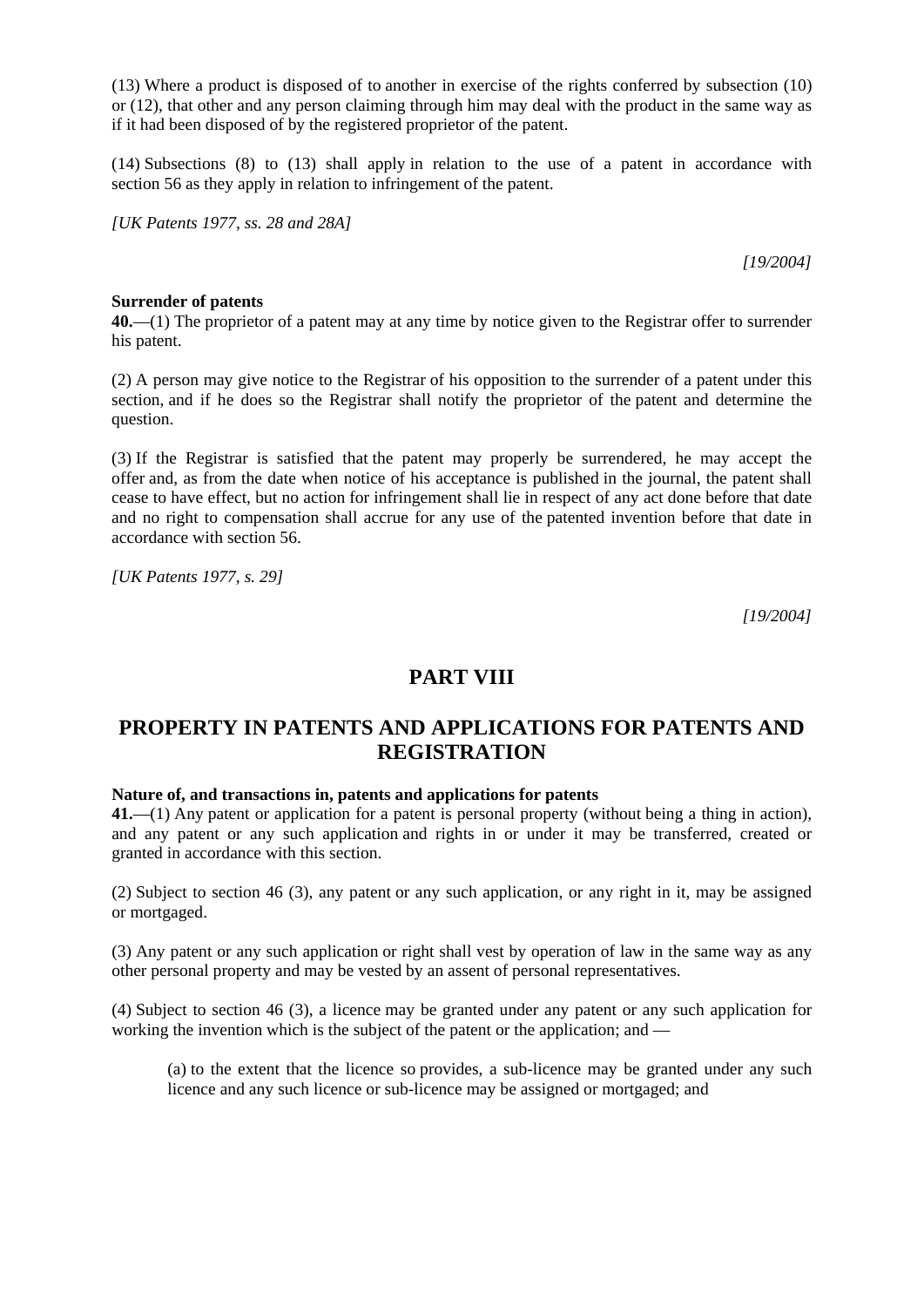(b) any such licence or sub-licence shall vest by operation of law in the same way as any other personal property and may be vested by an assent of personal representatives.

(5) Subsections (2) to (4) shall have effect subject to the provisions of this Act.

(6) Any of the following transactions, that is to say —

(a) any assignment or mortgage of a patent or any such application, or any right in a patent or any such application;

(b) any assent relating to any patent or any such application or right,

shall be void unless it is in writing and is signed by or on behalf of the parties to the transaction (or, in the case of an assent or other transaction by a personal representative, by or on behalf of the personal representative) or in the case of a body corporate is so signed or is under the seal of that body.

(7) An assignment of a patent or any such application or a share in it, and an exclusive licence granted under any patent or any such application, may confer on the assignee or licensee the right of the assignor or licensor to bring proceedings by virtue of section 67 or 76 for a previous infringement or to bring the proceedings under section 58 for a previous act.

*[UK Patents 1977, s. 30]* 

### **Register of patents**

**42.**—(1) The Registrar shall maintain a register of patents in accordance with the rules made by virtue of this section.

*[30/2001]* 

(2) Without prejudice to any other provisions of this Act or the rules, the rules may make provision with respect to the following matters, including provision imposing requirements as to any of those matters:

(a) the registration of patents and of published applications for patents;

(b) the registration of transactions, instruments or events affecting rights in or under patents and applications;

(c) the furnishing to the Registrar of any prescribed document or description of documents in connection with any matter which is required to be registered;

(d) the correction of errors in the register and in any document filed at the Registry in connection with registration; and

(e) the publication and advertisement of anything done under this Act or the rules in relation to the register.

(3) Notwithstanding anything in subsection (2) *(b)*, no notice of any trust, whether express, implied or constructive, shall be entered in the register and the Registrar shall not be affected by any such notice.

(4) The register need not be kept in documentary form.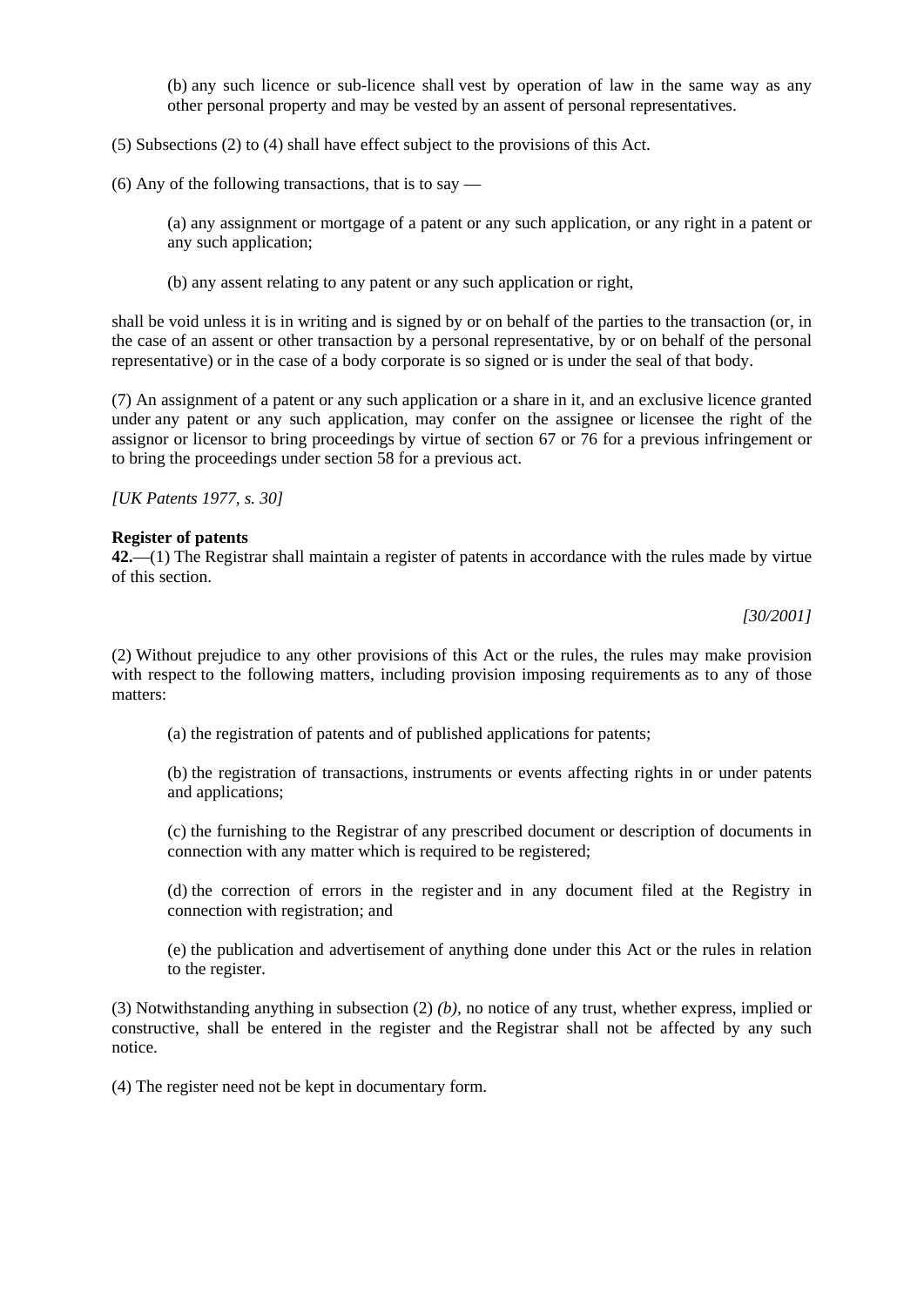(5) Subject to the rules, the public shall have a right to inspect the register at the Registry at all convenient times.

(6) Any person who applies for a certified copy of an entry in the register or a certified extract from the register shall be entitled to obtain such a copy or extract on payment of a fee prescribed in relation to certified copies and extracts.

(7) The rules may provide that any person who applies for an uncertified copy or extract shall be entitled to such a copy or extract on payment of a fee prescribed in relation to uncertified copies and extracts.

(8) Applications under subsection (6) or the rules made by virtue of subsection (7) shall be made in such manner as may be prescribed.

(9) In relation to any portion of the register kept otherwise than in documentary form —

(a) the right of inspection conferred by subsection (5) is a right to inspect the material on the register; and

(b) the right to a copy or extract conferred by subsection (6) or the rules is a right to a copy or extract in a form in which it can be taken away and in which it is visible and legible.

*[UK Patents 1977, s. 32]* 

### **Effect of registration, etc., on rights in patents**

**43.**—(1) Any person who claims to have acquired the property in a patent or application for a patent by virtue of any transaction, instrument or event to which this section applies shall be entitled as against any other person who claims to have acquired that property by virtue of an earlier transaction, instrument or event to which this section applies if, at the time of the later transaction, instrument or event —

(a) the earlier transaction, instrument or event was not registered;

(b) in the case of any application which has not been published, notice of the earlier transaction, instrument or event had not been given to the Registrar; and

(c) in any case, the person claiming under the later transaction, instrument or event did not know of the earlier transaction, instrument or event.

(2) Subsection (1) shall apply equally to the case where any person claims to have acquired any right in or under a patent or application for a patent, by virtue of a transaction, instrument or event to which this section applies, and that right is incompatible with any such right acquired by virtue of an earlier transaction, instrument or event to which this section applies.

(3) This section shall apply to the following transactions, instruments and events:

(a) the assignment of a patent or application for a patent, or a right in it;

(b) the mortgage of a patent or application;

(c) the grant or assignment of a licence or sub-licence, or mortgage of a licence or sublicence, under a patent or application;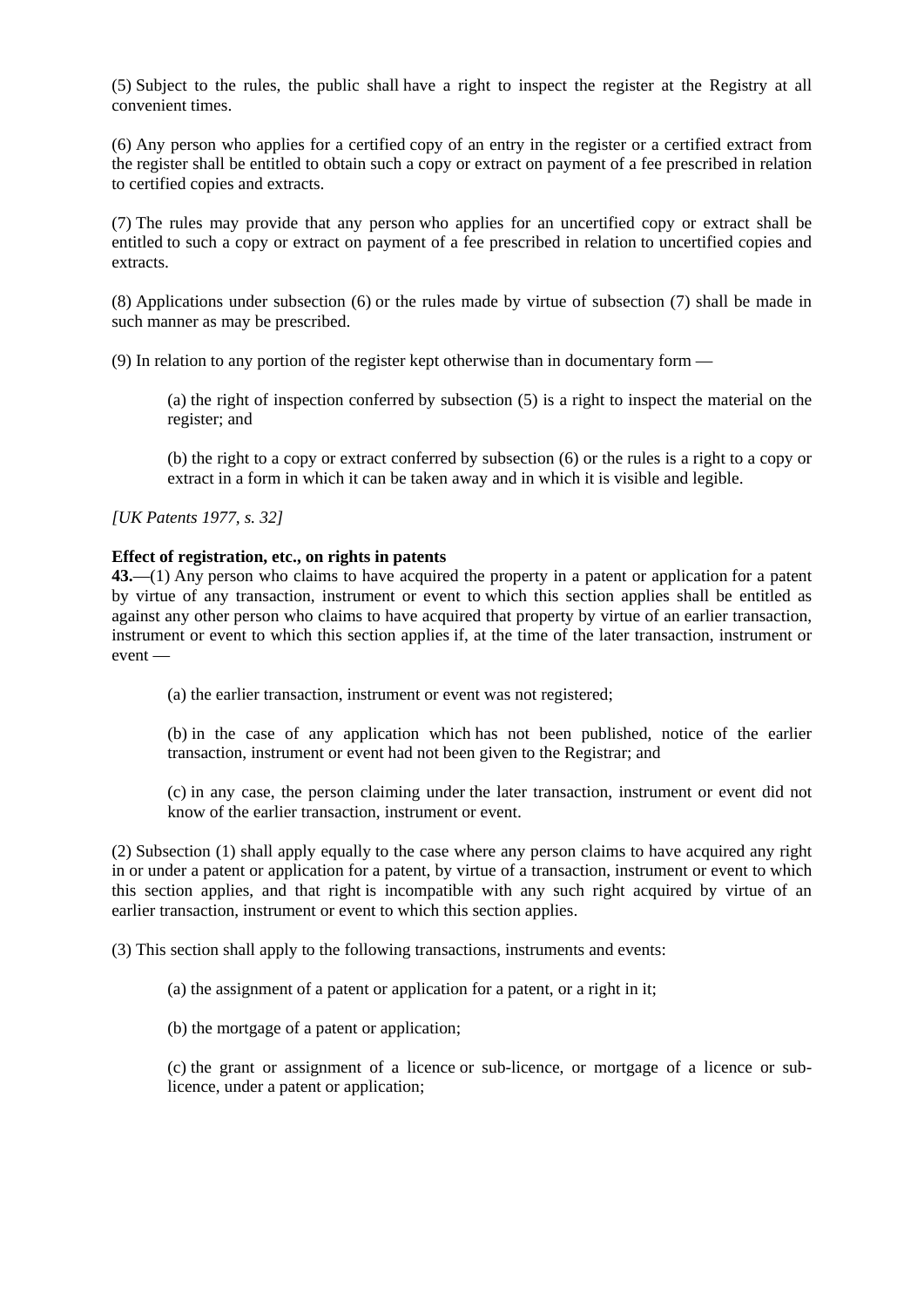(d) the death of the proprietor or one of the proprietors of any such patent or application or any person having a right in or under a patent or application and the vesting by an assent of personal representatives of a patent, application or any such right; and

(e) any order or directions of a court or other competent authority —

(i) transferring a patent or application or any right in or under it to any person; or

(ii) that an application should proceed in the name of any person,

and in either case the event by virtue of which the court or authority had power to make any such order or give any such directions.

(4) Where an application for the registration of a transaction, instrument or event has been made, but the transaction, instrument or event has not been registered, then, for the purposes of subsection (1) *(a)*, registration of the application shall be treated as registration of the transaction, instrument or event.

*[UK Patents 1977, s. 33]* 

## **Rectification of register**

**44.**—(1) The court may, on the application of any person aggrieved, order the register to be rectified by the making, or the variation or deletion, of any entry in it.

(2) In proceedings under this section, the court may determine any question which may be necessary or expedient to decide in connection with the rectification of the register.

*[UK Patents 1977, s. 34]* 

### **Evidence of register, documents, etc.**

**45.**—(1) The register shall be prima facie evidence of anything required or authorised by this Act or the rules to be registered.

(2) A certificate purporting to be signed by the Registrar and certifying that any entry which he is authorised by this Act or rules to make has or has not been made, or that any other thing which he is so authorised to do has or has not been done, shall be prima facie evidence of the matter so certified.

(3) Each of the following, that is to say —

(a) a copy of an entry in the register or an extract from the register which is supplied under section 42 $(6)$ ;

(b) a copy of any document kept in the Registry or an extract from any such document; or

(c) any specification of a patent or any application for a patent which has been published,

which purports to be a certified copy or a certified extract shall be admitted in evidence without further proof and without production of the original.

(4) In this section, "certified copy" and "certified extract" mean a copy and an extract certified by the Registrar and sealed with the seal of the Registry.

*[UK Patents 1977, s. 32]*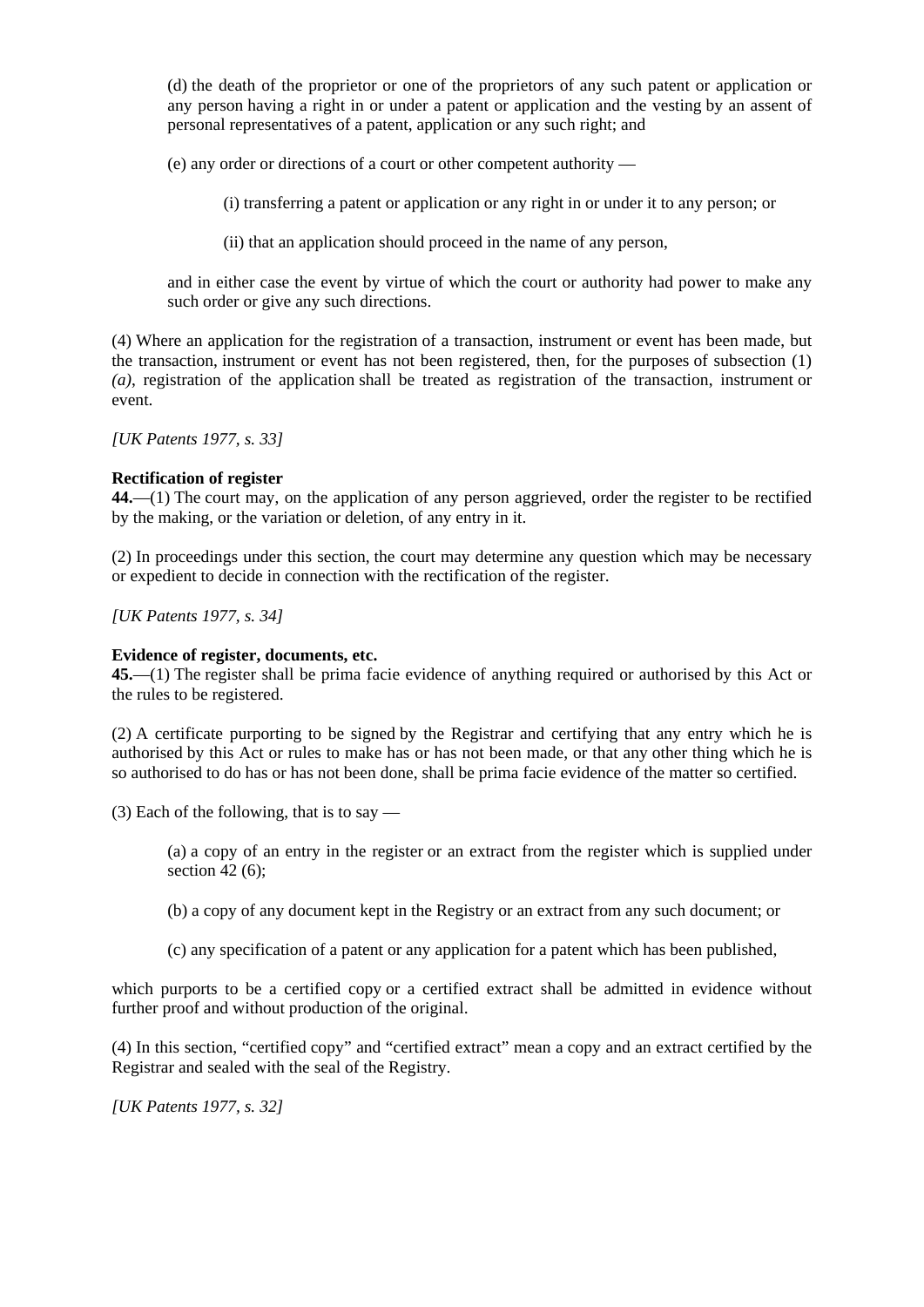### **Co-ownership of patents and applications for patents**

**46.**—(1) Where a patent is granted to 2 or more persons, each of them shall, subject to any agreement to the contrary, be entitled to an equal undivided share in the patent.

(2) Where 2 or more persons are proprietors of a patent, then, subject to this section and subject to any agreement to the contrary —

(a) each of them shall be entitled, by himself or his agents, to do in respect of the invention, for his own benefit and without the consent of or the need to account to the other or others, any act which would, apart from this subsection and section 56, amount to an infringement of the patent; and

(b) any such act shall not amount to an infringement of the patent.

(3) Subject to sections 20 and 47 and to any agreement for the time being in force, where 2 or more persons are proprietors of a patent, one of them shall not without the consent of the other or others grant a licence under the patent or assign or mortgage a share in the patent.

(4) Subject to sections 20 and 47 where 2 or more persons are proprietors of a patent, anyone else may supply one of those persons with the means, relating to an essential element of the invention, for putting the invention into effect, and the supply of those means by virtue of this subsection shall not amount to an infringement of the patent.

(5) Where a patented product is disposed of by any of 2 or more proprietors to any person, that person and any other person claiming through him shall be entitled to deal with the product in the same way as if it had been disposed of by a sole registered proprietor.

(6) Nothing in subsection (1) or (2) shall affect the mutual rights or obligations of trustees or of the personal representatives of a deceased person, or their rights or obligations as such.

(7) This section shall have effect in relation to an application for a patent which is filed as it has effect in relation to a patent and —

- (a) references to a patent and a patent being granted shall accordingly include references respectively to any such application and to the application being filed; and
- (b) the reference in subsection (5) to a patented product shall be construed accordingly.

*[UK Patents 1977, s. 36]* 

### **Determination of right to patent after grant**

**47.**—(1) After a patent has been granted for an invention, any person having or claiming a proprietary interest in or under the patent may refer to the Registrar the question —

(a) who is or are the true proprietor or proprietors of the patent;

(b) whether the patent should have been granted to the person or persons to whom it was granted; or

(c) whether any right in or under the patent should be transferred or granted to any other person or persons,

and the Registrar shall determine the question and make such order as he thinks fit to give effect to the determination.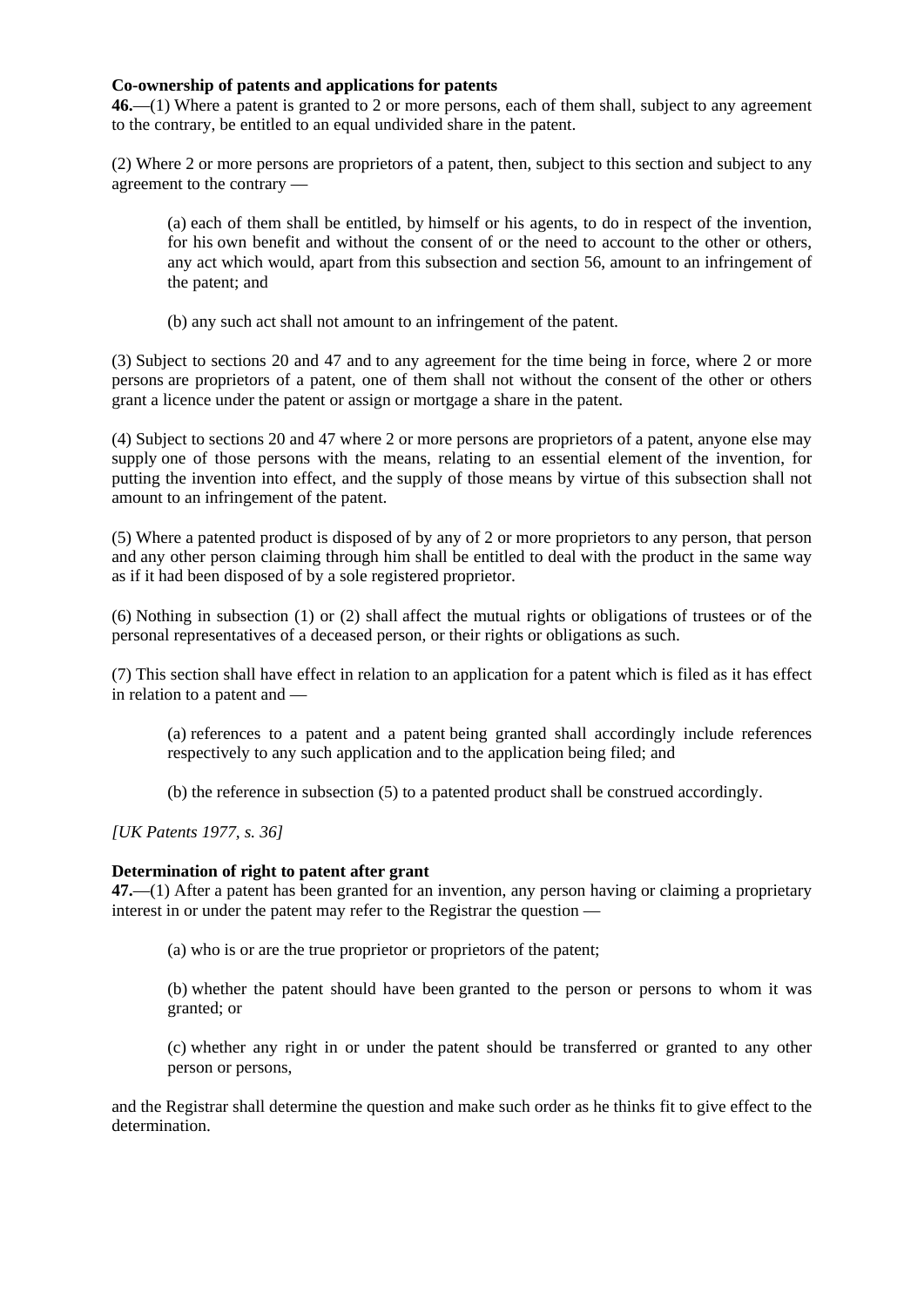(2) Without prejudice to the generality of subsection (1), an order under that subsection may contain provision —

(a) directing that the person by whom the reference is made under that subsection shall be included (whether or not to the exclusion of any other person) among the persons registered as proprietors of the patent;

(b) directing the registration of a transaction, instrument or event by virtue of which that person has acquired any right in or under the patent;

(c) granting any licence or other right in or under the patent; and

(d) directing the proprietor of the patent or any person having any right in or under the patent to do anything specified in the order as necessary to carry out the other provisions of the order.

(3) If any person to whom directions have been given under subsection (2) *(d)* fails to do anything necessary for carrying out any such directions within 14 days after the date of the order containing the directions, the Registrar may, on an application made to him by any person in whose favour or on whose reference the order containing the directions was made, authorise him to do that thing on behalf of the person to whom the directions were given.

(4) Where the Registrar finds on a reference under this section that the patent was granted to a person not entitled to be granted that patent (whether alone or with other persons) and on an application made under section 80 makes an order on that ground for the conditional or unconditional revocation of the patent, the Registrar may order that the person by whom the application was made or his successor in title may, subject to section 84, make a new application for a patent —

(a) in the case of unconditional revocation, for the whole of the matter comprised in the specification of that patent; and

(b) in the case of conditional revocation, for the matter which in the opinion of the Registrar should be excluded from that specification by amendment under section 83,

and where such a new application is made, it shall be treated as having been filed on the date of filing the application for the patent to which the reference relates.

(5) On any reference under subsection  $(1)$  —

(a) no order shall be made under this section transferring the patent to which the reference relates on the ground that the patent was granted to a person not so entitled; and

(b) no order shall be made under subsection (4) on that ground if the reference was made after the end of the period of 2 years beginning with the date of the grant, unless it is shown that any person registered as a proprietor of the patent knew at the time of the grant or, as the case may be, of the transfer of the patent to him that he was not entitled to the patent.

(6) An order under this section shall not be so made as to affect the mutual rights or obligations of trustees or of the personal representatives of a deceased person, or their rights or obligations as such.

(7) Where a question is referred to the Registrar under this section, an order shall not be made by virtue of subsection (2) or under subsection (4) on the reference unless notice of the reference is given to all persons registered as proprietor of the patent or as having a right in or under the patent, except those who are parties to the reference.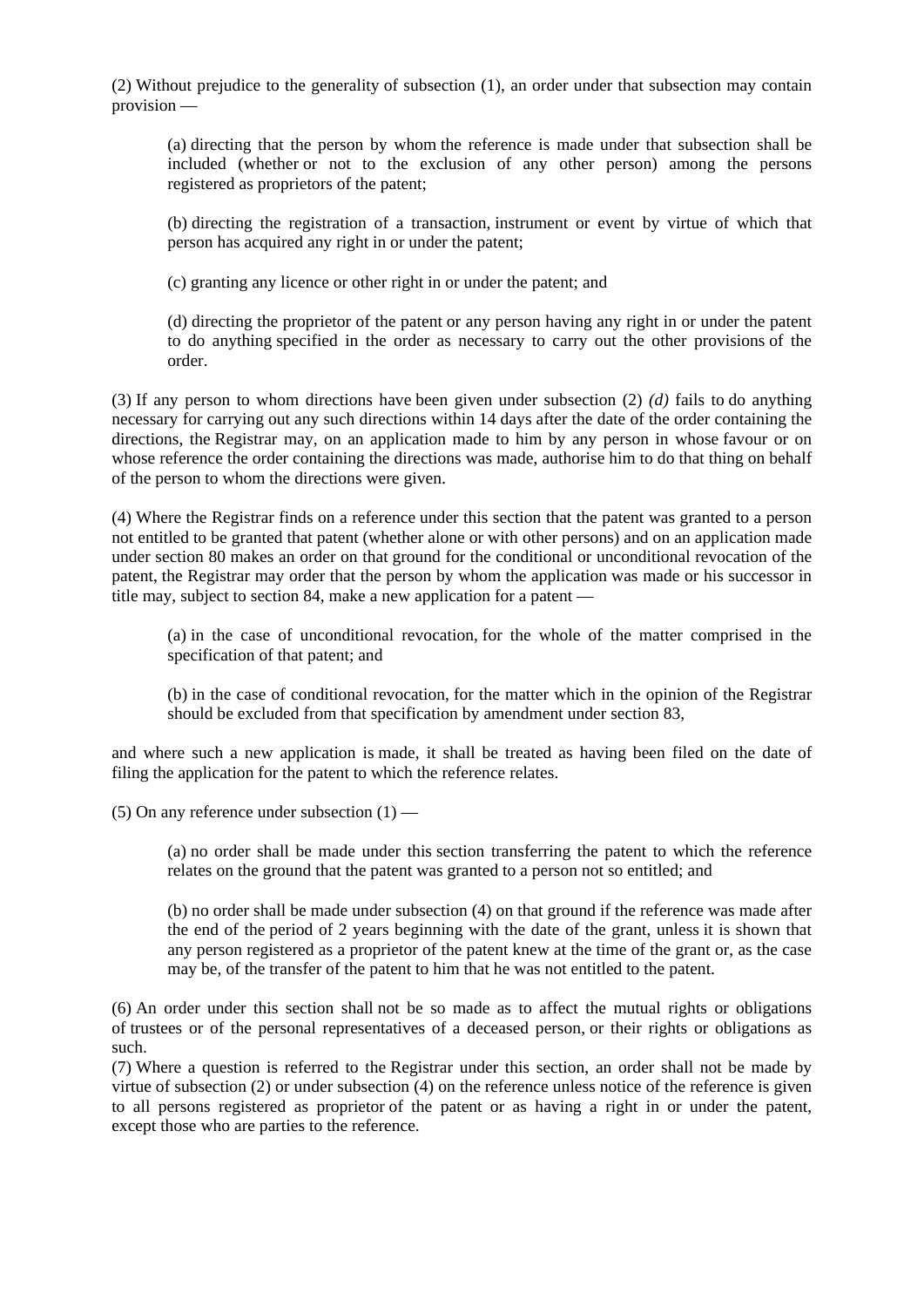(8) If it appears to the Registrar on a reference under this section that the question referred to him would more properly be determined by the court, he may decline to deal with it and, without prejudice to the court's jurisdiction to determine any such question and make a declaration, the court shall have jurisdiction to do so.

(9) The court shall not in the exercise of any such declaratory jurisdiction determine a question whether a patent was granted to a person not entitled to be granted the patent if the proceedings in which the jurisdiction is invoked were commenced after the end of the period of 2 years beginning with the date of the grant of the patent, unless it is shown that any person registered as a proprietor of the patent knew at the time of the grant or, as the case may be, of the transfer of the patent to him that he was not entitled to the patent.

*[UK Patents 1977, s. 37]* 

## **Effect of transfer of patent under section 47**

**48.**—(1) Where an order is made under section 47 that a patent shall be transferred from any person or persons (the old proprietor or proprietors) to one or more persons (whether or not including an old proprietor) then, except in a case falling within subsection (2), any licences or other rights granted or created by the old proprietor or proprietors shall, subject to section 43 and to the provisions of the order, continue in force and be treated as granted by the person or persons to whom the patent is ordered to be transferred (the new proprietor or proprietors).

(2) Where an order is so made that a patent shall be transferred from the old proprietor or proprietors to one or more persons none of whom was an old proprietor (on the ground that the patent was granted to a person not entitled to be granted the patent), any licences or other rights in or under the patent shall, subject to the provisions of the order and subsection (3), lapse on the registration of that person or those persons as the new proprietor or proprietors of the patent.

(3) Where an order is so made that —

- (a) a patent shall be transferred as mentioned in subsection (2); or
- (b) a person other than an old proprietor may make a new application for a patent,

and before the reference of the question under that section resulting in the making of any such order is registered, the old proprietor or proprietors or a licensee of the patent, acting in good faith —

- (i) worked the invention in question in Singapore; or
- (ii) made effective and serious preparations to do so,

the old proprietor or proprietors or the licensee shall, on making a request to the new proprietor or proprietors within the prescribed period, be entitled to be granted a licence (but not an exclusive licence) to continue working or, as the case may be, to work the invention, so far as it is the subject of the new application.

(4) Any such licence shall be granted for a reasonable period and on reasonable terms.

(5) The new proprietor or proprietors of the patent or any person claiming that he is entitled to be granted any such licence may refer to the Registrar the question whether that person is so entitled and whether any such period is or terms are reasonable.

(6) The Registrar shall determine the question referred to in subsection (5) and may, if he considers it appropriate, order the grant of such a licence.

*[UK Patents 1977, s. 38]*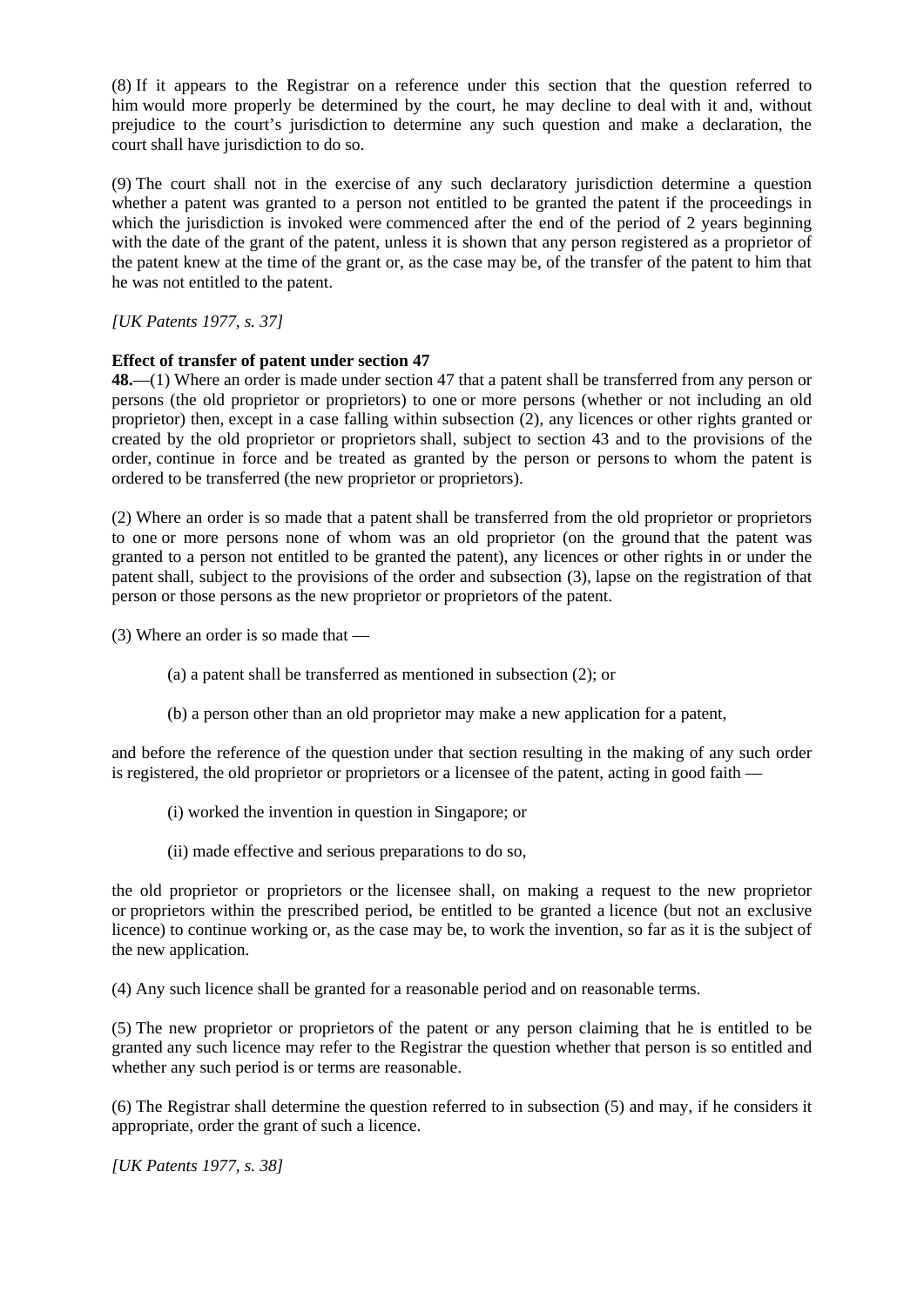# **PART IX**

# **EMPLOYEES' INVENTIONS**

### **Right to employees' inventions**

**49.**—(1) Notwithstanding anything in any rule of law, an invention made by an employee shall, as between him and his employer, be taken to belong to his employer for the purposes of this Act and all other purposes if —

(a) the invention was made in the course of the normal duties of the employee or in the course of duties falling outside his normal duties, but specifically assigned to him, and the circumstances in either case were such that an invention might reasonably be expected to result from the carrying out of his duties; or

(b) the invention was made in the course of the duties of the employee and, at the time of making the invention, because of the nature of his duties and the particular responsibilities arising from the nature of his duties he had a special obligation to further the interests of the employer's undertaking.

(2) Any other invention made by an employee shall, as between him and his employer, be taken for those purposes to belong to the employee.

(3) Where by virtue of this section an invention belongs, as between him and his employer, to an employee, nothing done —

(a) by or on behalf of the employee or any person claiming under him for the purposes of pursuing an application for a patent; or

(b) by any person for the purpose of performing or working the invention,

shall be taken to infringe any copyright or design right to which, as between him and his employer, his employer is entitled in any model or document relating to the invention.

(4) In subsection (3), the reference to application for a patent includes an application for other protection for an invention, and includes an application for a patent or any other protection under the law of a country other than Singapore or under any treaty to which Singapore is a party.

*[UK Patents 1977, s. 39]* 

### **Supplementary provisions**

**50.**—(1) This Part shall not apply to an invention made by an employee unless at the time he made the invention one of the following conditions was satisfied in his case:

(a) he was mainly employed in Singapore; or

(b) he was not mainly employed anywhere or his place of employment could not be determined, but his employer had a place of business in Singapore to which the employee was attached, whether or not he was also attached elsewhere.

(2) In this Part, except so far as the context otherwise requires, references to the making of an invention by an employee are references to his making it alone or jointly with any other person, but do not include references to his merely contributing advice or other assistance in the making of an invention by another employee.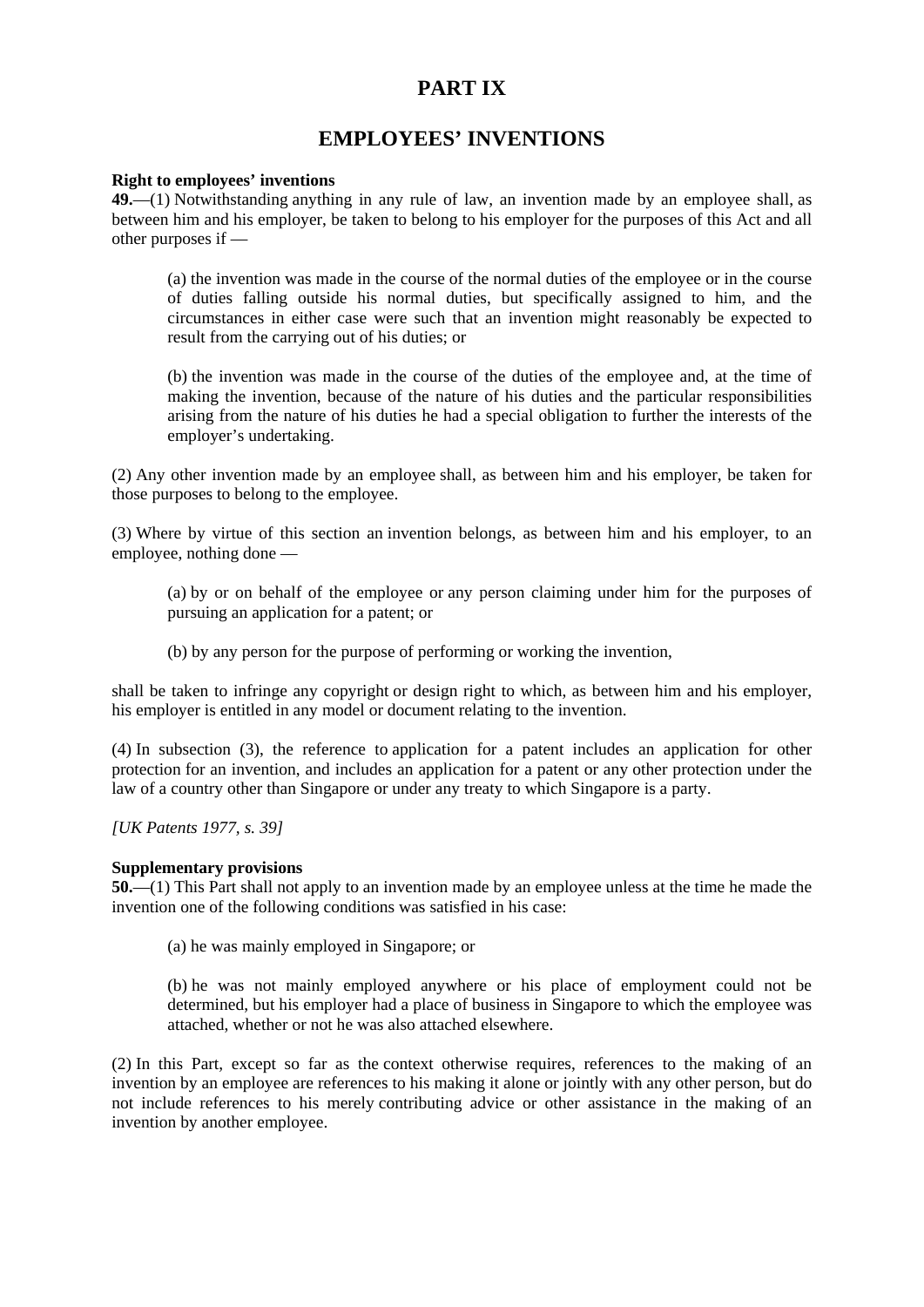(3) Any references in section 49 to a patent and to a patent being granted are respectively references to a patent or other protection and to its being granted whether under the law of Singapore or the law in force in any other country or under any treaty or international convention.

(4) Nothing in this Part shall be construed as precluding the operation of an agreement or a contract in relation to the right to an invention.

[*UK Patents 1977, s. 43*]

# **PART X**

# **CONTRACTS AS TO PATENTED PRODUCTS**

### **Application of this Part**

**50A.**—This Part shall apply only to —

- (a) any contract for the supply of a patented product;
- (b) any licence to work a patented invention; and
- (c) any contract relating to any such supply or licence,

that was entered into or granted on or after 23rd February 1995 but before the date of commencement of section 3 of the Patents (Amendment) Act 2008.

### **Avoidance of certain restrictive conditions**

**51.**—(1) Subject to this section, any condition or term of a contract for the supply of a patented product or of a licence to work a patented invention, or of a contract relating to any such supply or licence, shall be void in so far as it purports —

(a) in the case of a contract for supply, to require the person supplied to acquire from the supplier, or his nominee, or prohibit him from acquiring from any specified person, or from acquiring except from the supplier or his nominee, anything other than the patented product;

(b) in the case of a licence to work a patented invention, to require the licensee to acquire from the licensor or his nominee, or prohibit him from acquiring from any specified person, or from acquiring except from the licensor or his nominee, anything other than the product which is the patented invention or (if it is a process) other than any product obtained directly by means of the process or to which the process has been applied; or

(c) in either case, to prohibit the person supplied or the licensee from using articles (whether patented products or not) which are not supplied by, or any patented process which does not belong to, the supplier or licensor, or his nominee, or to restrict the right of the person supplied or the licensee to use any such articles or process.

(2) In proceedings against any person for infringement of a patent, it shall be a defence to prove that at the time of the infringement there was in force a contract relating to the patent made by or with the consent of the plaintiff or a licence under the patent granted by him or with his consent and containing in either case a condition or term void by virtue of this section.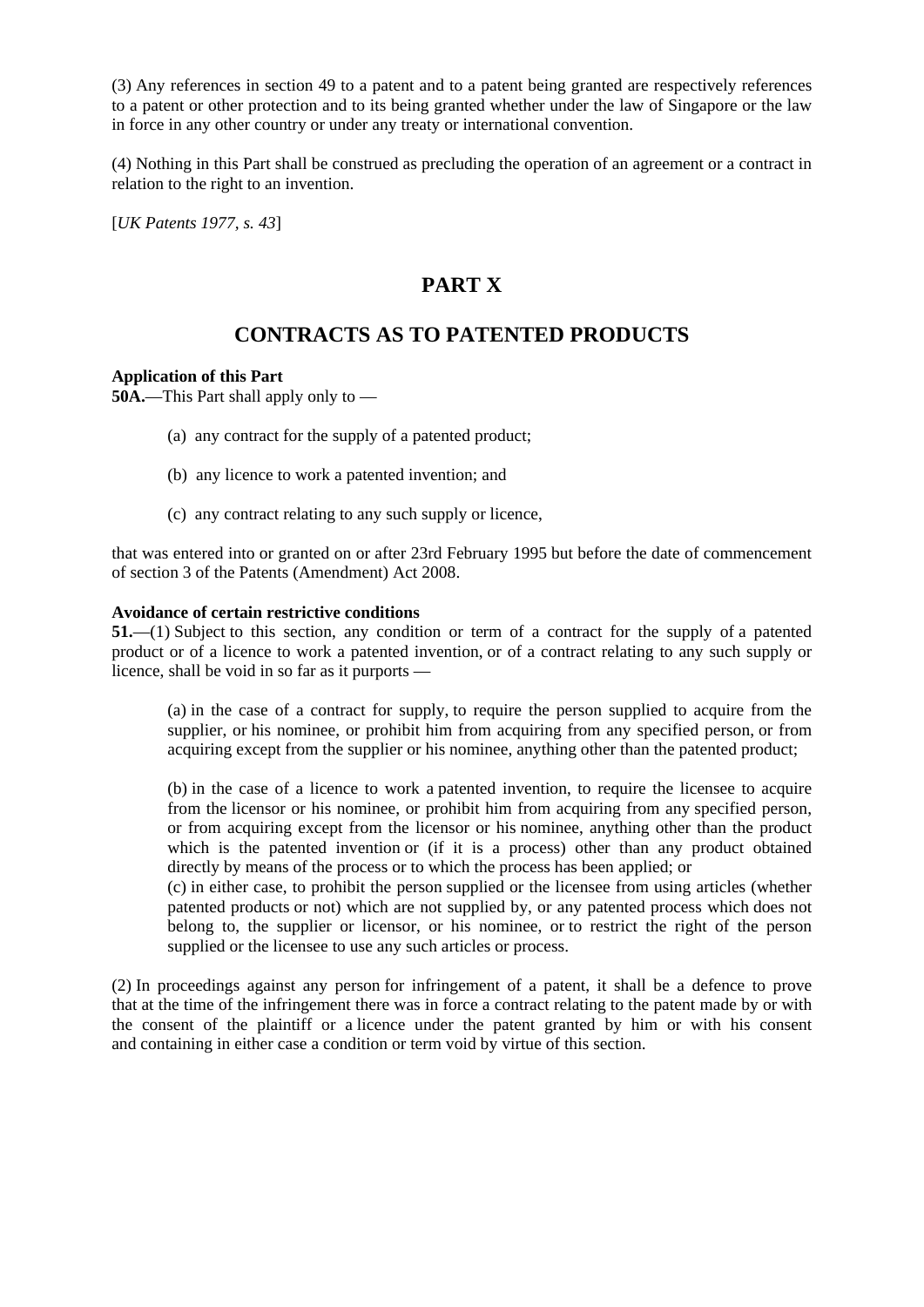(3) A condition or term of a contract or licence shall not be void by virtue of this section if —

(a) at the time of the making of the contract or granting of the licence, the supplier or licensor was willing to supply the product, or grant a licence to work the invention, as the case may be, to the person supplied or the licensee, on reasonable terms specified in the contract or licence and without any such condition or term as is mentioned in subsection (1); and

(b) the person supplied or the licensee is entitled under the contract or licence to relieve himself of his liability to observe the condition or term on giving to the other party 3 months' notice in writing, and subject to payment to that other party of such compensation (being, in the case of a contract to supply, a lump sum or rent for the residue of the term of the contract and, in the case of a licence, a royalty for the residue of the term of the licence) as may be determined by an arbitrator appointed by the Minister.

(4) If in any proceedings it is alleged that any condition or term of a contract or licence is void by virtue of this section, it shall lie on the supplier or licensor to prove the matters set out in subsection (3) *(a)*.

(5) A condition or term of a contract or licence shall not be void by virtue of this section by reason only that it prohibits any person from selling goods other than those supplied by a specific person or, in the case of a contract for the hiring of or licence to use a patented product, that it reserves to the bailor or licensor, or his nominee, the right to supply such new parts of the patented product as may be required to put or keep it in repair.

## *[UK Patents 1977, s. 44]*

### **Determination of parts of certain contracts**

**52.**—(1) Any contract for the supply of a patented product or licence to work a patented invention, or contract relating to any such supply or licence, may at any time after the patent or all the patents by which the product or invention was protected at the time of the making of the contract or granting of the licence has or have ceased to be in force, and notwithstanding anything to the contrary in the contract or licence or in any other contract, be determined, to the extent (and only to the extent) that the contract or licence relates to the product or invention, by either party on giving 3 months' notice in writing to the other party.

(2) In subsection (1), "patented product" and "patented invention" include respectively a product and an invention which is the subject of an application for a patent, and that subsection shall apply in relation to a patent by which any such product or invention was protected and which was granted after the time of the making of the contract or granting of the licence, on an application which had been filed before that time, as it applies to a patent in force at that time.

(3) If, on an application under this section made by either party to a contract or licence falling within subsection (1), the court is satisfied that, in consequence of the patent or patents ceasing to be in force, it would be unjust to require the applicant to continue to comply with all the terms and conditions of the contract or licence, the court may make such order varying those terms or conditions as, having regard to all the circumstances of the case, it thinks just as between the parties.

(4) Without prejudice to any other right of recovery, nothing in subsection (1) shall be taken to entitle any person to recover property let under a hire-purchase agreement within the meaning of the Hire-Purchase Act (Cap. 125).

(5) This section shall be without prejudice to any rule of law relating to the frustration of contracts and any right of determining a contract or licence exercisable apart from this section.

*[UK Patents 1977, s. 45]*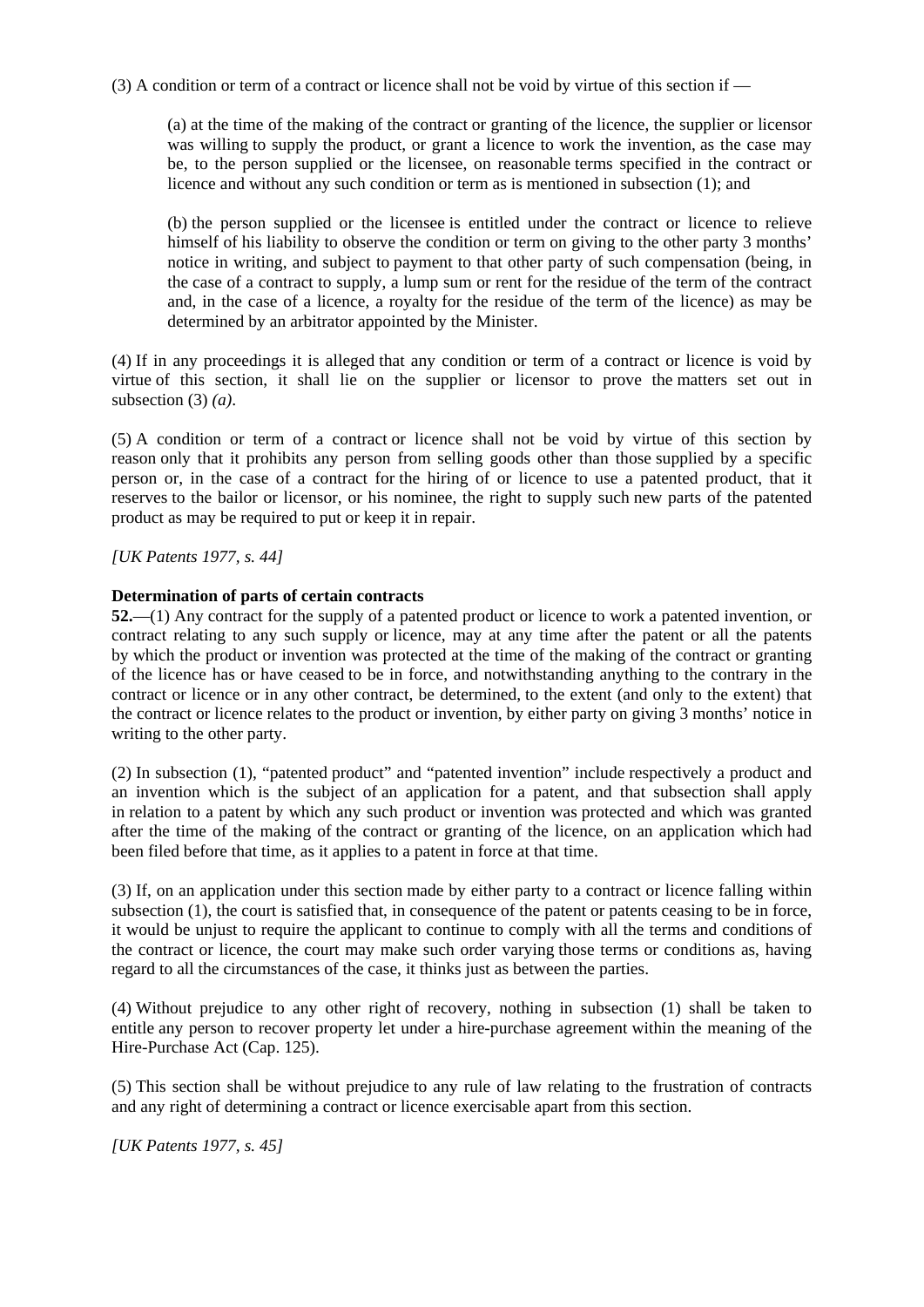# **PART XI**

# **LICENCES OF RIGHT AND COMPULSORY LICENCES**

### **Licences of right**

**53.**—(1) At any time after the grant of a patent, its proprietor may apply to the Registrar for an entry to be made in the register to the effect that licences under the patent are to be available as of right.

(2) Where an application under subsection (1) is made, the Registrar shall give notice of the application to any person registered as having a right in or under the patent and, if satisfied that the proprietor of the patent is not precluded by contract from granting licences under the patent, the Registrar shall make that entry.

(3) Where an entry under subsection (2) is made in respect of a patent —

(a) any person shall, at any time after the entry is made, be entitled as of right to a licence under the patent on such terms as may be settled by agreement or, in default of agreement, by the Registrar on the application of the proprietor of the patent or the person requiring the licence;

(b) the Registrar may, on the application of the holder of any licence granted under the patent before the entry was made, order the licence to be exchanged for a licence of right on terms so settled;

(c) if, in proceedings for infringement of the patent, the defendant undertakes to take a licence on such terms, no injunction shall be granted against him and the amount (if any) recoverable against him by way of damages shall not exceed twice the amount which would have been payable by him as licensee if such a licence on those terms had been granted before the earliest infringement; and

(d) the renewal fee payable in respect of the patent after the date of the entry shall be half the fee which would be payable if the entry had not been made.

(4) An undertaking under subsection (3) *(c)* may be given at any time before final order in the proceedings, without any admission of liability.

(5) The licensee under a licence of right may (unless, in the case of a licence the terms of which are settled by agreement, the licence otherwise expressly provides) request the proprietor of the patent to take proceedings to prevent any infringement of the patent.

(6) If the proprietor refuses or neglects to take proceedings under subsection (5) within 2 months after being so requested, the licensee may institute proceedings for the infringement in his own name as if he were the proprietor, making the proprietor a defendant.

(7) A proprietor so added as defendant shall not be liable for any costs or expenses unless he enters an appearance and takes part in the proceedings.

### *[UK Patents 1977, s. 46]*

### **Cancellation of entry made under section 53**

**54.**—(1) At any time after an entry has been made under section 53 in respect of a patent, the proprietor of the patent may apply to the Registrar for cancellation of the entry.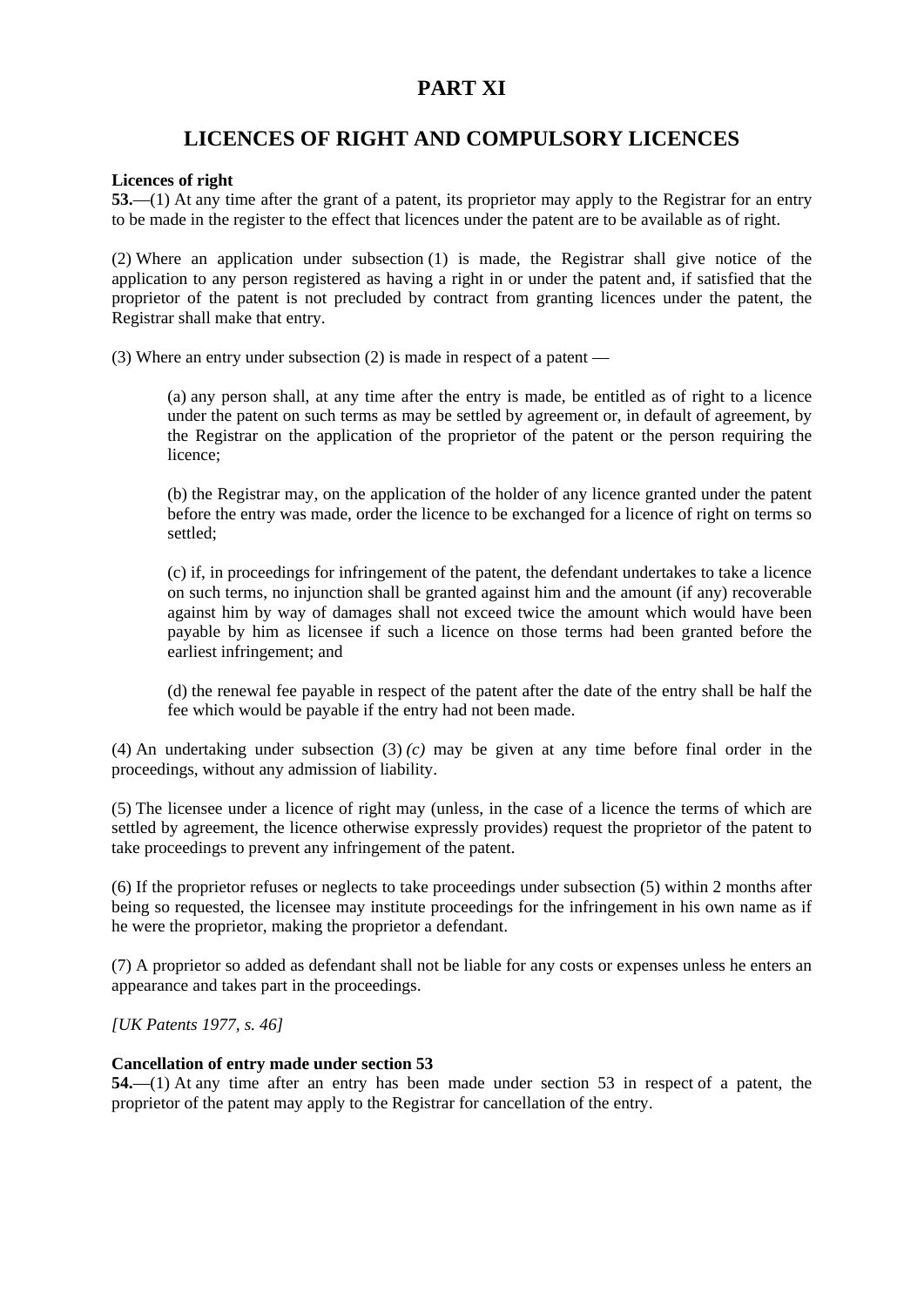(2) Where an application under subsection (1) is made and the balance paid of all renewal fees which would have been payable if the entry had not been made, the Registrar may cancel the entry if satisfied that there is no existing licence under the patent or that all licensees under the patent consent to the application.

(3) Within the prescribed period after an entry had been made under section 53 in respect of a patent, any person who claims that the proprietor of the patent is, and was at the time of the entry, precluded by a contract in which the claimant is interested from granting licences under the patent may apply to the Registrar for cancellation of the entry.

(4) Where the Registrar is satisfied, on an application under subsection (3), that the proprietor of the patent is and was so precluded, he shall cancel the entry.

(5) The proprietor shall be liable to pay, within a period specified by the Registrar, a sum equal to the balance of all renewal fees which would have been payable if the entry had not been made, and the patent shall cease to have effect at the expiration of that period if that sum is not so paid.

(6) Where an entry is cancelled under this section, the rights and liabilities of the proprietor of the patent shall after the cancellation be the same as if the entry had not been made.

(7) Where an application has been made under this section —

- (a) in the case of an application under subsection (1), any person; and
- (b) in the case of an application under subsection (3), the proprietor of the patent,

may, within the prescribed period, give notice to the Registrar of opposition to the cancellation.

(8) The Registrar shall, in considering the application made under this section, determine whether the opposition is justified.

*[UK Patents 1977, s. 47]* 

### **Compulsory licences**

**55.**—(1) Any interested person may apply to the court for the grant of a licence under a patent on the ground that the grant of the licence is necessary to remedy an anti-competitive practice.

### *[19/2004]*

(2) Without prejudice to the generality of subsection (1), the court may determine that the grant of a licence is necessary to remedy an anti-competitive practice if —

(a) there is a market for the patented invention in Singapore;

(b) that market —

(i) is not being supplied; or

(ii) is not being supplied on reasonable terms; and

(c) the court is of the view that the proprietor of the patent has no valid reason for failing to supply that market with the patented invention, whether directly or through a licensee, on reasonable terms.

*[19/2004]*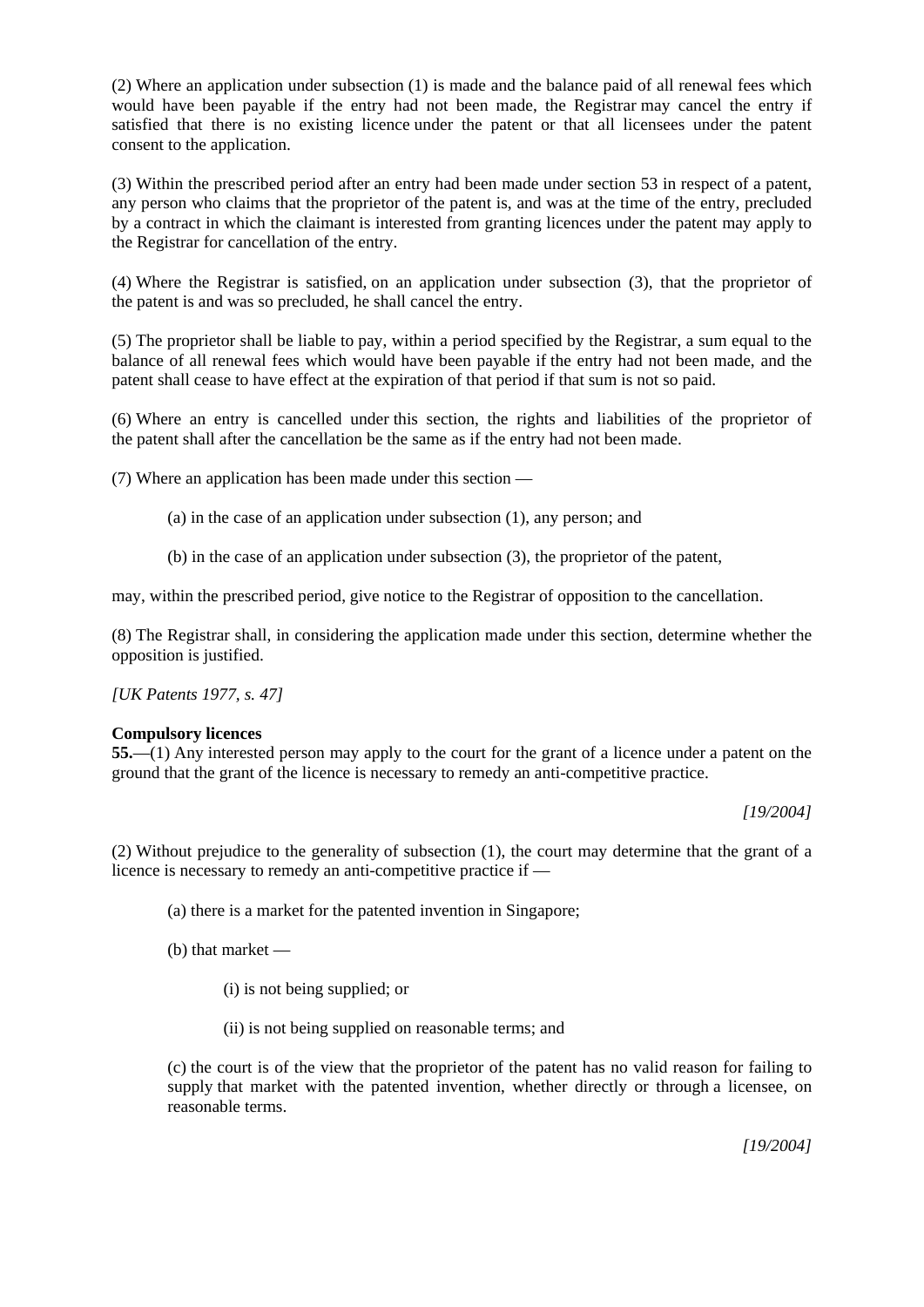(3) Subject to this section, if the court is satisfied that the ground referred to in subsection (1) is established, the court may make an order for the grant of a licence in accordance with the application upon such terms as the court thinks fit.

*[40/95;19/2004]* 

(4) A licence granted under this section —

(a) is not exclusive; and

(b) shall not be assigned otherwise than in connection with the goodwill of the business in which the patented invention is used.

*[40/95;19/2004]* 

(5) Any licence granted under this section may, on the application of any interested party, be terminated by the court where the court is satisfied that the ground upon which the licence was granted has ceased to exist and is unlikely to recur.

*[40/95;19/2004]* 

(6) Where a licence is granted under this section to any person, the person shall pay such remuneration to the patentee as may be agreed, or as may be determined by a method agreed between the person and the patentee or, in default of agreement, as is determined by the court on the application of the person or the patentee.

*[40/95]* 

(7) The powers of the court on an application under this section shall be exercised with a view to securing that the inventor or other person beneficially entitled to a patent shall receive reasonable remuneration having regard to the economic value of the licence.

(8) No order shall be made in pursuance of any application under this section which would be at variance with any treaty or international convention relating to patents to which Singapore is a party.

*[40/95]* 

*[40/95]* 

# **PART XII**

## **USE OF PATENTED INVENTIONS FOR SERVICES OF GOVERNMENT**

### **Use of patented inventions by Government and authorised parties**

**56.**—(1) Subject to sections 60, 61 and 62, but notwithstanding any other section of this Act, the Government and any party authorised in writing by the Government may do anything in relation to a patented invention —

(a) for a public non-commercial purpose; or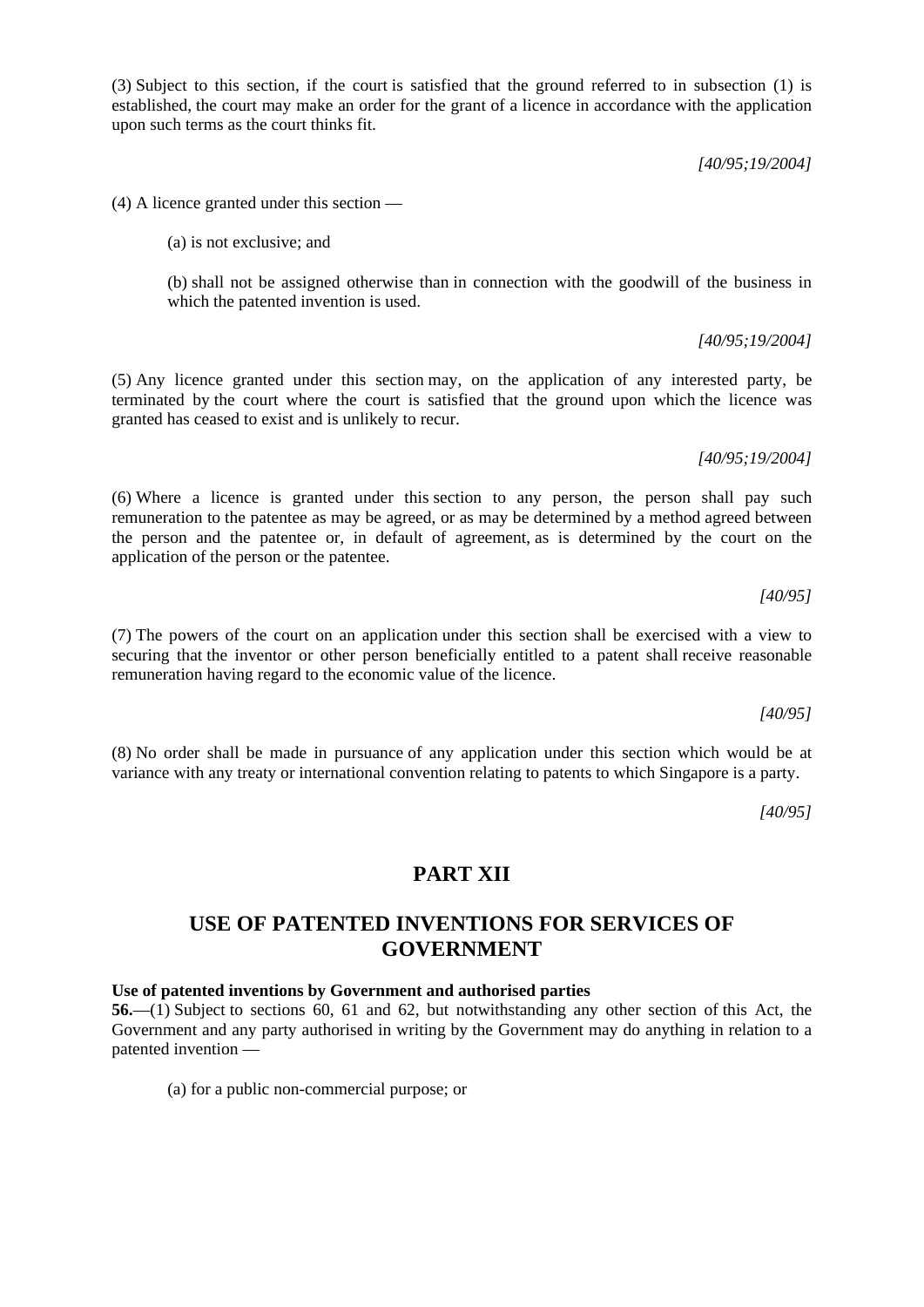(b) for or during a national emergency or other circumstances of extreme urgency,

and anything done by virtue of this section shall not amount to an infringement of the patent.

*[19/2004]* 

(1A) Without prejudice to the generality of subsection (1), subject to sections 60, 61 and 62, but notwithstanding any other section of this Act, the Government and any party authorised in writing by the Government may import any relevant health product, and do anything in relation to any relevant health product so imported, for or during a national emergency or other circumstances of extreme urgency, if the Government has given the Council for TRIPS a relevant notification in relation to the relevant health product.

(2) For the purposes of this section and section 57 —

(a) any use of an invention for the supply to the government of any country outside Singapore, in pursuance of any agreement or arrangement between the Government of Singapore and the government of that country, of articles required for the defence of that country shall be deemed to be a use of the invention for a public non-commercial purpose; and

(b) the power of the Government or any party authorised by the Government to do anything in accordance with this section shall not, in the case of a patent relating to an integrated circuit, extend to sale of the invention to the public.

*[40/95;19/2004]* 

(3) The purchaser of any article sold in the exercise of the powers conferred by this section, and any person claiming through the purchaser, shall have power to deal with it in the same manner as if the patent were held on behalf of the Government.

*[40/95]* 

(4) In this section —

"integrated circuit" means a product, in its final or an intermediate form, in which the elements, at least one of which is an active element, and some or all of the interconnections are integrally formed in and on, or in or on, a piece of material and which is intended to perform an electronic function;

"relevant notification" means a notification that satisfies the requirements of —

- (a) paragraph 2*(a)* of the Doha Declaration Implementation Decision; or
- (b) paragraph 2*(a)* of the Annex to the TRIPS Agreement.

#### **Rights of third parties in respect of Government use**

**57.**—(1) In relation to —

(a) anything done in accordance with section 56 by the Government or any party authorised in writing by the Government; or

(b) anything done to the order of the Government —

(i) for a public non-commercial purpose; or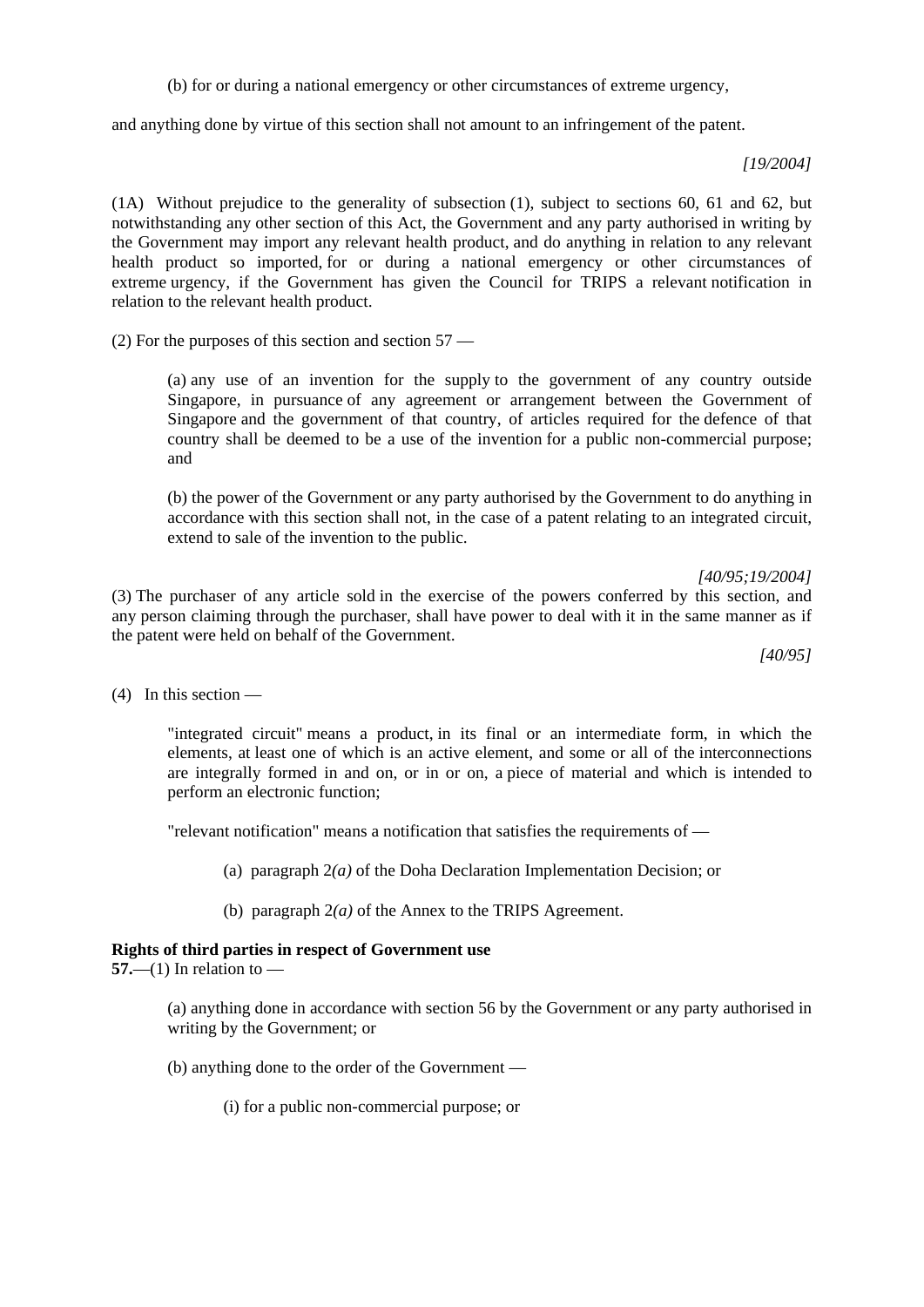(ii) for or during a national emergency or other circumstances of extreme urgency,

by the proprietor of a patent in respect of the patented invention or by the proprietor of an application for a patent in respect of the invention for which the application has been filed and is still pending,

the provisions of any licence, assignment or agreement to which this subsection applies shall, subject to sections 60, 61 and 62, be of no effect so far as those provisions restrict or regulate the working of the invention, or the use of any model, document or information relating to it, or provide for the making of payments in respect of, or calculated by reference to, such working or use.

*[40/95;19/2004]* 

(2) The reproduction or publication of any model or document in connection with the said working or use shall not be deemed to be an infringement of any copyright or design right subsisting in the model or document.

(3) Subsection (1) shall apply to any licence, assignment or agreement which is made, whether before or after 23rd February 1995, between (on the one hand) any person who is a proprietor of or an applicant for the patent, or anyone who derives title from any such person or from whom such person derives title, and (on the other hand) any person other than the Government.

**References of disputes as to Government use 58.**—(1) Any dispute as to the exercise by the Government or a party authorised by the Government of the powers conferred by, or as to the terms for doing anything in accordance with, section 56 may be referred to the court by either party to the dispute after a patent has been granted for the invention.

(2) In determining any dispute referred to the court under this section, the court shall have regard to —

(a) any benefit or compensation that the patentee of the invention may have received, or may be entitled to receive, directly or indirectly, from the Government or any party authorised by the Government in respect of the patented invention; and

(b) the need to ensure that the patentee shall receive reasonable remuneration having regard to the economic value of the patented invention.

*[40/95;19/2004]* 

(3) If the validity of a patent is put in issue in proceedings under this section and it is found that the patent is only partially valid, the court may, subject to subsection (4), grant relief to the proprietor of the patent in respect of that part of the patent which is found to be valid and to have been used in accordance with section 56.

*[19/2004]* 

(4) Where in any such proceedings it is found that a patent is only partially valid, the court shall not grant relief by way of costs or expenses except where the proprietor of the patent proves that the specification of the patent was framed in good faith and with reasonable skill and knowledge, and in that event the court may grant relief in respect of that part of the patent which is valid and has been so used, subject to the discretion of the court as to costs and expenses.

*[19/2004]* 

*[40/95]* 

*[19/2004]*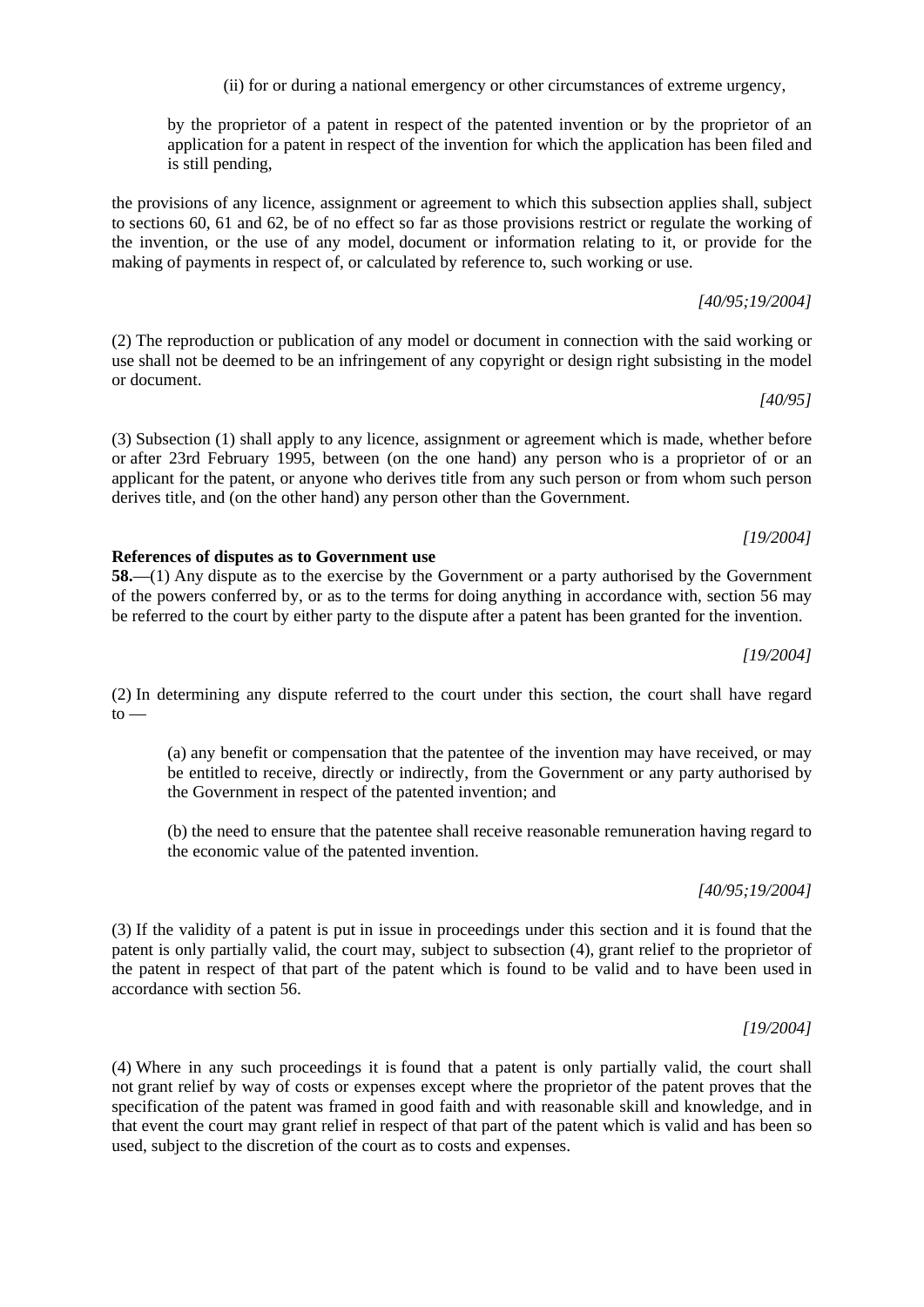(5) As a condition of any such relief, the court may direct that the specification of the patent shall be amended to its satisfaction upon an application made for that purpose under section 83, and an application may be so made accordingly, whether or not all other issues in the proceedings have been determined.

(6) In any proceedings under this section, the court may at any time order the whole proceedings or any question or issue of fact arising in them to be referred, on such terms as the court may direct, to an arbitrator; and references to the court in this section shall be construed accordingly.

(7) One of the 2 or more joint proprietors of a patent or an application for a patent may, without the concurrence of the others, refer a dispute to the court under this section, but shall not do so unless the others are made parties to the proceedings; but any of the others if made a defendant shall not be liable for any costs or expenses unless he enters an appearance and takes part in the proceedings.

**59.**—(*Repealed by Act 19/2004*)

### **Nature and scope of rights under section 56**

**60.**—(1) The right to use a patented invention under section 56 —

(a) is not exclusive;

(b) shall not be assigned otherwise than in connection with the goodwill of the business in which the patented invention is used; and

(c) is, notwithstanding subsection (2) *(a)* of section 56, limited to the supply of the patented invention predominantly in Singapore by the Government or a party authorised by the Government under that section.

*[40/95;19/2004]* 

(1A) The right under section 56 to use a relevant health product which is imported under section 56(1A) does not include a right to export the relevant health product.

(2) The right to use a patented invention under section 56 may, on the application of any interested party, be terminated by the court, where the court is satisfied that the circumstances that gave rise to the right to use the patented invention have ceased to exist and are unlikely to recur.

*[40/95]* 

(3) Where the court has terminated the right under section 56 to use a patented invention, the court may make such consequential orders as it thinks necessary.

#### **Duty to inform patentee**

**61.**—(1) Where any thing set out in section 66 (1) is done in relation to a patented invention by the Government or a party authorised in writing by the Government for a public non-commercial purpose, the Government department that did or authorised the doing of the thing shall inform the patentee promptly of the doing of the thing.

*[19/2004]* 

(2) Where any thing set out in section 66 (1) is done in relation to a patented invention by the Government or a party authorised in writing by the Government for or during a national emergency or other circumstances of extreme urgency, the Government department that did or authorised the doing of the thing shall, as soon as reasonably practicable, inform the patentee of the doing of the thing.

*[19/2004]*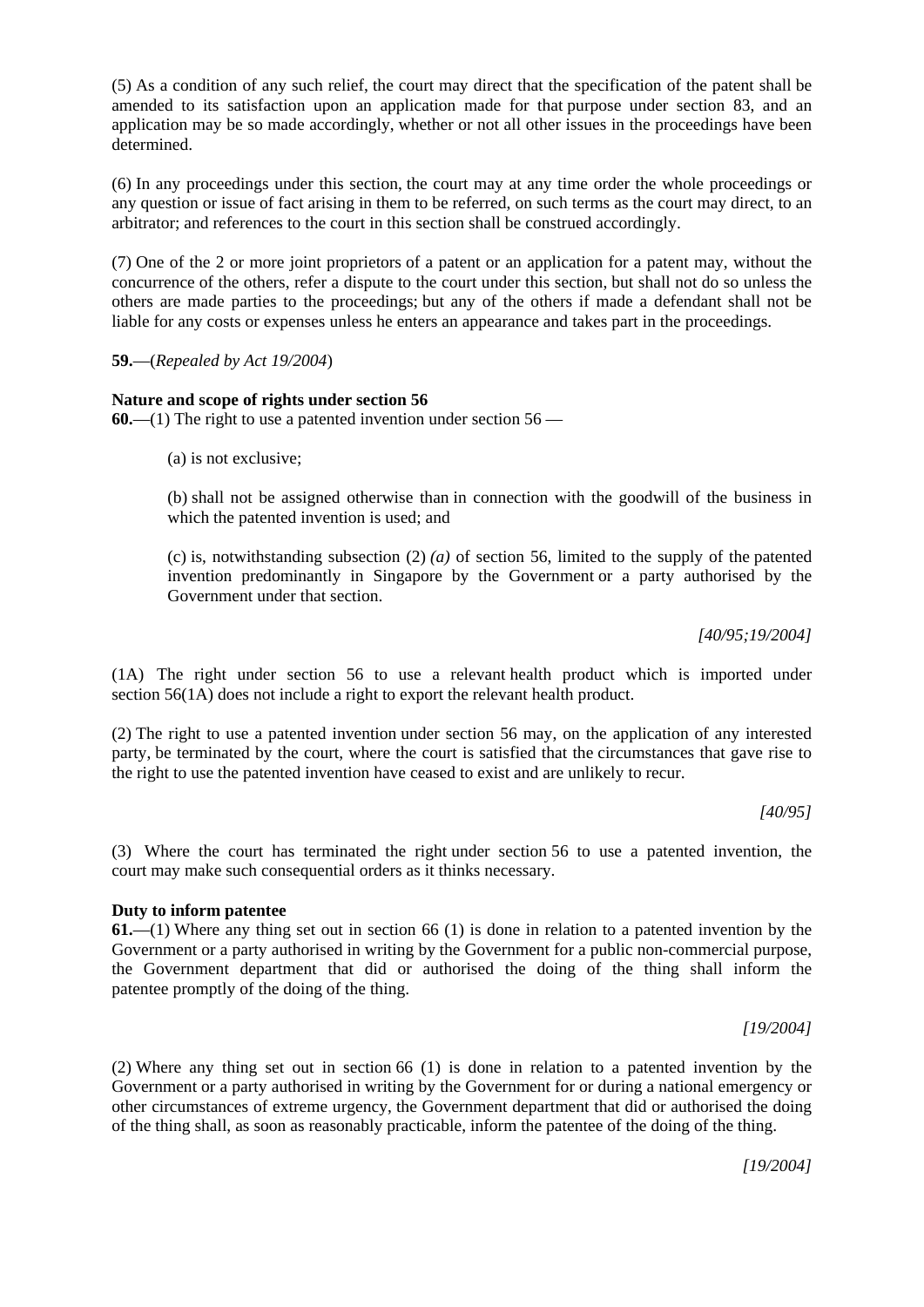### **Patentee entitled to remuneration**

**62.**—(1) Subject to subsection (2), where an act is done under section 56, the Government shall pay such remuneration to the patentee as may be agreed, or as may be determined by a method agreed, between the Government and the patentee having regard to the economic value of the patented invention or as may, in default of agreement, be determined by the court under section 58.

(2) No remuneration shall be payable under subsection (1) in respect of the import or subsequent use under section 56(1A) of any relevant health product, if the patentee has received or will receive any other remuneration in respect of that relevant health product.

**63.**—(*Section number not in use*)

**64.**—(*Section number not in use*)

**65.**—(*Section number not in use*)

## **PART XIII**

# **INFRINGEMENT OF PATENTS**

#### **Meaning of infringement**

**66.**—(1) Subject to the provisions of this Act, a person infringes a patent for an invention if, but only if, while the patent is in force, he does any of the following things in Singapore in relation to the invention without the consent of the proprietor of the patent:

(a) where the invention is a product, he makes, disposes of, offers to dispose of, uses or imports the product or keeps it whether for disposal or otherwise;

(b) where the invention is a process, he uses the process or he offers it for use in Singapore when he knows, or it is obvious to a reasonable person in the circumstances, that its use without the consent of the proprietor would be an infringement of the patent;

(c) where the invention is a process, he disposes of, offers to dispose of, uses or imports any product obtained directly by means of that process or keeps any such product whether for disposal or otherwise.

(2) An act which, apart from this subsection, would constitute an infringement of a patent for an invention shall not be so if —

(a) it is done privately and for purposes which are not commercial;

(b) it is done for experimental purposes relating to the subject-matter of the invention;

(c) it consists of the extemporaneous preparation of a medicine for an individual in accordance with a prescription given by a registered medical or dental practitioner or consists of dealing with a medicine so prepared;

(d) it consists of the use of a product or process in the body or operation of a relevant aircraft, hovercraft or vehicle which has temporarily or accidentally entered or is crossing Singapore (including the air space above it and its territorial waters) or the use of accessories for such a relevant aircraft, hovercraft or vehicle;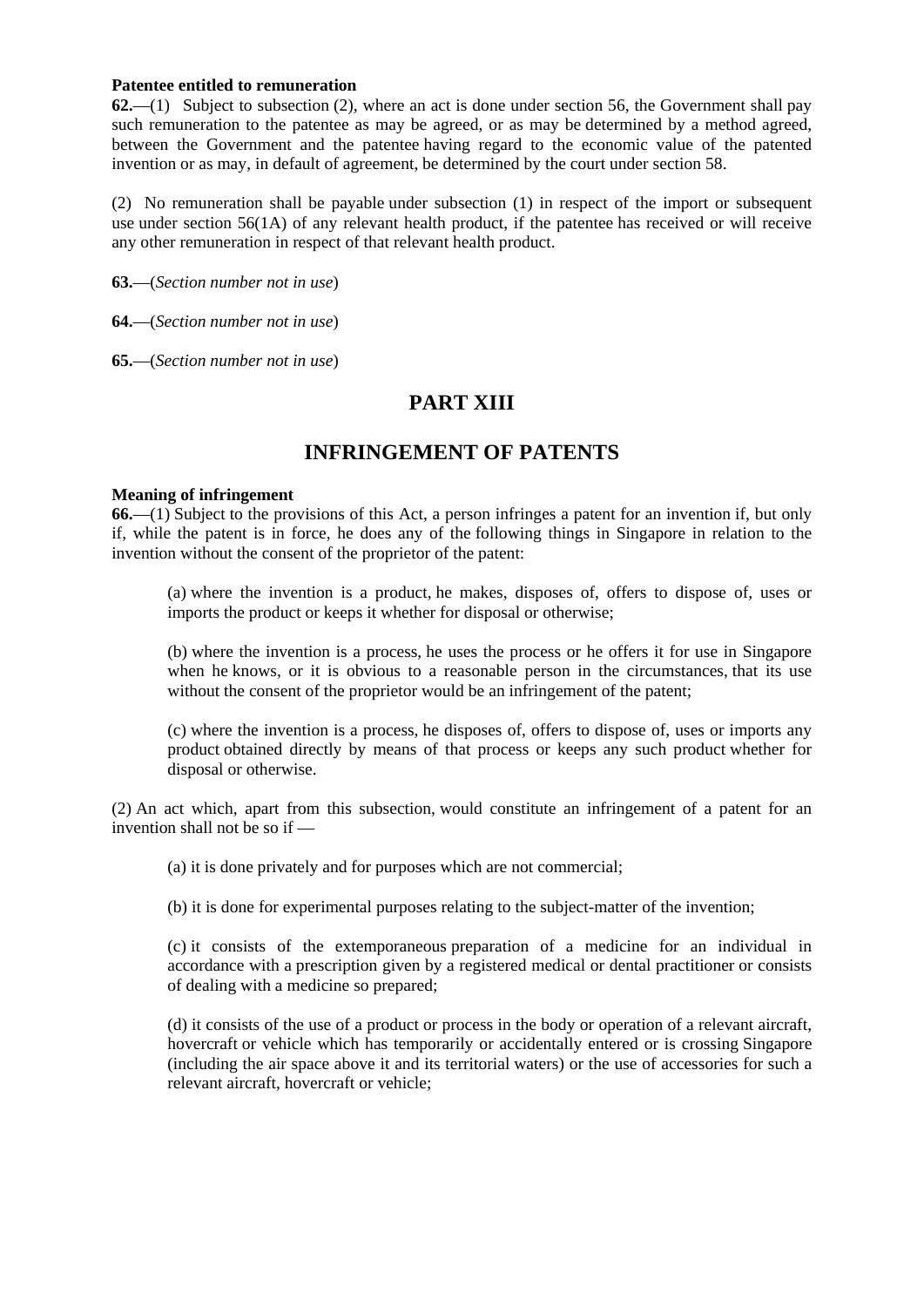(e) it consists of the use, exclusively for the needs of a relevant ship, of a product or process in the body of the ship or in its machinery, tackle, apparatus or other accessories, in a case where the ship has temporarily or accidentally entered the territorial waters of Singapore;

(f) it consists of the use of an exempted aircraft which has lawfully entered or is lawfully crossing Singapore as mentioned in paragraph *(d)* or of the importation into Singapore, or the use or storage, of any part or accessory for that aircraft;

(g) subject to subsections (3) and (5A), it consists of the import, use or disposal of, or the offer to dispose of, any patented product or any product obtained by means of a patented process or to which a patented process has been applied, which is produced by or with the consent (conditional or otherwise) of the proprietor of the patent or any person licensed by him, and for this purpose "patent" includes a patent granted in any country outside Singapore in respect of the same or substantially the same invention as that for which a patent is granted under this Act and "patented product", "patented process" and "licensed" shall be construed accordingly;

(h) it consists of the doing of any thing set out in subsection (1) in relation to the subjectmatter of the patent to support any application for marketing approval for a pharmaceutical product, provided that any thing produced to support the application is not —

(i) made, used or sold in Singapore; or

(ii) exported outside Singapore,

other than for purposes related to meeting the requirements for marketing approval for that pharmaceutical product; or

(i) subject to subsection (5A), it consists of the import, disposal or offer to dispose of a patented pharmaceutical product for use by or on a specific patient in Singapore, or the use of that product by or on that patient, where —

(i) that product is required for use by or on that patient;

(ii) the relevant authority has granted approval specifically for the import of that product for use by or on that patient; and

(iii) that product was produced by or with the consent (conditional or otherwise) of the proprietor of the patent or any person licensed by him (and for this purpose "patent" includes a patent granted in any country outside Singapore in respect of the same or substantially the same product and "licensed" shall be construed accordingly).

*[19/2004]* 

(3) Subsection (2) *(g)* shall not apply to the import of any patented pharmaceutical product by any person (referred to in this subsection and subsection (4) as the importer) if —

(a) the product has not previously been sold or distributed in Singapore by or with the consent (conditional or otherwise) of the proprietor of the patent or any person licensed by the proprietor of the patent to sell or distribute the product in Singapore;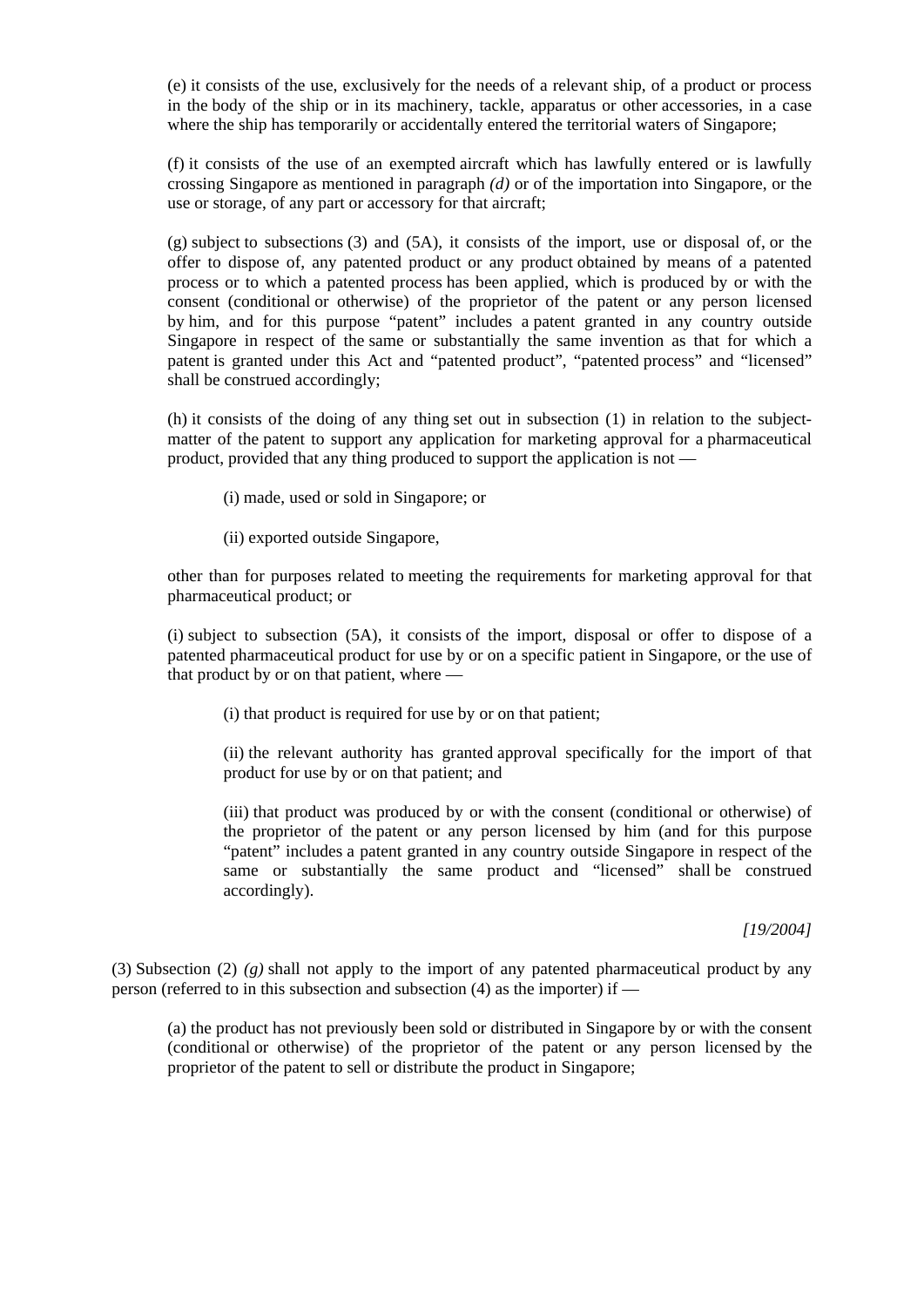(b) the import of the product by the importer would result in the product being distributed in breach of a contract between —

(i) the proprietor of the patent; and

(ii) any person licensed by the proprietor of the patent to distribute the product outside Singapore; and

(c) the importer has actual or constructive knowledge of the matters referred to in paragraph *(b)*.

(4) For the purposes of subsection (3), where the importer has received a written notice containing the prescribed particulars, he shall be deemed to have constructive knowledge of the matters referred

*[19/2004]* 

*[19/2004]* 

(5) For the avoidance of doubt, in subsection (3), "patent" does not include a patent granted in any country outside Singapore in respect of the same or substantially the same product and "licensed" shall be construed accordingly.

*[19/2004]* 

(5A) Subsection  $(2)(g)$  and *(i)* shall not apply to the import or sale of, or the offer to sell, any relevant health product produced for export to any country, other than Singapore, which is an eligible importing member of the World Trade Organisation.

(6) In this section —

to in subsection (3) *(b)*.

"eligible importing member" , in relation to the World Trade Organisation, means a member of the World Trade Organisation which —

(a) is a least-developed country; or

(b) has given the Council for TRIPS the notification referred to in —

- (i) paragraph 1*(b)* of the Doha Declaration Implementation Decision; or
- (ii) paragraph  $1(b)$  of the Annex to the TRIPS Agreement;

"exempted aircraft" means an aircraft to which section 5 of the Air Navigation Act (Cap. 6) applies;

"relevant ship" and "relevant aircraft, hovercraft or vehicle" mean, respectively, a ship and an aircraft, a hovercraft or a vehicle registered in, or belonging to, any country, other than Singapore, which is —

- (a) a party to the Paris Convention; or
- (b) a member of the World Trade Organisation.

#### **Proceedings for infringement of patent**

**67.**—(1) Subject to this Part, civil proceedings may be brought in the court by the proprietor of a patent in respect of any act alleged to infringe the patent and (without prejudice to any other jurisdiction of the court) in those proceedings a claim may be made —

(a) for an injunction restraining the defendant from any apprehended act of infringement;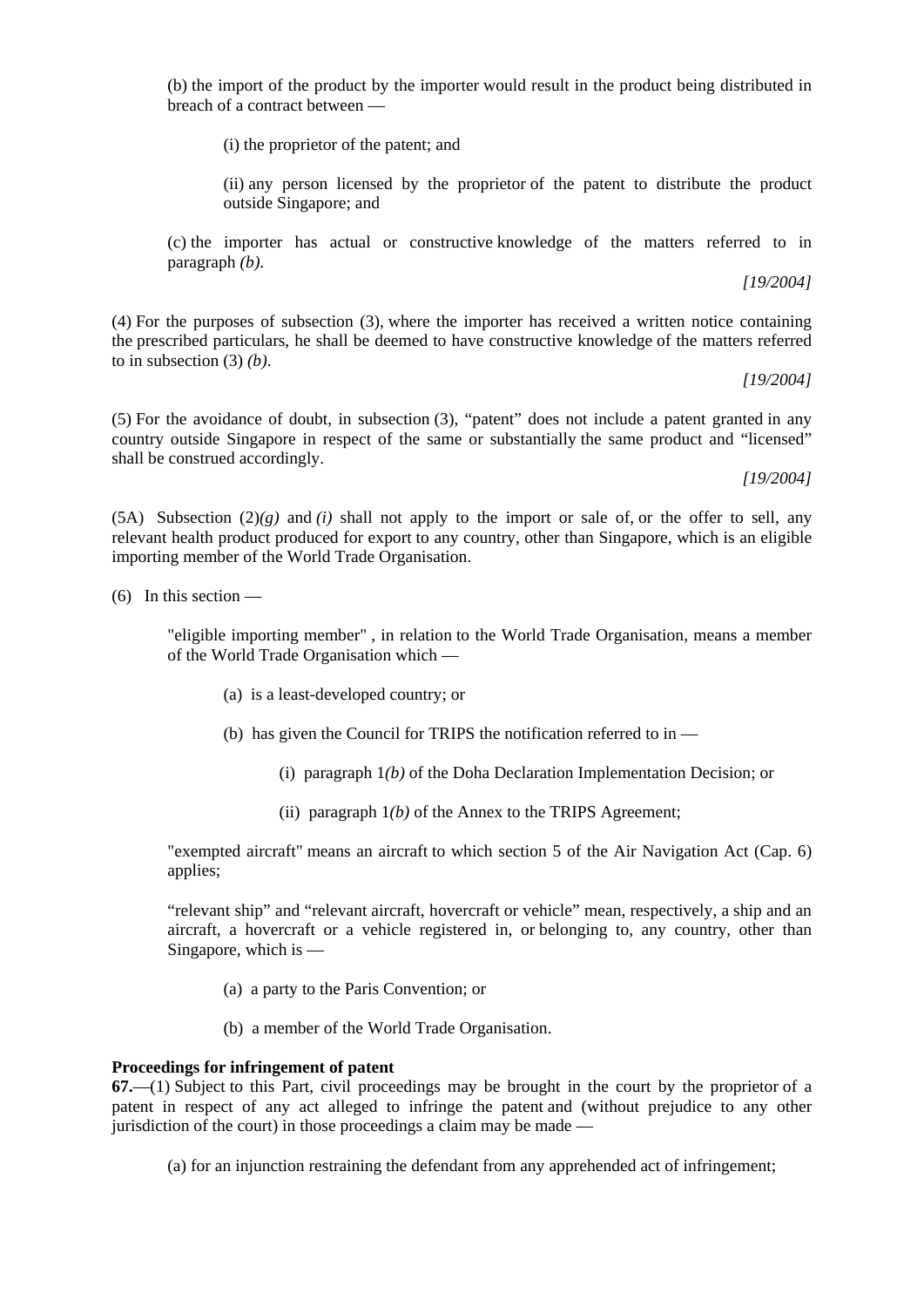(b) for an order for him to deliver up or destroy any patented product in relation to which the patent is infringed or any article in which that product is inextricably comprised or any material and implement the predominant use of which has been in the creation of the infringing product;

- (c) for damages in respect of the infringement;
- (d) for an account of the profits derived by him from the infringement; and
- (e) for a declaration that the patent is valid and has been infringed by him.

*[40/95]* 

(2) The court shall not, in respect of the same infringement, both award the proprietor of a patent damages and order that he shall be given an account of the profits.

(3) The proprietor of a patent and any other person may, by agreement with each other, refer to the Registrar the question whether that other person has infringed the patent and on the reference, the proprietor of the patent may make any claim mentioned in subsection (1) *(c)* or *(e)*.

(4) In this Act, unless the context otherwise requires —

(a) any reference to proceedings for infringement and the bringing of such proceedings includes a reference to a reference under subsection (3) and the making of such a reference;

- (b) any reference to a plaintiff includes a reference to the proprietor of the patent; and
- (c) any reference to a defendant includes a reference to any other party to the reference.

(5) If it appears to the Registrar on a reference under subsection (3) that the question referred to him would more properly be determined by the court, he may decline to deal with it and the court shall have jurisdiction to determine the question as if the reference were proceedings brought in the court.

(6) Subject to this Part, in determining whether or not to grant any kind of relief claimed under this section and the extent of the relief granted, the court or the Registrar shall apply the principles applied by the court in relation to that kind of relief immediately before 23rd February 1995.

*[UK Patents 1977, s. 61]* 

### **Reversal of burden of proof**

**68.**—(1) In any proceedings for the infringement of a patent, where the subject-matter of the patent is a process for obtaining a new product, the burden of proving that a product is not made by the process shall be on the alleged infringer if the product is new or a substantial likelihood exists that the product is made by the process and the proprietor of the patent has been unable through reasonable efforts to determine the process actually used.

(2) In considering whether a party has discharged the burden imposed upon him by this section, the court shall not require him to disclose any manufacturing or commercial secret if it appears to the court that it would be unreasonable to do so.

*[UK Patents 1977, s. 100]*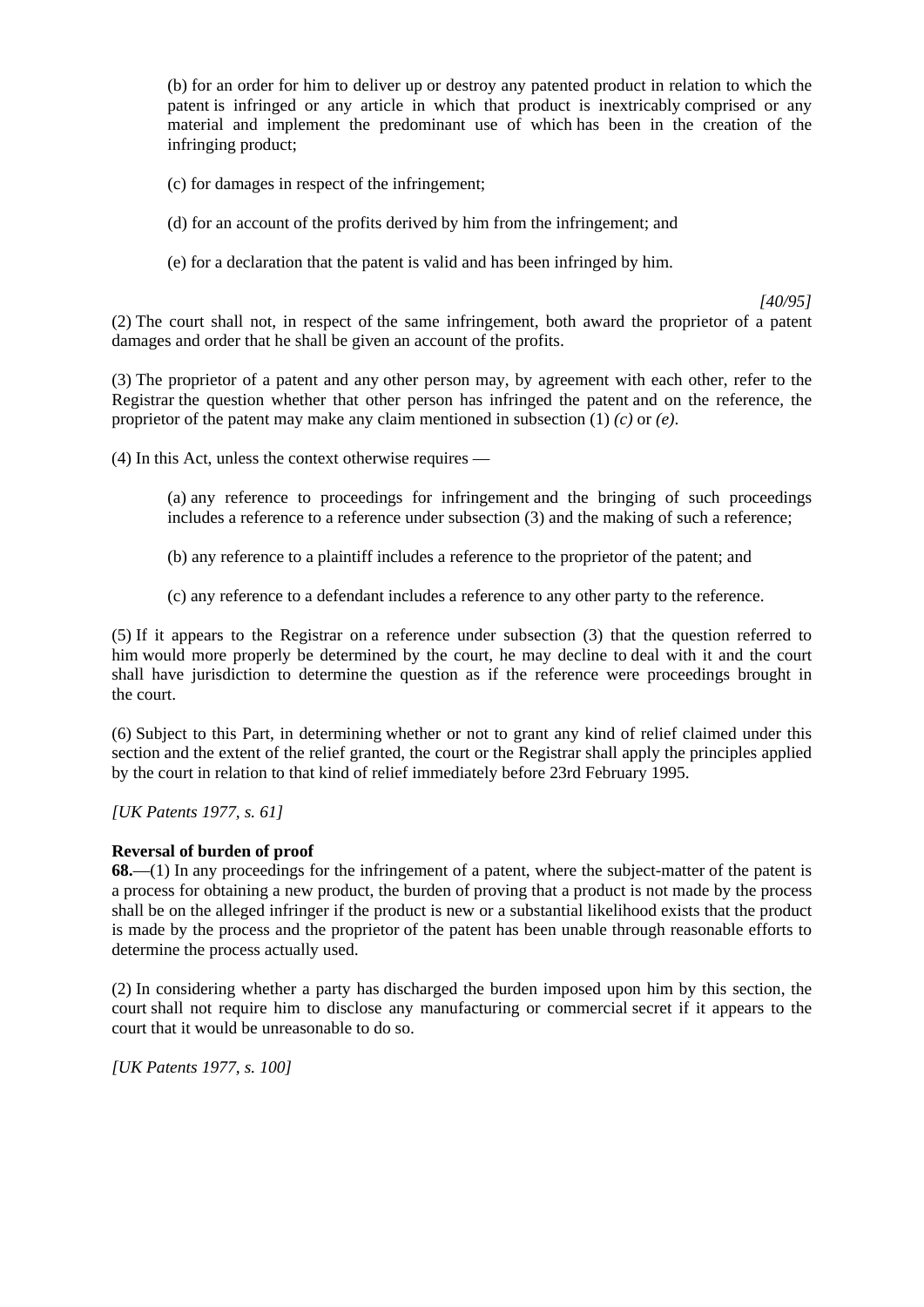### **Restrictions on relief for infringement**

**69.**—(1) In proceedings for infringement of a patent, damages shall not be awarded and no order shall be made for an account of profits against a defendant who proves that at the date of the infringement he was not aware, and had no reasonable grounds for supposing, that the patent existed.

*[19/2004]* 

(2) A person shall not be taken to have been aware or to have had reasonable grounds for supposing by reason only of the application to a product of the word "patent" or "patented", or any word or words expressing or implying that a patent has been obtained for the product, unless the number of the patent accompanied the word or words.

(3) In proceedings for infringement of a patent, the court or the Registrar may, if it or he thinks fit, refuse to award any damages, make an order for an account of profits or grant any other relief (including, in proceedings before the court, an injunction) —

(a) in respect of an infringement committed during any further period specified under subsection (3) of section 36, but before the payment of the renewal fee and any additional fee prescribed for the purposes of that subsection;

(b) where the patent was granted on the basis of any examination report referred to in section 29 (5), any search and examination report referred to in section 29 (6) or any international preliminary report on patentability referred to in section 30 (2) *(b)* (vi), in respect of any infringement alleged to have been committed at any time when any claim (in the specification of the patent) that is alleged to have been infringed is not related to any claim in the application for the patent at the time the report was issued —

(i) which has been examined; and

(ii) which is referred to in the report; or

(c) where the patent was granted on the basis of the prescribed information relating to a corresponding application referred to in section 29 (2)  $(c)$  (ii) or the prescribed information relating to a corresponding international application referred to in section 29 (2)  $(d)$  (ii), in respect of any infringement alleged to have been committed at any time when any claim (in the specification of the patent) that is alleged to have been infringed is not related to any claim —

(i) which is set out in the prescribed information relating to the corresponding application or corresponding international application, as the case may be; and

(ii) which has been examined to determine whether the claim appears to satisfy the criteria of novelty, inventive step (or non-obviousness) and industrial applicability (or utility).

*[19/2004]* 

(4) Where an amendment of the specification of a patent has been allowed under any of the provisions of this Act, the court or the Registrar shall not, in proceedings for an infringement of the patent committed before the decision to allow the amendment, award any damages, make an order for an account of profits or grant any other relief (including, in proceedings before the court, an injunction) unless the court or the Registrar is satisfied that the specification of the patent as published was framed in good faith and with reasonable skill and knowledge.

*[UK Patents 1977, s. 62]* 

*[19/2004]*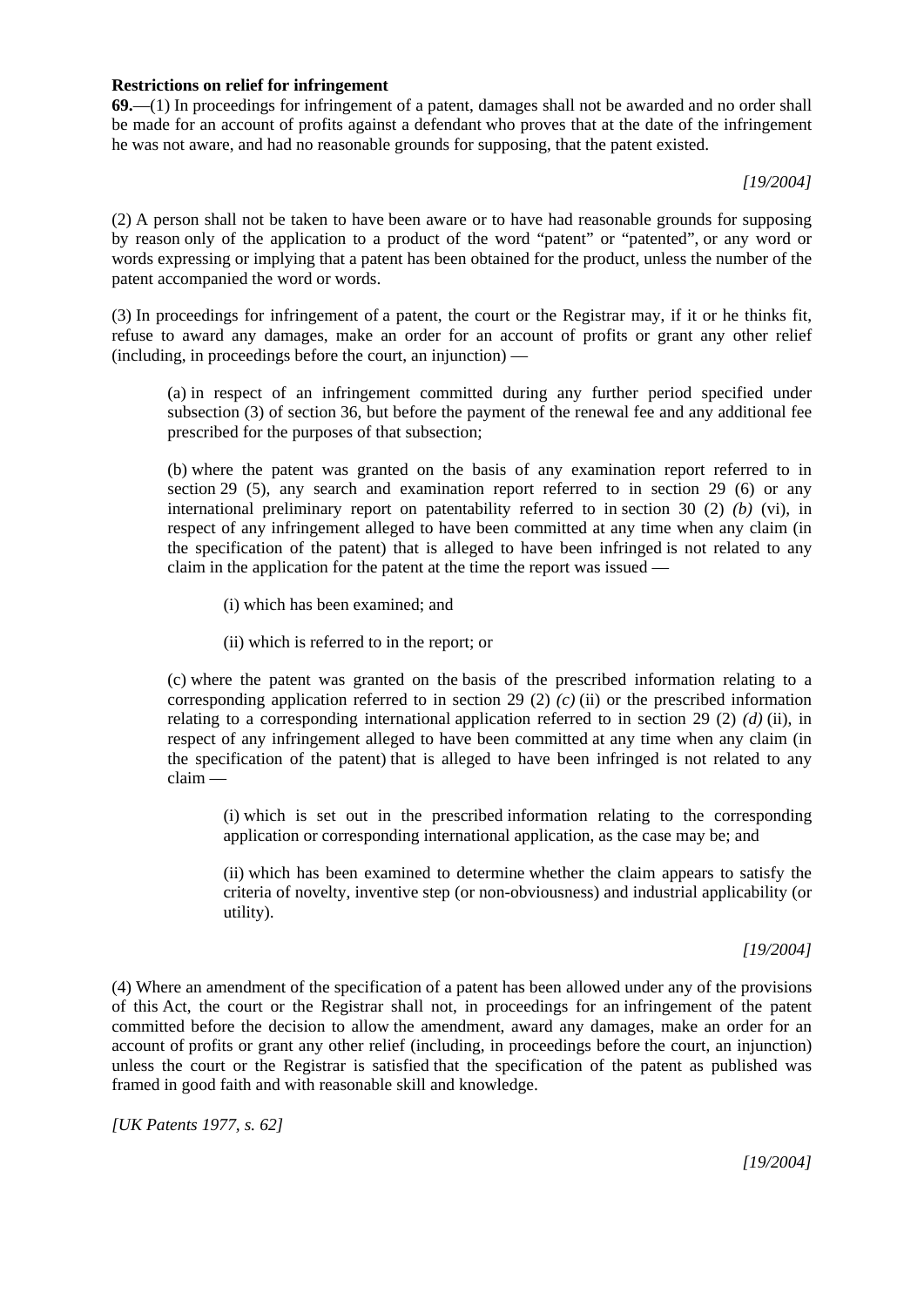### **Relief for infringement of partially valid patent**

**70.**—(1) If the validity of a patent is put in issue in proceedings for infringement of the patent and it is found that the patent is only partially valid, the court or the Registrar may, subject to subsection (2), grant relief in respect of that part of the patent which is found to be valid and infringed.

(2) Where in any such proceedings it is found that a patent is only partially valid, the court or the Registrar shall not grant relief by way of damages, costs or expenses, except where the plaintiff proves that the specification for the patent was framed in good faith and with reasonable skill and knowledge, and in that event the court or the Registrar may grant relief in respect of that part of the patent which is valid and infringed, subject to the discretion of the court or the Registrar as to costs or expenses and as to the date from which damages should be reckoned.

(3) As a condition of relief under this section, the court or the Registrar may direct that the specification of the patent shall be amended to its or his satisfaction upon an application made for that purpose under section 83, and an application may be so made accordingly, whether or not all other issues in the proceedings have been determined.

*[UK Patents 1977, s. 63]* 

## **Right to continue use begun before priority date**

**71**.—(1) Where a patent is granted for an invention, a person who in Singapore before the priority date of the invention —

(a) does in good faith an act which would constitute an infringement of the patent if it were in force; or

(b) makes in good faith effective and serious preparations to do such an act,

has the right to continue to do the act or, as the case may be, to do the act, notwithstanding the grant of the patent.

(2) The right conferred by subsection (1) shall not extend to granting a licence to another person to do the act.

(3) If the act was done, or the preparations were made, in the course of a business, the person entitled to the right conferred by subsection (1) may —

(a) authorise the doing of that act by any partner of his for the time being in that business; and

(b) assign that right, or transmit it on death (or in the case of a body corporate on its dissolution) to any person who acquires that part of the business in the course of which the act was done or the preparations were made.

(4) Where a product is disposed of to another in exercise of the rights conferred by subsection (1) or (3), that other and any person claiming through him may deal with the product in the same way as if it had been disposed of by the registered proprietor of the patent.

### *[UK Patents 1977, s. 64]*

### **Certificate of contested validity of patent**

**72.**—(1) Where in any proceedings before the court or the Registrar the validity of a patent to any extent is contested and that patent is found by the court or the Registrar to be wholly or partially valid, the court or the Registrar may certify the finding and the fact that the validity of the patent was so contested.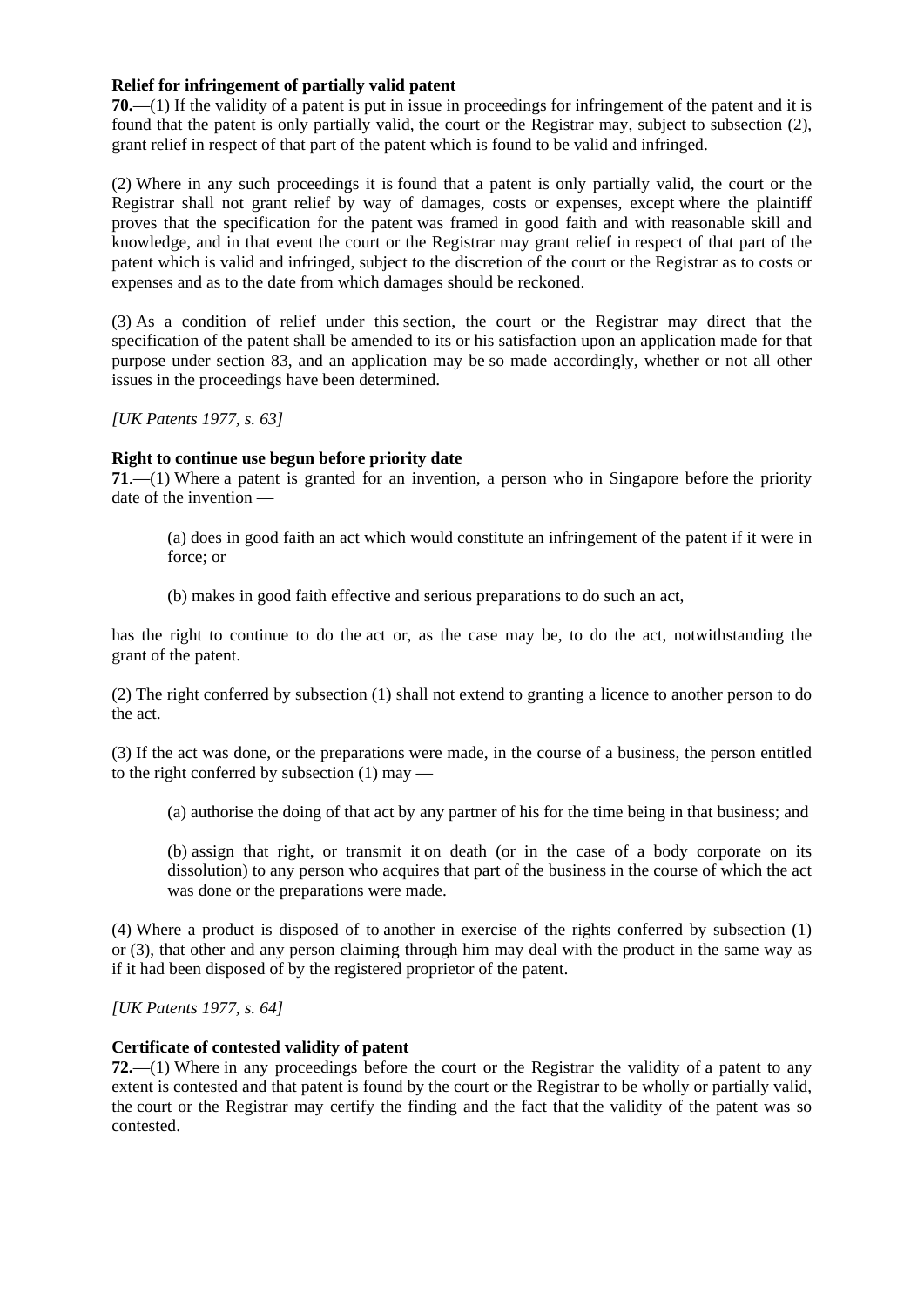(2) Where a certificate is granted under this section, then, if in any subsequent proceedings before the court or the Registrar for infringement of the patent or for revocation of the patent, a final order or judgment is made or given in favour of the party relying on the validity of the patent as found in the earlier proceedings, that party shall, unless the court or the Registrar otherwise directs, be entitled to his costs or expenses as between solicitor and own client other than the costs or expenses of any appeal in the subsequent proceedings.

*[UK Patents 1977, s. 65]* 

### **Proceedings for infringement by co-owner**

**73.**—(1) In the application of section 66 to a patent of which there are 2 or more joint proprietors, the reference to the proprietor shall be construed —

(a) in relation to any act, as a reference to that proprietor or those proprietors who, by virtue of section 46 or any agreement referred to in that section, is or are entitled to do that act without its amounting to an infringement; and

(b) in relation to any consent, as a reference to that proprietor or those proprietors who, by virtue of section 46 or any such agreement, is or are the proper person or persons to give the requisite consent.

(2) One of 2 or more joint proprietors of a patent may without the concurrence of the others bring proceedings in respect of an act alleged to infringe the patent, but shall not do so unless the others are made parties to the proceedings; but any of the others if made a defendant shall not be liable for any costs or expenses unless he enters an appearance and takes part in the proceedings.

*[UK Patents 1977, s. 66]* 

### **Proceedings for infringement by exclusive licensee**

**74.**—(1) The holder of an exclusive licence under a patent shall have the same right as the proprietor of the patent to bring proceedings in respect of any infringement of the patent committed after the date of the licence; and references to the proprietor of the patent in this Act relating to infringement shall be construed accordingly.

*[19/2004]* 

(2) In awarding damages or granting any other relief in any such proceedings, the court or the Registrar shall take into consideration any loss suffered or likely to be suffered by the exclusive licensee as such as a result of the infringement, or, as the case may be, the profits derived from the infringement, so far as it constitutes an infringement of the rights of the exclusive licensee as such.

(3) In any proceedings taken by an exclusive licensee by virtue of this section, the proprietor of the patent need not be made a party to the proceedings, but if made a defendant shall not be liable for any costs or expenses unless he enters an appearance and takes part in the proceedings.

*[UK Patents 1977, s. 67]* 

### **Effect of non-registration on infringement proceedings**

**75.**—Where by virtue of a transaction, instrument or event to which section 43 applies a person becomes the proprietor or one of the proprietors or an exclusive licensee of a patent and the patent is subsequently infringed, the court or the Registrar shall not award him damages or order that he be given an account of the profits in respect of such a subsequent infringement occurring before the transaction, instrument or event is registered unless —

(a) the transaction, instrument or event is registered within the period of 6 months beginning with its date; or

*[19/2004]*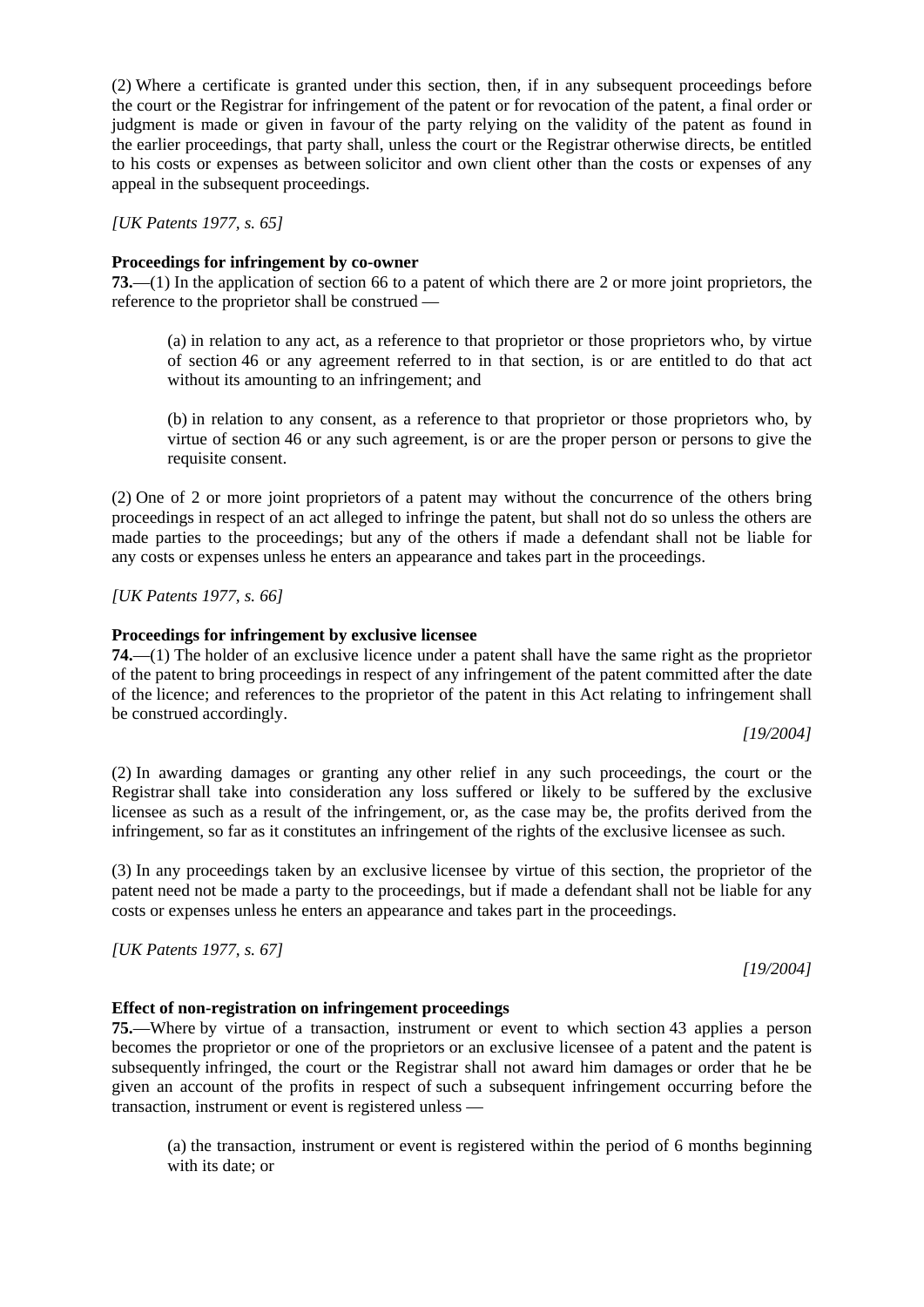(b) the court or the Registrar is satisfied that it was not practicable to register the transaction, instrument or event before the end of that period and that it was registered as soon as practicable thereafter.

*[UK Patents 1977, s. 68]* 

## **Infringement of rights conferred by publication of application**

**76.**—(1) Where an application for a patent for an invention is published, then, subject to this section, the applicant shall have, as from the publication and until the grant of the patent, the same right as he would have had, if the patent had been granted on the date of the publication of the application, to bring proceedings in the court or before the Registrar for damages in respect of any act which would have infringed the patent.

(2) References in sections 66 to 69 and 73 to 75 to a patent and the proprietor of a patent shall be respectively construed as including references to any such application and the applicant, and references to a patent being in force, being granted, being valid or existing shall be construed accordingly.

(3) The applicant shall be entitled to bring proceedings by virtue of this section in respect of any act only —

(a) after the patent has been granted; and

(b) if the act would, if the patent had been granted on the date of the publication of the application, have infringed not only the patent, but also the claims (as interpreted by the description and any drawings referred to in the description or claims) in the form in which they were contained in the application immediately before the preparations for its publication were completed by the Registry.

(4) Section 69 (3) and (4) shall not apply to an infringement of the rights conferred by this section but in considering the amount of any damages for such an infringement, the court or the Registrar shall consider whether or not it would have been reasonable to expect, from a consideration of the application as published under section 27, that a patent would be granted conferring on the proprietor of the patent protection from an act of the same description as that found to infringe those rights, and if the court or the Registrar finds that it would not have been reasonable, it or he shall reduce the damages to such an amount as it or he thinks just.

*[UK Patents 1977, s. 69]* 

### **Remedy for groundless threats of infringement proceedings**

**77.**—(1) Where a person (whether or not the proprietor of, or entitled to any right in, a patent) by circulars, advertisements or otherwise threatens another person with proceedings for any infringement of a patent, a person aggrieved by the threats (whether or not he is the person to whom the threats are made) may, subject to subsection (4), bring proceedings in the court against the person making the threats, claiming any relief mentioned in subsection (3).

(2) In any such proceedings, the plaintiff shall, if he proves that the threats were so made and satisfies the court that he is a person aggrieved by them, be entitled to the relief claimed unless –

(a) the defendant proves that the acts in respect of which proceedings were threatened constitute or, if done, would constitute an infringement of a patent; and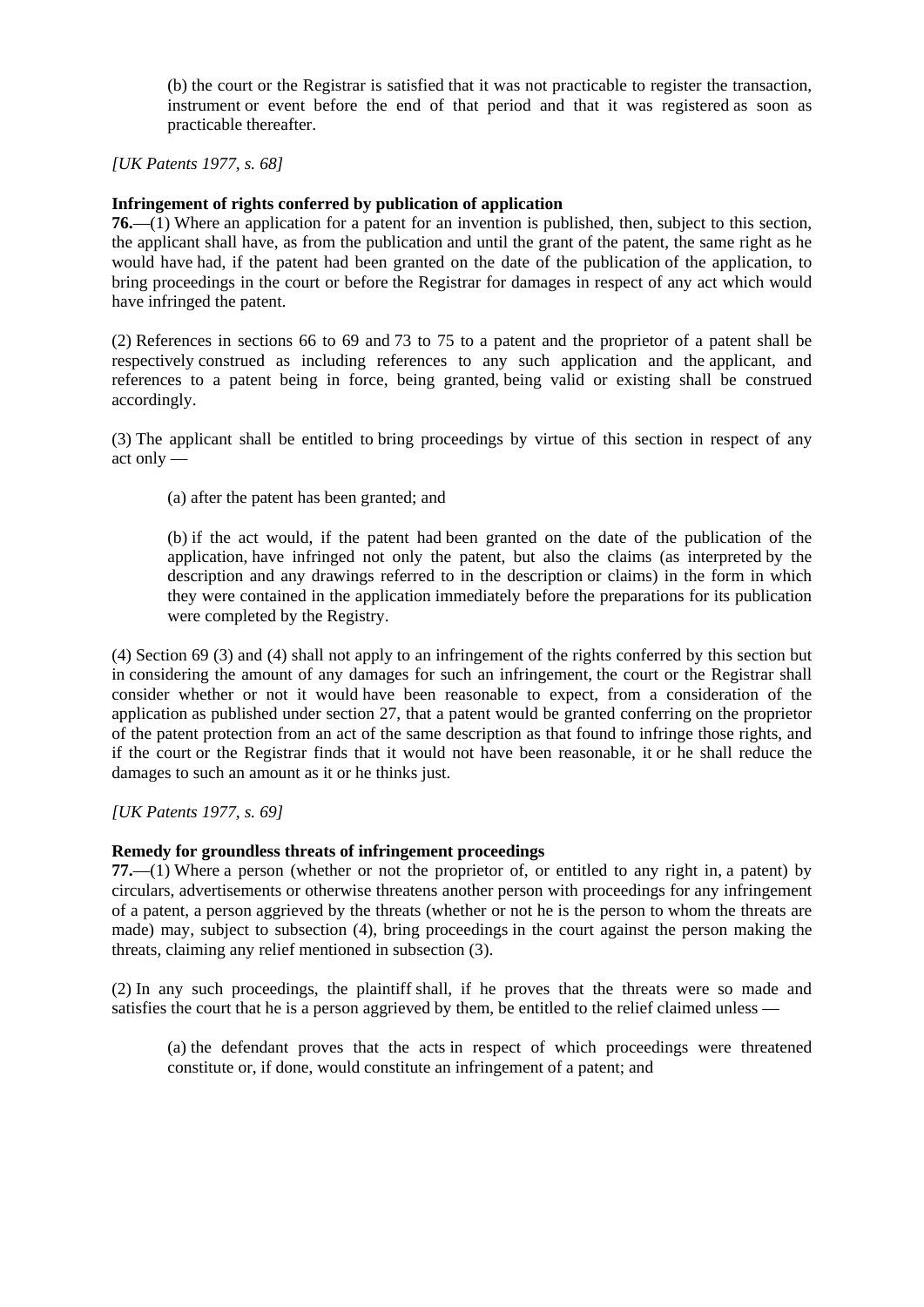(b) the patent alleged to be infringed is not shown by the plaintiff to be invalid in a relevant respect.

(3) The said relief is —

- (a) a declaration to the effect that the threats are unjustifiable;
- (b) an injunction against the continuance of the threats; and
- (c) damages in respect of any loss which the plaintiff has sustained by the threats.

(4) Proceedings may not be brought under this section for a threat to bring proceedings for an infringement alleged to consist of making or importing a product for disposal or of using a process.

(5) It is hereby declared that a mere notification of the existence of a patent does not constitute a threat of proceedings within the meaning of this section.

(6) Nothing in this section shall render an advocate and solicitor or any other person liable to an action under this section in respect of an act done by the advocate and solicitor or the other person in his professional capacity on behalf of a client.

*[UK Patents 1977, s. 70]* 

### **Declaration as to non-infringement**

**78.**—(1) Without prejudice to the jurisdiction of the court to make a declaration apart from this section, a declaration that an act does not, or a proposed act would not, constitute an infringement of a patent may be made by the court or the Registrar in proceedings between the person doing or proposing to do the act and the proprietor of the patent, notwithstanding that no assertion to the contrary has been made by the proprietor, if it is shown —

(a) that that person has applied in writing to the proprietor for a written acknowledgment to the effect of the declaration claimed, and has furnished him with full particulars in writing of the act in question; and

(b) that the proprietor has refused or failed to give any such acknowledgment.

(2) A declaration made by the Registrar under this section shall have the same effect as a declaration made by the court.

*[UK Patents 1977, s. 71]* 

## **PART XIV**

## **REVOCATION OF PATENTS AND VALIDITY PROCEEDINGS**

**79.**—(*Repealed by Act 19/2004*)

### **Power to revoke patents on application**

**80.**—(1) Subject to the provisions of this Act, the Registrar may, on the application of any person, by order revoke a patent for an invention on (but only on) any of the following grounds:

(a) the invention is not a patentable invention;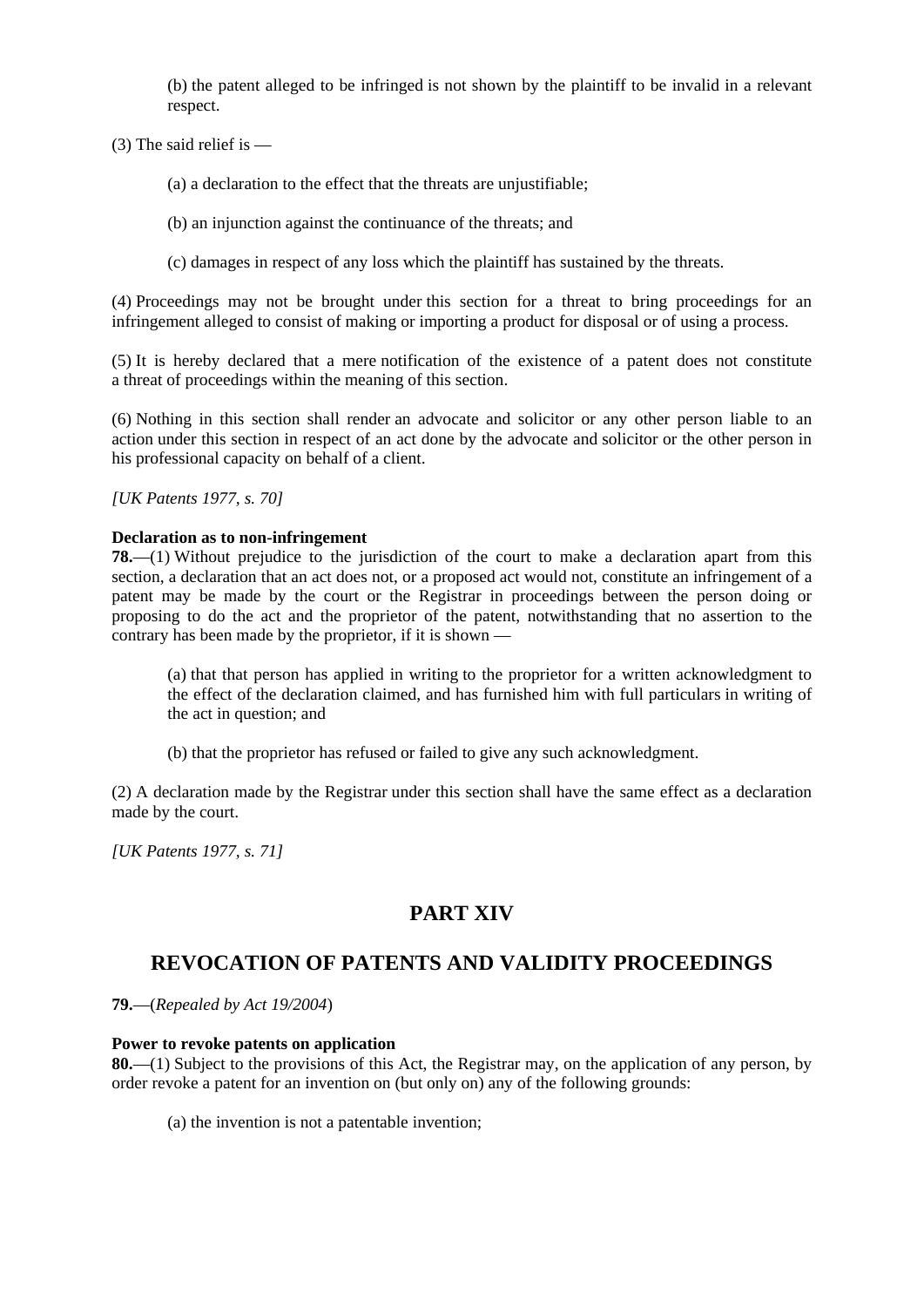(b) the patent was granted to a person who was not entitled to be granted that patent;

(c) the specification of the patent does not disclose the invention clearly and completely for it to be performed by a person skilled in the art;

(d) the matter disclosed in the specification of the patent extends beyond that disclosed —

(i) in the application for the patent, as filed; or

(ii) where the patent was granted on a new application filed under section 20 (3) or 47 (4) or section 116 (6) of the Patents Act (Cap. 221, 1995 Ed.), or in accordance with section 26 (11), in  $-$ 

(A) the earlier application made under this Act;

(B) the application made under the United Kingdom Patents Act 1977; or

(C) the application under the European Patent Convention designating the United Kingdom filed at the European Patent Office,

as the case may be, from which the filing date and the right of priority has been derived, as filed;

(e) an amendment or a correction has been made to the specification of —

(i) the patent; or

(ii) the application for the patent,

which should not have been allowed;

(f) the patent was obtained —

(i) fraudulently;

(ii) on any misrepresentation; or

(iii) on any non-disclosure or inaccurate disclosure of any prescribed material information, whether or not the person under a duty to provide the information knew or ought reasonably to have known of such information or the inaccuracy;

(g) the patent is one of 2 or more patents for the same invention having the same priority date and filed by the same party or his successor in title.

*[19/2004]* 

(2) On the application of any person for an order to revoke a patent on any of the grounds specified in subsection (1) *(a)*, *(c)*, *(d)* and *(e)*, the Registrar may, subject to subsection (3), cause the patent to be re-examined by an Examiner so as to determine whether the patent should be revoked on any of those grounds and require the applicant to pay the prescribed re-examination fee.

(3) The Registrar shall not cause a patent to be re-examined under subsection (2) where, within the prescribed period, the applicant for the revocation of the patent fails to give such security for the costs or expenses of the proceedings as the Registrar may specify; in which case, the application for revocation shall be treated as having been abandoned.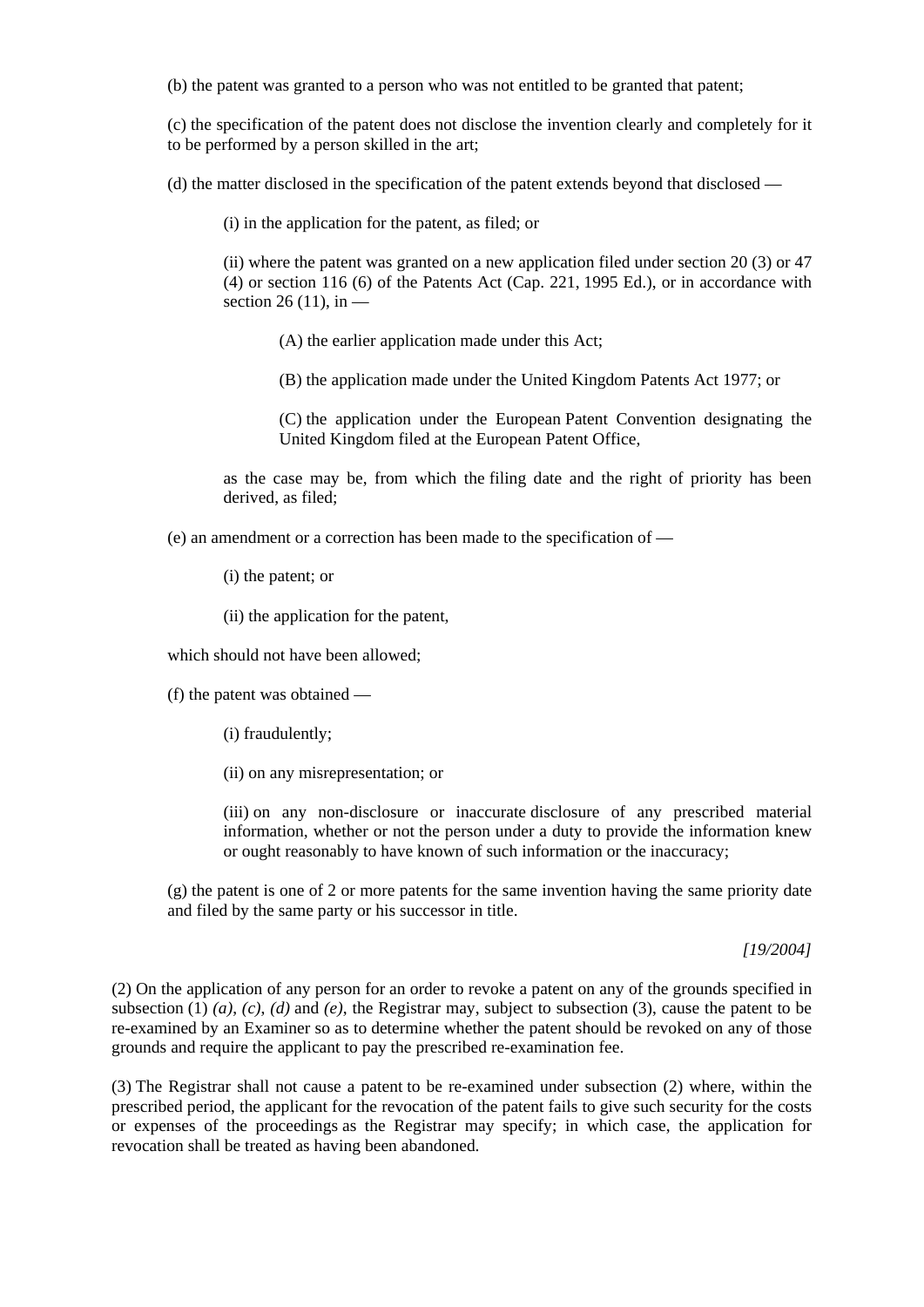(4) An application for the revocation of a patent on the ground mentioned in subsection  $(1)$   $(b)$  —

(a) may only be made by a person found by the court in an action for a declaration or found by the court or the Registrar on a reference under section 47, to be entitled to be granted that patent or to be granted a patent for part of the matter comprised in the specification of the patent sought to be revoked; and

(b) may not be made if that action was commenced or that reference was made after the end of the period of 2 years beginning with the date of the grant of the patent sought to be revoked, unless it is shown that any person registered as a proprietor of the patent knew at the time of the grant or of the transfer of the patent to him that he was not entitled to the patent.

(5) An order under this section may be —

(a) an order for the unconditional revocation of the patent; or

(b) where one of the grounds mentioned in subsection (1) has been established, but only so as to invalidate the patent to a limited extent, an order that the patent should be revoked unless within a specified time the specification is amended under section 83 to the satisfaction of the Registrar.

(6) A decision of the Registrar or on appeal from the Registrar shall not stop any party to any civil proceedings in which infringement of a patent is in issue from alleging invalidity of the patent on any of the grounds referred to in subsection (1), whether or not any of the issues involved were decided in the decision.

(7) An order under this section revoking a patent shall have effect from the date of the grant of the patent.

(8) Where an applicant for the revocation of a patent discontinues or withdraws his application, he shall pay such costs or expenses of the proceedings as the Registrar may determine.

(9) An application for an order to revoke a patent shall be —

- (a) made in the prescribed form and filed at the Registry in the prescribed manner; and
- (b) accompanied by the prescribed fee.

(10) Section 92 shall not apply in relation to the decision of the Registrar to cause a patent to be reexamined under this section.

*[UK Patents 1977, s. 72]* 

### **Registrar's power to revoke patents**

**81.**—If it appears to the Registrar that an invention for which a patent has been granted formed part of the state of the art by virtue only of section 14 (3), he may on his own initiative by order revoke the patent, but shall not do so without giving the proprietor of the patent an opportunity of making any observation and of amending the specification of the patent so as to exclude any matter which formed part of the state of the art as aforesaid without contravening section 84.

*[UK Patents 1977, s. 73]*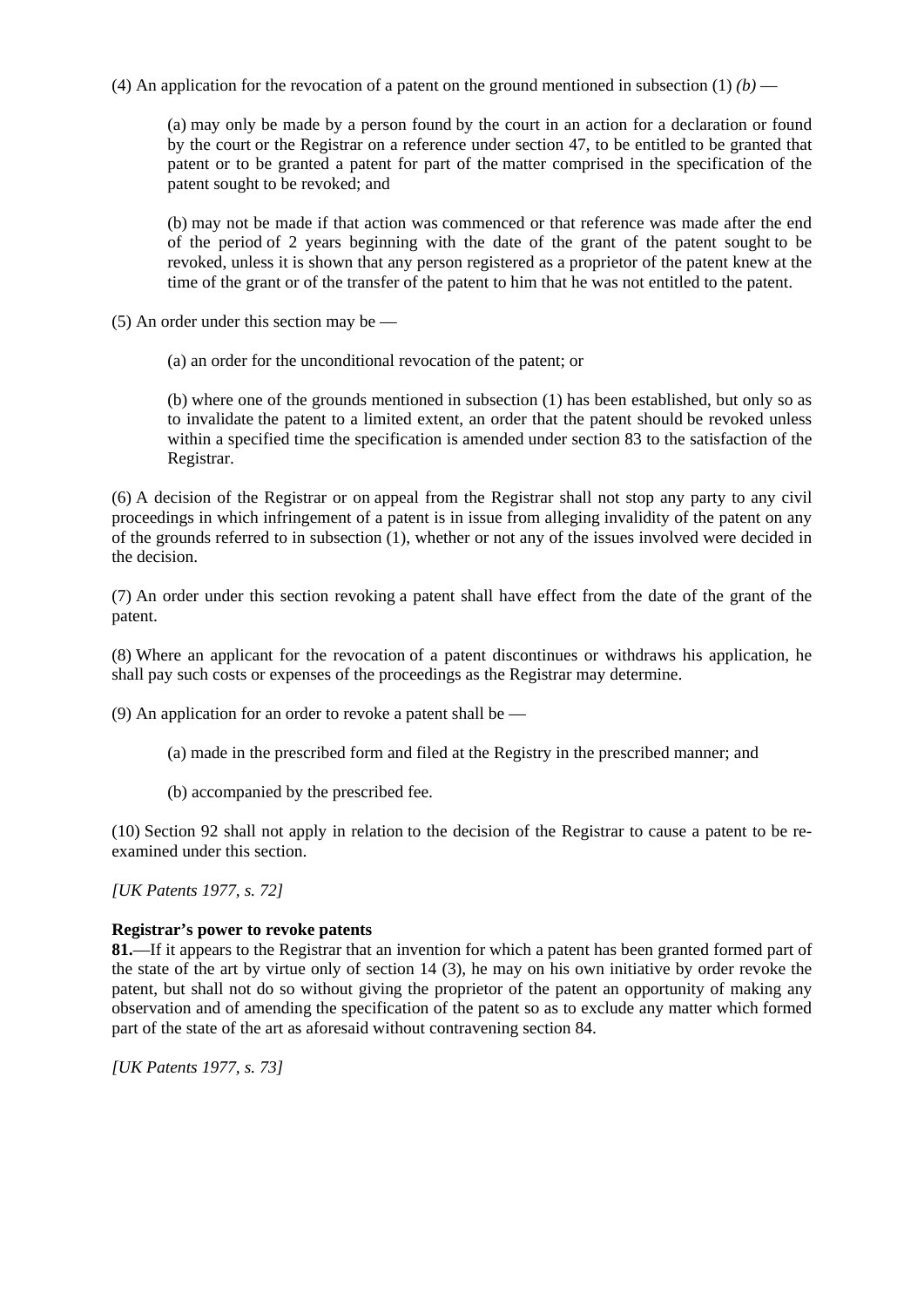### **Proceedings in which validity of patent may be put in issue**

**82.**—(1) Subject to this section, the validity of a patent may be put in issue —

(a) by way of defence, in proceedings for infringement of the patent under section 67 or proceedings under section 76 for infringement of rights conferred by the publication of an application;

- (b) in proceedings under section 77;
- (c) in proceedings in which a declaration in relation to the patent is sought under section 78;
- (d) in proceedings before the Registrar under section 80 for the revocation of the patent; or
- (e) in proceedings under section 56 or 58.

(2) The validity of a patent may not be put in issue in any other proceedings and, in particular, no proceedings may be instituted (whether under this Act or otherwise) seeking only a declaration as to the validity or invalidity of a patent.

(3) The only grounds on which the validity of a patent may be put in issue (whether in proceedings for revocation under section 80 or otherwise) are the grounds on which the patent may be revoked under that section.

(4) No determination shall be made in any proceedings mentioned in subsection (1) on the validity of a patent which any person puts in issue on the ground mentioned in section 80 (1) *(b)* unless —

(a) it has been determined in entitlement proceedings commenced by that person or in the proceedings in which the validity of the patent is in issue that the patent should have been granted to him and not some other person; and

(b) except where it has been so determined in entitlement proceedings, the proceedings in which the validity of the patent is in issue are commenced before the end of the period of 2 years beginning with the date of the grant of the patent or it is shown that any person registered as a proprietor of the patent knew at the time of the grant or of the transfer of the patent to him that he was not entitled to the patent.

(5) Where the validity of a patent is put in issue by way of defence or counterclaim, the court or the Registrar shall, if it or he thinks it just to do so, give the defendant an opportunity to comply with the condition in subsection (4) *(a)*.

(6) In subsection (4), "entitlement proceedings", in relation to a patent, means a reference under section 47 (1) on the ground that the patent was granted to a person not entitled to it or proceedings for a declaration that it was so granted.

(7) Where proceedings with respect to a patent are pending in the court under any provision of this Act mentioned in subsection (1), no proceedings may be instituted without the leave of the court before the Registrar with respect to that patent under section 67 (3), 76, 78 or 80.

(8) It is hereby declared that for the purposes of this Act the validity of a patent is not put in issue merely because the Registrar is considering its validity in order to decide whether to revoke it under section 81.

*[UK Patents 1977, s. 74]*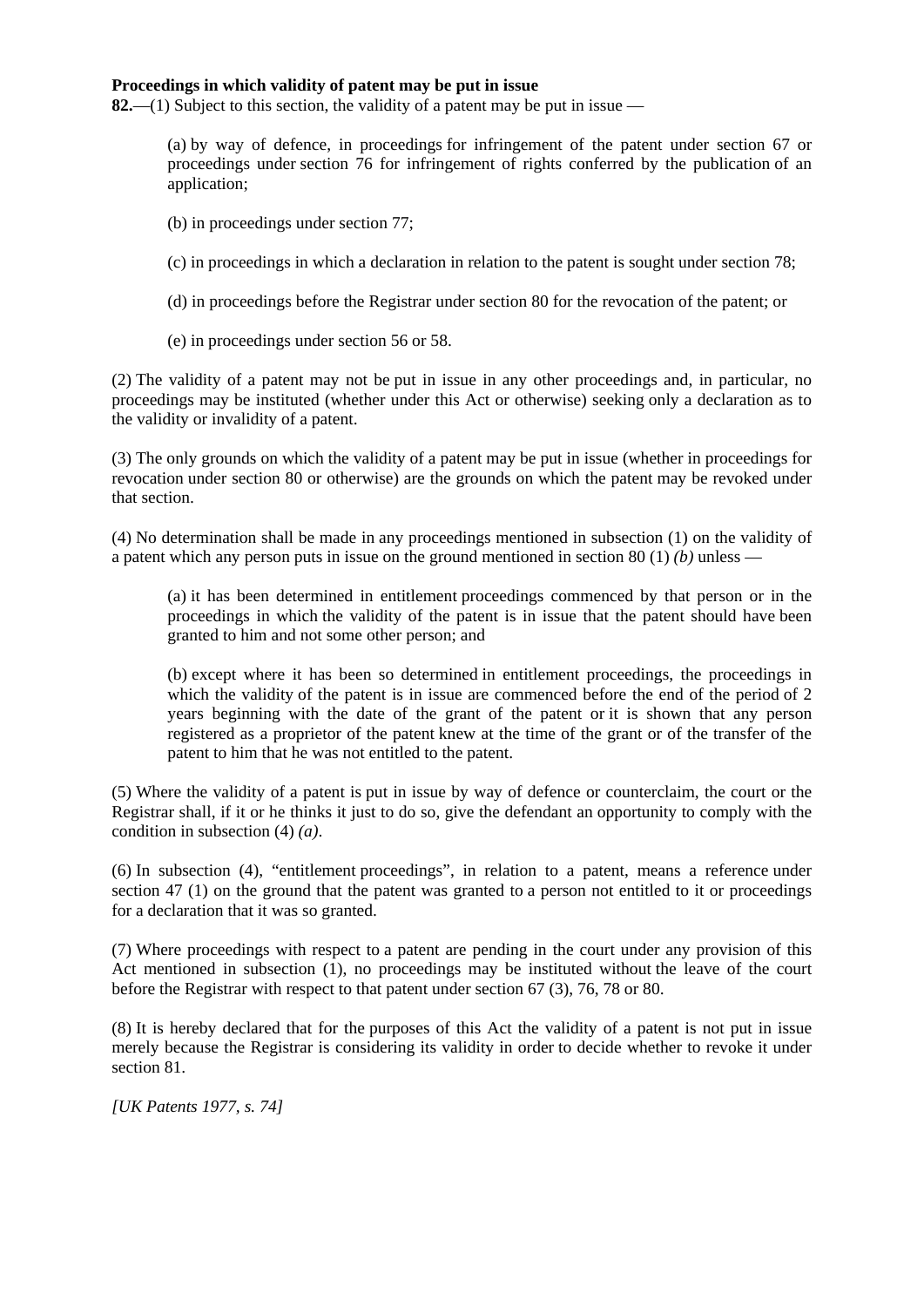# **PART XV**

# **AMENDMENTS OF PATENTS AND APPLICATIONS**

### **Amendment of patent in infringement or revocation proceedings**

**83.**—(1) In any proceedings before the court or the Registrar in which the validity of a patent is put in issue, the court or, as the case may be, the Registrar may, subject to section 84, allow the proprietor of the patent to amend the specification of the patent in such manner, and subject to such terms as to the publication and advertisement of the proposed amendment and as to costs, expenses or otherwise, as the court or Registrar thinks fit.

(2) A person may give notice to the court or the Registrar of his opposition to an amendment proposed by the proprietor of the patent under this section, and if he does so the court or the Registrar shall notify the proprietor and consider the opposition in deciding whether the amendment or any amendment should be allowed.

(3) An amendment of a specification of a patent under this section shall have effect and be deemed always to have had effect from the grant of the patent.

(4) Where an application for an order under this section is made to the court, the applicant shall notify the Registrar, who shall be entitled to appear and be heard and shall appear if so directed by the court.

*[UK Patents 1977, s. 75]* 

### **Amendments of applications and patents not to include added matter**

**84.**—(1) An application for a patent which —

(a) is made in respect of matter disclosed in an earlier application, or in the specification of a patent which has been granted; and

(b) discloses additional matter, that is, matter extending beyond that disclosed in the earlier application made under this Act or in the application made under the United Kingdom Patents Act 1977 or the application under the European Patent Convention designating the United Kingdom filed at the European Patent Office from which the filing date and right of priority is sought to be derived, as filed, or the application for the patent, as filed,

may be filed under section 20 (3) or 47 (4) or section 116 (6) of the Patents Act (Cap. 221, 1995 Ed.), or as mentioned in section 26 (11), but shall not be allowed to proceed unless it is amended so as to exclude the additional matter.

(1A) Where, in relation to an application for a patent —

(a) the documents filed at the Registry to initiate the application contain —

(i) a reference to an earlier relevant application specified in a declaration under section 17 (2) made in or in connection with the application; and

(ii) a statement referred to in section 26 (1)  $(c)$  (ii)  $(C)$ ; and

(b) the description filed under section 26 (7) *(b)* discloses additional matter, that is, matter extending beyond that disclosed in the earlier relevant application,

the application shall not be allowed to proceed unless it is amended to exclude the additional matter.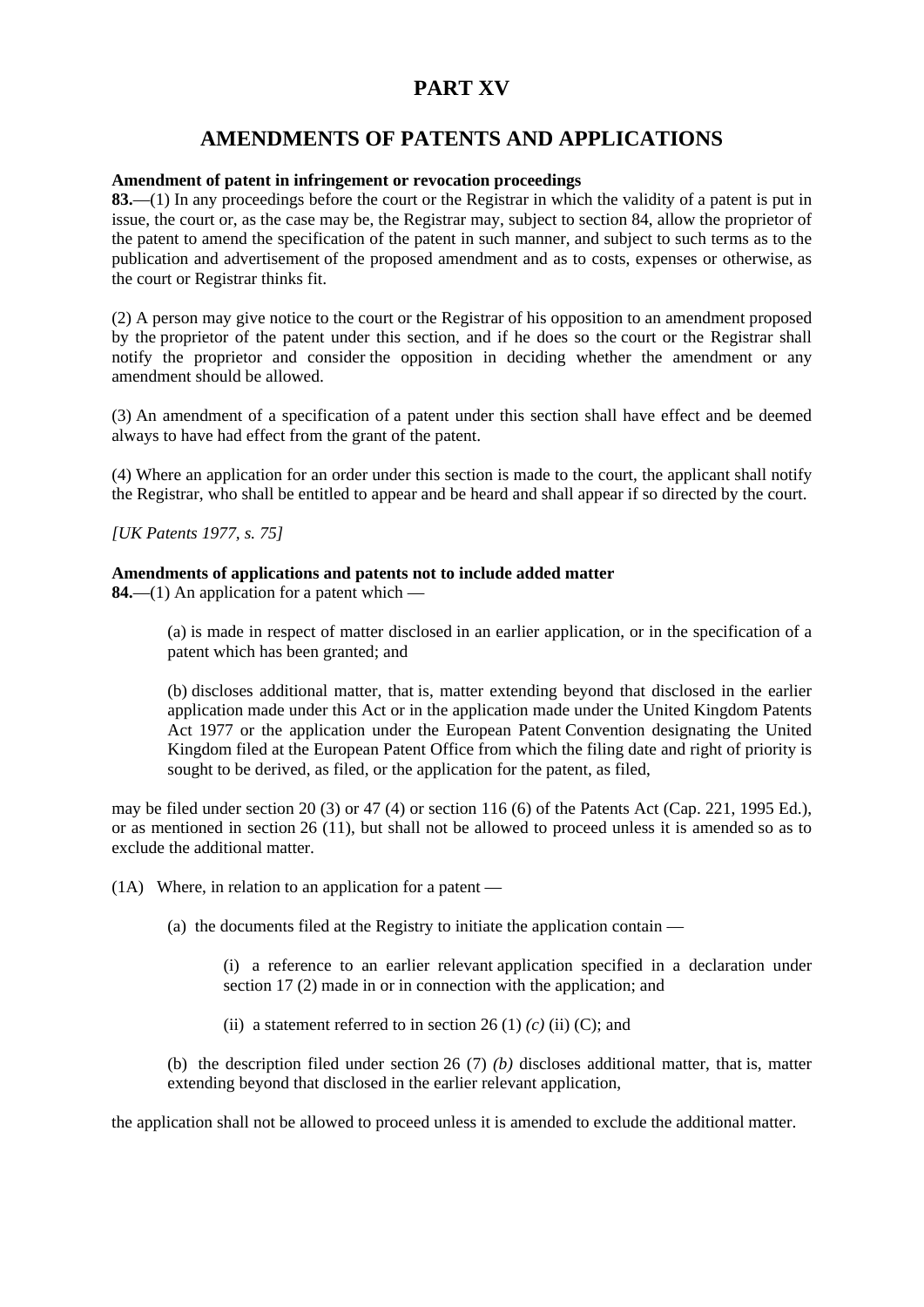(2) No amendment of an application for a patent shall be allowed under section 31 if it results in the application disclosing any matter extending beyond that disclosed in the application as filed.

(3) No amendment of the specification of a patent shall be allowed under section 38 (1), 81 or 83 if  $it -$ 

- (a) results in the specification disclosing any additional matter; or
- (b) extends the protection conferred by the patent.

*[UK Patents 1977, s. 76]* 

(4) In subsection (1A), "relevant application" has the same meaning as in section 17 (5).

# **PART XVI**

## **INTERNATIONAL APPLICATIONS FOR PATENTS**

### **Effect of filing international application for patent**

**85.**—(1) An international application for a patent (Singapore) for which a date of filing has been accorded under the Patent Co-operation Treaty shall, subject to sections 86 and 87, be treated for the purposes of this Act as an application for a patent under this Act.

(2) If the application, or the designation of Singapore in it, is withdrawn or (except as mentioned in subsection (3)) deemed to be withdrawn under the Patent Co-operation Treaty, it shall be treated as withdrawn under this Act.

(3) An application shall not be treated as withdrawn under this Act if it, or the designation of Singapore in it, is deemed to be withdrawn under the Patent Co-operation Treaty —

(a) because of an error or omission in an institution having functions under the Treaty; or

(b) because, owing to circumstances outside the applicant's control, a copy of the application was not received by the International Bureau before the end of the time limited for that purpose under the Treaty; or

(c) in such other circumstances as may be prescribed.

(4) If an international application for a patent which designates Singapore is refused a filing date under the Patent Co-operation Treaty and the Registrar determines that the refusal was caused by an error or omission in an institution having functions under that Treaty, he may direct that the application shall be treated as an application under this Act, having such date of filing as he may direct.

(5) The Registry shall act as a receiving Office under Article 2 of the Patent Co-operation Treaty in respect of international applications filed by citizens of Singapore or persons resident in Singapore.

(6) The prescribed transmittal fee, in addition to the fees prescribed by the Patent Co-operation Treaty, shall be paid to the Registry by any person filing an international application under that Treaty.

*[UK Patents 1977, s. 89]*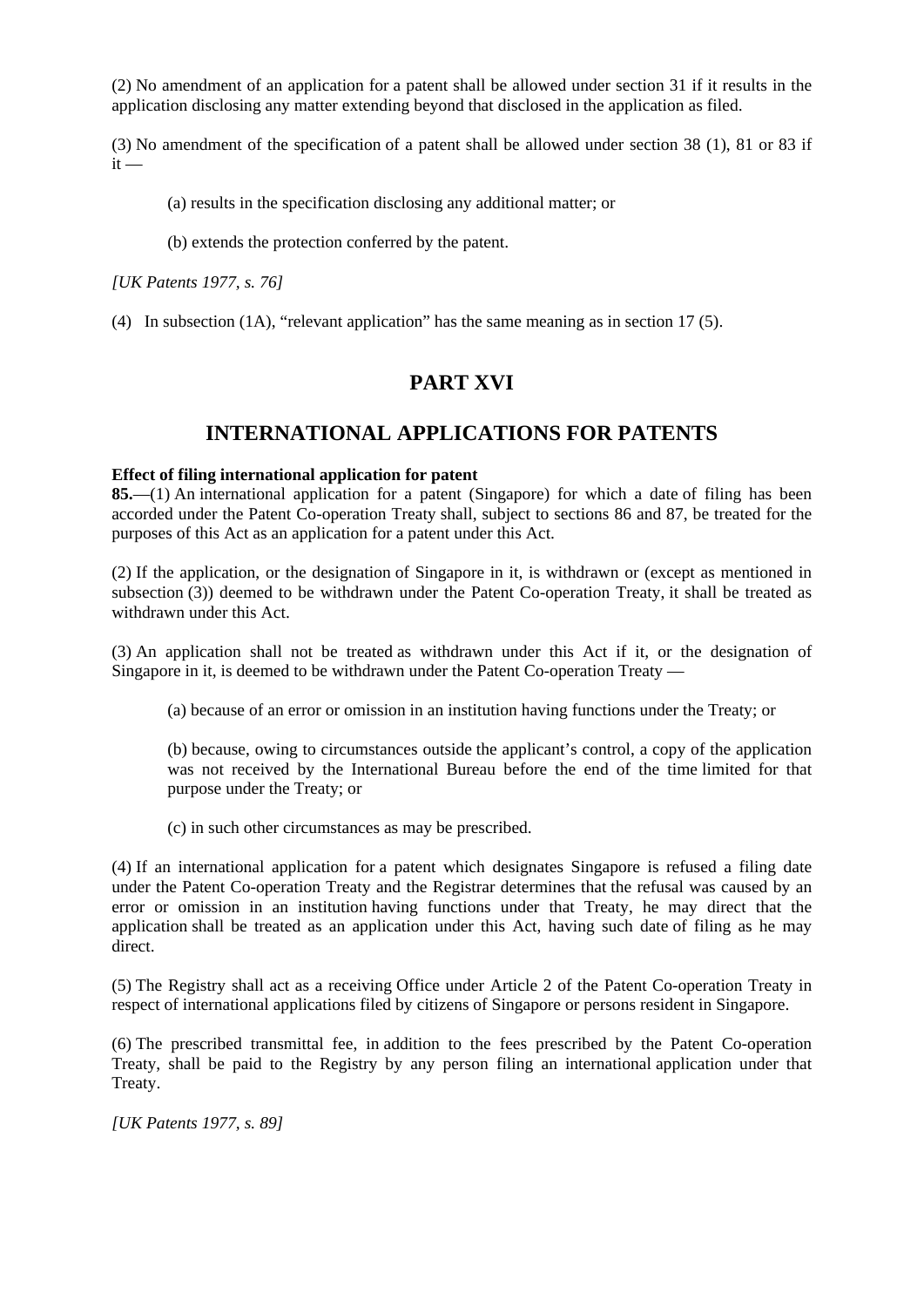### **International and national phases of application**

**86.**—(1) The provisions of the Patent Co-operation Treaty relating to publication, search, examination and amendment, and not those of this Act, shall apply to an international application for a patent (Singapore) during the international phase of the application.

(2) The international phase of the application means the period from the filing of the application in accordance with the Patent Co-operation Treaty until the national phase of the application begins.

- (3) The national phase of the application begins
	- (a) when the prescribed period expires, provided —

(i) where the application has been published in accordance with the Patent Cooperation Treaty in a language other than English, and the application is not in English, an English translation of the application has been filed at the Registry; and

(ii) the prescribed fee has been paid,

by the applicant; or

(b) when the applicant expressly requests the Registrar to proceed earlier with the national phase of the application, pays the prescribed fee and complies with any of the following subparagraphs which is applicable:

(i) where, at the time of the request, the application has not been published in accordance with the Patent Co-operation Treaty, file at the Registry —

- (A) a copy of the application; and
- (B) if the copy is not in English, an English translation of the application;

(ii) where, at the time of the request, the application has been published in accordance with the Patent Co-operation Treaty in a language other than English, and the application is not in English, file at the Registry an English translation of the application.

(4) *Deleted by Act 2/2007, wef 01/04/2007.* 

(5) If the prescribed period expires without the conditions mentioned in subsection (3) *(a)* being satisfied, the application shall be taken to be withdrawn.

(6) Where, during the international phase, the application is amended in accordance with the Patent Co-operation Treaty, the amendment shall be treated as made under this Act if, and shall be disregarded unless —

- (a) when the prescribed period expires, where
	- (i) the amendment is not in English; and

(ii) if any copy of the amendment has been communicated to the Registry in accordance with the Treaty, that copy is in a language other than English,

an English translation of the amendment has been filed at the Registry; or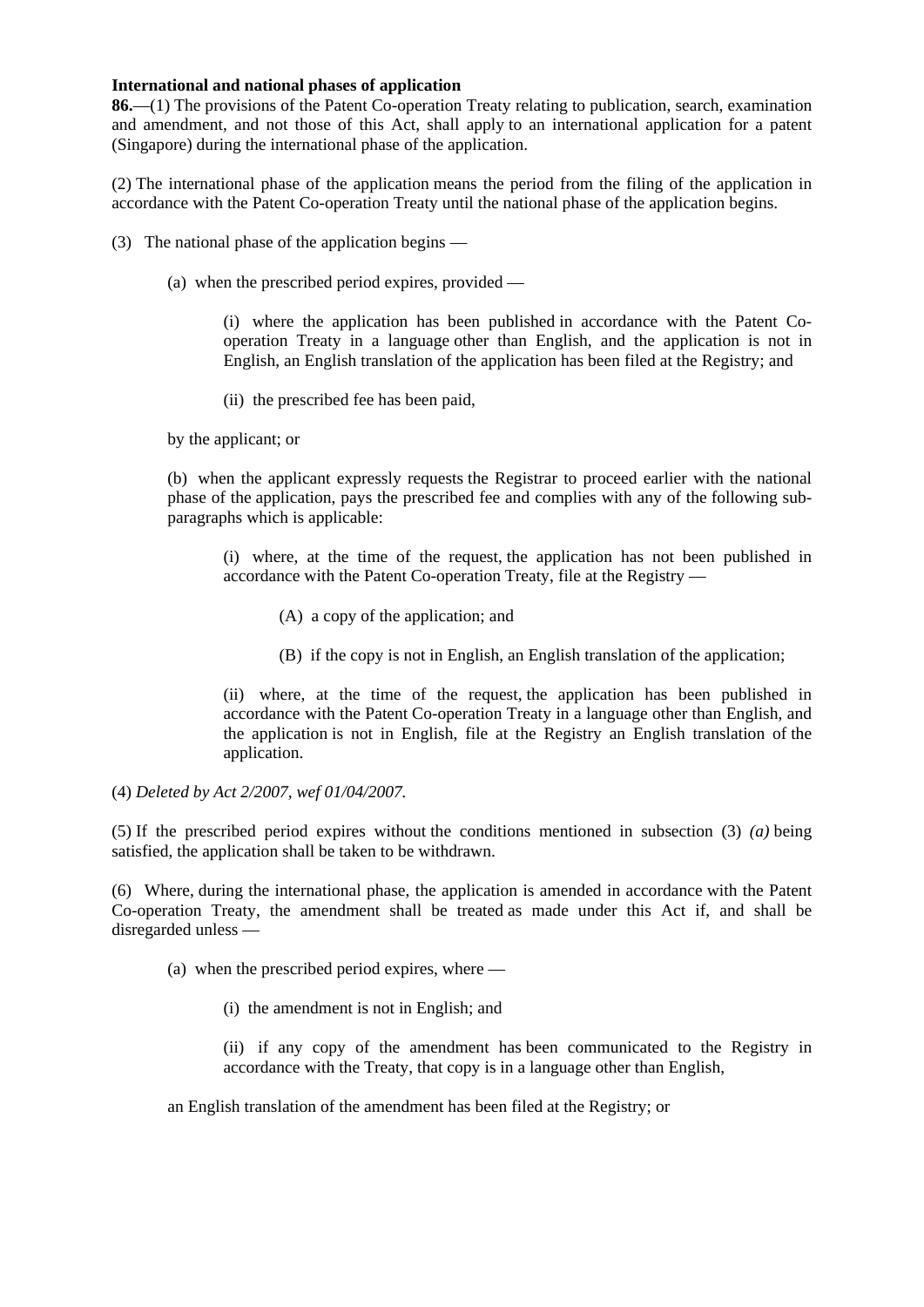(b) where the applicant expressly requests the Registrar to proceed earlier with the national phase of the application, there is then filed at the Registry —

(i) a copy of the amendment, if none has been communicated to the Registry in accordance with the Treaty; and

(ii) an English translation of the amendment, if  $-$ 

(A) the amendment is not in English; and

(B) where any copy of the amendment has been communicated to the Registry in accordance with the Treaty, that copy is in a language other than English.

(7) The Registrar shall on payment of the prescribed fee publish any translation filed at the Registry under subsection (3) or (6).

### *[UK Patents 1977, s. 89A]*

### **Adaptation of provisions in relation to international application**

**87.**—(1) Where an international application for a patent (Singapore) is accorded a filing date under the Patent Co-operation Treaty —

(a) that date or, if the application is re-dated under the Treaty to a later date, that later date shall be treated as the date of filing the application under this Act;

(b) any declaration of priority made under the Treaty shall be treated as made under section 17 (2), and where in accordance with the Treaty any extra days are allowed, the period of 12 months referred to in section 17 (2A) *(a)* shall be treated as altered accordingly; and

(c) any statement of the name of the inventor under the Treaty shall be treated as a statement filed under section 24 (2).

(2) If the application, not having been published under this Act, is published in accordance with the Patent Co-operation Treaty, it shall be treated, for purposes other than those mentioned in subsection (3), as published under section 27 when the national phase of the application begins or, if later, when published in accordance with the Treaty.

(3) For the purposes of sections 56 and 76, the application, not having been published under this Act, shall be treated as published under section 27 —

(a) if it is published in accordance with the Patent Co-operation Treaty in English, on its being so published; and

(b) if it is so published in a language other than English —

(i) on the publication of an English translation of the application in accordance with section  $86(7)$ ; or

(ii) on the service by the applicant of an English translation of the specification of the application on the Government department concerned or, as the case may be, on the person committing the infringing act.

*[19/2004]*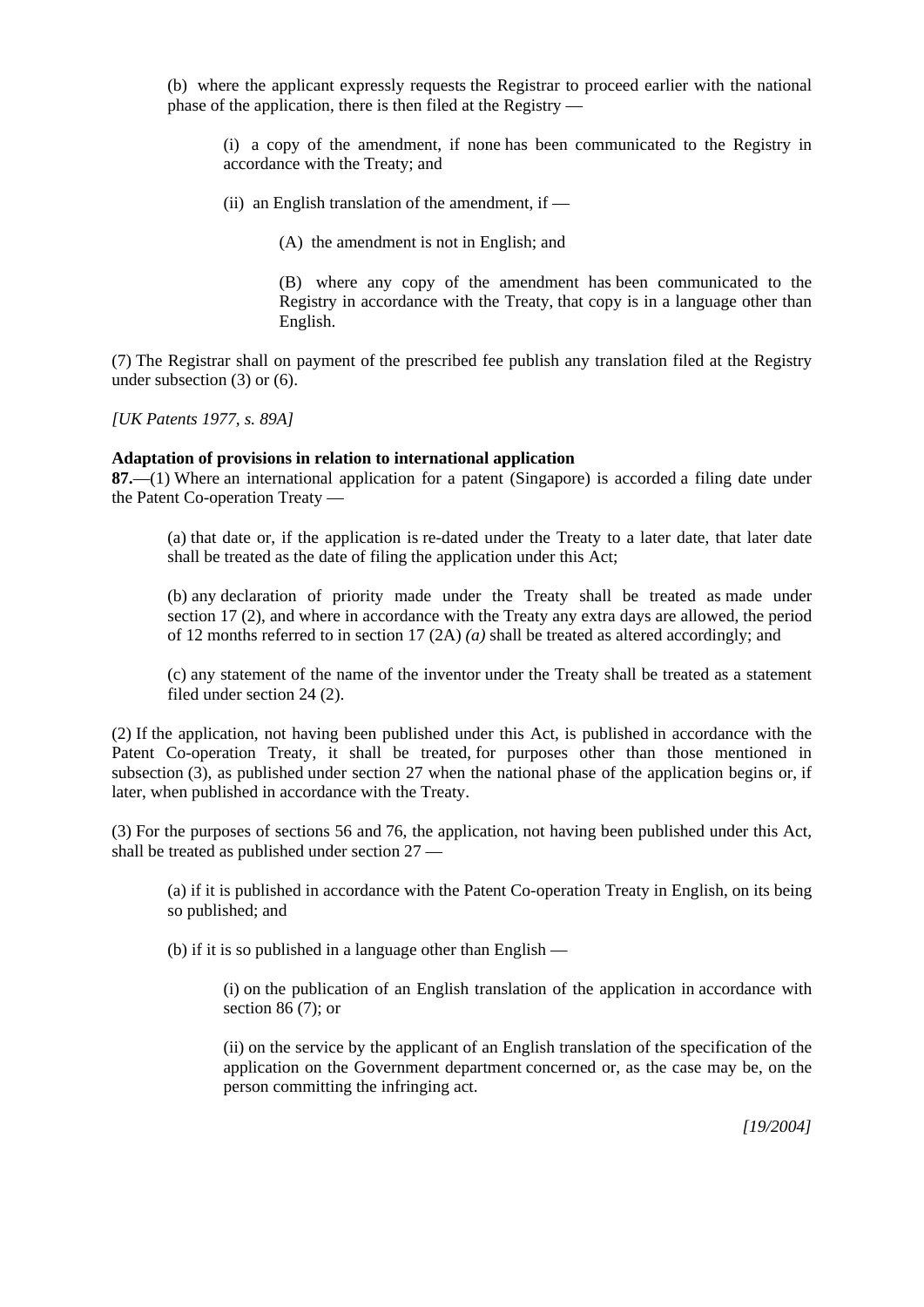(4) The reference in subsection (3) *(b)* (ii) to the service of an English translation on a Government department or other person is to its being sent by post or delivered to that department or person.

(5) During the international phase of the application, section 20 does not apply (determination of questions of entitlement in relation to application under this Act); but after the end of the international phase section 20 shall apply.

*[UK Patents 1977, s. 89B]* 

### **Evidence of Patent Co-operation Treaty and its instruments**

**88.**—(1) Judicial notice shall be taken of the Patent Co-operation Treaty and any Gazette, bulletin or journal published under the Treaty.

(2) Any such document mentioned in subsection (1) shall be admissible as evidence of any instrument or other act thereby communicated of any institution having functions under the Treaty.

(3) Evidence of any instrument issued under the Patent Co-operation Treaty by any institution or of any document in the custody of any institution or reproducing in legible form any information in such custody otherwise than in legible form, or any entry or extract from such a document, may be given in any legal proceedings by production of a copy certified as a true copy by an official of that institution.

(4) Any document purporting to be such a copy as is specified by subsection (3) shall be received in evidence without proof of the official position or handwriting of the person signing the certificate.

(5) Evidence of any instrument mentioned in subsection (3) may also be given in any legal proceedings —

(a) by production of a copy purporting to be printed by the Government Printers; or

(b) where the instrument is in the custody of a Government department, by production of a copy certified on behalf of the department to be a true copy by an officer of the department generally or specially authorised to do so.

(6) Any document purporting to be such a copy as is mentioned in subsection (5) *(b)* of an instrument in the custody of a Government department shall be received in evidence without proof of the official position or handwriting of the person signing the certificate, or of his authority to do so, or of the document being in the custody of the department.

(7) In this section, "legal proceedings" includes proceedings before the Registrar.

*[UK Patents 1977, s. 91]* 

# **PART XVII**

## **LEGAL PROCEEDINGS**

#### **Proceedings before court or Registrar**

**89.**—(1) Any proceedings before the court relating to patents and other matters under this Act shall be dealt with by a judge sitting alone or, if he thinks fit, with one or more scientific advisers selected by the judge from the panel appointed under subsection (2).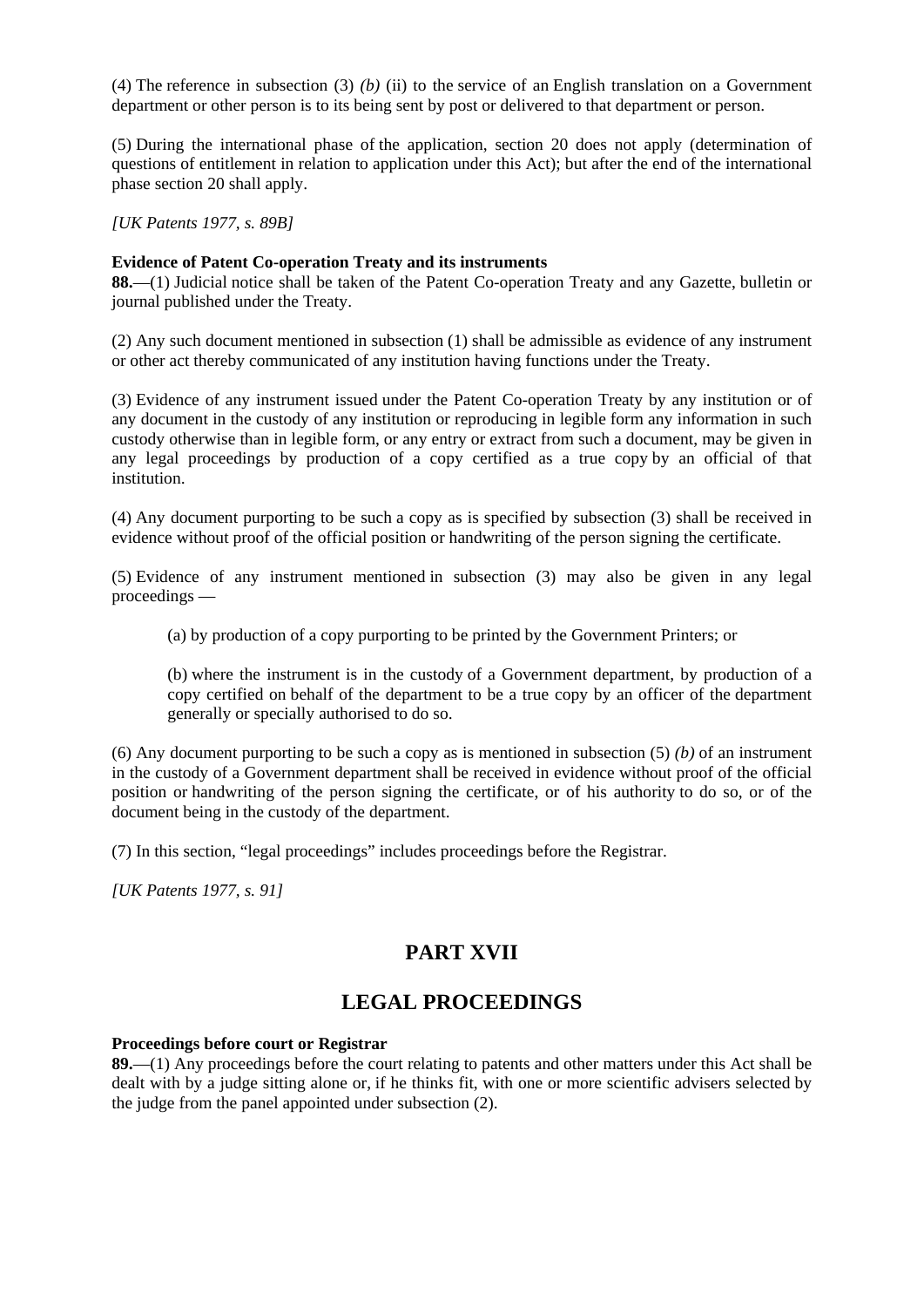(2) Rules under this Act may make provision for the appointment of a panel of scientific advisers to assist the court and the Registrar in proceedings under this Act, for regulating the functions of such advisers and for remunerating such advisers.

### **Appeals from Registrar**

**90.**—(1) An appeal shall lie to the court from any decision of the Registrar under this Act or the rules except any of the following decisions:

- (a) a decision falling within section 25 (7);
- (b) a decision under section 27 (3) to omit any matter from a specification;

(c) a decision to give directions under section 33 (1) or (2);

(d) a decision under the rules which is excepted by the rules from the right of appeal conferred by this section.

(2) For the purpose of hearing appeals under this section, the court may consist of one or more judges of the court in accordance with directions given by or on behalf of the Chief Justice.

(3) An appeal shall not lie to the Court of Appeal from a decision of the court on appeal from a decision of the Registrar under this Act or the rules —

(a) except where the decision of the Registrar was given under section 20, 38, 47, 67, 80, 81 or 83; or

(b) except where the ground of appeal is that the decision of the court is wrong in law,

but an appeal shall only lie to the Court of Appeal under this section if leave to appeal is given by the court or the Court of Appeal.

*[UK Patents 1977, s. 97]* 

### **General powers of court**

**91.**—(1) The court may, for the purpose of determining any question in the exercise of its original or appellate jurisdiction under this Act, make any order or exercise any other power which the Registrar could have made or exercised for the purpose of determining that question.

(2) In all proceedings before the court under this Act, the costs of the Registrar shall be in the discretion of the court, but the Registrar shall not be ordered to pay the costs of any other of the parties.

*[UK Patents 1977, s. 99]* 

### **Exercise of Registrar's discretionary powers**

**92.**—Without prejudice to any rule of law, the Registrar shall give any party to a proceeding before him an opportunity of being heard before exercising adversely to that party any discretion vested in the Registrar by this Act or the rules.

*[UK Patents 1977, s. 101]* 

### **Right of audience in patent proceedings**

**93.**—(1) Any party to any proceedings before the Registrar under this Act or any treaty to which Singapore is a party may appear before the Registrar in person or be represented by an advocate and solicitor or a registered patent agent.

*[30/2001]*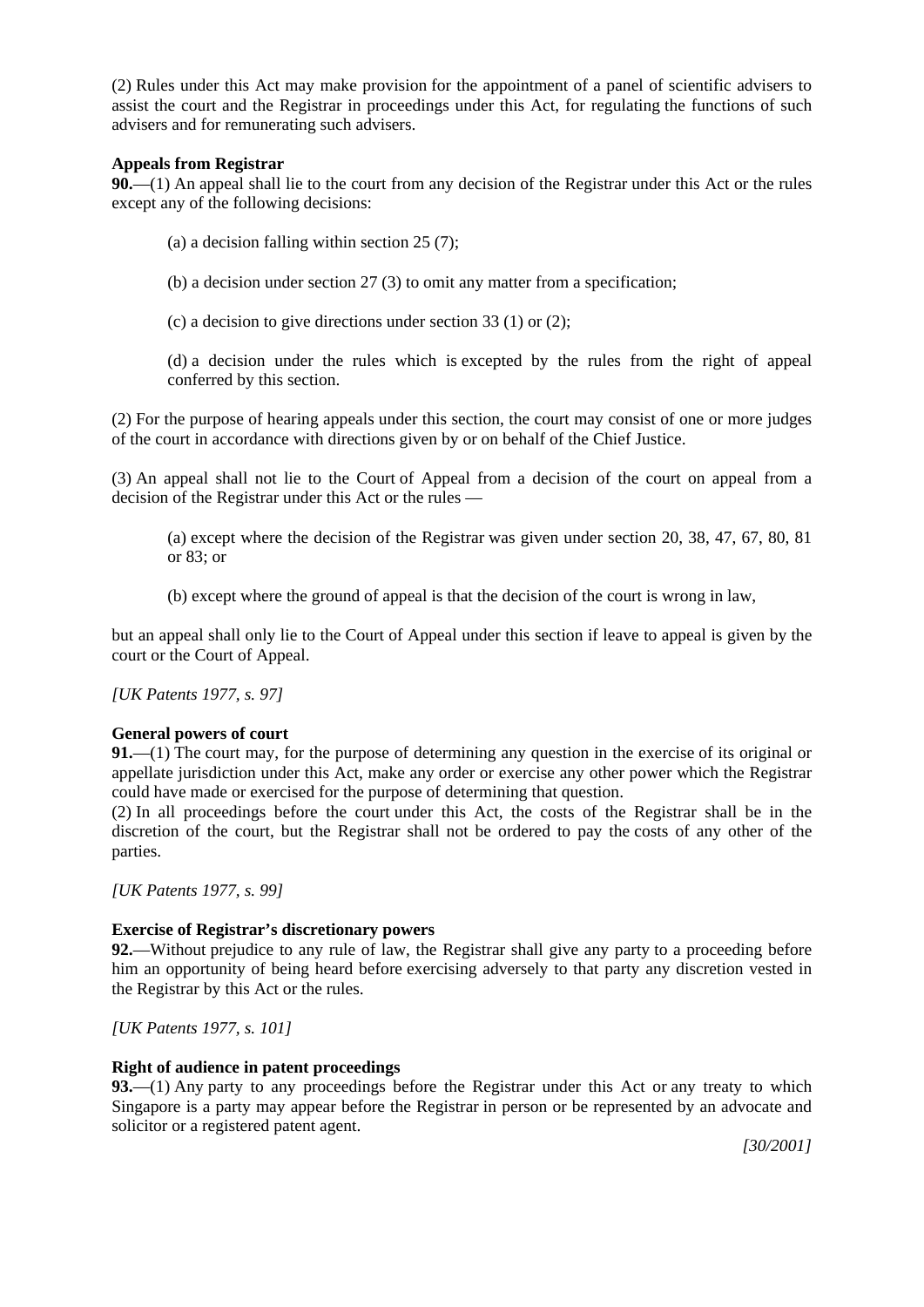(2) The Government may be represented by a legal officer in any proceedings before the Registrar under this Act or any treaty to which Singapore is a party.

*[30/2001]* 

(3) Without prejudice to the right of counsel to appear before the court, an advocate and solicitor who is not in actual practice shall, notwithstanding anything in the Legal Profession Act (Cap. 161), have the right to appear and be heard on behalf of any party to an appeal under this Act from the Registrar to the court.

*[UK Patents 1977, s. 102]* 

### **Extension of privilege for communications with solicitors relating to patent proceedings**

**94.**—(1) It is hereby declared that the rule of law which confers privilege from disclosure in legal proceedings in respect of communications made with an advocate and solicitor or a person acting on his behalf, or in relation to information obtained or supplied for submission to an advocate and solicitor or a person acting on his behalf, for the purpose of any pending or contemplated proceedings before a court in Singapore extends to such communications so made for the purpose of any pending or contemplated proceedings before the Registrar under this Act.

(2) In this section, "legal proceedings" includes proceedings before the Registrar; and references to "legal proceedings" and "pending or contemplated proceedings" include references to applications for a patent and to international applications for a patent.

*[UK Patents 1977, s. 103]* 

### **Privilege for communications with patent agents**

**95.**—(1) A communication with respect to any matter relating to patents —

(a) between a person and a registered patent agent, a partnership entitled under Part XIX to describe itself as a firm of patent agents or a body corporate entitled under Part XIX to describe itself as a patent agent; or

(b) for the purpose of obtaining, or in response to a request for, information which a person is seeking for the purpose of instructing his patent agent,

is privileged from disclosure in legal proceedings in Singapore in the same way as a communication between a person and his solicitor or, as the case may be, a communication for the purpose of obtaining, or in response to a request for, information which a person seeks for the purpose of instructing his solicitor.

(2) In this section, "legal proceedings" includes proceedings before the Registrar.

*[UK Patents 1977, s. 280]* 

### **Costs and expenses in proceedings before Registrar**

**96.**—(1) The Registrar may, in proceedings before him under this Act, by order award to any party such costs as he may consider reasonable and direct how and by what parties they are to be paid.

(2) Any costs awarded under this section shall, if a District Court or a Magistrate's Court so orders, be recoverable by execution issued from that Court or otherwise as if they were payable under an order of that Court.

*[30/2001]*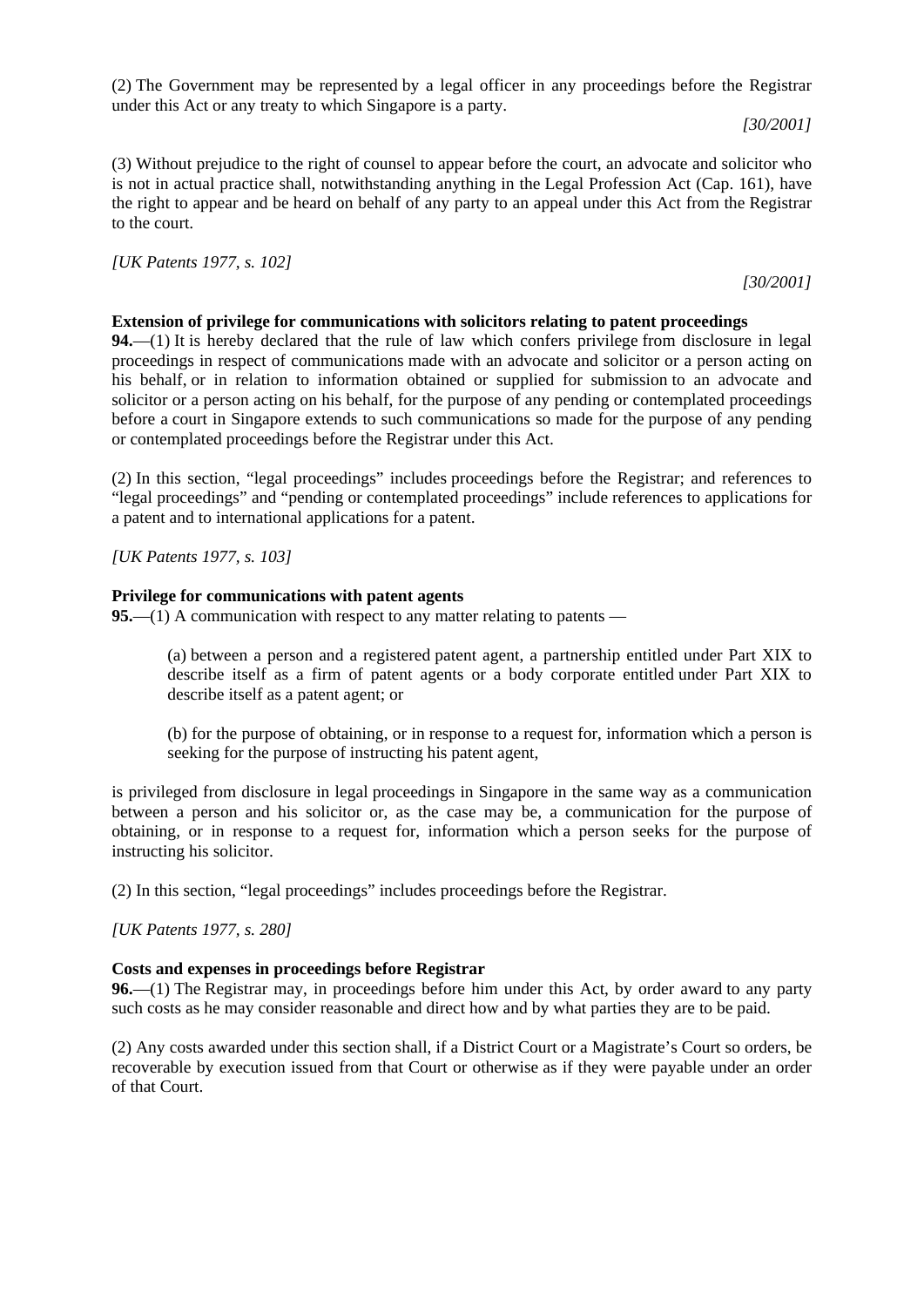(3) If any person by whom —

- (a) a reference is made to the Registrar under section 20 or 47;
- (b) an application is made to the Registrar for the revocation of a patent; or
- (c) notice of opposition is given to the Registrar under section 38 (4), 40 (2), 54 (7) or 107 (2),

neither resides nor carries on business in Singapore, the Registrar may require him to give security for the costs or expenses of the proceedings and in default of such security being given may treat the reference, application or notice as abandoned.

*[UK Patents 1977, s. 107]* 

*[40/95]* 

### **Licences granted by order of Registrar**

**97.**—Any order by the Registrar for the grant of a licence under this Act shall, without prejudice to any other method of enforcement, have effect as if it were a deed, executed by the proprietor of the patent and all other necessary parties, granting a licence in accordance with the order.

*[UK Patents 1977, s. 108]* 

## **PART XVIII**

### **OFFENCES**

#### **Falsification of register, etc.**

**98.**—If a person makes or causes to be made a false entry in any register kept under this Act, or a writing falsely purporting to be a copy or reproduction of an entry in any such register, or produces or tenders or causes to be produced or tendered in evidence any such writing, knowing the entry or writing to be false, he shall be guilty of an offence and shall be liable on conviction to a fine not exceeding \$5,000 or to imprisonment for a term not exceeding 12 months or to both.

### *[UK Patents 1977, s. 109]*

#### **Unauthorised claim of patent rights**

**99.**—(1) If a person falsely represents that anything disposed of by him for value is a patented product, he shall, subject to this section, be guilty of an offence and shall be liable on conviction to a fine not exceeding \$10,000 or to imprisonment for a term not exceeding 12 months or to both.

(2) For the purposes of subsection (1), a person who for value disposes of an article having stamped, engraved or impressed on it or otherwise applied to it the word "patent" or "patented" or anything expressing or implying that the article is a patented product, shall be taken to represent that the article is a patented product.

(3) Subsection (1) shall not apply where the representation is made in respect of a product after the patent for that product or, as the case may be, the process in question has expired or been revoked and before the end of a period which is reasonably sufficient to enable the accused to take steps to ensure that the representation is not made or does not continue to be made.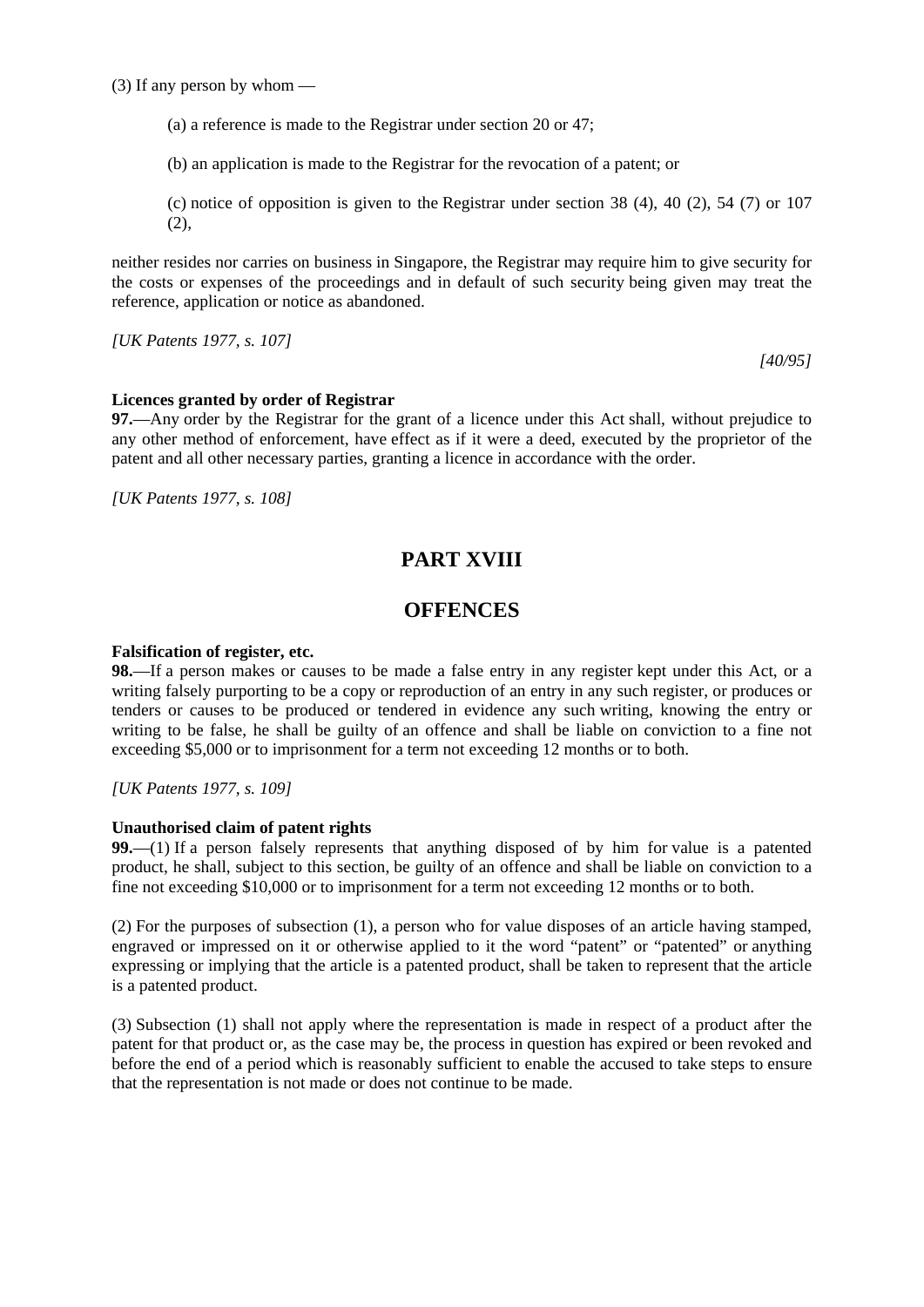(4) In proceedings for an offence under this section, it shall be a defence for the accused to prove that he used due diligence to prevent the commission of the offence.

### *[UK Patents 1977, s. 110]*

### **Unauthorised claim that patent has been applied for**

**100.**—(1) If a person represents that a patent has been applied for in respect of any article disposed of for value by him and —

- (a) no such application has been made; or
- (b) any such application has been refused, withdrawn or treated as having been abandoned,

he shall, subject to this section, be guilty of an offence and shall be liable on conviction to a fine not exceeding \$10,000 or to imprisonment for a term not exceeding 12 months or to both.

(2) Subsection (1) *(b)* shall not apply where the representation is made or continues to be made before the expiry of a period which commences with the refusal, withdrawal or abandonment and which is reasonably sufficient to enable the accused to take steps to ensure that the representation is not made or does not continue to be made.

(3) For the purpose of subsection (1), a person who for value disposes of an article having stamped, engraved or impressed on it or otherwise applied to it the words "patent applied for" or "patent pending", or anything expressing or implying that a patent has been applied for in respect of the article, shall be taken to represent that a patent has been applied for in respect of it.

(4) In any proceedings for an offence under this section, it shall be a defence for the accused to prove that he used due diligence to prevent the commission of the offence.

### *[UK Patents 1977, s. 111]*

### **Misuse of title "Registry of Patents"**

**101.**—If any person uses on his place of business, or on any document issued by him, or otherwise, the words "Registry of Patents" or any other words suggesting that his place of business is, or is officially connected with, the Registry of Patents, he shall be guilty of an offence and shall be liable on conviction to a fine not exceeding \$5,000 or to imprisonment for a term not exceeding 12 months or to both.

*[UK Patents 1977, s. 112]* 

### **Offences by corporations and partnerships**

**102.**—(1) Where an offence under this Act which has been committed by a body corporate is proved to have been committed with the consent or connivance of, or to be attributable to any neglect on the part of, a director, manager, secretary or any similar officer of the body corporate, or any person who was purporting to act in any such capacity, he, as well as the body corporate, shall be guilty of that offence and shall be liable to be proceeded against and punished accordingly.

(2) Where the affairs of a body corporate are managed by its members, subsection (1) shall apply in relation to the acts and defaults of a member in connection with his functions of management as if he were a director of the body corporate.

(3) Proceedings for an offence under this Act alleged to have been committed by a partnership shall be brought in the name of the partnership and not in that of the partners; but without prejudice to any liability of the partners under subsection (5).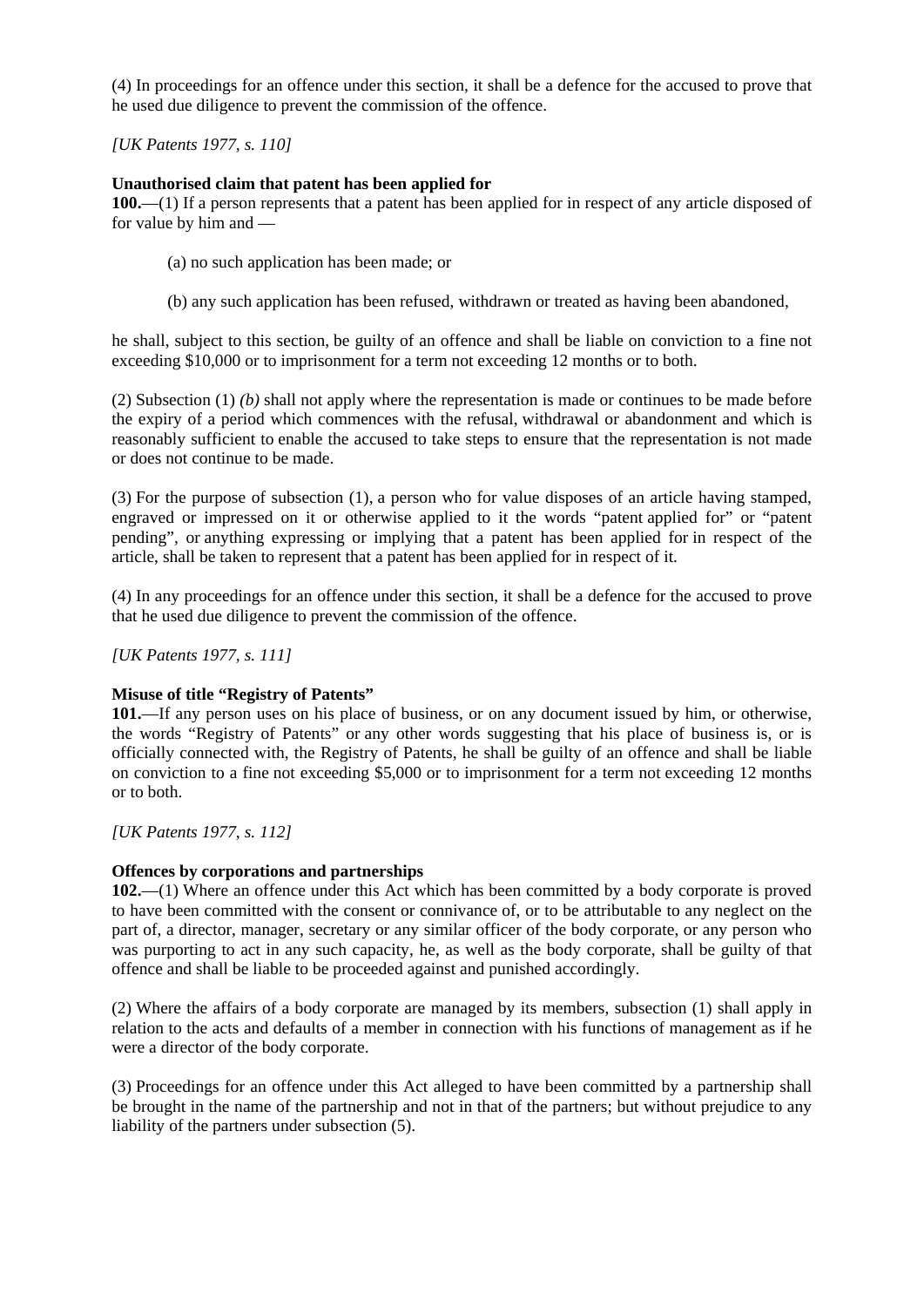(4) A fine imposed on a partnership on its conviction in such proceedings shall be paid out of the partnership assets.

(5) Where a partnership is guilty of an offence under this Act, every partner, other than a partner who is proved to have been ignorant of or to have attempted to prevent the commission of the offence, is also guilty of the offence and liable to be proceeded against and punished accordingly.

*[UK Patents 1977, ss. 113 and 285]* 

### **Composition of offences**

**103.**—(1) The Registrar or any person authorised by him in writing may, in his discretion, compound any offence under this Act which is prescribed as a compoundable offence by collecting from a person reasonably suspected of having committed the offence a sum of money not exceeding \$2,000.

*[3/2001]* 

(2) The Office may, with the approval of the Minister, make regulations to prescribe the offences which may be compounded.

*[3/2001]* 

(3) On payment of such sum of money, no further proceedings shall be taken against such person in respect of the offence.

*[3/2001]* 

(4) All sums collected under this section shall be paid into the funds of the Office.

*[3/2001]* 

# **PART XIX**

## **PATENT AGENTS**

#### **Registration of patent agents**

**104.**—(1) The Minister may make rules for the registration of individuals as patent agents.

*[30/2001]* 

(2) Without prejudice to the generality of subsection (1), the rules may provide —

(a) for the keeping, by such person as the Minister may determine, of a register of patent agents;

(b) for the form and manner of application for registration as a patent agent, the qualifications and other requirements for registration, the fees payable for registration, and the conditions of registration;

(c) for the issue of practising certificates to registered patent agents;

(d) for the correction of errors and updating of entries in the register of patent agents; and

(e) for transitional matters in relation to the registration of individuals as patent agents, and exclude or vary the operation of this Act in relation to such transitional matters.

*[30/2001]*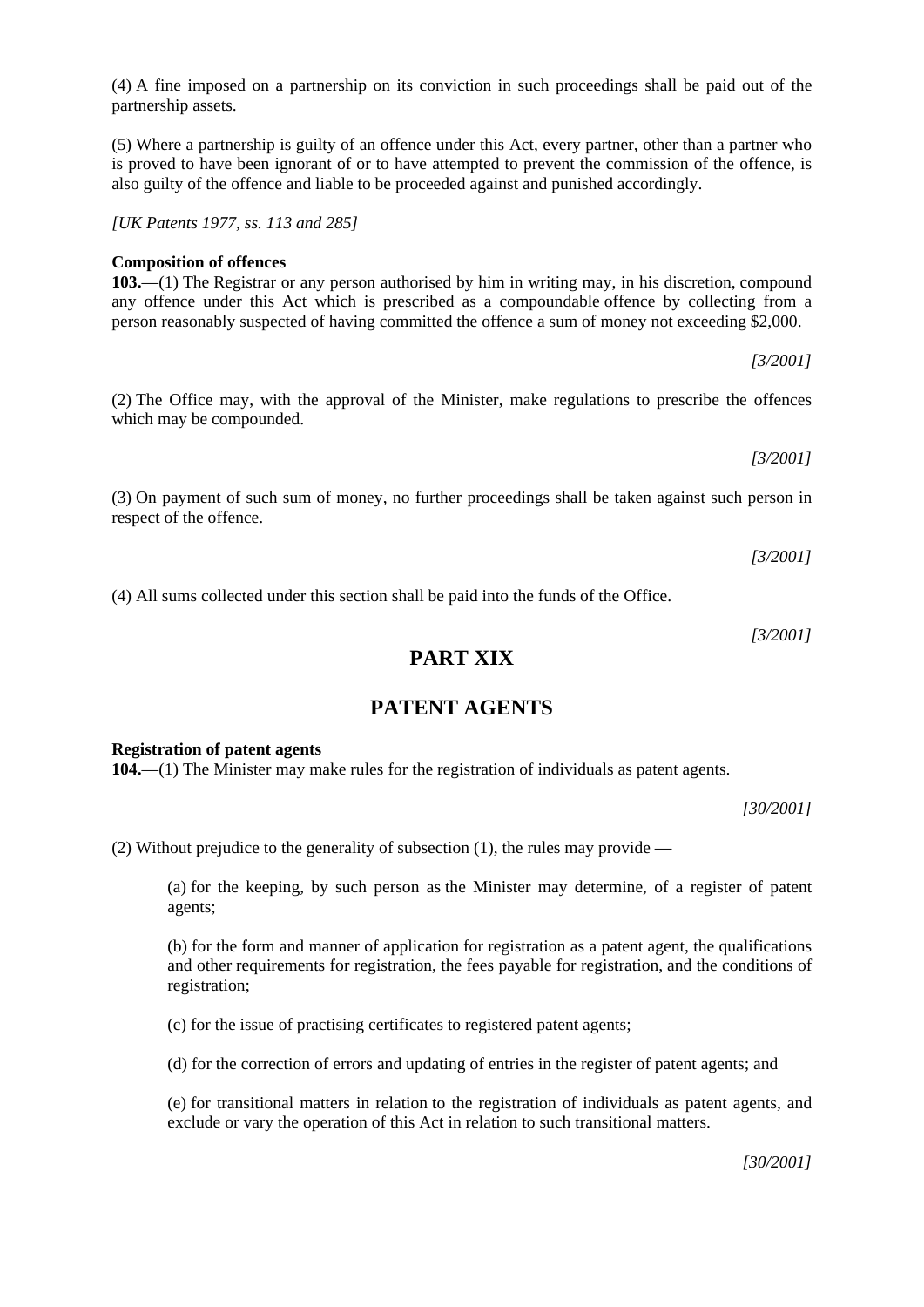(3) The rules may make provision to regulate the professional conduct of registered patent agents and their practice and, for that purpose, may make provision for and in relation to all or any of the following:

(a) making complaints against registered patent agents and hearing and deciding upon such complaints;

(b) imposing penalties on registered patent agents, including issuing a reprimand, and suspending or cancelling registration;

(c) summoning witnesses;

(d) receiving evidence from persons on oath or affirmation;

(e) administering oaths or affirmations to persons giving evidence;

(f) requiring persons to produce documents or articles;

(g) restoring any registration that has been cancelled and lifting the suspension imposed on any registration.

(4) The rules may provide that a contravention of the rules shall be an offence and may provide penalties not exceeding a fine of \$5,000 or imprisonment for a term not exceeding 12 months or to both.

*[UK Patents 1977, s. 275]* 

**Persons entitled to act as patent agents, etc.** 

**105.**—(1) An individual shall not carry on a business, practise or act as a patent agent unless he is a registered patent agent, or an advocate and solicitor, who has in force a practising certificate.

(2) A partnership shall not carry on a business, practise or act as patent agents unless at least one partner is a registered patent agent, or an advocate and solicitor, who has in force a practising certificate.

(3) A body corporate shall not carry on a business, practise or act as a patent agent unless at least one director is a registered patent agent, or an advocate and solicitor, who has in force a practising certificate.

(4) For the purposes of this section, a person is taken to carry on a business, practise or act as a patent agent if, and only if, the person does, or undertakes to do, on behalf of someone else, any of the following in Singapore for gain:

(a) applying for or obtaining patents in Singapore or anywhere else;

(b) preparing specifications or other documents for the purposes of this Act or the patent law of another country; or

*[30/2001]* 

*[30/2001]* 

*[30/2001]* 

*[30/2001]* 

*[30/2001]*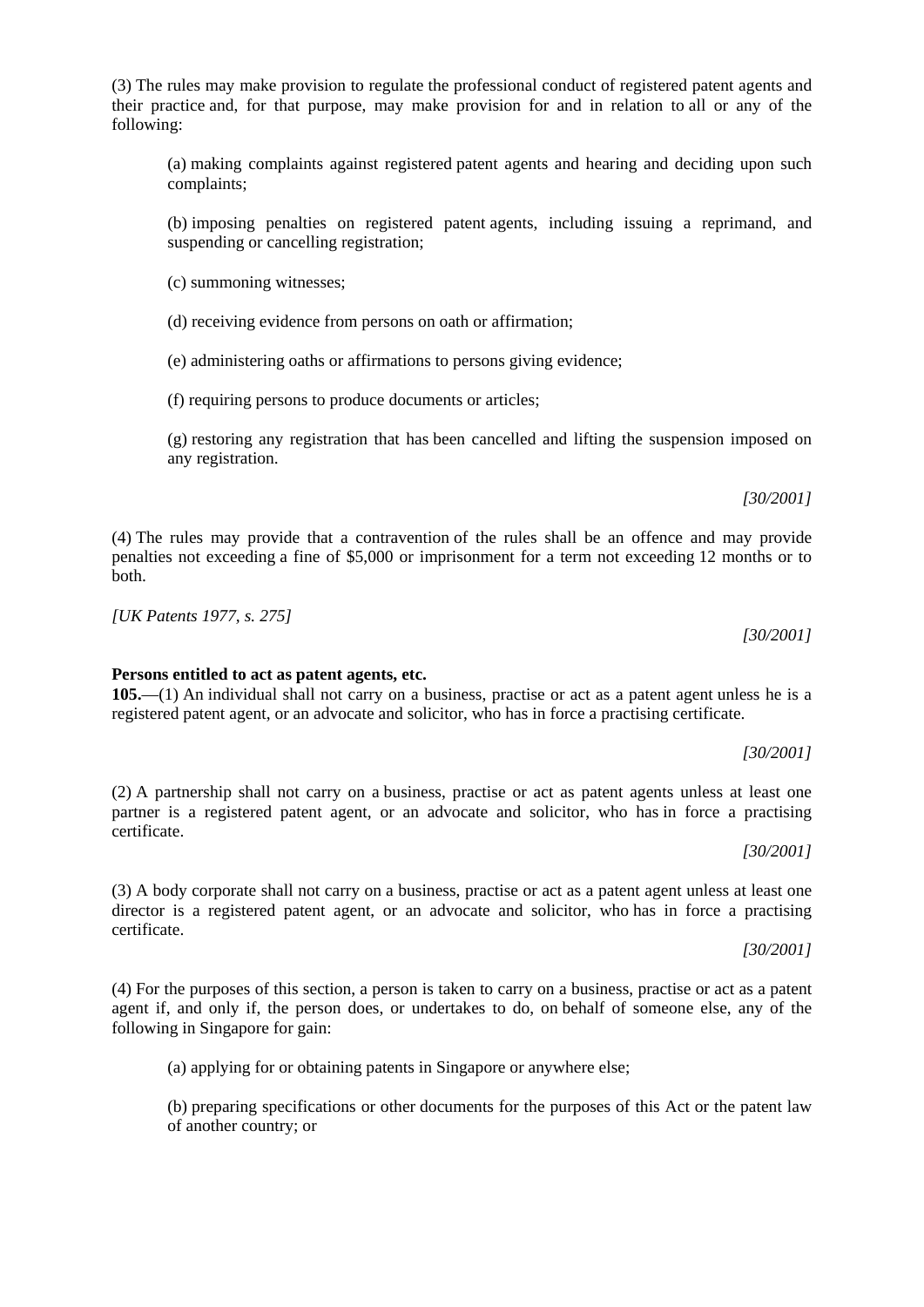(c) giving advice (other than advice of a scientific or technical nature) about the validity, or infringement, of patents.

*[30/2001]* 

 $(5)$  An individual shall not —

(a) carry on a business under any name or other description which contains the words "patent agent"; or

(b) in the course of a business otherwise describe himself, hold himself out or permit himself to be described or held out as a "patent agent",

unless he is a registered patent agent who has in force a practising certificate.

*[30/2001]* 

(6) A partnership shall not —

(a) carry on a business under any name or other description which contains the words "patent agent"; or

(b) in the course of a business otherwise describe itself, hold itself out or permit itself to be described or held out as a firm of "patent agents",

unless at least one partner is a registered patent agent who has in force a practising certificate.

*[30/2001]* 

(7) A body corporate shall not —

(a) carry on a business under any name or other description which contains the words "patent agent"; or

(b) in the course of a business otherwise describe itself, hold itself out or permit itself to be described or held out as a "patent agent",

unless at least one director is a registered patent agent who has in force a practising certificate.

*[30/2001]* 

(8) Any person who contravenes this section shall be guilty of an offence and shall be liable on conviction to a fine not exceeding \$5,000 or to imprisonment for a term not exceeding 12 months or to both.

*[30/2001]* 

(9) Where subsection (5), (6) or (7) would be contravened by the use of the words "patent agent" in reference to an individual, partnership or body corporate, it is equally contravened by the use of the expression "patent attorney" in reference to that person, or his business or place of business, or any other expression in reference thereto which is likely to be understood as indicating that he is entitled to be described as a "patent agent".

*[30/2001]* 

(10) Where an individual's employer does not carry on a business, practise or act as a patent agent, the individual does not contravene subsection (1) in respect of anything done, or undertaken to be done, by the individual for his employer in his capacity as employee of his employer.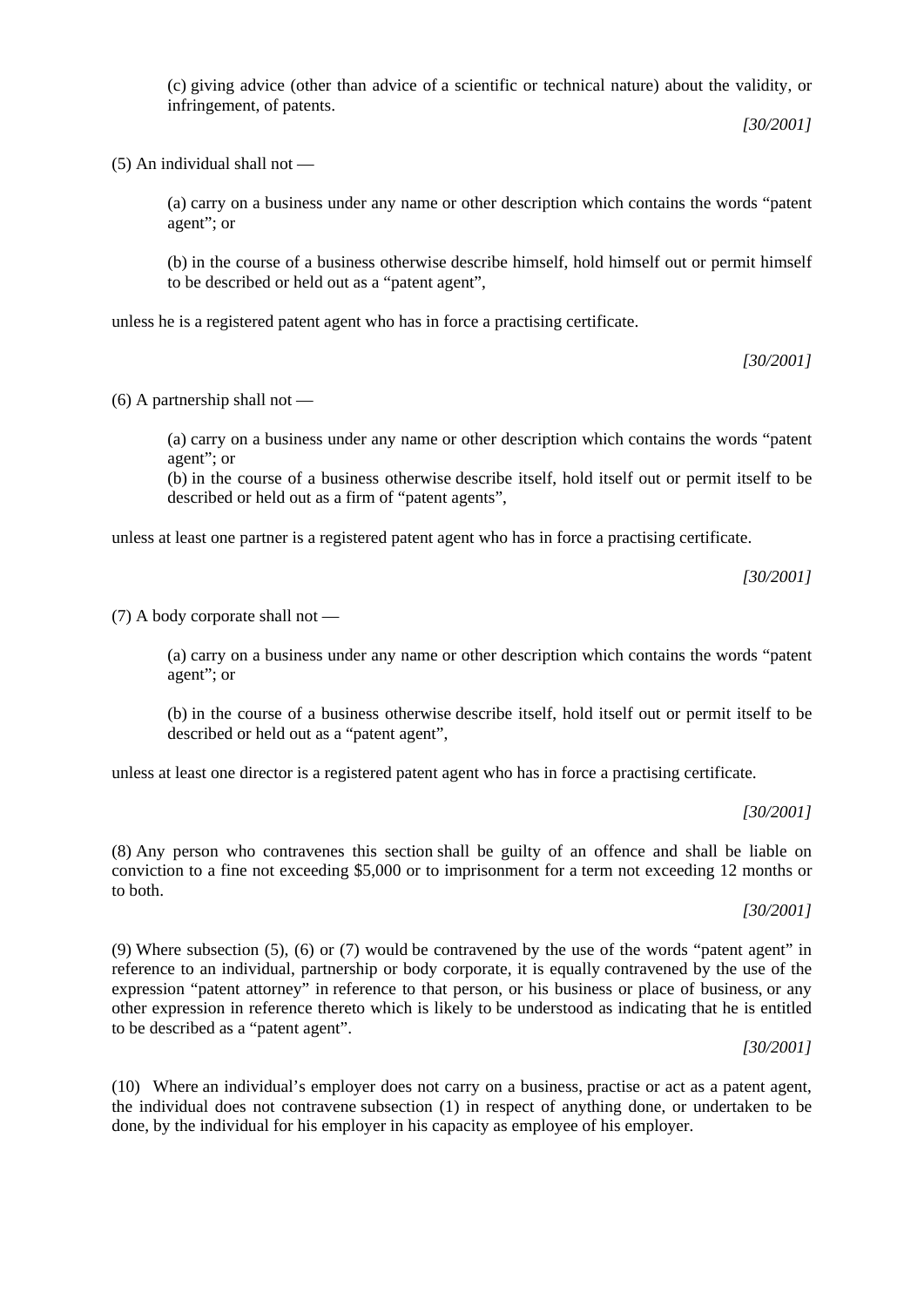(a) an individual's employer is a member of a related company group;

(b) the individual's employer does not carry on a business, practise or act as a patent agent; and

(c) any other member of the related company group does not carry on a business, practise or act as a patent agent,

the individual does not contravene subsection (1) in respect of anything done, or undertaken to be done, by the individual for that other member of the related company group in his capacity as employee of his employer.

(11) A legal officer does not commit an offence against subsection (1) in respect of anything done, or undertaken to be done, by him on behalf of the Government.

#### *[30/2001]*

*[30/2001]* 

(12) A body corporate that is a member of a related company group does not contravene subsection (3) in respect of anything done, or undertaken to be done, by the body corporate for another member of the group.

(13) This section shall not be construed as prohibiting an advocate and solicitor from taking part in proceedings relating to patents and applications for patents and, in particular, shall not derogate from section 93 as it applies to advocates and solicitors.

*[30/2001]* 

(14) No offence is committed under section 33 of the Legal Profession Act (Cap. 161) by any person by reason only of the preparation by him of a document (other than a deed) for use in proceedings before the Registrar in relation to any patent or application for a patent.

*[30/2001]* 

 $(15)$  In this section —

"director" , in relation to a body corporate whose affairs are managed by its members, means any member of the body corporate;

"practising certificate" means —

(a) in relation to a registered patent agent, a practising certificate issued to him under rules made under section 104; or

(b) in relation to an advocate and solicitor, a practising certificate issued to him under section 25 of the Legal Profession Act; and

"related company group" means a group of 2 or more corporations within the meaning of the Companies Act (Cap. 50) which are related to each other in accordance with section 6 of that Act.

*[Aust. Patents 1990, s. 201]* 

*[30/2001]* 

#### $(10A)$  Where —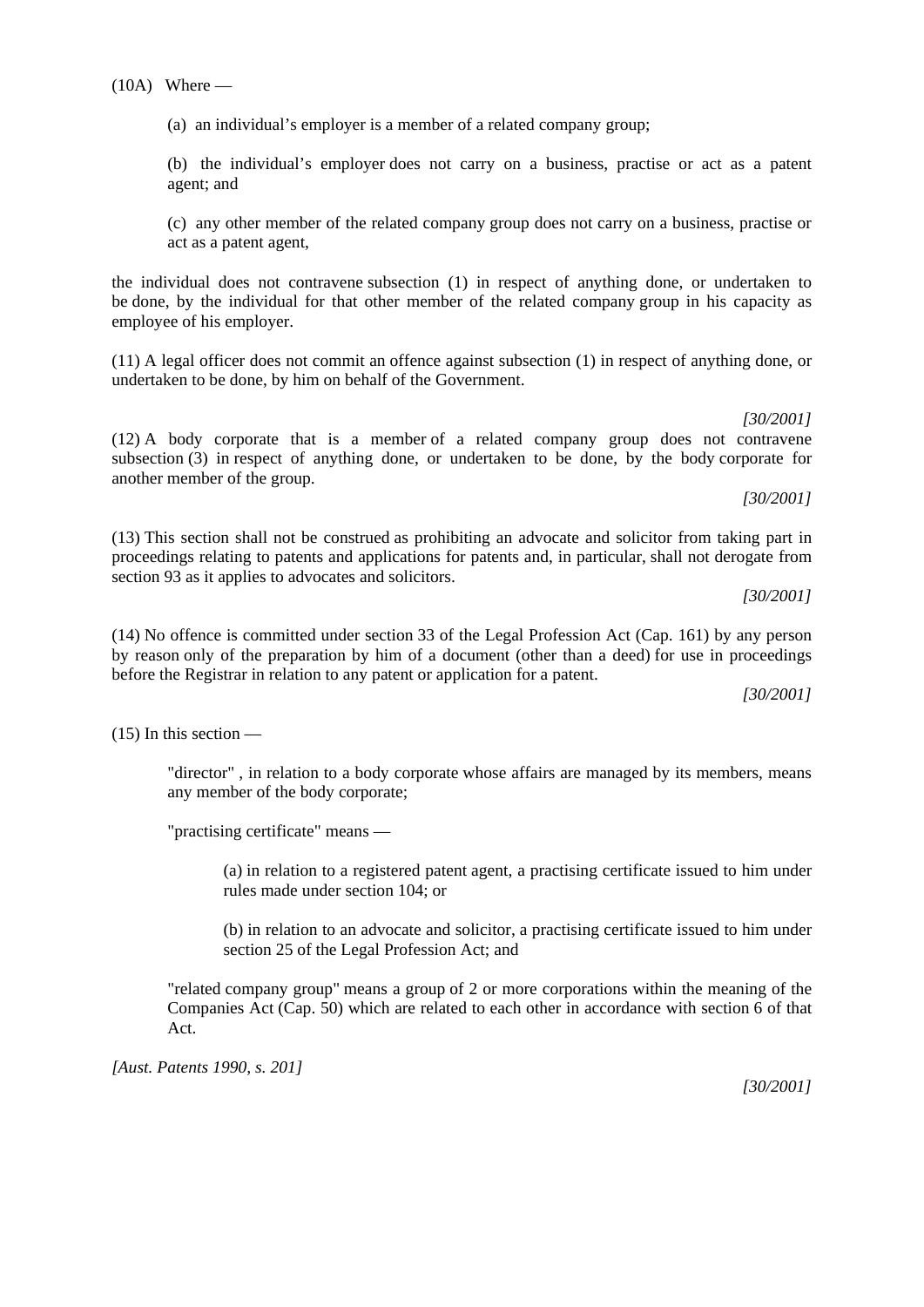# **PART XX**

## **MISCELLANEOUS AND GENERAL**

### **Immunity of Office, its officers and Examiners**

**106.**—The Office, any officer of the Registry and any Examiner shall not —

(a) be taken to warrant the validity of any patent granted under this Act or any treaty to which Singapore is a party;

(b) incur any liability by reason of or in connection with any examination or investigation required or authorised by this Act or any such treaty or any report or other proceedings consequent on any such examination or investigation; or

(c) incur any liability by reason of an incorrect entry in the register of patent agents maintained under Part XIX.

*[UK Patents 1977, s. 116]* 

*[3/2001]* 

### **Correction of errors in patents and applications**

**107.**—(1) The Registrar may, subject to any provision of the rules, correct any error of translation or transcription, clerical error or mistake in any specification of a patent or application for a patent or any document filed in connection with a patent or such an application.

(2) Where the Registrar is requested to correct such an error or mistake, any person may in accordance with the rules give the Registrar notice of opposition to the request and the Registrar shall determine the matter.

*[UK Patents 1977, s. 117]* 

#### **Information about patent applications and patents, and inspection of documents**

**108.**—(1) After publication of an application for a patent in accordance with section 27, the Registrar shall, on request being made to him in the prescribed manner and on payment of the prescribed fee (if any), give the person making the request such information, and permit him to inspect such documents, relating to the application or to any patent granted in pursuance of the application as may be specified in the request, subject, however, to any prescribed restriction.

(2) Subject to this section, until an application for a patent is so published, documents or information constituting or relating to the application shall not, without the consent of the applicant, be published or communicated to any person by the Registrar.

(3) Subsection (2) shall not prevent —

(a) the Registrar from publishing or communicating to others any bibliographic information about an unpublished application for a patent; or

(b) the Minister from inspecting or authorising the inspection of an application for a patent or any connected document under section 33 (5).

(4) Where a person is notified that an application for a patent has been made, but not published in accordance with section 27, and that the applicant will, if the patent is granted, bring proceedings against that person in the event of his doing an act specified in the notification after the application is so published, that person may make a request under subsection (1), notwithstanding that the application has not been published, and that subsection shall apply accordingly.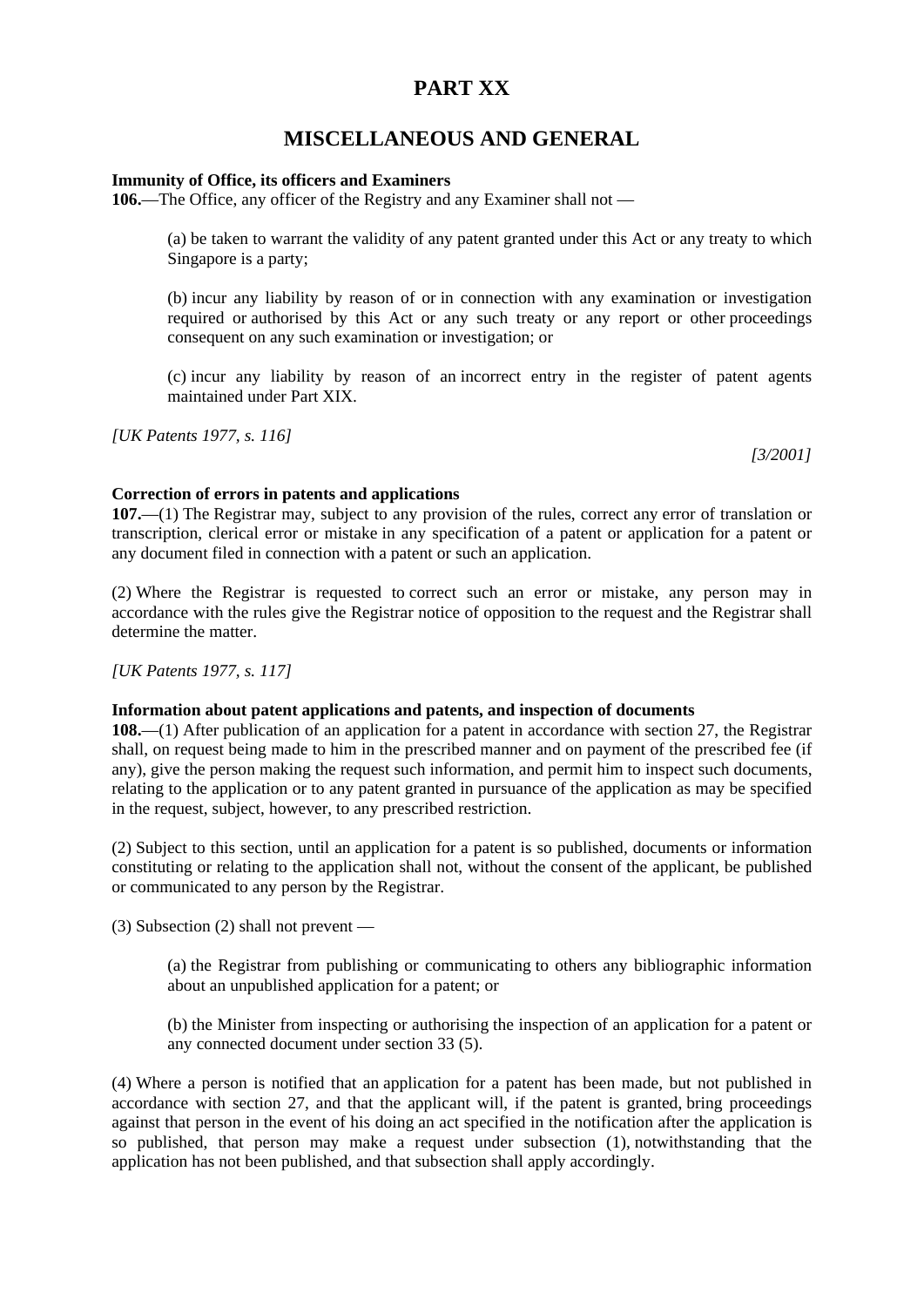(5) Where an application for a patent is filed, but not published, and a new application is filed in respect of any part of the subject-matter of the earlier application (either in accordance with the rules or in pursuance of an order under section 20) and is published, any person may make a request under subsection (1) relating to the earlier application and on payment of the prescribed fee the Registrar shall give him such information and permit him to inspect such documents as could have been given or inspected if the earlier application had been published.

(6) The publication of the whole or part of a specification of a patent or an application for a patent shall not constitute an infringement of any copyright subsisting under the Copyright Act (Cap. 63) in any literary or artistic work.

*[UK Patents 1977, s. 118; Aust. Patents 1990, s. 226]* 

### **Service by post**

**109.**—Any notice required or authorised to be given by this Act or the rules, and any application or other document so authorised or required to be made or filed, may be given, made or filed by post.

*[UK Patents 1977, s. 119]* 

### **Extension of time**

**110.**—(1) The Minister may, after consulting with the Office, make rules to provide for the extension of any period of time specified for the doing of any act in relation to —

- (a) any application for or grant of a patent;
- (b) any proceedings before the Registrar under this Act or the rules; or
- (c) any other matter under this Act or the rules.

(2) The rules may contain such provision as the Minister thinks fit regulating the circumstances in which such an extension may be granted and may also provide for the protection and compensation of persons affected by the grant of extension of time and may authorise the Registrar to grant an extension of time notwithstanding that the period has already expired.

### **Hours of business and excluded days**

**111.**—(1) The Registrar may issue practice directions to specify —

- (a) the hours of business of the Registry; and
- (b) the days which are to be treated as excluded days.

*[19/2004]* 

(2) The Minister may prescribe the effect of doing any business under this Act —

- (a) on any day after the hours of business of the Registry; or
- (b) on any day which is an excluded day.

*[19/2004]* 

- (3) For the purposes of subsections (1) and (2)
	- (a) different hours of business may be specified for different classes of business;
	- (b) different excluded days may be specified for different classes of business; and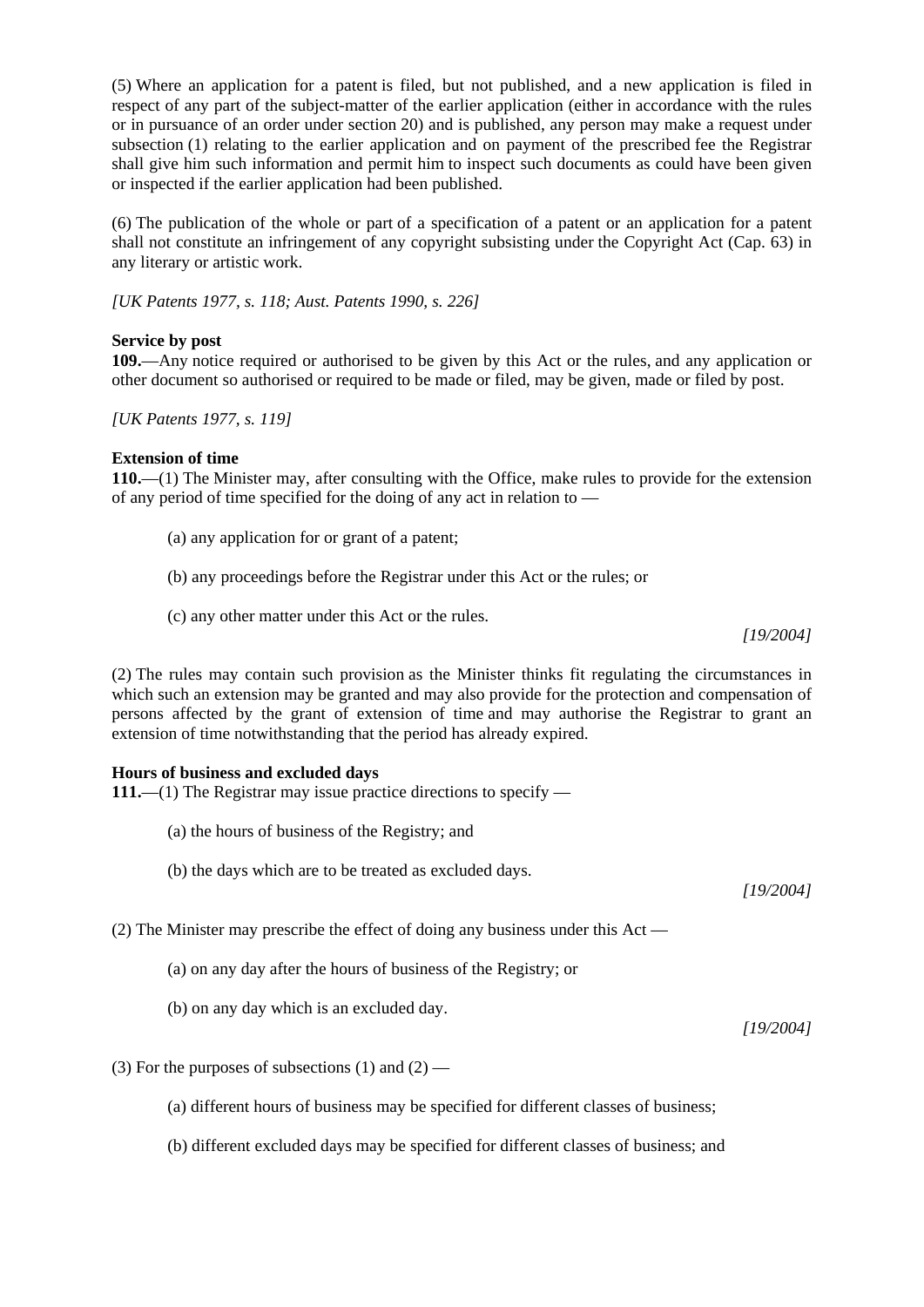(c) different effects of doing business —

(i) outside the hours of business of the Registry; or

(ii) on an excluded day,

may be prescribed for different classes of business.

*[UK Patents 1977, s. 120]* 

**Government's right to sell forfeited articles** 

**112.**—Nothing in this Act shall affect the right of the Government or any person deriving title, directly or indirectly, from the Government to dispose of or use articles forfeited under the laws relating to customs or excise.

*[UK Patents 1977, s. 122]* 

### **Extent of invention**

**113.**—(1) For the purposes of this Act, an invention for a patent for which an application has been made or for which a patent has been granted shall, unless the context otherwise requires, be taken to be that specified in a claim of the specification of the application or patent, as the case may be, as interpreted by the description and any drawings contained in that specification, and the extent of the protection conferred by a patent or application for a patent shall be determined accordingly.

(2) It is hereby declared for the avoidance of doubt that where more than one invention is specified in any such claim, each invention may have a different priority date under section 17.

*[UK Patents 1977, s. 125]* 

### **Availability of samples of micro-organisms**

**114.**—(1) Provision may be made by rules prescribing the circumstances in which the specification of an application for a patent, or of a patent, for an invention which requires for its performance the use of a micro-organism is to be treated as disclosing the invention in a manner which is clear enough and complete enough for the invention to be performed by a person skilled in the art.

(2) The rules may in particular require the applicant or patentee —

(a) to take such steps as may be prescribed for the purposes of making available to the public samples of the micro-organism; and

(b) not to impose or maintain restrictions on the uses to which such samples may be put, except as may be prescribed.

(3) The rules may provide that, in such cases as may be prescribed, samples need only be made available to such persons or descriptions of persons as may be prescribed.

(4) The rules may identify a description of persons by reference to whether the Registrar has given his certificate as to any matter.

(5) An application for revocation of the patent under section 80 (1) *(c)* may be made if any of the requirements of the rules ceases to be complied with.

*[UK Patents 1977, s. 125A]* 

*[19/2004]*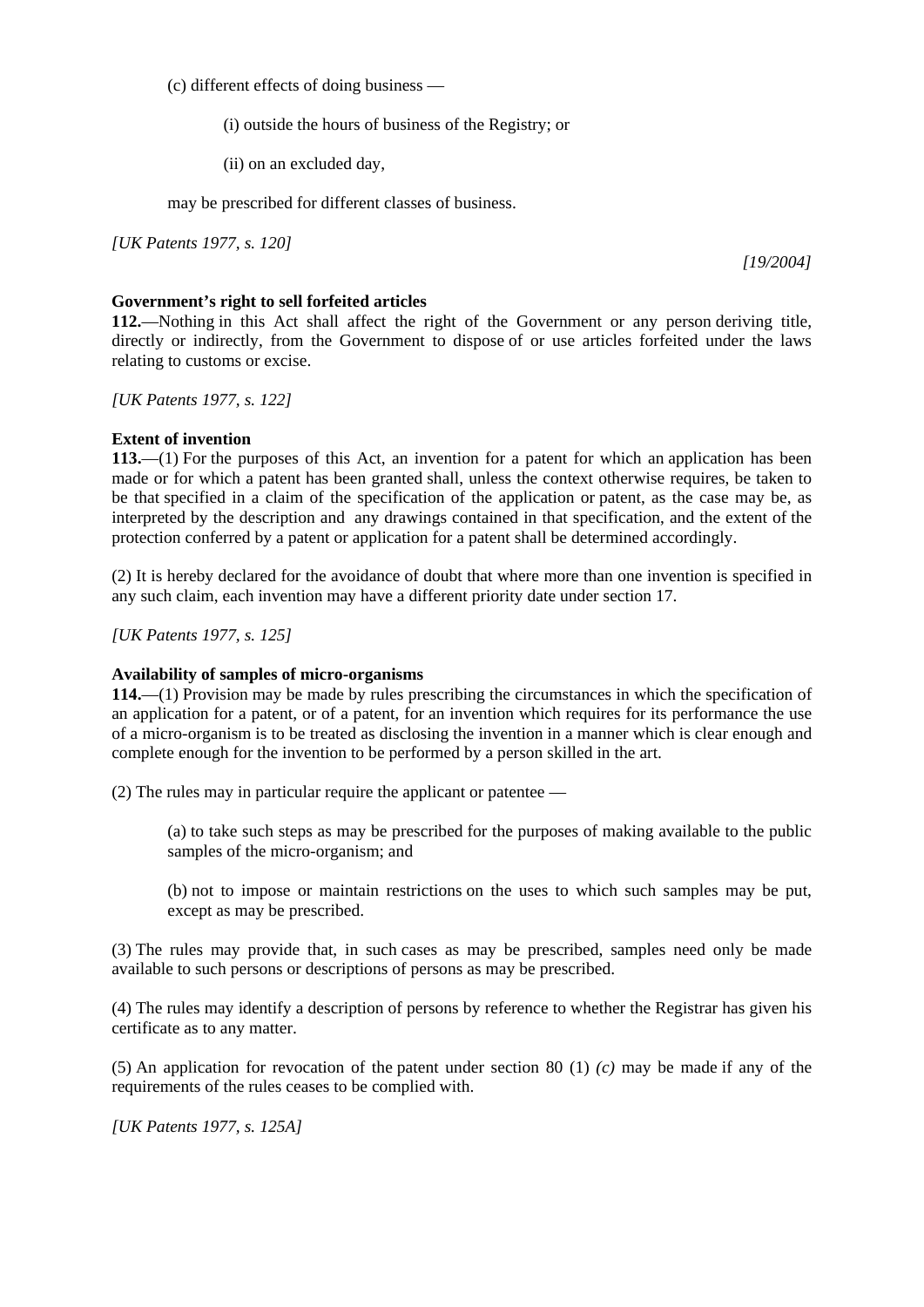### **Rules**

**115.**—(1) The Minister may, after consulting with the Office, make such rules as he thinks expedient for regulating the business of the Registry in relation to patents and applications for patents (including international applications for patents) and for regulating all matters placed by this Act under the direction or control of the Registrar.

*[3/2001]* 

(2) Without prejudice to the generality of subsection (1), the rules may make provision —

(a) prescribing the contents of applications for patents and other documents which may be filed at the Registry and requiring copies to be furnished of any such documents;

(b) regulating the procedure to be followed in connection with any proceeding or other matter before the Registrar or the Registry and authorising the rectification of irregularities of the procedure;

(c) requiring fees to be paid in connection with any such proceeding or matter or in connection with the provision of any service by the Registry and providing for the remission of fees in the prescribed circumstances;

(d) regulating the mode of giving evidence in any such proceeding and empowering the Registrar to compel the attendance of witnesses and the discovery of and production of documents;

(e) requiring the Registrar to publish any proposed amendment of patents and any other prescribed matters including any prescribed steps in any such proceeding;

(f) providing for the appointment of scientific advisers to assist the court and the Registrar in any proceeding before it or him and for the remuneration of such advisers;

(g) prescribing time limits for doing anything required to be done in connection with any such proceeding by this Act or the rules;

(h) giving effect to the right of an inventor of an invention to be mentioned in an application for a patent for the invention;

(i) providing for the publication and sale of documents in the Registry and of information about such documents;

(j) prescribing, in relation to international applications, matters necessary or convenient to be prescribed for carrying out or giving effect to the Patent Co-operation Treaty;

(k) excluding or varying the operation of the provisions of this Act in relation to international applications and applications for patents made under section 117;

(l) requiring and regulating the translation of documents in connection with any application for a patent and the filing and authentication of any such translations;

(m) prescribing the scale of costs for proceedings before the Registrar; and

(n) prescribing anything that is required or permitted to be prescribed under this Act.

*[30/2001;19/2004]* 

(3) The rules may make different provisions for different cases.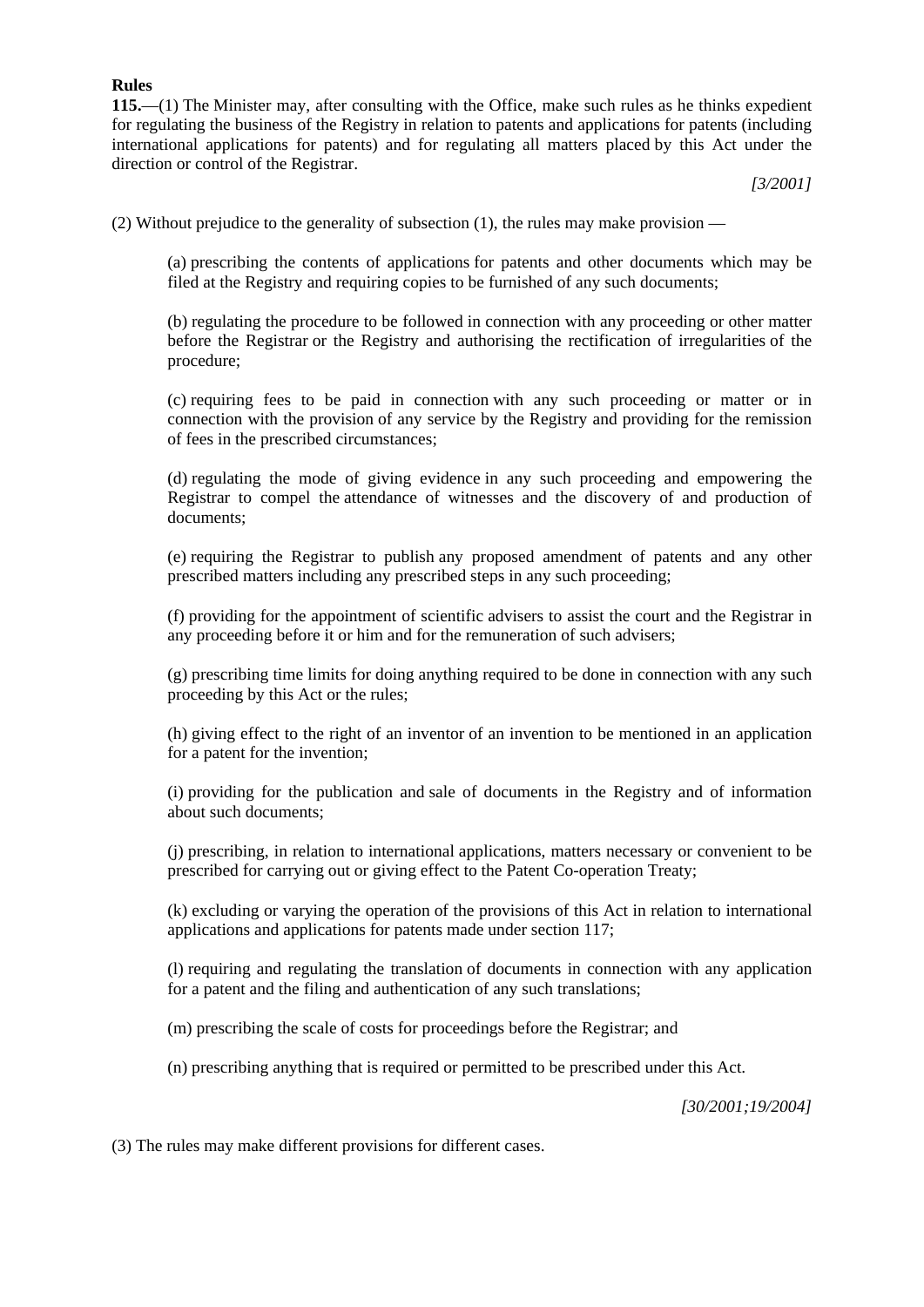(4) The rules shall provide for the publication by the Registrar of a journal (referred to in this Act as the journal) containing particulars of applications for and grants of patents, particulars of application for and the registration of patent agents, and of other proceedings under this Act.

(5) The rules may require or authorise the Registrar to make arrangements for the publication of reports of cases relating to patents decided by him or by any court or body whether in Singapore or elsewhere.

*[UK Patents 1977, s. 123]* 

## **Forms and directions of Registrar**

**115A.**—The Minister may make rules for the publication by the Registrar of —

- (a) the forms to be used for any purpose relating to
	- (i) any application for or grant of a patent;
	- (ii) any proceedings before the Registrar under this Act or the rules; or
	- (iii) any other matter under this Act or the rules; and
- (b) the practice directions issued by the Registrar.

*[19/2004]* 

## **Fees to be paid to Office**

**116.**—(1) All fees collected in connection with any proceedings or other matter before the Registrar or the Registry, or in connection with the provision of any service by the Registry, shall be paid into the funds of the Office.

(2) Subsection (1) shall not apply to fees paid under section 85 which are to be forwarded to the International Bureau.

*[3/2001]* 

*[3/2001]* 

## **Transitional provisions**

**117.**—(1) Where an application has been made under section 3 of the repealed Registration of United Kingdom Patents Act (Cap. 271, 1985 Ed.) before 23rd February 1995, the Registrar may issue a certificate of registration under section 5 of that Act after that date as if that Act had not been repealed.

(2) Where a patent has been granted under the United Kingdom Patents Act 1977 not earlier than 36 months before, or not later than 12 months after, 23rd February 1995, the proprietor of the patent may, within a period of 24 months from that date, make an application for a certificate of registration and the Registrar may issue a certificate on such application as if the Registration of United Kingdom Patents Act had not been repealed.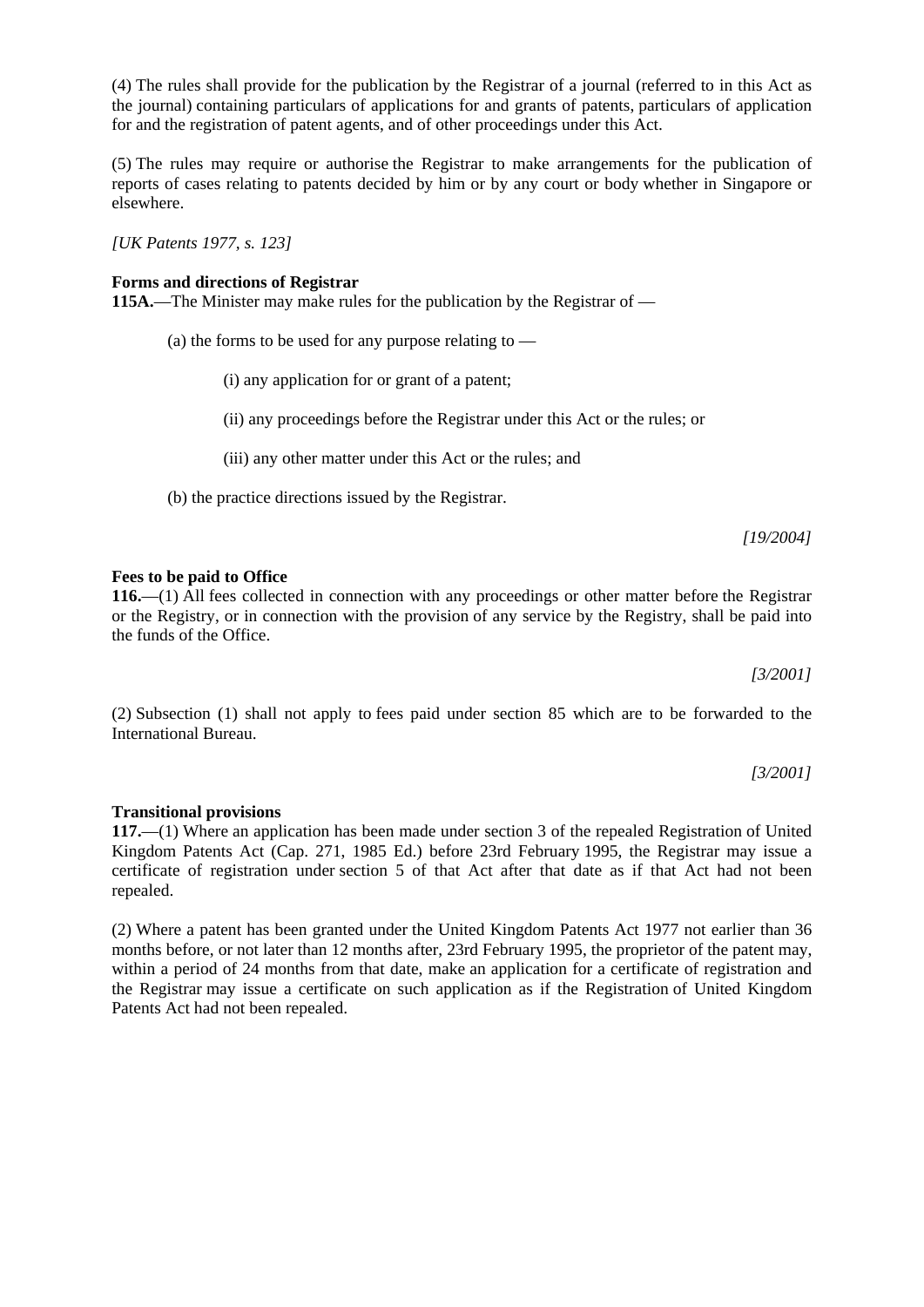(3) Any certificate of registration issued under section 5 of the repealed Registration of United Kingdom Patents Act and is in force immediately before 23rd February 1995, or issued after that date by virtue of subsection (1) or (2) shall continue in force and the patent to which the certificate relates shall be treated for the purposes of this Act as if it were a patent under this Act granted in pursuance of an application made under this Act and the proprietor of the patent shall accordingly have the same rights, remedies, privileges and obligations and subject to the same conditions (including the payment of any fee prescribed under section 36), as the proprietor of a patent under this Act subject to the following modifications:

(a) the term of the patent shall date from the date of the patent in the United Kingdom and the patent shall subject to this Act remain in force for 20 years from that date and only so long as the patent has not been revoked in the United Kingdom before 17th October 2001;

(b) such other modifications as may be prescribed.

*[30/2001]* 

(4) A patent to which subsection (3) applies shall be treated for the purposes of sections 14 (3) and 17 (2) as being granted on an application with a date of filing under this Act and published under this Act.

(5) The date of filing an application for a patent as mentioned in subsection (4), and the priority date of an invention or other matter contained in that application, shall be determined in accordance with the provisions of the United Kingdom Patents Act 1949 or 1977, as the case may be.

(6) Where an act is commenced before 23rd February 1995 and continues to be done on or after that date, then, if it would not, under the law in force immediately before that date, amount to an infringement of a patent or the privileges or rights arising under a specification, its continuance on or after that date shall not amount to the infringement of that patent or those privileges or rights.

## **THE SCHEDULE**

Section 2(1)

## **SUBSTANCES WHICH ARE NOT PHARMACEUTICAL PRODUCTS**

**1.** In this Schedule, unless the context otherwise requires —

"Chinese proprietary medicine" means any medicinal product in any dosage form used in the system of therapeutics according to the traditional Chinese method, that is to say, any medicinal product —

(a) which has been manufactured as a finished product;

(b) which contains one or more active ingredients which are derived wholly from any plant, animal or mineral or a combination of plants, animals or minerals; and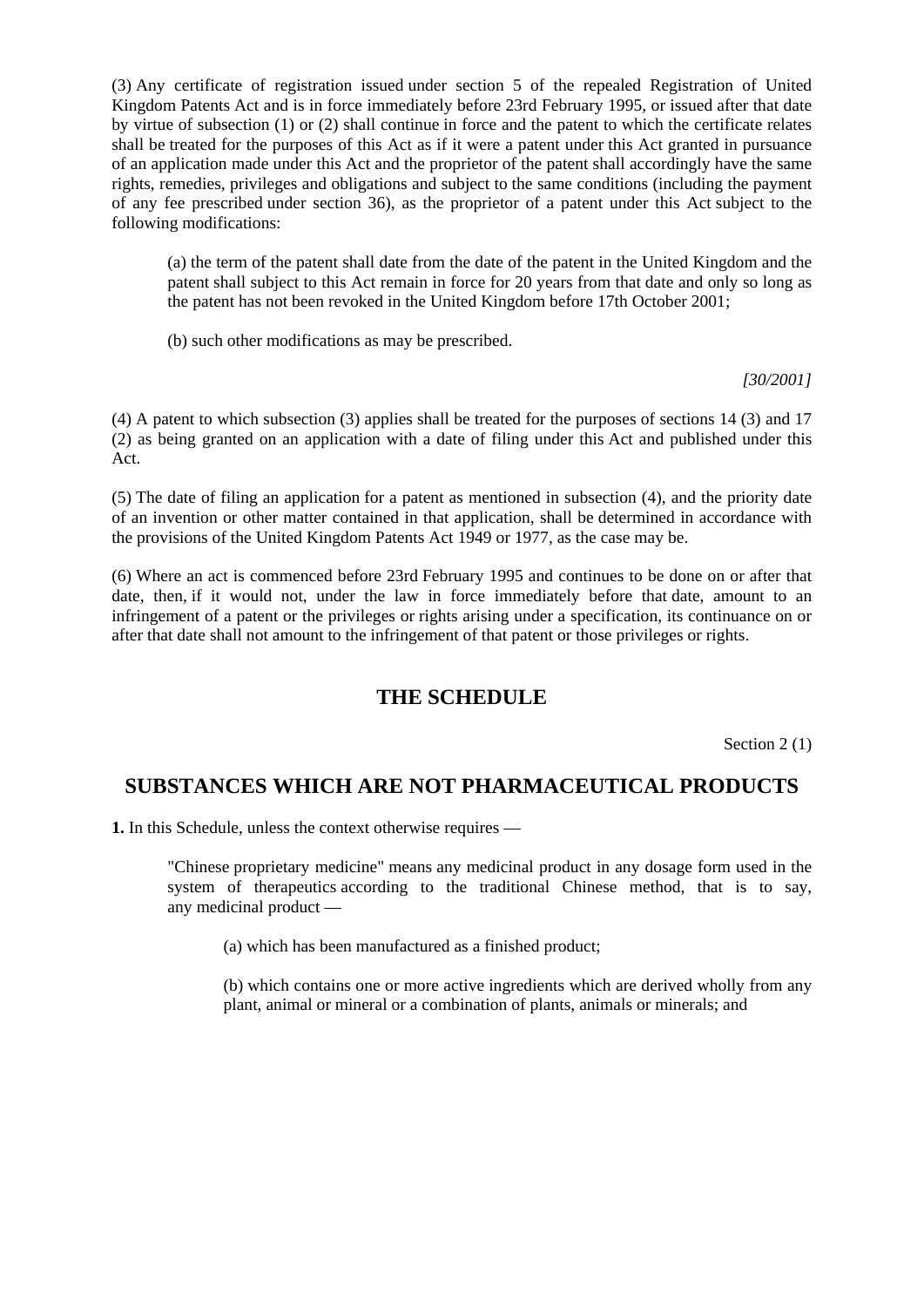(c) which is, or all of the active ingredients of which are, described in the current edition of "A Dictionary of Chinese Pharmacy" <<中药大辞典>>, "The Chinese Herbal Medicine Materia Medica" <<本草纲目>> or such other publication as may be approved by the Minister,

but does not include —

(i) any medicinal product to be injected into the human body;

(ii) any item specified in the Poisons List in the Schedule to the Poisons Act (Cap. 234); or

(iii) any medicinal product which contains as an active ingredient any chemically defined isolated constituent of any plant, animal or mineral or a combination of plants, animals or minerals;

"current edition", in relation to any publication which describes a Chinese proprietary medicine, means an edition which is current at the time the Chinese proprietary medicine in question is sold or supplied, and includes any amendment, addition or deletion made to that edition of the publication up to that time;

"homoeopathic medicine" means any substance used in the system of therapeutics in which a disease is treated by the use of minute amounts of one or more substances capable of producing in a healthy human being symptoms similar to those of the disease being treated;

"medicated oil or balm" means any external medicated embrocation, medicated cream, ointment or inhalant which is used mainly for soothing purposes and which contains one or more of the following substances as active ingredients:

- (a) any essential oil;
- (b) any fixed oils derived from a plant;
- (c) methyl salicylate;
- (d) menthol;
- (e) camphor;
- (f) peppermint;

"quasi-medicinal product" means —

(a) any anti-dandruff preparation;

(b) any type of medicated cosmetics for the treatment of pimples and acne, except any preparation containing etretinate or 13-cis-retinoic acid;

(c) any medicated soap;

(d) any sweet for relieving coughs or throat irritations;

(e) any medicated plaster;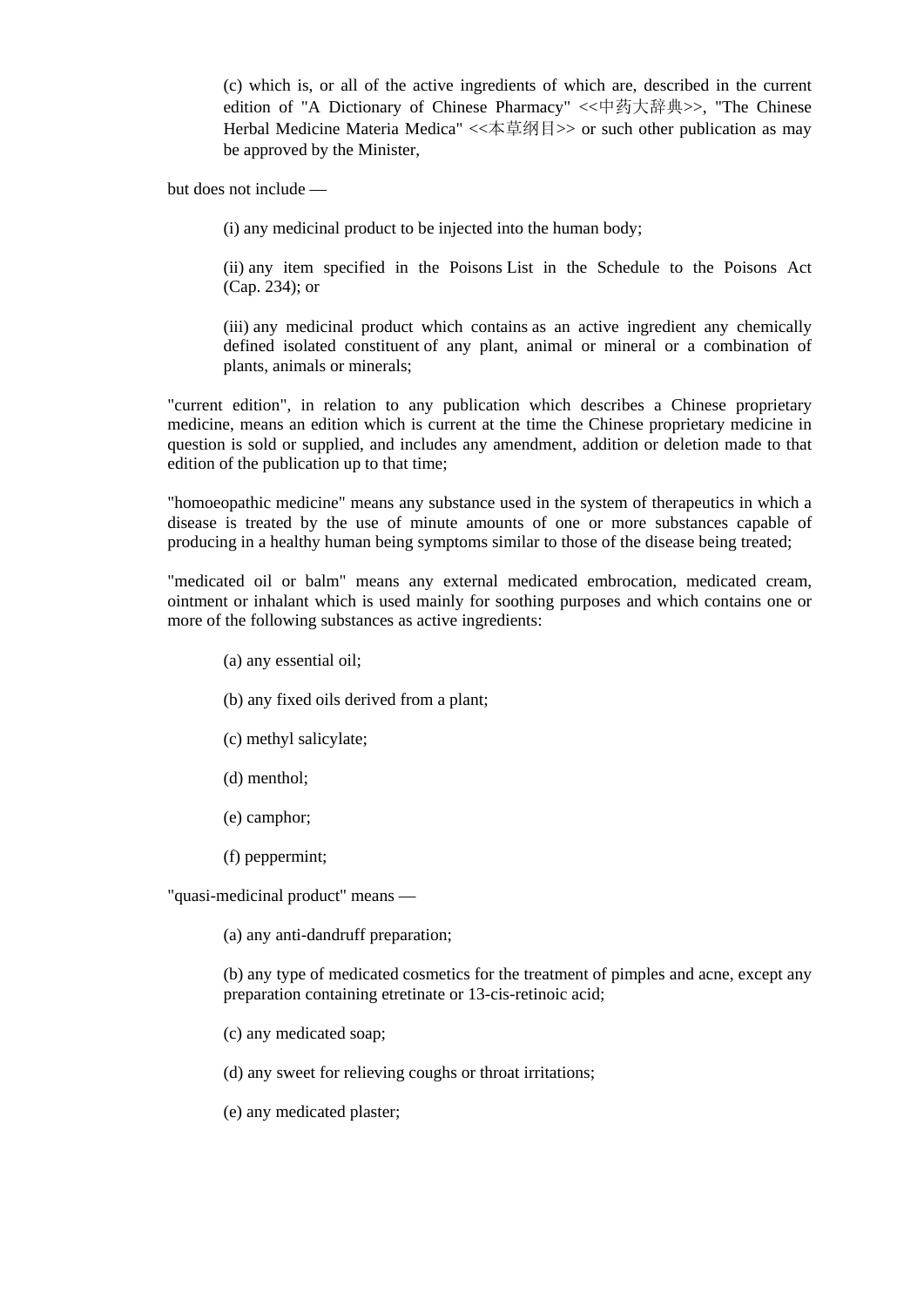- (f) any sunscreen or suntan preparation;
- (g) any medicated beverage;
- (h) any vitamin or nutritional preparation from a natural source; or
- (i) any medicated toothpaste;

"traditional medicine" means any medicinal product consisting of one or more substances derived from natural sources, that is to say, any plant, animal or mineral or a combination of plants, animals or minerals, but does not include —

(a) any medicinal product administered by injection into a human body;

(b) any vaccine used by a human being;

(c) any product derived from human blood;

(d) any item specified in the Poisons List in the Schedule to the Poisons Act (Cap. 234); or

- (e) any Chinese proprietary medicine.
- **2.** For the purposes of this Act, "pharmaceutical product" does not include
	- (a) any traditional medicine;
	- (b) any homoeopathic medicine;
	- (c) any quasi-medicinal product;

(d) any raw material which is used as an ingredient in the preparation or manufacture of any medicinal product; or

(e) any medicated oil or balm.

**3.** For the avoidance of doubt, for the purposes of this Act, "pharmaceutical product" does not include any substance —

- (a) which is a type of food, a food additive or a food supplement; or
- (b) which occurs naturally in any plant, animal or mineral.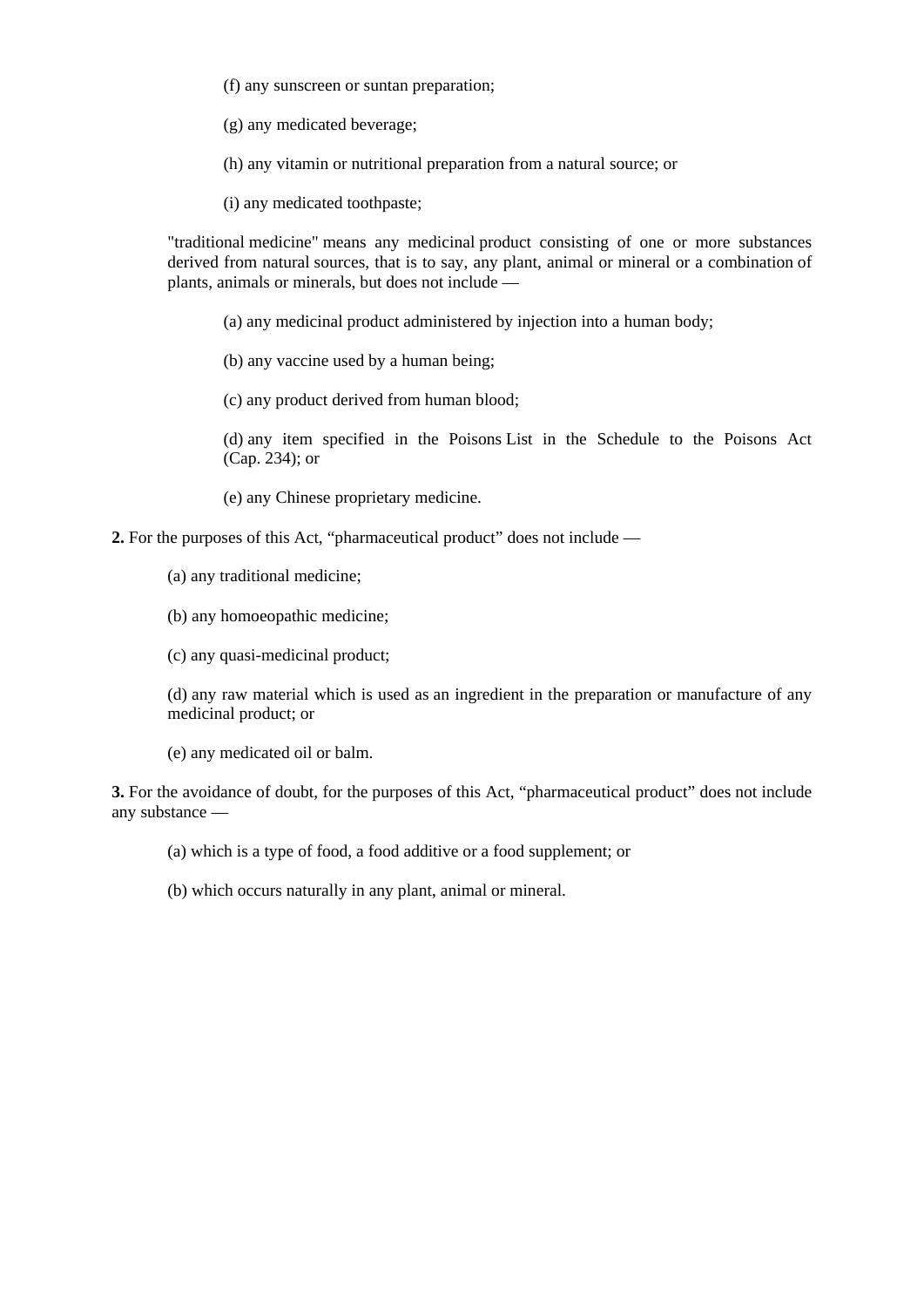# **LEGISLATION HISTORY**

### **1. Act 21 of 1994 — Patents Act 1995**

| Date of First Reading        |                           | 23.2.94 (Bill No. 4/94 published on 24.2.94)       |
|------------------------------|---------------------------|----------------------------------------------------|
| Date of Second Reading       | $\mathbb{R}^{\mathbb{Z}}$ | 21.3.94                                            |
| Referred to Select Committee | $\bullet$                 | 22.8.94                                            |
| Date of Third Reading        | $\mathbb{R}^{\mathbb{Z}}$ | 31.10.94                                           |
| Date of commencement         |                           | 23.2.95 (except Part XIX, section 105 (7)) 23.2.95 |

### **2. Act 40 of 1995 — Patents (Amendment) Act 1995**

| Date of First Reading              |                      | 27.9.95 (Bill No. 31/95 published on 28.9.95) |
|------------------------------------|----------------------|-----------------------------------------------|
| Date of Second and Third Readings: |                      | 1.11.95                                       |
| Date of commencement               | <b>Service State</b> | 1.1.96                                        |

### **3. Act 3 of 2001 — Intellectual Property Office of Singapore Act**

(Consequential amendments made by)

| Date of First Reading               |                          | 12.1.2001 (Bill No. 1/2001 published on 13.1.2001) |
|-------------------------------------|--------------------------|----------------------------------------------------|
| Date of Second and Third Readings : |                          | 22.2.2001                                          |
| Date of commencement                | <b>Contract Contract</b> | 1.4.2001                                           |

### **4. Act 30 of 2001 — Patents (Amendment) Act 2001**

| Date of First Reading             |                                   | 25.7.2001 (Bill No. 28/2001 published on 26.7.2001) |
|-----------------------------------|-----------------------------------|-----------------------------------------------------|
| Date of Second and Third Readings | $\mathcal{L} = \{1, 2, \ldots \}$ | 13.8.2001                                           |
| Date of commencement              |                                   | $17.10.2001$ (except sections 6 and 14)             |
|                                   |                                   | 2.2.2002 (section 14)                               |
|                                   |                                   | 25.2.2002 (section 6)                               |

### **5. Act 19 of 2004 — Patents (Amendment) Act 2004**

| Date of First Reading                                     | 19.5.2004 (Bill No. 19/2004 published on 20.5.2004) |
|-----------------------------------------------------------|-----------------------------------------------------|
| Date of Second and Third Readings :                       | 15.6.2004                                           |
| Date of commencement<br><b>Contract Contract Contract</b> | 1.7.2004                                            |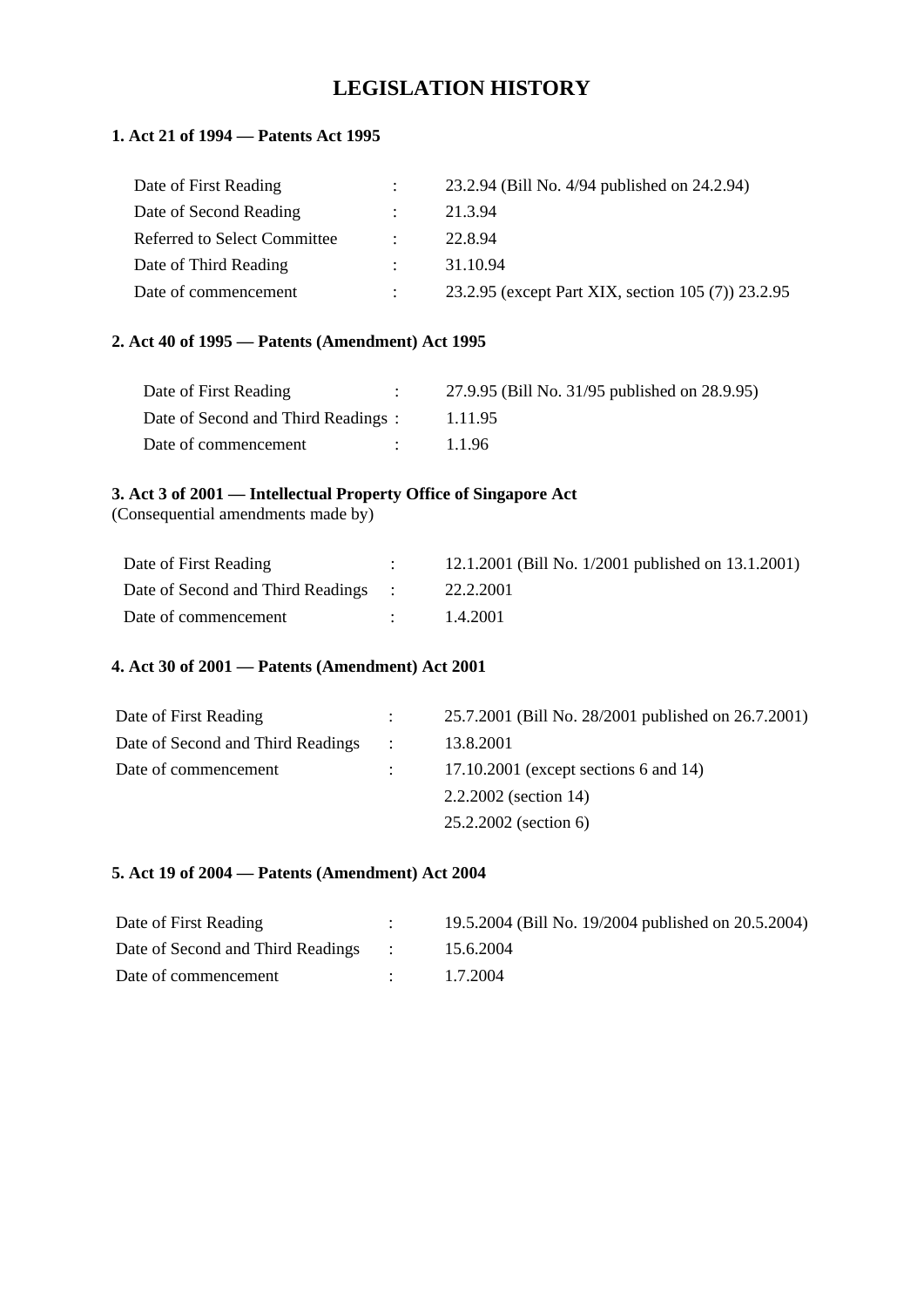# **COMPARATIVE TABLE**

The following provisions in the 2002 Revised Edition of the Patents Act have been renumbered by the Law Revision Commissioners in this 2005 Revised Edition.

|          | This Comparative Table is provided for the convenience of users. It is not part of the Patents Act. |
|----------|-----------------------------------------------------------------------------------------------------|
| 2005 Ed. | 2002 Ed.                                                                                            |

| $2-(1)$ , (2) and (3)              | $2-(1)$ , (2) and (3)                               |
|------------------------------------|-----------------------------------------------------|
| (4)                                | (3A)                                                |
| (5)                                | (4)                                                 |
| (6)                                | (5)                                                 |
| (7)                                | (6)                                                 |
| (8)                                | (7)                                                 |
| $31-(1)$                           | $31 - (1)$                                          |
| (2)                                | (1A)                                                |
| (3)                                | (2)                                                 |
| 55—(1), (2), (3), (4), (5) and (6) | 55— $(1)$ , $(2)$ , $(3)$ , $(4)$ , $(5)$ and $(6)$ |
|                                    | $(7)$ (Deleted by Act 19/2004)                      |
|                                    | $(8)$ (Deleted by Act 19/2004)                      |
|                                    | $(9)$ (Deleted by Act 19/2004)                      |
| (7)                                | (10)                                                |
| (8)                                | (11)                                                |
|                                    | $(12)$ (Deleted by Act 19/2004)                     |
| $60-(1)$ and (2)                   | $60-(1)$ and (2)                                    |
|                                    | $(3)$ (Deleted by Act 19/2004)                      |
| $66-(1)$ and (2)                   | $66-(1)$ and (2)                                    |
| (3)                                | (2A)                                                |
| (4)                                | (2B)                                                |
| (5)                                | (2C)                                                |
| (6)                                | (3)                                                 |

### COMPARATIVE TABLE

### **PATENTS ACT (CHAPTER 221, 2002 EDITION)**

The following provisions in the 1995 Revised Edition of the Patents Act were renumbered by the Law Revision Commissioners in the 2002 Revised Edition.

This Comparative Table is provided for the convenience of users. It is not part of the Patents Act.

2002 Ed. 1995 Ed.

**1**—(1) and (2)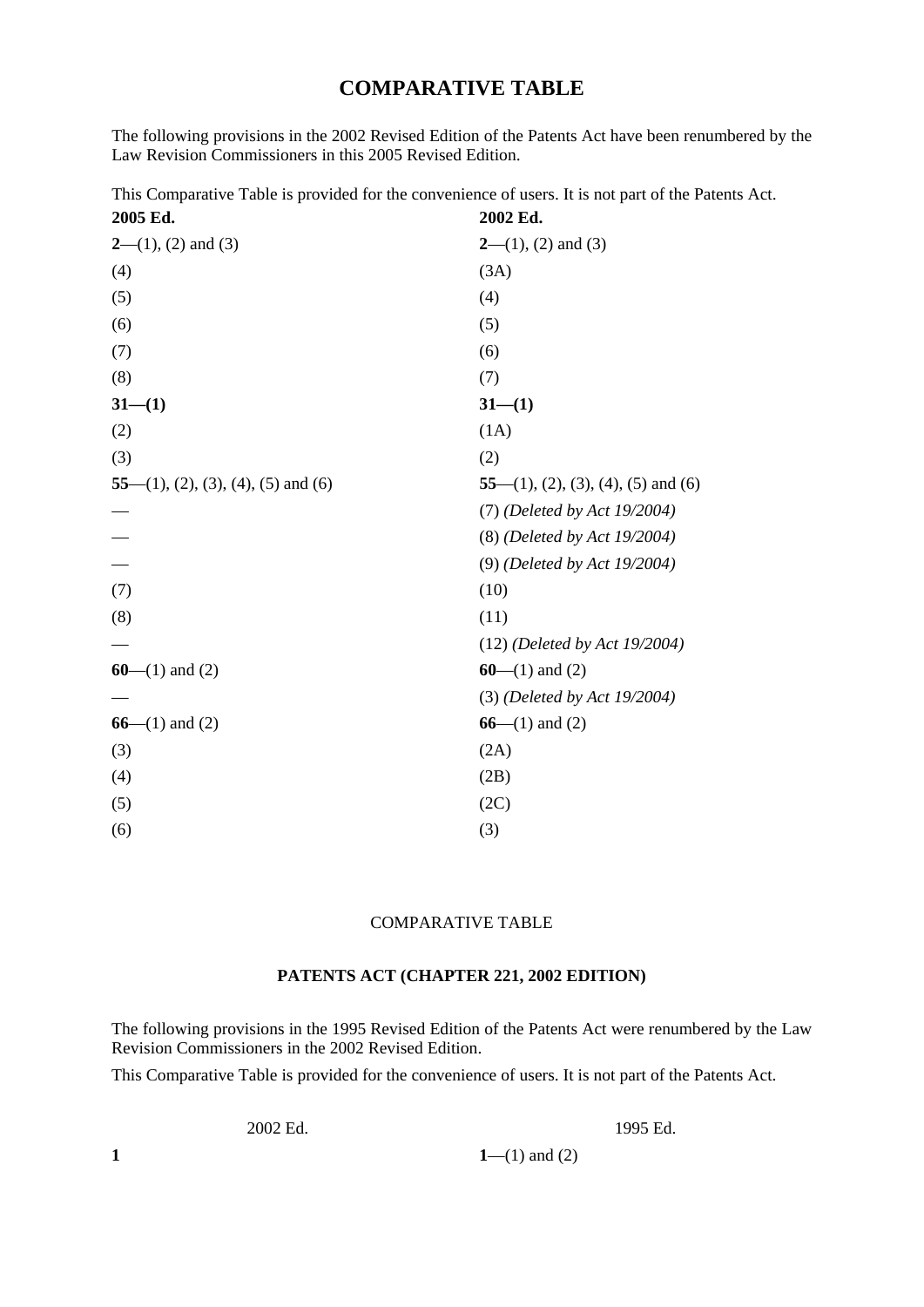| $27 - (1)$ and (2)  | $27 - (1)$          |
|---------------------|---------------------|
| (3)                 | (2)                 |
| $28-(2)$ and (3)    | $28 - (2)$          |
| $29 - (3)$ and (4)  | $29-(3)$            |
| (5)                 | (4)                 |
| (6)                 | (5)                 |
| (7)                 | (6)                 |
| $(8)$ and $(9)$     | (7)                 |
| $(10)$ and $(11)$   | (8)                 |
| (12)                | (9)                 |
| $35-(1)$            | 35— $(1)$ and $(2)$ |
| (2)                 | (3)                 |
| $39-(2)$ and (3)    | $39-(2)$            |
| (4)                 | (3)                 |
| (5)                 | (4)                 |
| (6)                 | (5)                 |
| (7)                 | (6)                 |
| (8)                 | (7)                 |
| (9)                 | (8)                 |
| $(10)$ and $(11)$   | (9)                 |
| (12)                | (10)                |
| (13)                | (11)                |
| (14)                | (12)                |
| 42— $(6)$ and $(7)$ | $42- (6)$           |
| (8)                 | (7)                 |
| (9)                 | (8)                 |
| 48– $(5)$ and $(6)$ | $48 - (5)$          |
| <b>Omitted</b>      | $50-(1)$            |
| $50-(1)$            | (2)                 |
| (2)                 | (3)                 |
| (3)                 | (4)                 |
| (4)                 | (5)                 |
| <b>Omitted</b>      | $52-(5)$            |
| $52-(5)$            | (6)                 |
| $53-(5)$ and (6)    | $53-(5)$            |
| (7)                 | (6)                 |
| $54-(4)$ and (5)    | $54-(4)$            |
| (6)                 | (5)                 |
| $(7)$ and $(8)$     | (6)                 |
| <b>Omitted</b>      | 56                  |
| <b>Omitted</b>      | 57                  |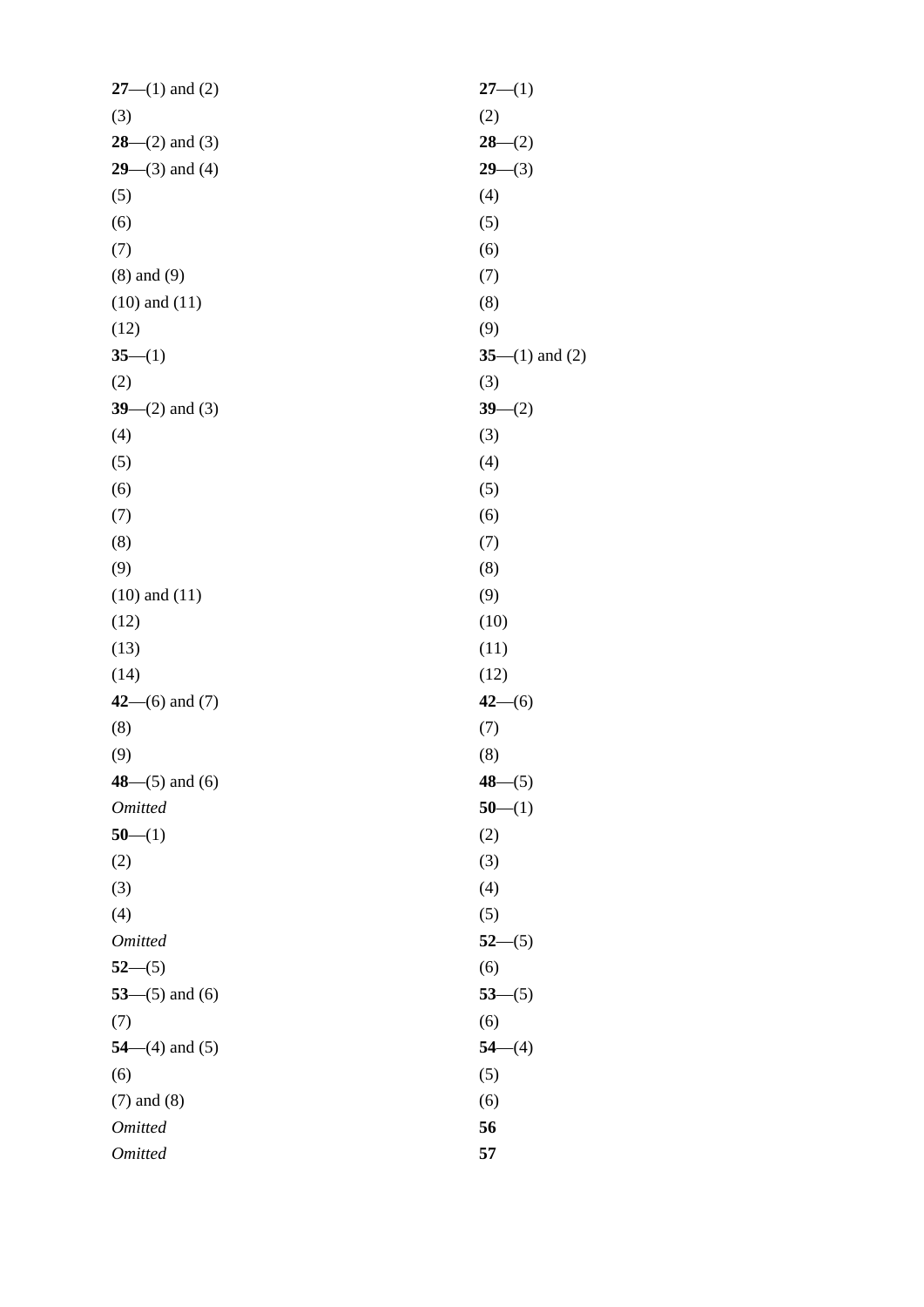| <b>Omitted</b>      | 58         |
|---------------------|------------|
| <b>Omitted</b>      | 59         |
| <b>Omitted</b>      | 60         |
| 56                  | 61         |
| <b>Omitted</b>      | 62         |
| 57                  | 63         |
| <b>Omitted</b>      | $63-(3)$   |
| 58                  | 64         |
| 59                  | 65         |
| 60                  | 65A        |
| 61                  | 65B        |
| 62                  | 65C        |
| 63                  | Not in use |
| 64                  | Not in use |
| 65                  | Not in use |
| <b>Omitted</b>      | $67 - (6)$ |
| $69-(1)$ and (2)    | $69-(1)$   |
| (3)                 | (2)        |
| (4)                 | (3)        |
| 71— $(1)$ and $(2)$ | $71-(1)$   |
| (3)                 | (2)        |
| (4)                 | (3)        |
| 76— $(1)$ and $(2)$ | $76 - (1)$ |
| (3)                 | (2)        |
| (4)                 | (3)        |
| 88— $(1)$ and $(2)$ | $88-(1)$   |
| $(3)$ and $(4)$     | (2)        |
| $(5)$ and $(6)$     | (3)        |
| (7)                 | (4)        |
| <b>Omitted</b>      | 89         |
| 89                  | 90         |
| 90                  | 91         |
| 91                  | 92         |
| 92                  | 93         |
| 93                  | 94         |
| 94                  | 95         |
| 95                  | 96         |
| 96                  | 97         |
| 97                  | 98         |
| 98                  | 99         |
| 99                  | <b>100</b> |